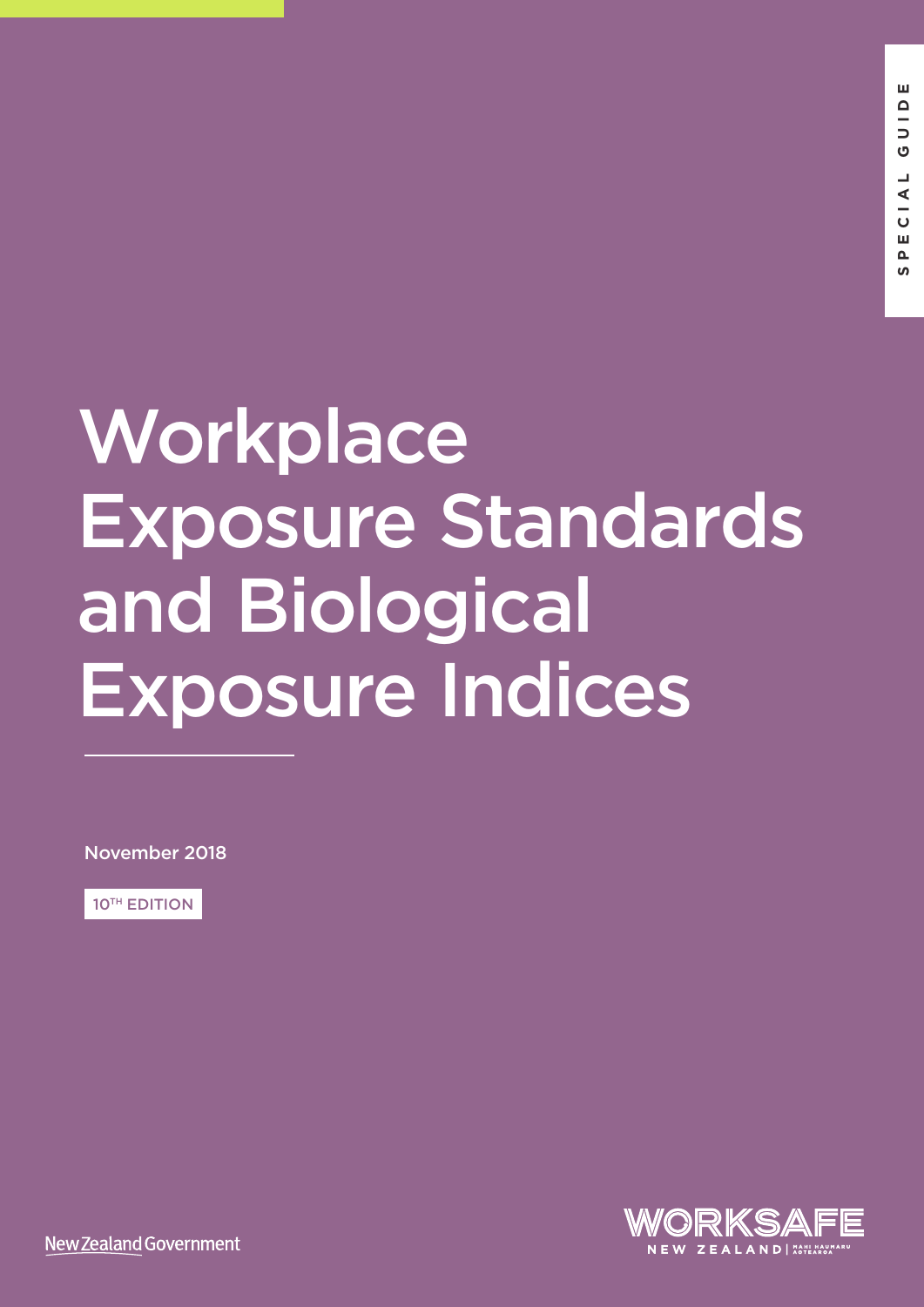## **CONTENTS**

| Preface                                                                                                                                                                 | 2        |
|-------------------------------------------------------------------------------------------------------------------------------------------------------------------------|----------|
| Obligations and rights under the Health and Safety at Work Act<br>2015 (HSWA) and Health and Safety at Work (General Risk And<br>Workplace Management) Regulations 2016 | $\Delta$ |

### Part One: Workplace exposure standards for airborne contaminants

|      | <b>Explanation of workplace exposure</b><br>standards (WES) | 7               |
|------|-------------------------------------------------------------|-----------------|
| 1.1  | Introduction                                                | 8               |
| 1.2  | Application of WES                                          | 10 <sup>°</sup> |
| 1.3  | Adjustment of WES for extended workshifts                   | 14              |
| 1.4  | Units of measurement                                        | 15              |
| 1.5  | Mixed exposures                                             | 16              |
| 1.6  | Aerosols                                                    | 16              |
| 1.7  | Carcinogens                                                 | 18              |
| 1.8  | Skin absorption                                             | 19              |
| 1.9  | Work load                                                   | 19              |
| 1.10 | Sensitisers                                                 | 20              |
| 1.11 | Simple asphyxiants                                          | 20              |
| 1.12 | Ototoxins                                                   | 21              |
| 1.13 | Carbon monoxide (CO)                                        | 21              |
|      |                                                             |                 |
|      | <b>WES values</b>                                           | 22              |

| 2.1 | Table of WES values |  |
|-----|---------------------|--|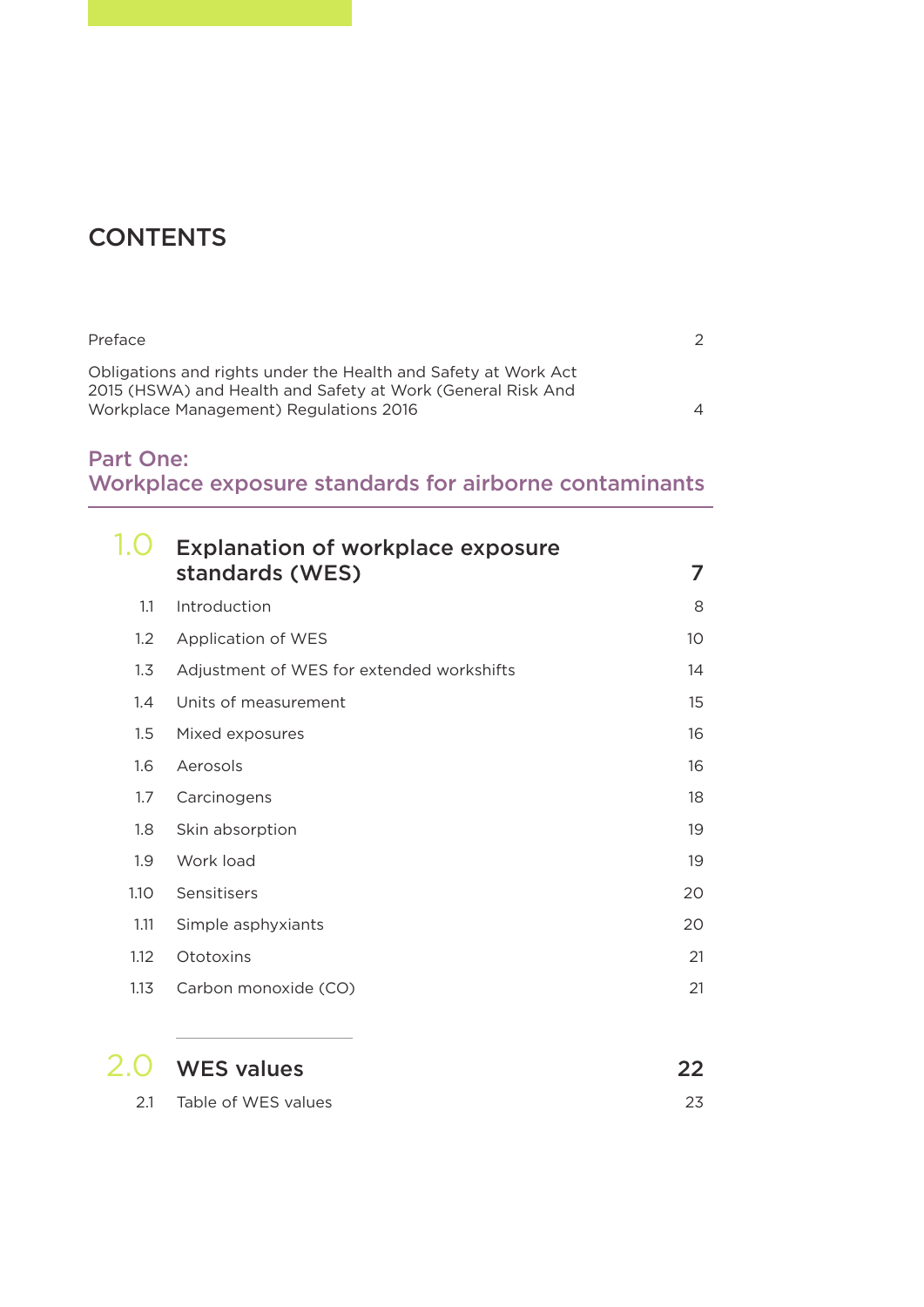### Part Two: Biological exposure indices

|        |                                    | <b>Biological exposure indices (BEI)</b>                                                        | 50       |  |  |
|--------|------------------------------------|-------------------------------------------------------------------------------------------------|----------|--|--|
|        | 3.1                                | Introduction                                                                                    | 51       |  |  |
|        | 3.2                                | Exposure periods                                                                                | 51       |  |  |
|        | 3.3                                | Effectiveness                                                                                   | 51       |  |  |
|        | 3.4                                | <b>Biological assays</b>                                                                        | 52       |  |  |
|        | 3.5                                | Legal requirements                                                                              | 52       |  |  |
|        | 3.6                                | Issues with biological monitoring                                                               | 53       |  |  |
|        | 3.7                                | Information prior to monitoring                                                                 | 53       |  |  |
|        | 3.8                                | Sample collection                                                                               | 53       |  |  |
|        | 3.9                                | Interpretation of results                                                                       | 54       |  |  |
|        |                                    |                                                                                                 |          |  |  |
|        | 4.O                                | Lead biological exposure indices                                                                | 55       |  |  |
|        | 4.1                                | Female workers                                                                                  | 56       |  |  |
|        | 4.2                                | Recommended blood lead levels                                                                   | 56       |  |  |
|        | 4.3                                | Upcoming changes to blood lead levels                                                           | 56       |  |  |
|        | 5.0                                |                                                                                                 |          |  |  |
|        |                                    | <b>BEI values</b>                                                                               | 57       |  |  |
|        | 5.1                                | <b>BEIs under review</b>                                                                        | 58       |  |  |
|        | 5.2                                | Table of BEI values                                                                             | 58       |  |  |
|        | appendices                         |                                                                                                 |          |  |  |
|        |                                    | Appendix 1: Glossary                                                                            | 61       |  |  |
|        | tables                             |                                                                                                 |          |  |  |
| 1      |                                    | Collection efficiency curve for inhalable dust                                                  | 17       |  |  |
| 2<br>3 |                                    | Collection efficiency curve for respirable dust<br>Lung ventilation rates impacted by work load | 18<br>20 |  |  |
| 4      |                                    | Exposure periods for varying concentrations of carbon monoxide                                  | 21       |  |  |
| 5      | Workplace exposure standards<br>24 |                                                                                                 |          |  |  |

6 Table of biological exposure indices 58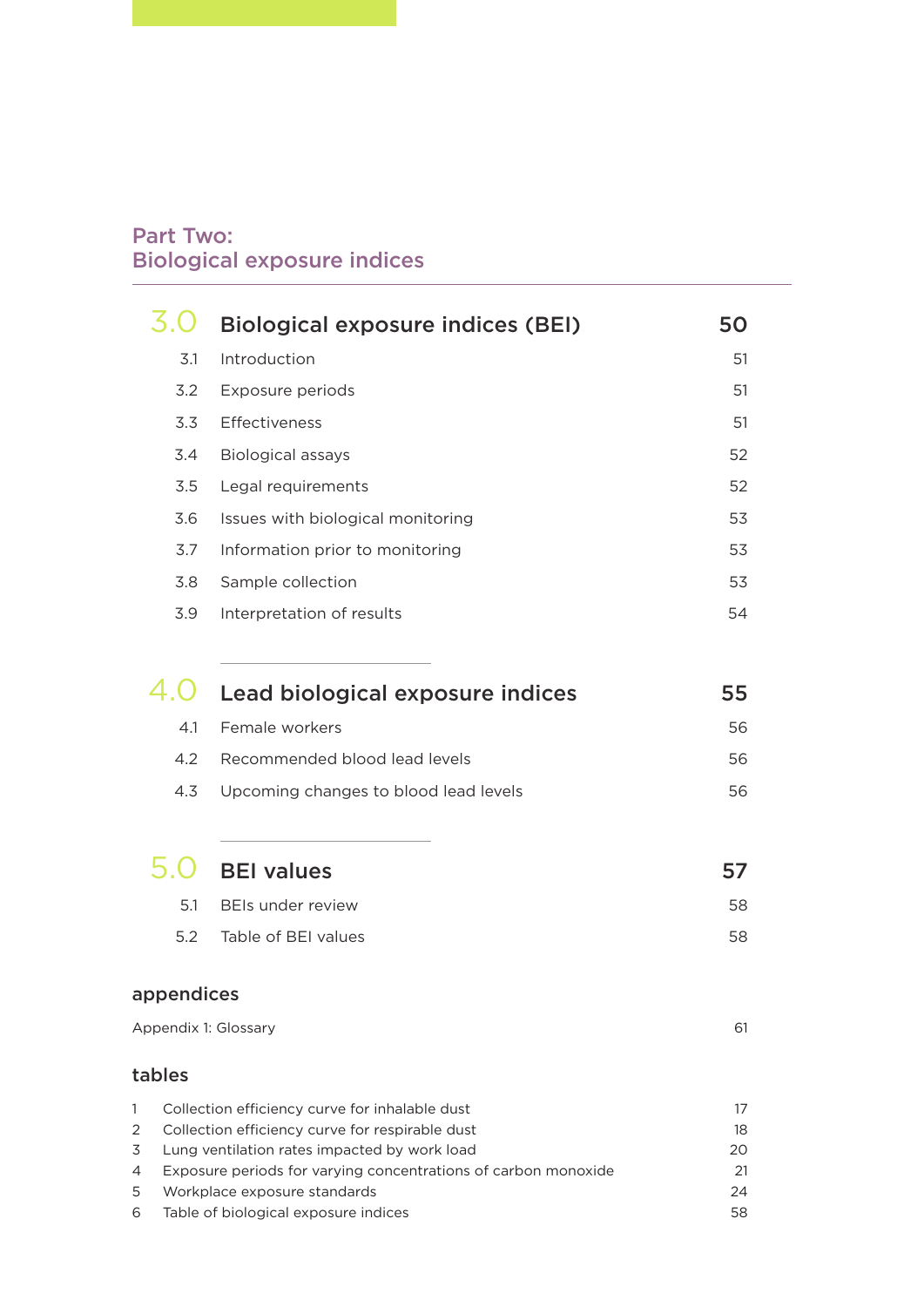#### **Preface**

The tenth edition of the *Workplace Exposure Standards and Biological Exposure Indices* has been developed by Worksafe New Zealand (WorkSafe). Input has also been sought from a wide range of interested parties.

This edition supersedes all previous editions and versions.

Worksafe will continue to review and revise this document to take into account any significant new toxicological or occupational hygiene information.

#### Changes in this edition

| <b>PAGE</b> | <b>TOPIC</b>               | <b>CHANGES</b>                                                                                                                                                                                                                                               |
|-------------|----------------------------|--------------------------------------------------------------------------------------------------------------------------------------------------------------------------------------------------------------------------------------------------------------|
| 25          | Table 5: Benomyl           | - Removal of entry for this substance                                                                                                                                                                                                                        |
| 26          | Table 5: Beryllium         | - Change of WES-TWA to 0.0002 mg/m <sup>3</sup><br>- Introduction of $_{(sen)}$ notation                                                                                                                                                                     |
| 29          | Table 5: Chromium (VI)     | - Change of WES-TWA to 0.01 mg/m <sup>3</sup><br>- Change to application of $_{\text{(skin)}}$ and $_{\text{(sen)}}$ notations                                                                                                                               |
| 29          | Table 5: Cobalt            | - Change of WES-TWA to 0.02 mg/m <sup>3</sup><br>- Introduction of (skin) and (sen) notations                                                                                                                                                                |
|             | Table 5: Cyanogen          | - Removal of entry for this substance                                                                                                                                                                                                                        |
| 33          | Table 5: Ethanedinitrile   | - Introduction of WES-TWA of 3 ppm<br>- Introduction of Ceiling of 5 ppm                                                                                                                                                                                     |
| 33          | Table 5: Ethion            | - Removal of entry for this substance                                                                                                                                                                                                                        |
| 34          | Table 5: Flour dust        | - Introduction of WES-TWA of $1 \text{ mg/m}^3$<br>- Introduction of a $_{\text{(\text{sen})}}$ notation                                                                                                                                                     |
| 37          | Table 5: Manganese         | - Removal of WES-STEL<br>- Change of WES-TWA to 0.2 mg/m <sup>3</sup><br>- Introduction of WES-TWA of 0.02 mg/m <sup>3</sup> (respirable)                                                                                                                    |
| 39          | Table 5: Methyl parathion  | - Removal of entry for this substance                                                                                                                                                                                                                        |
| 40          | Table 5: Nickel            | - Change of WES-TWA to 0.005 mg/m <sup>3</sup> (respirable, for elemental and metallic<br>nickel)<br>- Change of WES-TWA to 0.02 mg/m <sup>3</sup> for inorganic nickel<br>- Change of WES-TWA to 0.005 mg/m <sup>3</sup> (respirable, for inorganic nickel) |
|             | Table 5: Nickel sulphide   | - Removal of entry for this substance                                                                                                                                                                                                                        |
| 41          | Table 5: Perchloroethylene | - Change of WES-TWA to 20 ppm<br>- Change of WES-STEL to 40 ppm<br>- Introduction of $_{\text{(skin)}}$ notation                                                                                                                                             |
| 42          | Table 5: Portland cement   | - Change of WES-TWA to 3 mg/m <sup>3</sup><br>- Introduction of WES-TWA of $1 \text{ mg/m}^3$ (respirable)<br>- Introduction of (sen) notation                                                                                                               |
| 42          | Table 5: Propylene oxide   | Change of WES-TWA to 2 ppm<br>- Introduction of $_{(sen)}$ notation                                                                                                                                                                                          |
| 44          | Table 5: Styrene, monomer  | - Change of WES-TWA to 20 ppm<br>- Change of WES-STEL to 40 ppm<br>- Removal of $_{(skin)}$ notation                                                                                                                                                         |
| 44          | Table 5: Sulphuric acid    | - Change of WES-TWA to 0.1 mg/m <sup>3</sup>                                                                                                                                                                                                                 |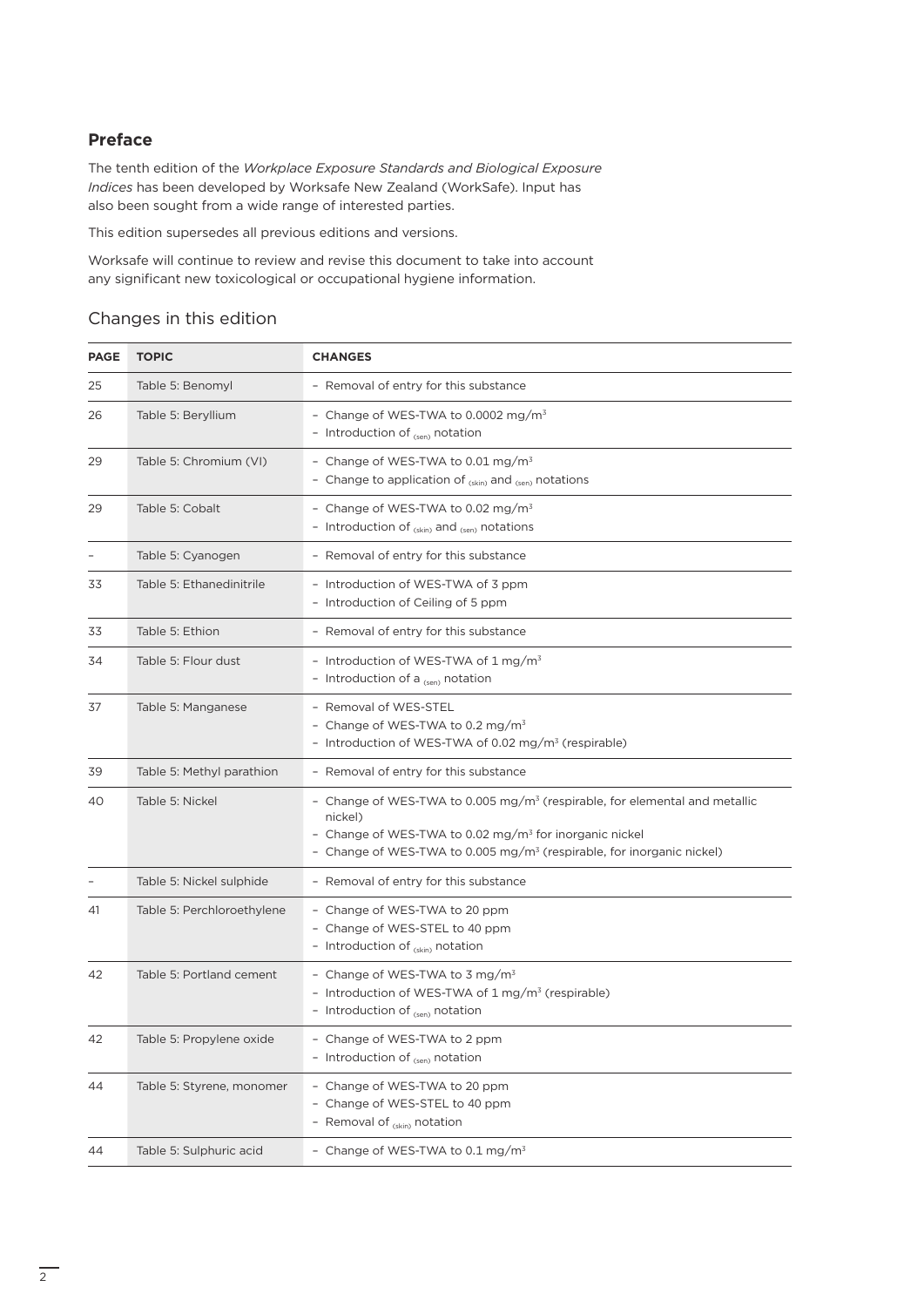| <b>PAGE</b> | <b>TOPIC</b>                                                                   | <b>CHANGES</b>                                                                                                                                   |
|-------------|--------------------------------------------------------------------------------|--------------------------------------------------------------------------------------------------------------------------------------------------|
| 58          | Table 6: Arsenic                                                               | - Change to BEI to 35 µg arsenic/litre urine                                                                                                     |
| 58          | Table 6: Benzene                                                               | - Introduction of BEI at 25 µg S-PMA/g creatinine in urine                                                                                       |
| 58          | Table 6: Carbon disulphide                                                     | - Introduction of BEI at 0.5 mg TTCA/g creatinine in urine                                                                                       |
| 58          | Table 6: Carbon monoxide                                                       | - Introduction of additional BEI of 20 ppm of carbon monoxide in exhaled air                                                                     |
| 58          | Table 6: Chromium (VI)                                                         | - Change of BEI to 25 µg total chromium/litre of urine<br>- Introduction of additional BEI of an increase of 10 µg total chromium/litre of urine |
| 58          | Table 6: Ethyl benzene                                                         | - Introduction of BEI of 0.25 g of the sum of mandelic and phenylglyoxylic acids/g<br>creatinine in urine                                        |
| 58          | Table 6: Fluorides                                                             | - Change of BEI to 2 mg fluoride/litre of urine prior to shift, and 3 mg fluoride/litre<br>of urine end of shift                                 |
| 58          | Table 6: Mercury                                                               | - Change of BEI to 20 $\mu$ g mercury/g creatinine in urine                                                                                      |
| 59          | Table 6: 4,4-Methylene<br>bis(2-chloroaniline)<br>(MOCA, MBOCA)                | - Introduction of BEI of analytical detection limit of total MBOCA in urine<br>(following hydrolysis)                                            |
| 59          | Table 6: 4,4-Methylene<br>diphenyl diisocyanate (MDI)                          | - Introduction of BEI of 10 µg of 4,4-diaminodiphenyl/g creatinine in urine<br>(following hydrolysis)                                            |
| 59          | Table 6: Methyl isobutyl<br>ketone (MIKB)                                      | - Change of BEI to 0.7 mg MIBK/litre of urine                                                                                                    |
| 59          | Table 6: Pentachlorophenol<br>(PCP)                                            | - Change of BEI to analytical detection limit of PCP in urine (following hydrolysis)                                                             |
| 59          | Table 6: Phenol                                                                | - Change of BEI to 120 mg of phenol/g creatinine in urine (following hydrolysis)                                                                 |
| 59          | Table 6: Tetrahydrofuran<br>(THF)                                              | - Introduction of BEI of 2 mg of THF/litre of urine                                                                                              |
| 59          | Table 6: Toluene<br>diisocyanate-2,4- or 2,6- or<br>a mixture of isomers (TDI) | - Introduction of BEI of 5 µg of toluene diamine/g creatinine in urine (following<br>acid hydrolysis)                                            |
| 59          | Table 6: Toluene                                                               | - Introduction of BEIs of 0.03 mg of toluene/litre of urine, and of 0.3 mg of<br>o-cresol/g creatinine in urine (following hydrolysis)           |
| 59          | Table 6: Trichloroethylene<br>(TCE)                                            | - Change of BEI to 15 mg of trichloroacetic acid/litre of urine                                                                                  |
| 63          | Appendix 1 (Glossary)                                                          | - Change to definition of 'sen' to remove skin sensitisation                                                                                     |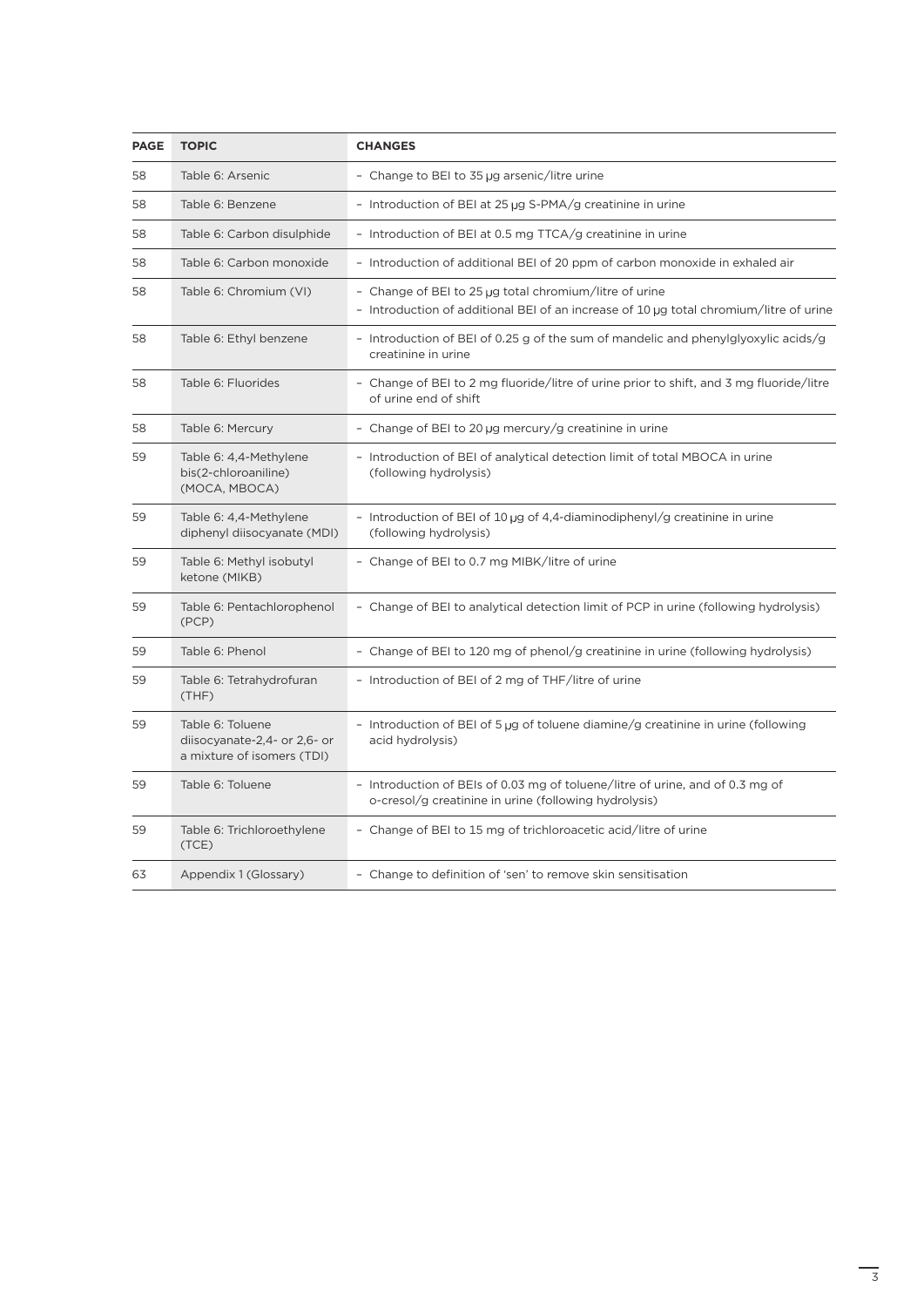#### **Obligations and rights under the Health and Safety at Work Act 2015 (HSWA) and Health and Safety at Work (General Risk and Workplace Management) Regulations 2016**

What are the obligations of a person conducting a business or undertaking (PCBU)?

PCBUs must ensure the health and safety of workers doing work for the PCBU and to ensure the health and safety of others whose work is influenced or directed by the PCBU.

PCBUs must also ensure that the health and safety of other persons is not put at risk from the work carried out as a part of the PCBU's business or undertaking.

To achieve this, PCBUs must (so far as is reasonably practicable):

- identify hazards that might give rise to risks to health and safety
- eliminate risks to health and safety
- minimise risks that are not reasonably practicable to eliminate
- provide and maintain a work environment that is without risks to health and safety
- provide and maintain safe plant and structures
- provide and maintain safe systems of work
- ensure the safe use, handling and storage of substances
- provide adequate and accessible facilities for the welfare of workers doing work for the PCBU
- provide the information, training, instructions or supervision necessary to protect all persons from risks arising from work carried out as a part of the conduct of the business or undertaking
- ensure that the health of workers at the workplace is monitored
- ensure that the conditions at the workplace are monitored
- provide adequate and accessible first aid facilities for workers
- provide suitable personal protective equipment and clothing for workers and other persons and ensure that it is used
- engage with workers so workers have a reasonable opportunity to raise health and safety issues and to contribute to the decision-making process.

#### Do workers and others have obligations and rights?

Yes. Workers and other persons at a workplace are required to take reasonable care to ensure their health and safety and the health and safety of others who are there. This includes considering both the things they do and the things they omit to do (such as not using safety equipment or appropriate exposure controls). They are also required to comply with any reasonable health and safety instruction given by the PCBU.

Workers are also required to co-operate with any reasonable health or safety policy or procedure of the PCBU.

Although it is the PCBU's overall responsibility to ensure a safe working environment, workers do have a responsibility to use the exposure controls and safety equipment provided, and to wear protective clothing as appropriate.

Workers and others should also report to the PCBU any risks or incidents they become aware of so the PCBU can investigate and put safeguards in place.

Workers are entitled to receive, free of charge, protective clothing and equipment if this is necessary to protect them from health and safety risks in the workplace.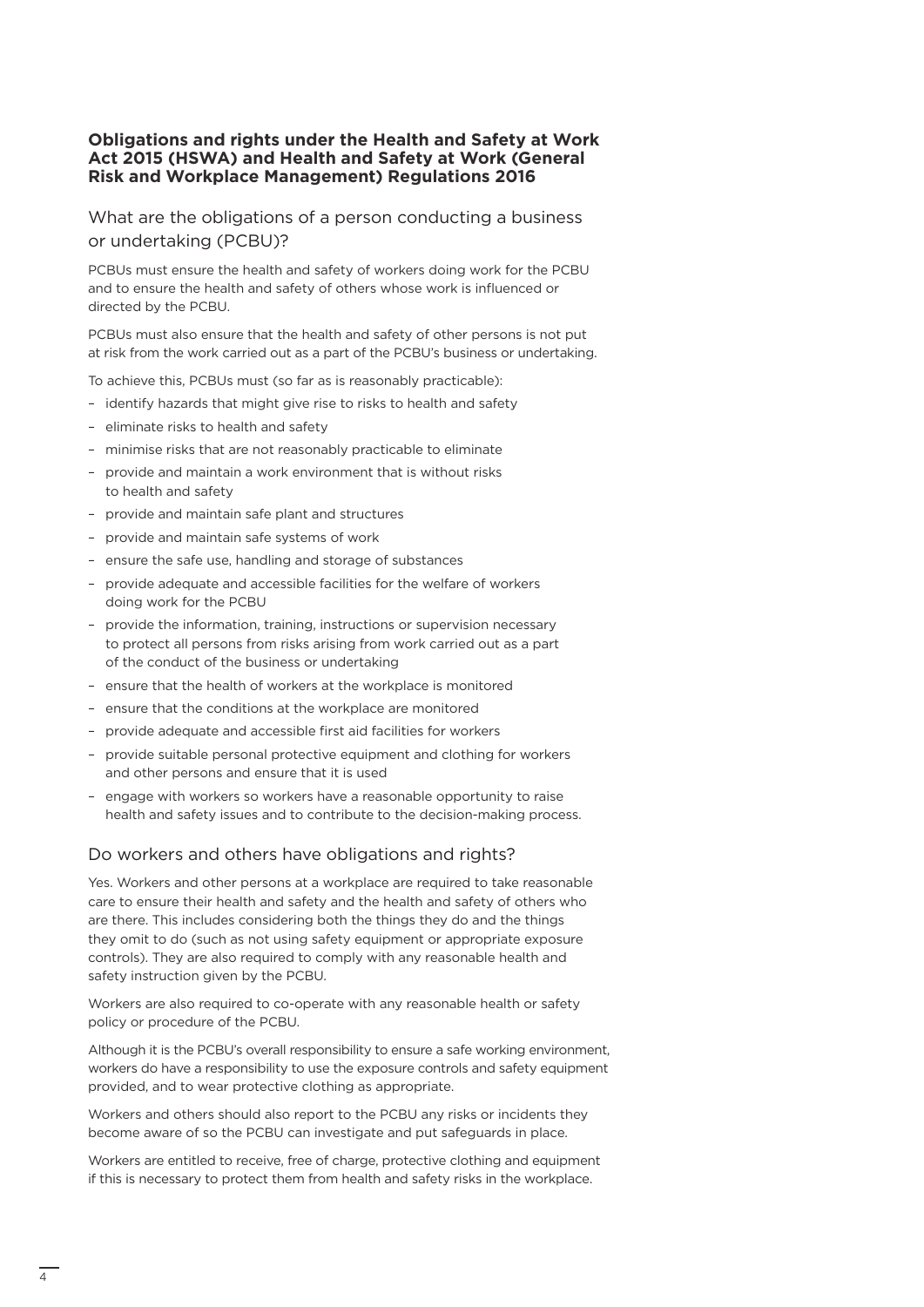Workers are entitled to:

- receive information, supervision, training, and instruction appropriate to the work they are doing, the plant they are using, and the substances they are handling so they can do their job in a safe and healthy manner
- wear their own suitable personal protective clothing and equipment, but the PCBU must ensure that any such clothing and equipment is suitable
- have access to the results of exposure monitoring at the workplace where they may be, or may have been exposed to the health hazard, provided that the exposure monitoring results do not contain any information that identifies or discloses anything about an individual worker
- be provided with a copy of any health monitoring report relating to health monitoring of the worker
- receive reasonable opportunities to participate in workplace health and safety

For further information on health and safety rights and responsibilities in the workplace visit: [worksafe.govt.nz](http://www.worksafe.govt.nz)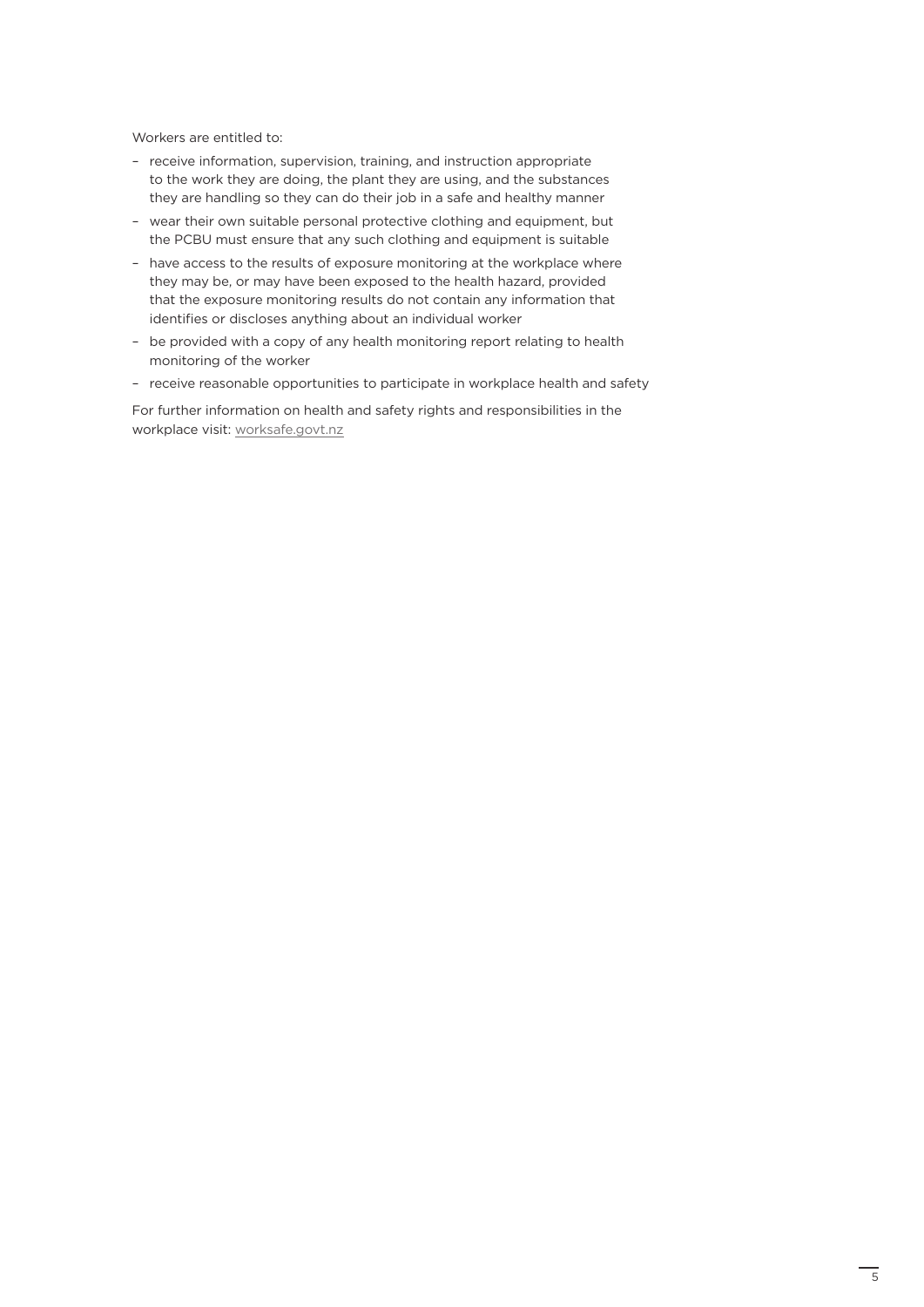## Part One

**WORKPLACE EXPOSURE STANDARDS FOR AIRBORNE CONTAMINANTS**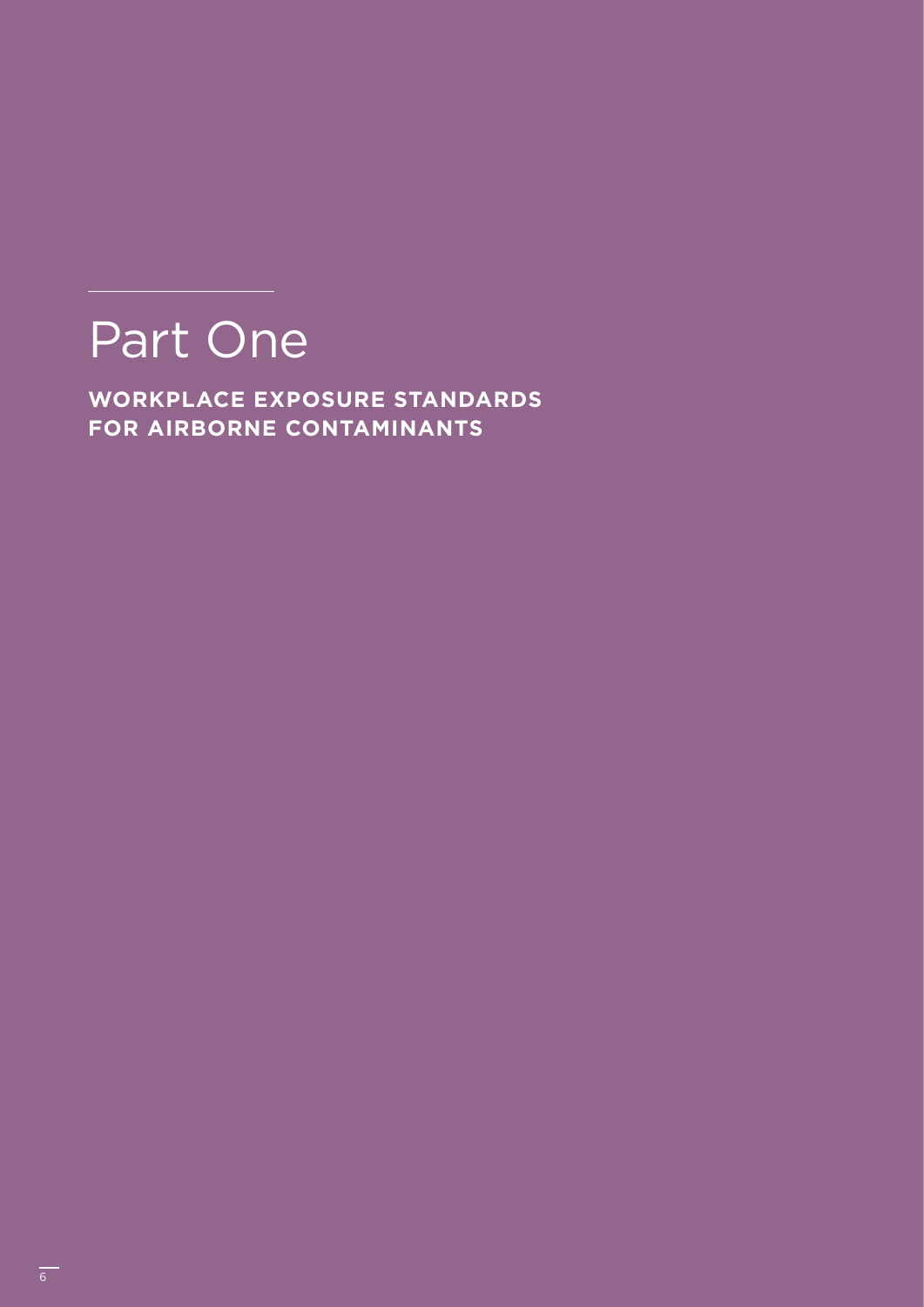## 1.0 Explanation of workplace exposure standards (WES)

### **IN THIS SECTION:**

- 1.1 Introduction
- 1.2 Application of W ES
- 1.3 Adjustment of WES for extended workshifts
- 1.4 Units of measurement
- 1.5 Mixed exposures
- 1.6 Aerosols
- 1.7 Carcinogens
- 1.8 Skin absorption
- 1.9 Work load
- 1.10 Sensitisers
- 1.11 Simple asphyxiants
- 1.12 Ototoxins
- 1.13 Carbon monoxide (CO)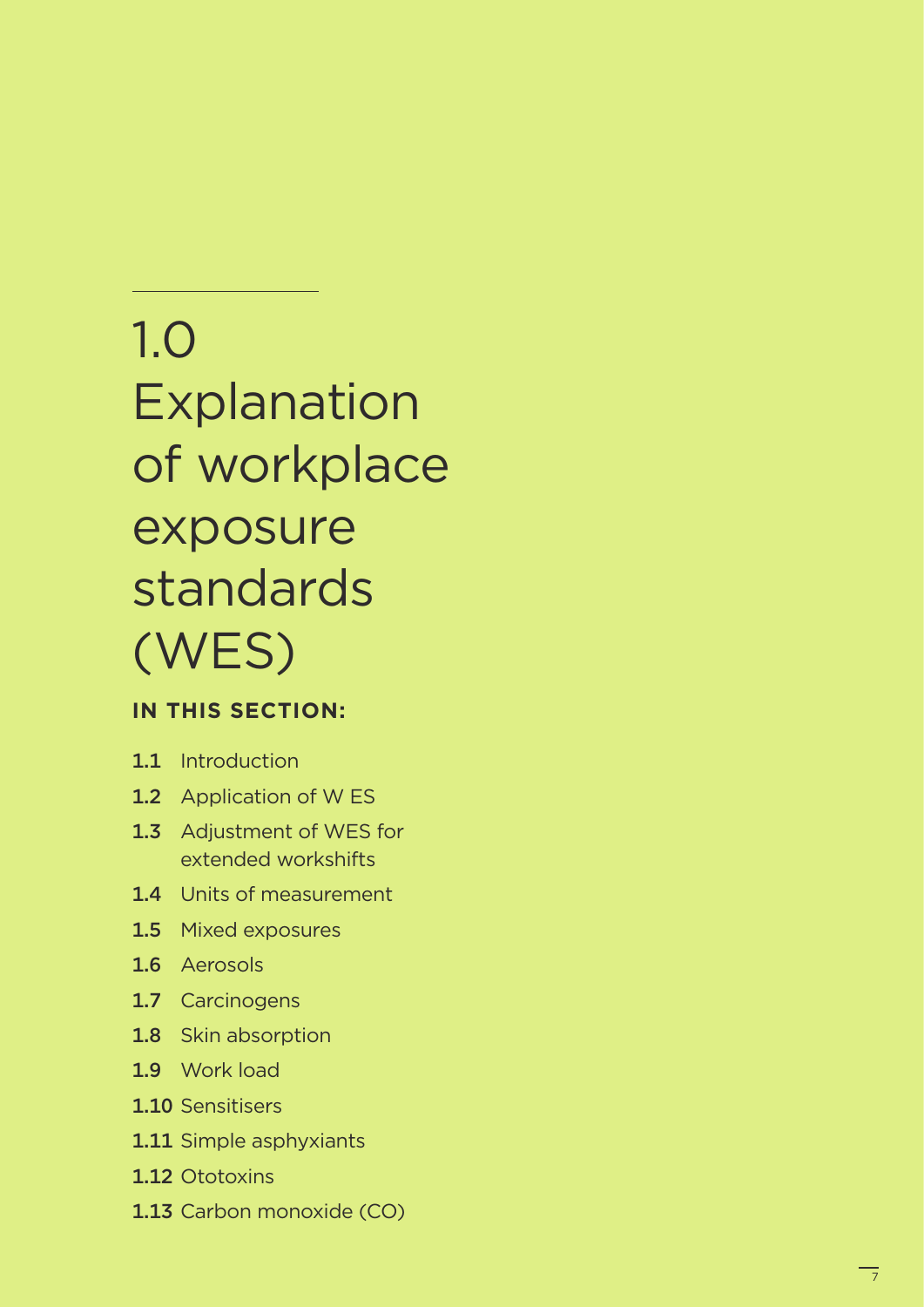#### **1.1** Introduction

#### Target audience

The Workplace Exposure Standards (WES) are intended to be used as guidelines for people qualified in occupational health practice.

PCBUs and people with duties under HSWA and the HSNO Act may use this book as a reference; but it is recommended that specialist advice is sought prior to engaging in monitoring programmes or exposure control.

It is not recommended that untrained persons use WES to determine 'compliance'. Professional judgement is required in making decisions regarding safe levels of exposure to chemical and physical agents found in the workplace.

#### Legal requirements

WES are an important tool for monitoring the workplace environment. Where hazardous or toxic substances exist in the same environment as workers, and the PCBU is unable to successfully eliminate these substances from working environments, they are required to minimise and monitor worker exposure. The PCBU must also, so far as is reasonably practicable, ensure that the health of workers and the conditions at the workplace are monitored for the purpose of preventing injury or illness of workers arising from the conduct of the business or undertaking.

Section 36 of HSWA requires PCBUs to ensure worker health and safety 'so far as is reasonably practicable'. That duty requires the PCBU to eliminate risks to health and safety, so far as is reasonably practicable. If it is not reasonably practicable to do so, the PCBU must minimise the risks so far as is reasonably practicable. If a PCBU is uncertain on reasonable grounds whether the concentration of a substance exceeds the relevant prescribed exposure standard, regulation 30 of GRWM Regulations requires the PCBU to conduct exposure monitoring to determine the concentration of the substance. Regulation 32 of the GRWM Regulations requires the PCBU to make the results of exposure monitoring available to any person in the workplace who may have been exposed to the health hazard provided that no information that identifies an individual worker is disclosed. A prescribed exposure standard is a workplace exposure standard or a biological exposure index that has the purpose of protecting persons in a workplace from harm to health and that is prescribed in:

- a. Regulations
- b. A safe work instrument (including a safe work instrument that replaces a workplace exposure standard or biological exposure index in an instrument referred to in paragraph (a), (c), (d) or (e))
- c. A control under section 77 or 77A, or an exposure limit under section 77B, of the HSNO Act
- d. A group standard approval issued under section 96B of the HSNO Act
- e. A notice of transfer under section 160A of the HSNO Act, as in force immediately before 2 July 2006 (when that section of the Act expired), and that was in force immediately before that date.

Regulation 8 of the GRWM Regulations requires the PCBU to review and, as necessary, revise control measures if the results of exposure monitoring carried out under regulation 30 determine that the concentration of a substance hazardous to health at the workplace exceeds a relevant prescribed exposure standard.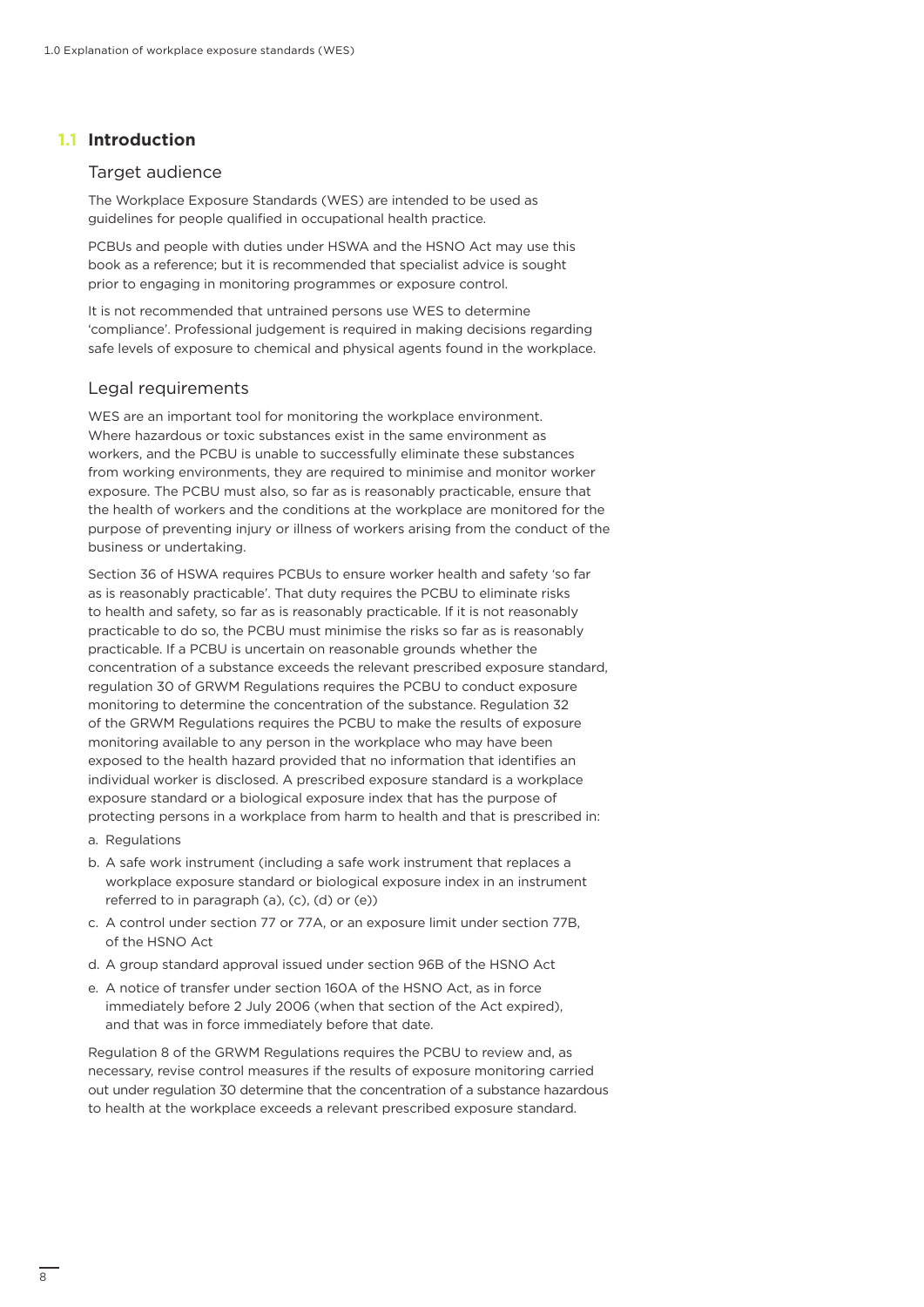In workplaces where a worker is carrying out ongoing work involving a substance that is hazardous to health that is specified in a safe work instrument as requiring health monitoring, regulation 31 of the GRWM Regulations requires the PCBU to ensure that health monitoring is provided to the worker if there is a serious risk to the workers' health because of exposure to the substance. Regulation 39 requires the PCBU to give results of health monitoring of a worker to that worker.

#### Limitations

Defining an exposure level that will achieve freedom from adverse health effects is the major consideration for assigning these WES. However, compliance with the designated WES level does not guarantee that all workers are protected from discomfort or ill-health. The range of individual susceptibility to hazardous and toxic substances is wide, and it is possible that some workers will experience discomfort or develop occupational illness from exposure to substances at levels below the WES.

WES must not be used to differentiate between safe and inherently hazardous exposure levels. In addition, the numerical value of two or more WES must not be used to directly compare the relative toxicity of different substances as the biological potency and toxicologic effects used to derive a WES are specific to each substance.

When interpreting the risk posed by individual substances, the documentation that supports the WES should be consulted.

Many of the WES values in this book were adopted in 2002 from the ACGIH® from values current at that time. Only a small proportion have been reviewed by WorkSafe and its predecessors since then (these are noted with their applicable publication dates). When applying these WES values it must be considered whether or not more up to date WES values from another organisation would be more appropriate to apply for the purposes of managing health risk. Relevant sources of exposure standards include the Gestis substance database, the ACGIH® and SCOEL.

#### Substances without a WES

In many cases well-documented data exist to help determine WES. But for some substances, the available toxicological and industrial hygiene information is insufficient to enable highly reliable standard-setting. As such some substances do not have WES. If a substance doesn't have a WES, this should not be taken to mean that it is safe under all conditions, and that no restriction should be placed on its use. Regardless of the substance, it is important to eliminate or minimise the concentration of airborne substances as far as is reasonably practicable.

#### Routes of entry

Hazardous or toxic substances may enter the body following inhalation, ingestion or skin absorption. But in occupational settings, it is most often the inhalation aspect that is most important, in terms of exposure however this is substance dependent.

Substances listed with a skin notation (skin) are known to have potential for significant skin absorption particularly from liquid, but potentially also from vapour. This should not be ignored, because in these cases the total dose received through all absorption routes can be significantly higher than just that from inhalation (such as might be estimated from the airborne level). This is further discussed in the section on skin absorption (Section 1.8).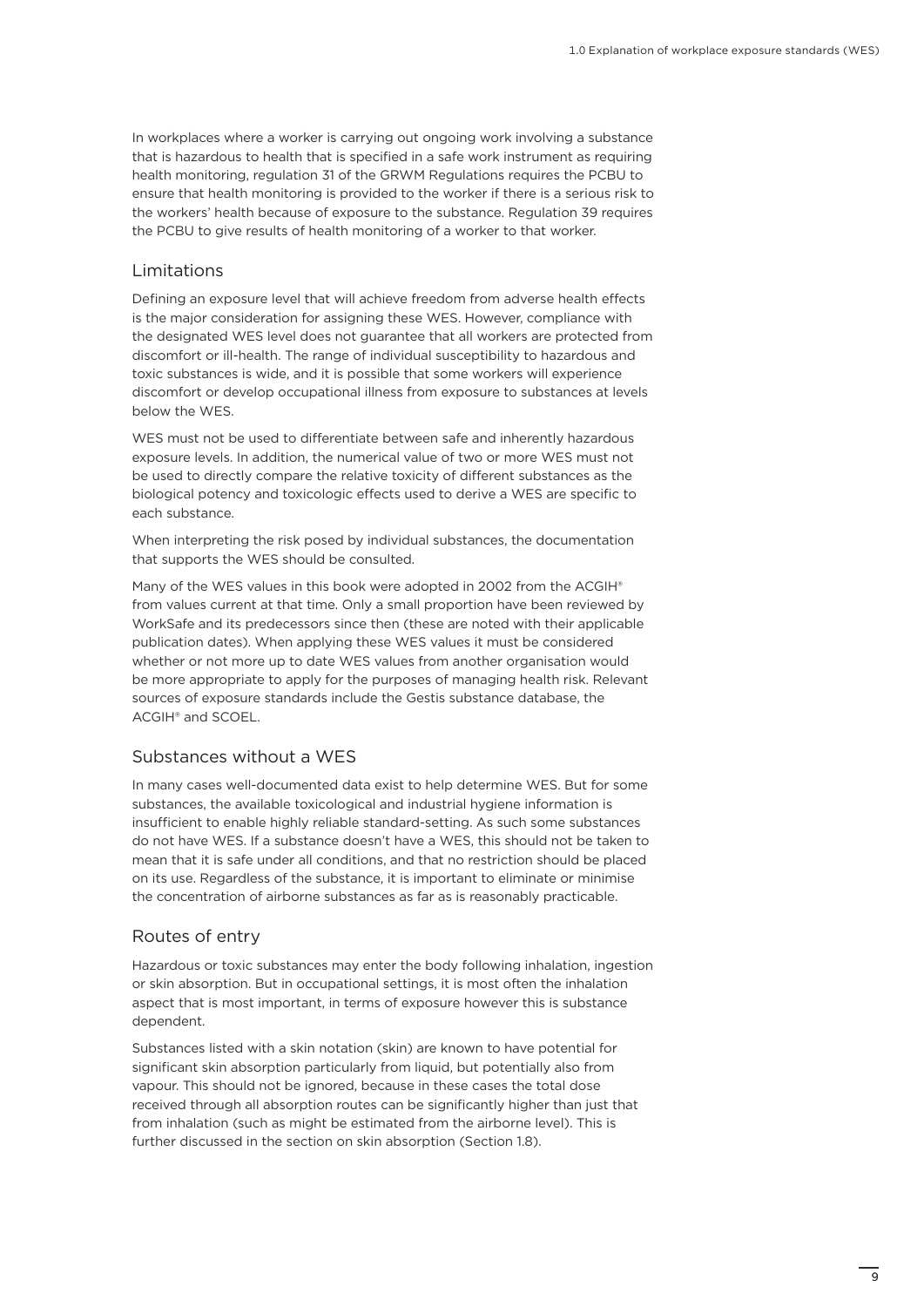Exposure to airborne substances is usually monitored directly with personal air sampling techniques, but in some situations, biological monitoring may be used as a complementary approach. Information on biological monitoring and a list of recommended guideline levels is located in the second part of this document.

#### **Definitions**

For definitions used in this document, please see Appendix 1.

#### **Application of WES 1.2**

#### Personal sampling

Monitoring workers' exposure will involve comparison of results against Workplace Exposure Standards and Biological Exposure Indices.

Workplace exposure standards (WES) are values that refer to the airborne concentration of substances at which it is believed that nearly all workers can be repeatedly exposed day after day without coming to harm. The values are normally calculated on work schedules of five shifts of eight hours duration over a 40-hour work week.

In all instances, workplace exposure standards relate to exposure that has been measured by personal monitoring using procedures that gather air samples in the worker's breathing zone. The breathing zone is defined as a hemisphere of 300mm radius extending in front of the face and measured from the midpoint of an imaginary line joining the ears.

Substances with multiple WES (for different periods of exposure) will require monitoring for those specific periods. For example if a substance has a WES-TWA (time weighted average) then exposure for the whole shift needs to be assessed. This does not necessarily mean exposure has to be measured over the whole shift, but if exposure will vary, full shift sampling will provide the most useful data for the risk assessment. If the substance also has a WES-STEL (short term exposure limit), exposure over 15-minutes needs to be assessed. It is important to ensure results are measured and calculated over appropriate time frames when comparing to a specific WES, and that WES are adjusted accordingly for extended workshifts (see section 1.3).

The numerical value of two or more WES must not be used to directly compare the relative toxicity of different substances. Apart from any inconsistency that may result from the information that was available at the time each WES was set, the biological basis for assigning the WES varies. Some WES are designed to prevent the development of ill health after long-term exposure (WES-TWA), others to reduce the possibility of acute effects (WES-Ceiling, WES-EL, WES-STEL).

#### Assessing exposure

Assessing workers' exposure relies on good sampling strategy in addition to the correct sampling equipment and interpretation of results.

It is recommended that professional help be sought in the development and implementation of a sampling strategy and interpretation of results (eg from an appropriately qualified occupational hygienist).

When carrying out exposures assessments, assessing health risks, or assessing the need for, or effectiveness of controls, the assessor should have competence in:

- the risk assessment process
- the tasks, processes or exposures being assessed
- development of sampling strategy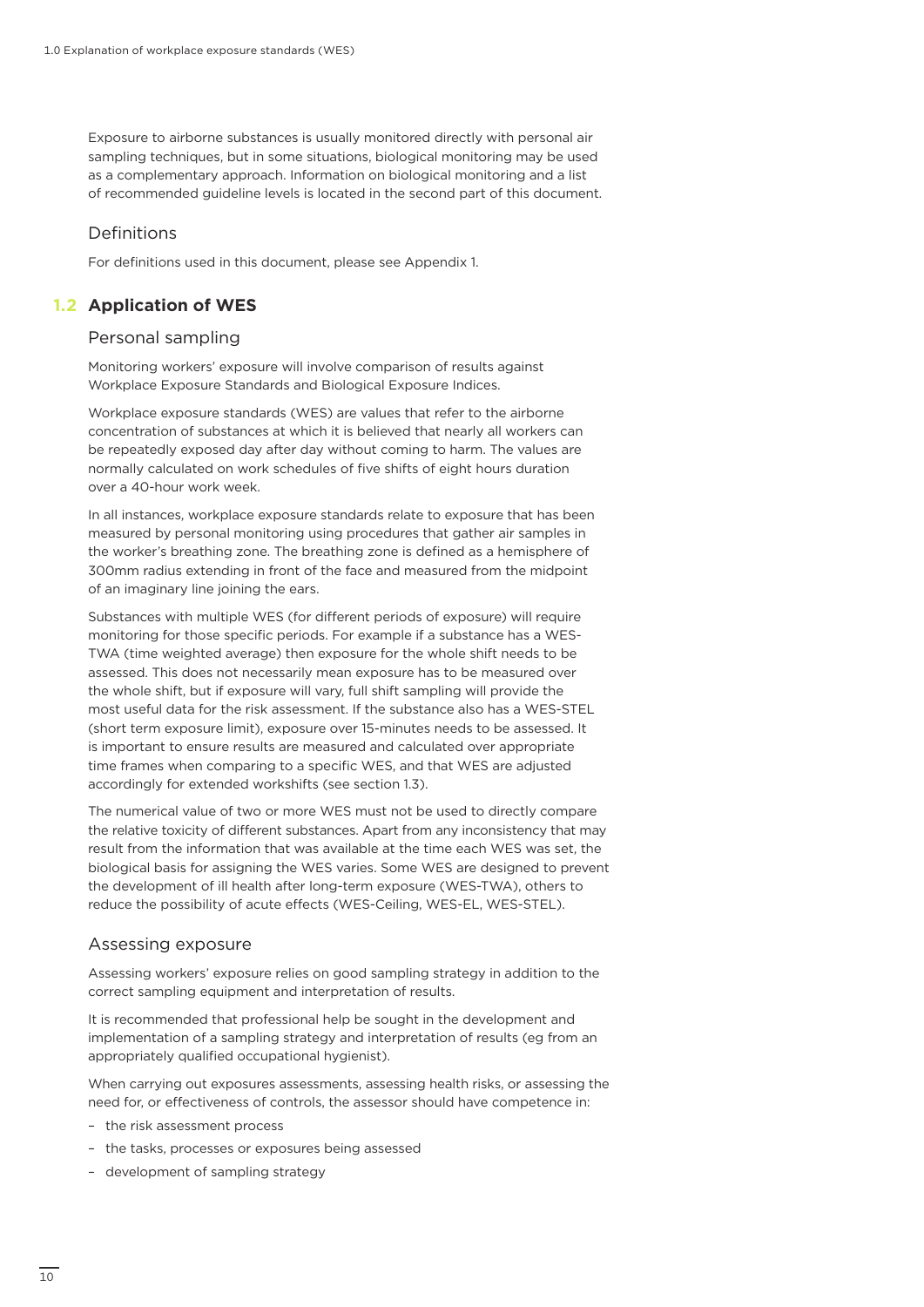- selection and use of sampling equipment and sampling media
- sampling methods
- interpretation of data
- criteria on which WES are based
- relevance and application of statistical analysis of exposure data.

Good communication skills, as well as the systematic collection of data and information are essential and reports should present the results and any recommendations clearly and in a style that the PCBU will understand.

The assessor must have a clear understanding of the limitations of their own competencies.

#### Sampling strategy

Sampling strategy will usually include identifying groups of workers for whom risk and exposure profiles are similar. These groups are called SEGs (similar exposure groups). Choosing a representative unbiased subsample of the SEG should be sufficient for assessing exposure and risk for the whole SEG.

Most worker exposure monitoring will be occasional in that the workers will not wear monitoring equipment all the time (with some exceptions (eg explosive gas meters), which are usually used for safety risk management rather than health risk). The regularity of worker exposure monitoring will depend on the objectives and outcomes of the risk identification and analysis. For example, if the risk identification or analysis indicates that exposure can vary considerably from day to day, then monitoring may need to occur on a more regular basis than an exposure that does not change considerably over time, or an exposure that is well managed.

Monitoring should occur when there are any changes in processes or activities that result in, or may result in, a change to exposure, or if it is not certain whether or not the airborne concentration exceeds the Workplace Exposure Standard (WES) or presents a health risk.

#### Variation in exposure

Exposure levels are commonly variable even in work that is regular and consistent. Variation in worker exposure arises from variation in work activities, control methods and environmental conditions.

Due to this variation, exposure measured on a single day may not reflect exposure on other days. Even samples from multiple days may not reflect the true variation in exposure that may occur over the long term. With this in mind, the monitoring strategy must be designed to provide sufficient measurements to reflect the risk to the worker from the variation in exposure.

It is very rare for all exposures for a worker to be measured all the time. Frequently only one or two shifts will be sampled and this data will be used to make judgements about exposures over many months or years. If the worker is exposed every day for five years, and their exposure is assessed once a year, then five days of data is being used to make judgements about 1250 days of exposure. Various methods are available for determining an appropriate number of samples to account for variation. Methods include:

- NIOSH<sup>1</sup> Occupational exposure sampling strategy manual (1977)
- at least one employee in five from a properly selected SEG (UK Health and Safety Executive HSG173 (2006)<sup>2</sup>

<sup>2</sup> UK Health and Safety Executive HSG173 Monitoring strategies for toxic substances (2006).

<sup>1</sup> The National Institute for Occupational Safety and Health (NIOSH) Publication 77-173 *Occupational exposure sampling strategy manual* (1977).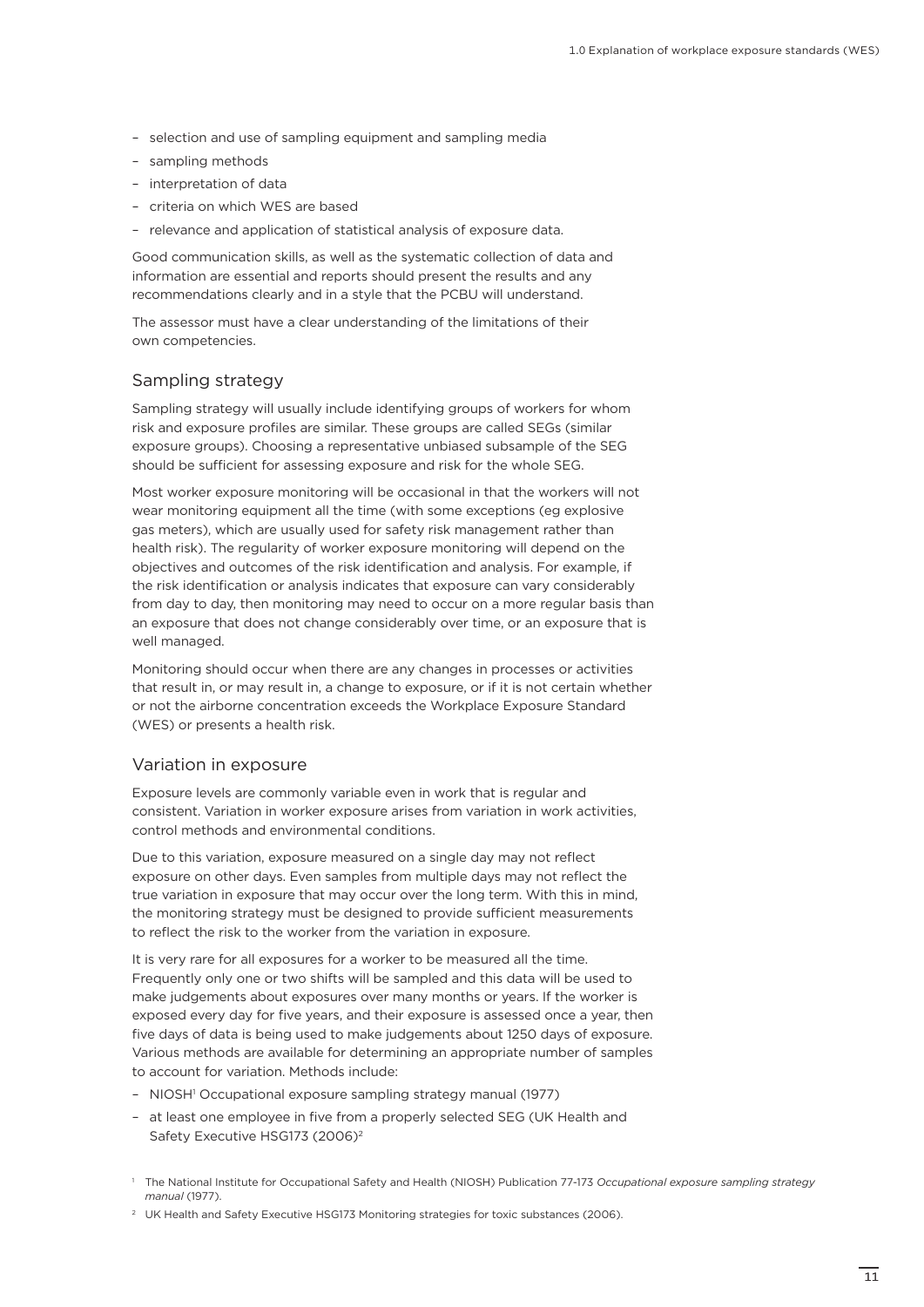- a calculated number of samples based on previous data, using t-statistics and co-efficient of variation (source W501 OH Learning, Measurement of Hazardous Substances, 2009)<sup>3</sup>
- methods of Rappaport, Selvin and Roach (1987) based on the number of samples needed to test the mean exposure of a lognormal distribution of exposures against an exposure standard (source W501 OH Learning, Measurement of Hazardous Substances, 2009)<sup>3</sup>
- South African Mines Occupational Hygiene Programme sample 5% of workers in an SEG4
- American Industrial Hygiene Association suggests 6-10 samples are sufficient to give a picture of an exposure profile. In respect to the minimum number of samples to be collected, fewer than six samples in any one SEG leaves a great deal of uncertainty about the exposure profile (AIHA 2006) (source W501 OH Learning, Measurement of Hazardous Substances, 2009).<sup>5</sup>

#### Statistical analysis of sampling results

Multiple samples generally allow for better understanding of the variation in exposure, and thus provide more detailed information for the risk assessment.

Where multiple samples are taken, application of appropriate statistical analysis to sampling results can be valuable in:

- assessing confidence that the results represent the 'true' exposure profile (the profile you would see if you were to measure the exposure every shift, and you were to measure all workers in the SEG)
- interpreting whether WES are complied with
- managing uncertainties in exposure assessment and health risk assessment.

Application of appropriate statistical analysis to sampling results is important in order to assess how closely the results represent the 'true' exposure profile and can be used to assess compliance with WES and assess risk. For example, the mean (average) exposure calculated may be below a WES, but random variation, sampling and analytical error will introduce some uncertainty around that average. This uncertainty can be described as confidence limits around the average. If the upper confidence limit exceeds the WES, it indicates less certainty around whether the average exposures truly fall below the WES. If the upper confidence limit gives us 95% confidence that the 'true' average falls comfortably below the WES, then that provides a high level of certainty that exposures comply with the WES.

Useful tools for statistical analysis of occupational hygiene samples include:

- 'IHStats' spreadsheet developed by the American Industrial Hygiene Association: [www.aiha.org/publications-and-resources/TopicsofInterest/](http://www.aiha.org/publications-and-resources/TopicsofInterest/Pages/Tools-and-Apps.aspx) [Pages/Tools-and-Apps.aspx](http://www.aiha.org/publications-and-resources/TopicsofInterest/Pages/Tools-and-Apps.aspx)
- European Standard EN 689:2018 'Workplace exposure Measurement of exposure by inhalation to chemical agents – Strategy for testing compliance with occupational exposure limits'.
- 'Occupational Exposure Sampling Strategy Manual', DHHS (NIOSH) Publication Number 77-173, 1977: [www.cdc.gov/niosh/docs/77-173/pdfs/77-](http://www.cdc.gov/niosh/docs/77-173/pdfs/77-173.pdf) [173.pdf](http://www.cdc.gov/niosh/docs/77-173/pdfs/77-173.pdf)
- AIOH Occupational Hygiene Monitoring and Compliance Strategies (AIOH, 2014).

- <sup>4</sup> South African Mines Occupational Hygiene Programme codebook (SAMOHP) (2002).
- <sup>5</sup> The American Industrial Hygiene Association (AIHA) A Strategy for Assessing and Managing Occupational Exposures, 4th edition (2015).

<sup>&</sup>lt;sup>3</sup> OH Learning W501 Measurement of Hazardous Substances. [www.OHlearning.com](http://www.OHlearning.com) (2009).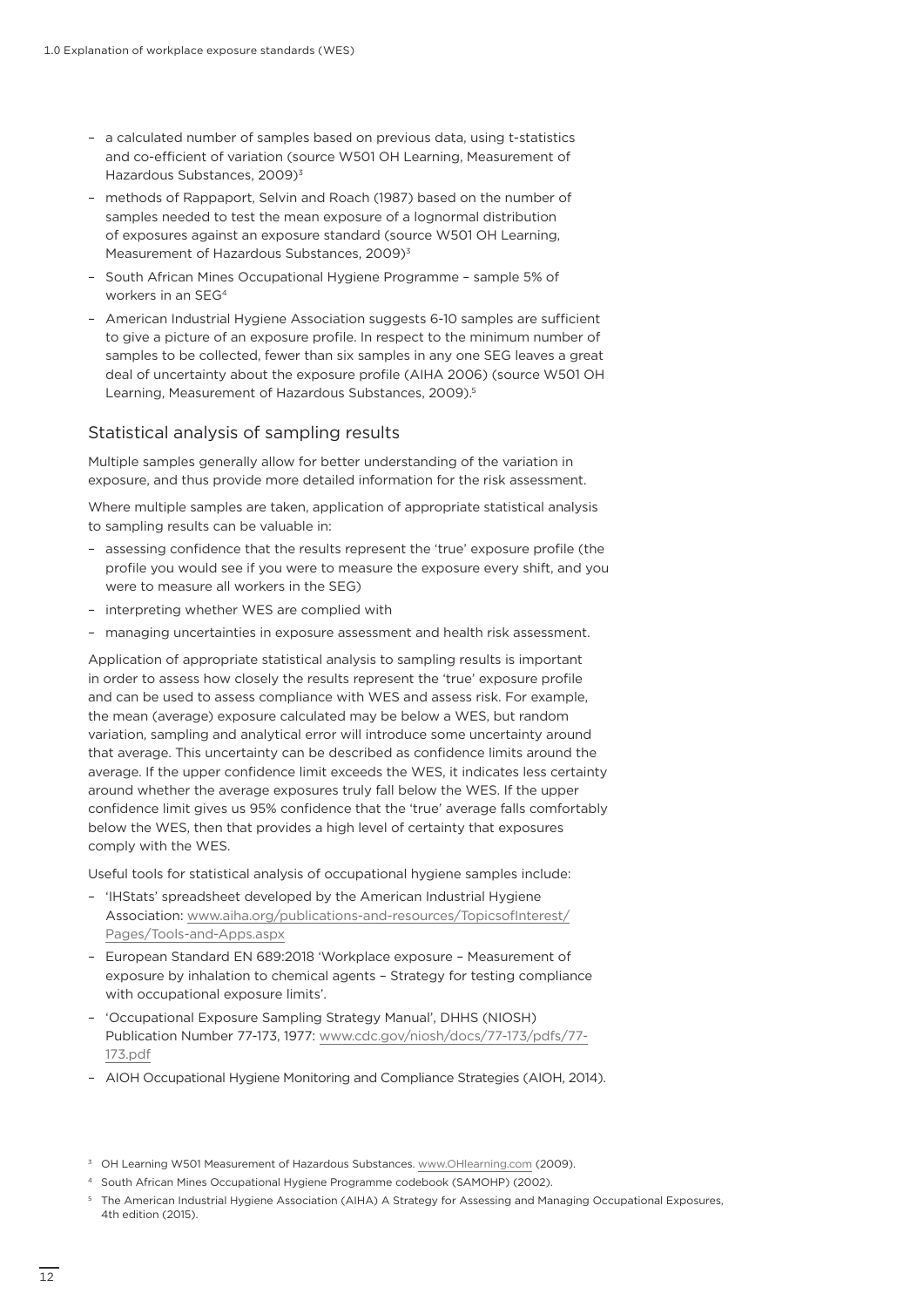– 'Testing Compliance with Occupational Exposure Limits for Airborne Substances' BOHS/NVvA , 2014: [https://docplayer.nl/377327-Bohs-nvva](https://docplayer.nl/377327-Bohs-nvva-document-testing-compliance-with-occupational-exposure-limits-for-airborne-substances.html)[document-testing-compliance-with-occupational-exposure-limits-for](https://docplayer.nl/377327-Bohs-nvva-document-testing-compliance-with-occupational-exposure-limits-for-airborne-substances.html)[airborne-substances.html](https://docplayer.nl/377327-Bohs-nvva-document-testing-compliance-with-occupational-exposure-limits-for-airborne-substances.html)

#### Which statistics to use for comparison with WES

Average (mean) exposure level is the appropriate parameter for evaluating cumulative exposure for substances that present a long term health risk. In this case the WES-TWA is the appropriate criteria for comparison. The average exposure will usually be calculated as a geometric mean rather than an arithmetic mean, as occupational hygiene exposures are usually log-normally distributed rather than normally (bell curve) distributed. It is necessary to assess the type of distribution so that the correct statistical parameters are used. Confidence limits around the mean should be considered when comparing the result to the WES. Peak or high exposures should also be reviewed as part of the risk assessment. Eliminating or reducing peak, or occasional high exposures may produce a significant reduction in average exposure levels.

The 95% upper confidence limit (UCL), and the upper tolerance limit (UTL) (ie the 95% UCL of the 95th percentile of the results) are the appropriate parameters for evaluating exposure to substances that present an acute health risk. In this case the WES-STEL, WES-Ceiling or WES-EL are the appropriate criteria for comparison.

#### Compliance with WES

When evaluating exposure in relation to a WES, the following points must be considered:

- How representative is the sampling programme in regard to variation in exposure, and how do the results represent the 'true' exposure profile?
- Variability of exposure means that occasional high results can occur even where the exposure is generally well controlled.
- The criteria for setting a specific WES may be for a different health outcome than the risk being assessed. For example the WES may be based on reducing risk of irritation, however risk of more serious adverse effects may be the focus of the health risk assessment, therefore the WES may not be a stringent enough guideline to use in this case.
- Compliance with the designated WES level does not guarantee that all workers are protected from discomfort or ill health due to individual susceptibility.

The above considerations show that assessing compliance with WES isn't necessarily a straight forward process of comparing a sample result, or an average, to a WES.

Various organisations have developed guidelines to address this issue of how to assess WES compliance and whether further control of exposure needs to occur. Organisations that have developed guidance include the British and Netherlands Occupational Hygiene Societies (BOHS/NOHS), the American Industrial Hygiene Society (AIHA), the International Council on Mining and Metals (ICMM), and Utrecht University. A summary of their approaches is given below, but for more detail their documents should be referred to:

- BOHS/NOHS<sup>6</sup> - Assumes a WES may be regarded as complied with if, with 70% confidence, <5% of the exposures in the SEG exceed the WES. An individual worker's exposure complies if there is <20% probability that >5% of their exposure exceeds the WES.

<sup>6</sup> British Occupational Hygiene Society and the Netherlands Occupational Hygiene Society, *Testing Compliance with Occupational Exposure Limits for Airborne Substances* (2011).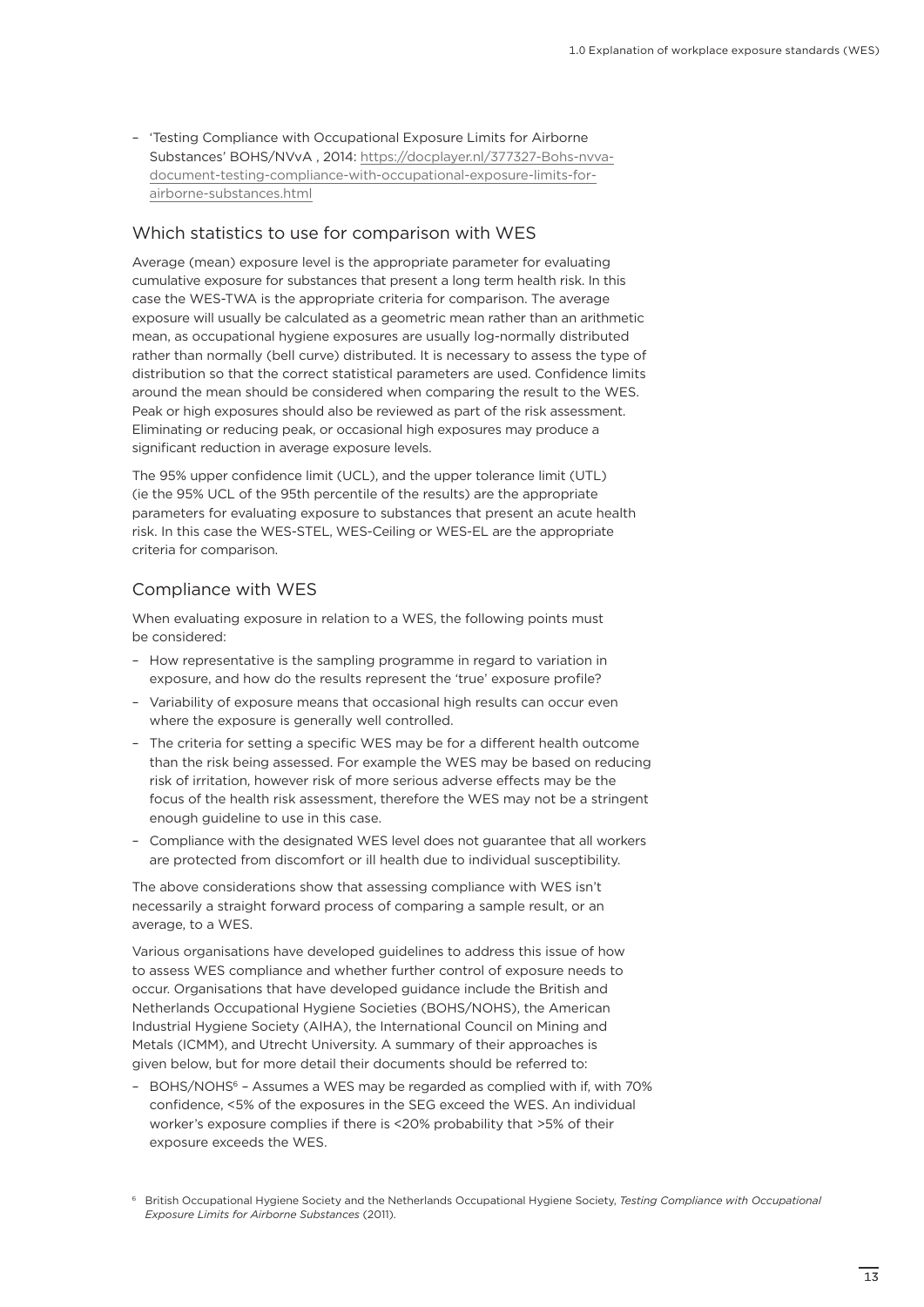- AIHA7 Has a rating scheme that categorises exposures as trivial (very low), highly controlled, well controlled, controlled, poorly controlled based on the estimated 95th percentile of the exposure distribution.
- ICMM8 provides guidance on rating exposures (eg if a result is less than 50% of the WES), exposures are well controlled below the WES. Results between 50% to 100% of the WES indicate there is potential for breaches of the WES.
- The Utrecht University9, Institute for Risk Assessment Sciences SPEED (statistical program for the evaluation of exposure data) Excel application assesses whether the within-worker and between-worker exposures are acceptable in relation to the WES. It provides a stepwise approach to the sampling and statistical analysis of data.

#### **Adjustment of WES for extended workshifts 1.3**

Workplace Exposure Standard Time Weighted Averages (WES-TWA) are derived on an eight hour work day and 40 hour work week. When shifts are longer than this, either over a day or a week, the WES-TWA needs to be adjusted to account for the longer period of exposure and shorter recovery time.

Various models are available to make the adjustment and each may result in a different adjusted WES.

The selection of an appropriate model is dependent on various factors such as: ease of use; availability of an adjustment model for a specific WES; and the availability of relevant toxicology and pharmacokinetics data for pharmacokinetic models. A useful document for discussion on adjustment models is the Australian Institute of Occupational Hygienists' Position Paper on 'Adjustment of Workplace Exposure Standards for Extended Workshifts' (December 2010).

A simple method to use is the Brief and Scala Model. A criticism of the model is that it is generally considered to be excessively protective for some substances. Other models include web based tools such as the IRSST 'Quebec' model. A summary of these models is given below.

When a WES-Ceiling or WES-STEL has been assigned, no correction for shift patterns is required. The exposure level for the appropriate period (instant or 15 minutes) is compared directly with the Ceiling or STEL.

#### A. BRIEF AND SCALA MODEL

An adjustment is made to the WES by applying the following formula:

Daily exposure adjustment:

Adjusted WES-TWA = 8 x (24-h) x WES-TWA 16 x h

Where h = hours worked per day

Seven day work week adjustment:

Adjusted WES-TWA = 40 x (168-h) x WES-TWA  $128 \times h$ 

Where h = hours worked per week

<sup>7</sup> American Conference of Governmental Industrial Hygienists (ACGIH). Documentation of the *Threshold Limit Value and Biological Exposure Indices*. 7th Edition, ACGIH, Cincinnati, Ohio (2015).

<sup>8</sup> International Council on Mining and Metals (ICMM) *Good Practice Guidance on Occupational Health Risk Assessment* (2007).

<sup>9</sup> Utrecht University, Institute for Risk Assessment Sciences, Environmental and Occupational Health Division, Utrecht, The Netherlands Statistical Program for the Evaluation of Exposure Data [www.iras.uu.nl/speed/#describe](http://www.iras.uu.nl/speed/#describe)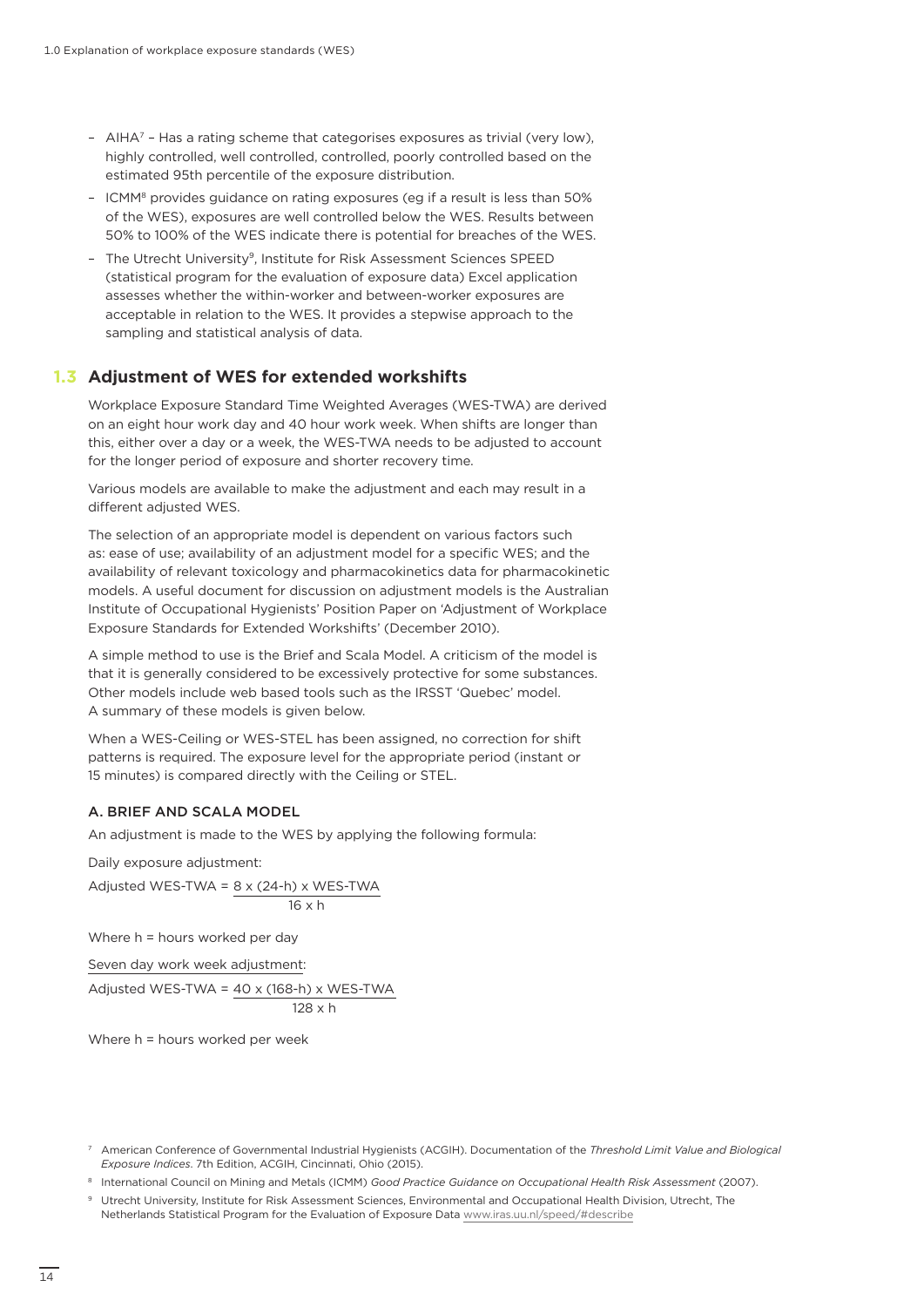#### Example of adjusting for an extended work shift using the Brief and Scala model

Substance: Isopropyl alcohol – WES-TWA: 400 ppm, WES-STEL: 500 ppm

Work shift: 12 hours

Adjusted WES-TWA:

8 x (24-12) x 400 = 200 ppm (12 hour TWA) 16 x 12

The average exposure over the 12-hour shift would be compared with the 12-hour WES-TWA standard of 200 ppm. No adjustment is required for the WES-STEL.

#### B. IRSST MODEL (QUEBEC MODEL)

The Quebec Institut de Recherche Robert-Sauve en Sante et en Securite du Travail (IRSST) has developed a computer-based tool to calculate an adjusted TWA. The model makes adjustments of the Quebec WES (called PEVs) as defined in the Quebec Regulation Respecting Occupational Health and Safety (RROHS). Although some of the Quebec WES differ from New Zealand, the adjustment factor is provided in the model, thus that value can be applied to New Zealand WES. The model is available at: [www.irsst.qc.ca/en/\\_outil\\_100011.html](http://www.irsst.qc.ca/en/_outil_100011.html)

#### C. WESTERN AUSTRALIA DEPARTMENT OF MINERALS AND ENERGY MODEL

In this guideline various exposure reduction factors are applied depending on the timeframe for response (immediate, medium or long term), health effect (acute, chronic, irritation, narcosis) and shift length. The appropriate reduction factor is selected and applied to the WES. The model is available at: [www.dmp.wa.gov.au/documents/Safety/MSH\\_G\\_AdjustmentOfExposureStandards](http://www.dmp.wa.gov.au/documents/Safety/MSH_G_AdjustmentOfExposureStandards ForExtendedWorkshifts.pdf)  [ForExtendedWorkshifts.pdf](http://www.dmp.wa.gov.au/documents/Safety/MSH_G_AdjustmentOfExposureStandards ForExtendedWorkshifts.pdf)

#### D. PHARMACOKINETIC MODELS

There are a number of pharmacokinetic models in use. These models are based on the concept of body burden and how the biological half-life of a substance can have a significant impact on the maximum body burden for a given work schedule. They are based on ensuring that the maximum body burden for an extended work shift doesn't exceed that for an eight hour shift. These models are generally considered more accurate however, they can be very complicated and, as half-lives can vary substantially between different individuals, there are limitations.

#### **Units of measurement 1.4**

The concentration of a substance in air is either measured by volume (parts per million, or ppm), or by mass (milligrams per cubic metre of air, or mg/m<sup>3</sup>). WES for gases and vapours are expressed in ppm, with the units mg/ $m<sup>3</sup>$  also listed. In the case of particulates, the concentration is given in mg/ $m<sup>3</sup>$ . The following equation, which is based on a temperature of 25°C and a pressure of 760 torr is used to convert ppm to mg/ $m^3$ :

WES in mg/m<sup>3</sup> = WES (in ppm) x gram molecular weight of the substance

24.45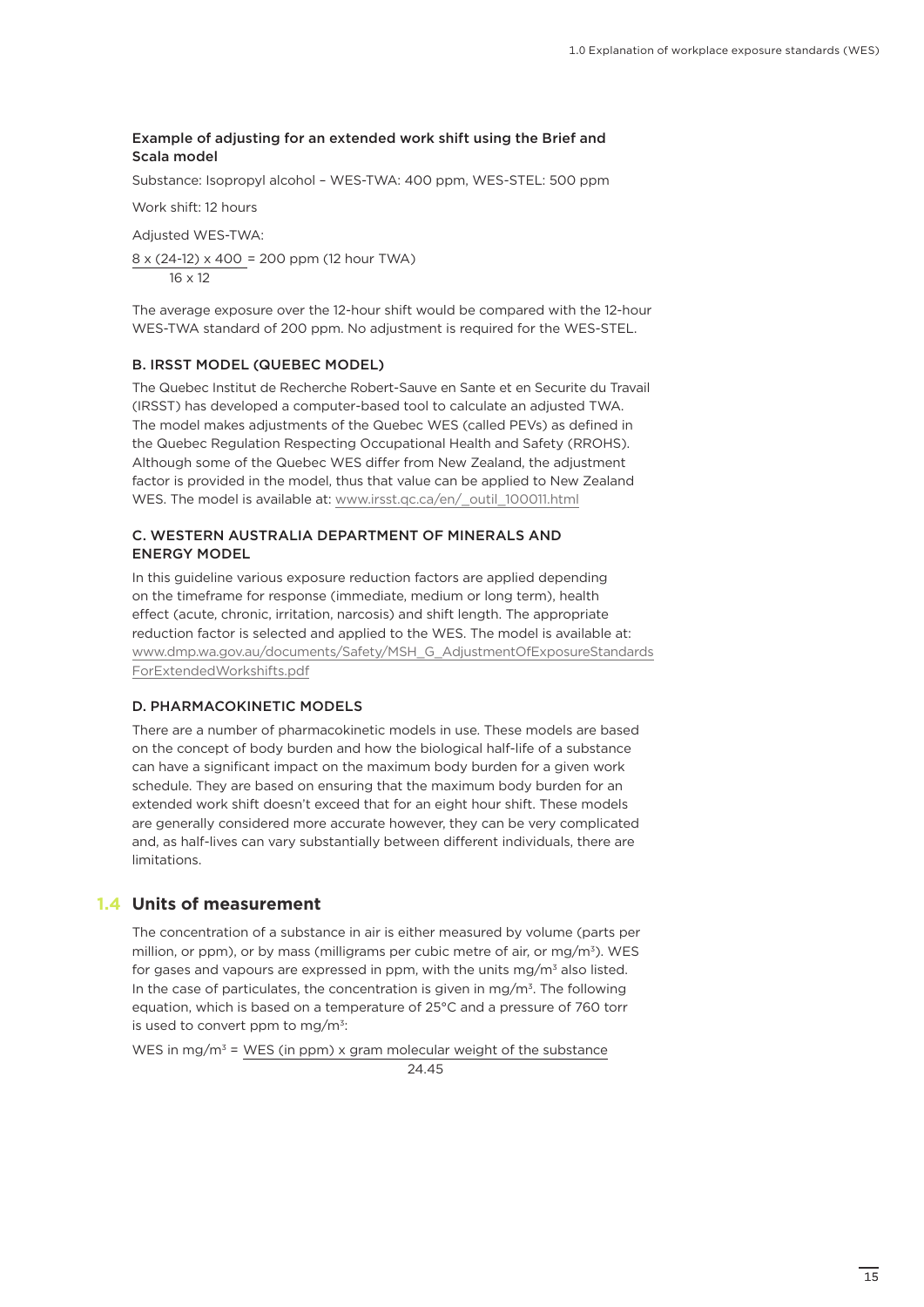#### **Mixed exposures 1.5**

Generally, WES are listed for a single substance or a range of compounds. In some instances, a WES has been set for a group of substances (eg petrol vapours).

Often a worker will be exposed to several substances over the working day. Before an assessment of the existing hazards can be made, it is important to determine the airborne concentration of each substance.

#### Independent effects

If there is evidence to suggest that the actions of hazardous/toxic substances on the body are independent, the concentrations of each individual substance should be compared directly with its own WES value (-TWA, -STEL, or –Ceiling as appropriate).

This is most obvious when two (or more) substances have different toxic actions, and cause adverse effects on different target organs. An understanding of the health basis on which the WES has been set is essential for determining if the substances have independent health effects.

An example is toluene-2,4-diisocyanate and toluene. The toluene-2,4 diisocyanate WES is based on minimising the potential for respiratory tract effects and sensitisation. The toluene WES is based on minimising the potential for central nervous system depression.

#### Additive effects

If two or more hazardous substances have similar toxicological effects on the same target organ or system, their combined effect should be considered. In this case the combined exposures need to be compared against the TLV of the mixture, as well as each individual substance against its specific WES.

#### Greater than additive effects

The combined action may be greater than that predicted from the sum of the individual responses (synergistic effect), or a substance that is not itself toxic could enhance the effect of a toxic substance.

The present understanding of synergistic effects is far from complete, and emphasises the need for a prudent approach to be taken with mixed exposures. It is important that the assessment of all exposures should be made in consultation with suitably qualified and experienced persons; especially so with mixed exposures.

#### **Aerosols 1.6**

Aerosols encountered in the workplace include airborne particulates (this includes dusts and fumes) and mists.

Dusts are discrete particles suspended in air, originating from the attrition of solids or the stirring up of powders or other finely divided materials. Dusts encountered in the workplace typically contain particles covering a wide range of sizes.

Fumes are very small airborne solid particulates with diameters generally less than 1 m. They may be formed by both thermal mechanisms (eg condensation of volatilised solids, or incomplete combustion) and chemical processes (eg vapour phase reactions). Agglomeration of fume particles may occur, resulting in the formation of much larger particles.

Mists are droplets of liquid suspended in air. They may be formed by the condensation of a vapour, or by mechanical actions such as the atomisation of liquids in spray systems.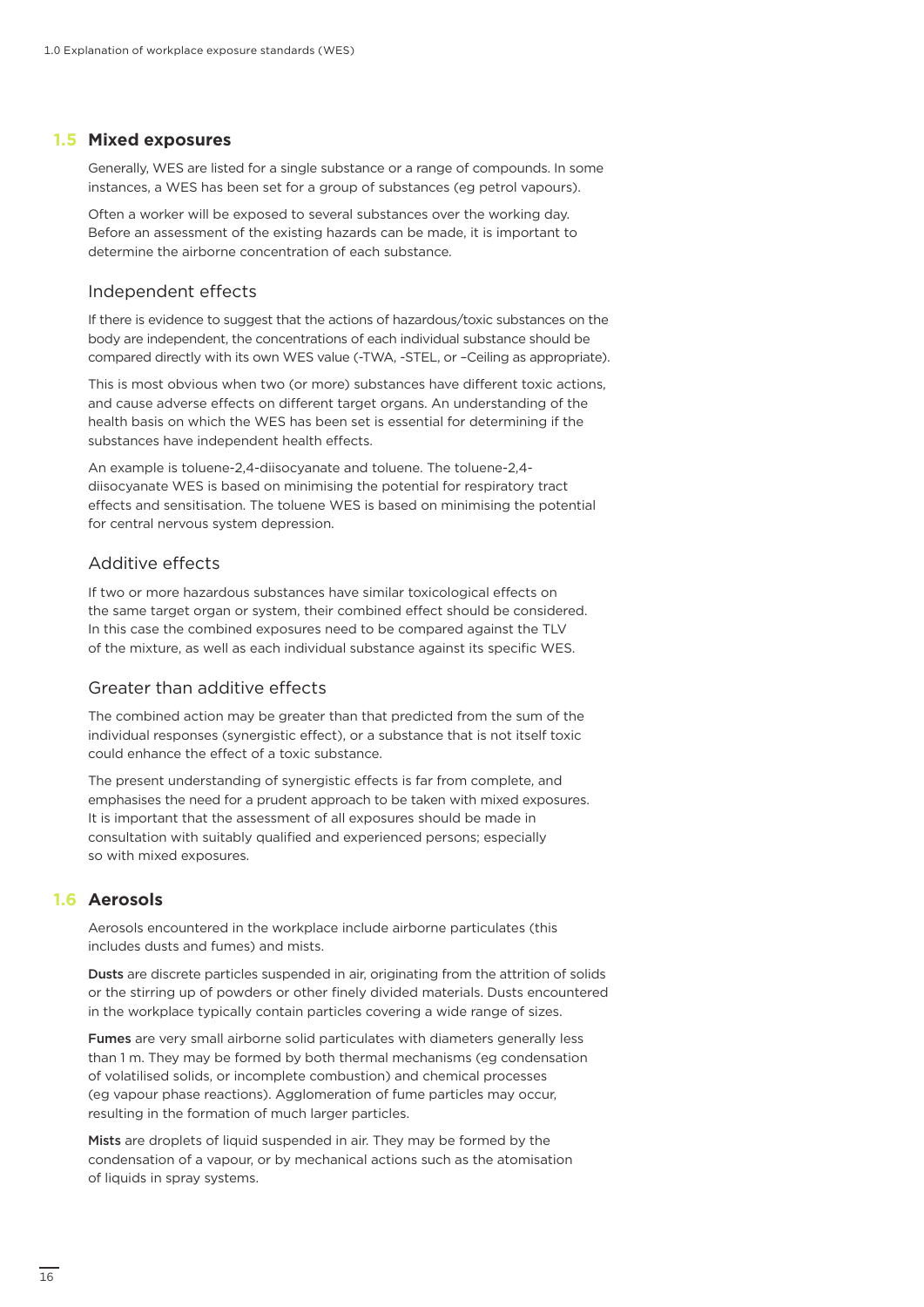#### Equivalent aerodynamic diameter (EAD)

A parameter used to predict the likely behaviour of a particle in air is its Equivalent Aerodynamic Diameter (EAD). The equivalent aerodynamic diameter of a particle of any shape and density is defined as the diameter of a sphere with a density of 1.0  $g/cm<sup>3</sup>$  which has the same terminal velocity of settling in still or laminarly flowing air as the particle in question.

#### Health effects of particulates

Airborne particulates are associated with a variety of adverse health effects and may have one or more of the following properties:

- infectious
- carcinogenic
- fibrogenic
- allergenic
- irritative.

The total concentration of the substance in air, either in terms of the weight or number of particles per unit volume, is not the only factor influencing its toxic potential. The toxic potential of a substance is influenced by a number of factors including concentration, particle size, mass, surface area and solubility.

#### Inhalable and respirable dust

Inhalable dust is the portion (or fraction) of airborne dust that is taken in through the mouth and nose during breathing.

Respirable dust corresponds to the fraction of total inhalable dust that is able to penetrate and deposit in the lower bronchioles and alveolar region.

Unless otherwise stated, the WES for dusts refers to inhalable dust. The WES that apply to particulates not otherwise classified apply to particulates that (i) do not have a specified WES, (ii) are insoluble or poorly soluble in water (or, preferably, in aqueous lung fluid if data are available), and (iii) have low toxicity (ie are not cytotoxic, genotoxic, or otherwise chemically reactive with lung tissue, and do not emit ionising radiation, cause immune sensitisation, or cause toxic effects other than by inflammation or the mechanism of 'lung overload').

Even biologically inert, insoluble, or poorly soluble particulates may have adverse effects and it is recommended that airborne concentrations should be kept below 3 mg/m<sup>3</sup> for respirable particulates and 10 mg/m<sup>3</sup> for inhalable particulates, until such time as a WES is set for a particular substance.

#### INHALABLE DUST

Criteria defining inhalable mass fractions have been defined by the International Standards Organisation (ISO). The definitions describe collection efficiency curves that pass through the following points:

| d                                                | $1 \cap$ | 30 I | 60 I | 100  |
|--------------------------------------------------|----------|------|------|------|
| % inhalable mass fraction  100  77.4  58.3  51.4 |          |      |      | 50.1 |

Where d is the equivalent aerodynamic diameter of the particle in  $\mu$ m.

Different types of sampling devices that are specifically designed to conform to this specification may provide conflicting results if a significant proportion of the particles are larger than approximately 30 µm. At present there is no one acceptable procedure for obtaining a sample that accurately reflects the inhalable mass fraction (under various environmental conditions). However, for

#### **TABLE 1:**  Collection efficiency curve for inhalable dust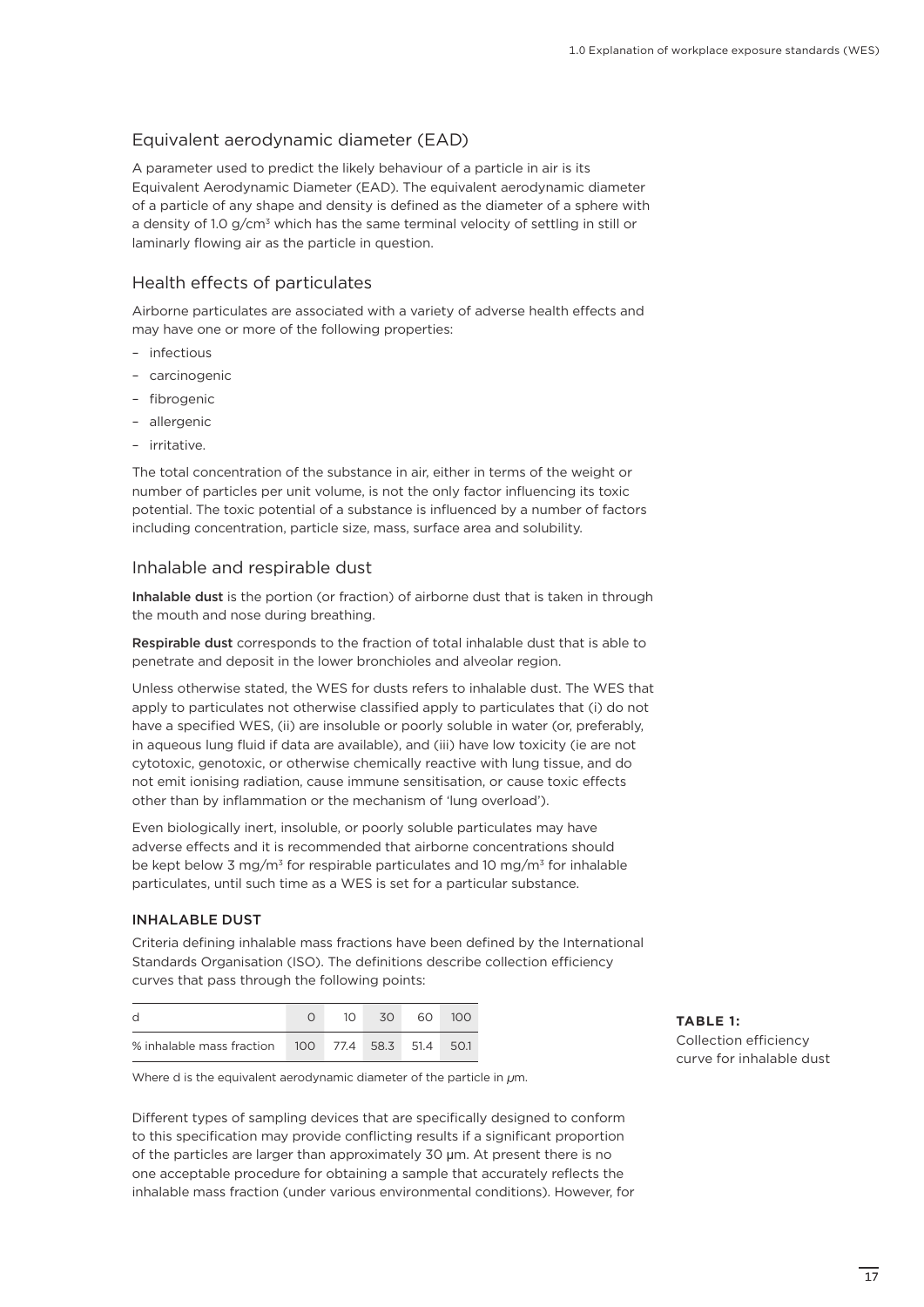the purpose of these standards, the inhalable dust is to be collected according to the method set out in AS 3640-2009: *Workplace Atmospheres – Method for Sampling and Gravimetric Determination of Inhalable Dust*. 10

The use of either of two personal sampling heads is recommended: the United Kingdom Atomic Energy Authority (UKAEA) sampling head or the IOM inhalable dust sampling head developed by the UK Institute of Occupational Medicine, Edinburgh.

#### RESPIRABLE DUST

Respirable dust is the proportion of airborne particulate matter that penetrates to the unciliated airways when inhaled. Respirable dust samples are to be collected according to the method set out in the Standards Australia publication AS 2985-2009: *Workplace Atmospheres – Method for Sampling and Gravimetric Determination of Respirable Dust*. 11

Care is advised in the selection of cyclone sampling heads used for the determination of respirable dust. Recent research indicates that oversampling may occur with some sampling devices used at the historically recommended flow rates. It is strongly recommended that hygienists conducting this work obtain advice from the manufacturers or suppliers of such equipment to inform their equipment selection decisions.

This Standard refers to a sampling efficiency curve that passes through the following points:

| d                                                   |  | $1 \quad 2 \quad 3$ | $\overline{4}$ | $-5$ $-1$ |  | 6 7 10 | 14 |  |
|-----------------------------------------------------|--|---------------------|----------------|-----------|--|--------|----|--|
| Respirability % 100 100 97 80 56 34 20 11 2 0.2 0.1 |  |                     |                |           |  |        |    |  |

**TABLE 2:**  Collection efficiency curve for respirable dust

Where d is the equivalent aerodynamic diameter of the particle in  $\mu$ m.

#### **Carcinogens 1.7**

For cancers induced by exposure to airborne contaminants, the time between the initial exposure and diagnosis of disease is usually several years. This latency period may vary with the particular substance, the intensity and length of exposure, and the individual.

The existence of exposure thresholds defining no-effect levels has been theorised, but such thresholds for humans cannot be precisely identified and confirmed from the evidence provided by epidemiological or animal studies.

Substances which have been identified as confirmed or possible human carcinogens are noted in the WES table (table 5).

Under HSNO legislation, two categories of carcinogens are described. They are used throughout this guideline for HSNO-approved hazardous substances:

#### 6.7A – Substances that are known or presumed human carcinogens

- a. a substance for which data indicate sufficient evidence in humans of a causal relationship between exposure to the substance and the development of cancer in humans; or
- <sup>10</sup> Standards Australia, AS 3640:2009. *Workplace Atmospheres: Method for Sampling and Gravimetric Determination of Inhalable Dust*. Standards Australia, Sydney, (2009).
- <sup>11</sup> Standards Australia, AS 2985:2009. *Workplace Atmospheres: Method for Sampling and Gravimetric Determination of Respirable Dust*. Standards Australia, Sydney, (2009).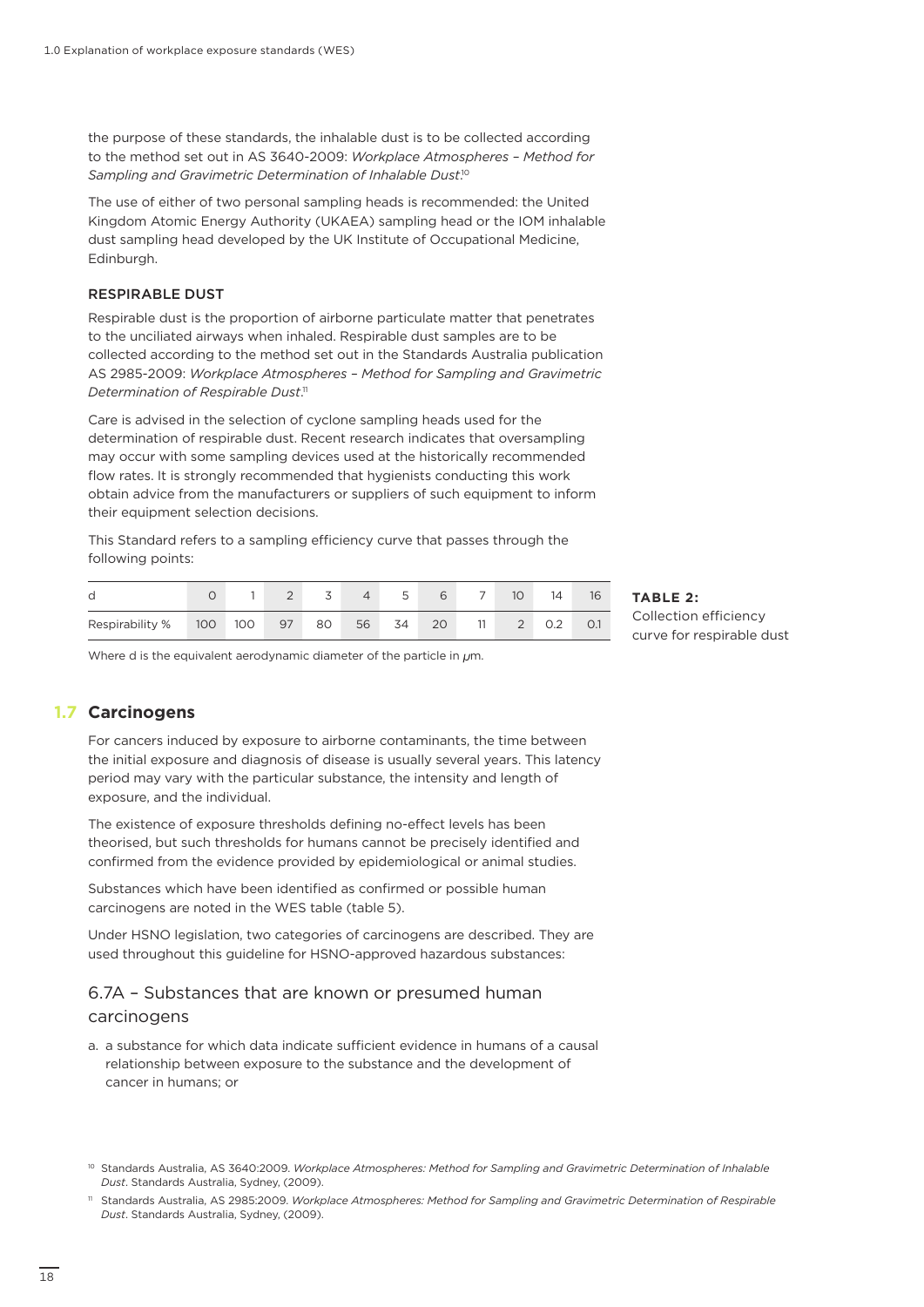- b. a substance for which data indicate sufficient evidence in animals of a causal relationship between exposure to the substance and an increased incidence of tumours; or
- c. a substance for which data indicate:
	- i. limited evidence in humans of a positive correlation between exposure to the substance and the development of human cancer; and
	- ii. limited evidence in animals that exposure to the substance may lead to an increased incidence of tumours.

#### 6.7B – Substances that are suspected human carcinogens

A substance for which data indicate limited evidence in humans or limited evidence in animals that exposure to the substance may lead to the development of cancer or an increased incidence of tumours, where the strength and weight of the evidence indicate to an expert that the evidence is not sufficient to classify the substance in hazard classification 6.7A.

Substances that are not covered by HSNO legislation, but are carcinogenic to humans, have been noted as such in the WES table (Table 5).

Wherever practicable, substances that have been identified as confirmed or possible workplace carcinogens should be replaced by less hazardous substances. If this is not feasible, the hierarchy of control specified in the GRWM<sup>12</sup> must be strictly applied.

Where appropriate, exposure or biological monitoring should be employed to demonstrate that exposure is being kept to the lowest practicable level. All workers likely to be exposed to carcinogens must receive information about the hazards they face, and training in minimising exposure to those substances.

#### **Skin absorption 1.8**

Some substances can penetrate intact skin, and this may result in a higher substance uptake than would have been expected from inhalation only. Uptake through the skin is not usually the most significant route of absorption, but there are exceptions. For example, skin contact with organophosphate pesticides is thought to account for the majority of uptake experienced when working with these substances.

As the WES only takes into consideration the inhalation component, care should be taken when interpreting air sampling results where there is also a possibility of significant uptake through the skin. Respiratory protection may give a false sense of security. This is particularly important where vapour phase skin absorption occurs, as there may be no obvious contact between the skin and the substance. Biological monitoring for exposure may be a useful supplement to air sampling in these situations.

Substances that are considered to have potential for significant skin absorption are identified in the WES table (table 5) with a 'skin' notation.

#### **Work load 1.9**

An increase in work load can influence the uptake of a substance by increasing the lung ventilation rates and blood flow.

Exposure standards have generally been derived assuming a moderate work load.

 $12$  Regulation 6, which applies to the management of risks that are not practicable to eliminate - the PCBU must minimise risks to health and safety and implement control measures. Minimisation must be achieved by one or more of the following: substitution for a lesser risk, isolation of the hazard giving rise to the risk, or implementing engineering control. If a risk remains, the PCBU must minimise the remaining risk by implementing administration controls and only after the above strategies have been implemented, and a risk still remains, may the remaining risk be minimised by ensuring the provision and use of personal protective equipment.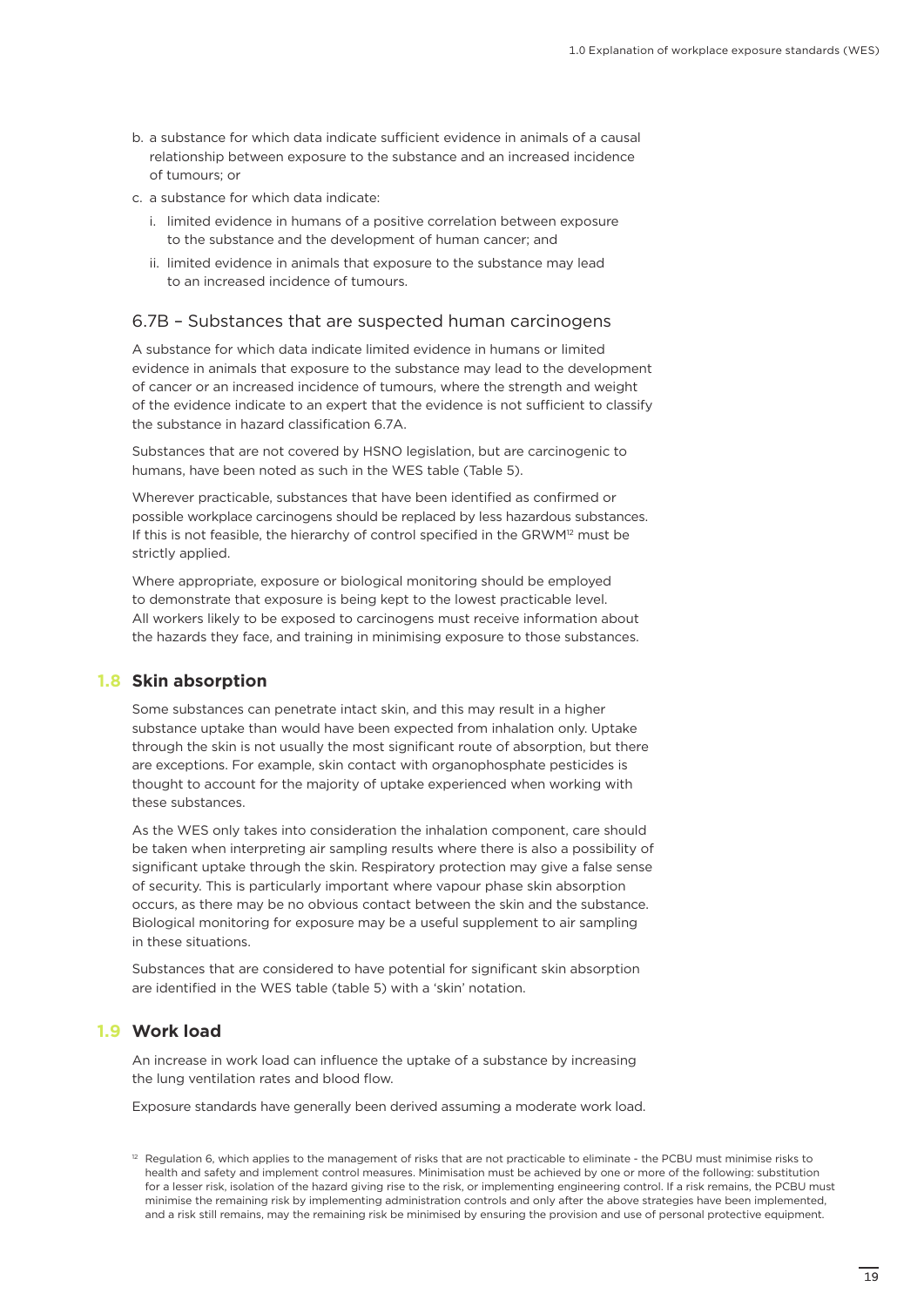This factor should be borne in mind, especially where both the work load and exposure are high. The following table presents lung ventilation rates at different work loads. The table can be used:

- 1. to indicate if additional care should be taken in interpreting the monitoring results in relation to the WES and
- 2. to determine the type and effectiveness of respiratory protection.

Information on the limitations of applying the flow rates is provided in AS/NZS 1715:2009 *Selection, Use and Maintenance of Respiratory Protective Equipment*. It should be noted that these ventilation rates represent average values and can vary substantially from individual to individual. Current research on values for peak inspiratory air flow indicate that these are underestimated at present.

| <b>ASSESSMENT OF WORK LOAD</b>                                                                                                       | <b>AVERAGE VENTILATION</b><br><b>RATE LITRES/MINUTE</b> | <b>PEAK INHALATION</b><br><b>RATE LITRES/MINUTE</b> |
|--------------------------------------------------------------------------------------------------------------------------------------|---------------------------------------------------------|-----------------------------------------------------|
| Low (eg writing, typing, small<br>bench tool work, standing while<br>drilling or milling small parts)                                | $11 - 20$                                               | 100                                                 |
| Moderate (eg hammering in nails,<br>filing, pneumatic hammering,<br>walking 3.5-5.5 km/h)                                            | $20 - 31$                                               | 150                                                 |
| High (eg carrying heavy loads,<br>shovelling, digging, pushing or pulling<br>heavy cart, walking 5.5-7.0 km/h)                       | $31 - 43$                                               | 200                                                 |
| Very high (eg working with axe,<br>intense shovelling or digging,<br>climbing ladder, stair or ramp,<br>walking in excess of 7 km/h) | 43-56                                                   | 250                                                 |

#### **TABLE 3:**  Lung ventilation rates impacted by workload

#### **1.10 Sensitiser**

Exposure to some substances can lead to the development of an allergic sensitisation, usually affecting the skin or respiratory system. High exposures may hasten the onset of the allergy, but once developed in an individual, very low exposures can provoke a significant reaction.

Even though low exposure standards have been specified for known sensitisers, the levels do not necessarily provide adequate protection for an already sensitised person. Avoiding further exposure may be the only option for these individuals.

A number of substances, including acid anhydrides, isocyanates and chromium compounds are known to be both respiratory and skin sensitisers, capable of causing allergic asthma, allergic contact dermatitis, or both. The risk of respiratory versus skin sensitisation may depend on the particular substance, as well as its physical state, exposure route, method of use, and the individual worker.

Substances that are considered to have potential for sensitisation are identified in the WES table (table 5) with a 'sen' notation.

#### **1.11 Simple asphyxiants**

Some gases and vapours, when they are present in the air in significant concentrations, behave as asphyxiants by reducing the concentration of oxygen.

The oxygen content of air should be maintained at 19.5%-23.5% under normal atmospheric conditions to manage health risks associated with oxygen.

Atmospheres that are deficient in oxygen do not provide adequate sensory warning of danger, and most simple asphyxiants are odourless. In some cases, death can occur in only a few minutes.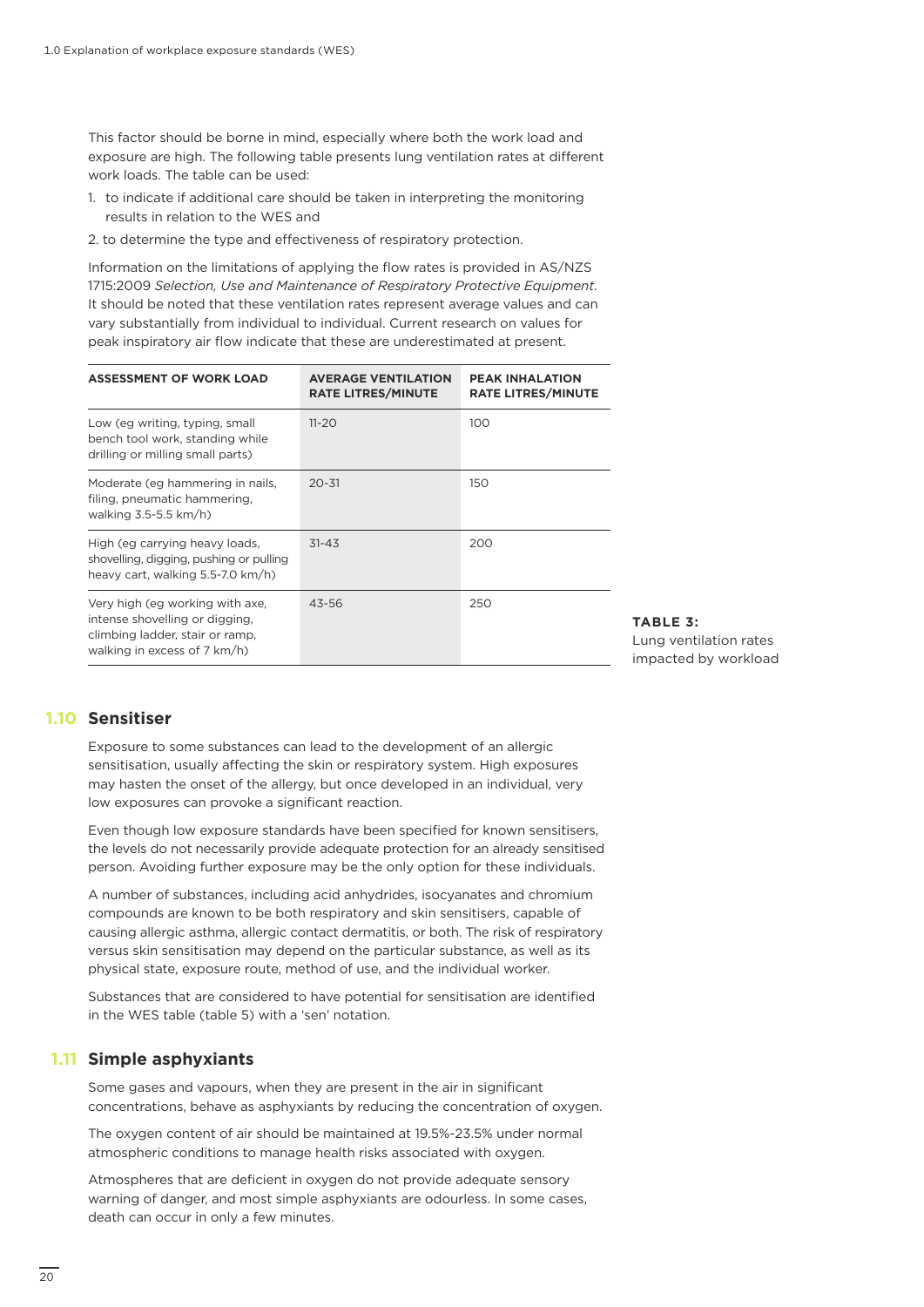Some simple asphyxiants can also present an explosion hazard if present in high volumes. It is therefore essential that the presence, hazards and controls of simple asphyxiants are communicated to workers.

#### **Ototoxins 1.12**

Some substances can cause hearing loss either in conjunction with noise exposure, or without concurrent noise exposure. These substances are known as ototoxins and they can affect the cochlea and/or the auditory neurological pathways. They present a risk via the inhalation route of exposure, and some present a risk via skin absorption.

Workplace Exposure Standards have not been adjusted to reflect risk of hearing impairment. As such a cautious approach should be applied when using WES for a substance that has ototoxic potential. In addition risk is likely to be higher if there is exposure to multiple ototoxins. As a combination of exposure to noise and ototoxins has an additive or possibly synergistic effect on risk of hearing loss, occupational noise management programs should consider ototoxin exposure management.

Some aromatic and aliphatic hydrocarbon solvents are known ototoxins and include acrylonitrile, alcohol, carbon disulphide, ethyl benzene, heptane, n-hexane, perchloroethylene, styrene, toluene and trichloroethylene. Other ototoxins include arsenic, carbon monoxide, cobalt, hydrogen cyanide, lead, mercury, organophosphate pesticides, trimethyl tin, manganese and mercury.

#### **Carbon monoxide (CO) 1.13**

Exposure to carbon monoxide should be controlled to maintain a carboxyhaemoglobin (COHb) level below 3.5% (the Biological Exposure Index – or BEI – for CO). Under most conditions, this will be achieved if the average level over an eight-hour day does not exceed 25 ppm, but there is also a need to control brief periods of high CO exposure. The following limits on short-term excursions are recommended:

| <b>CONCENTRATION (PPM)</b> | <b>EXPOSURE PERIOD</b> |
|----------------------------|------------------------|
| 200 ppm                    | 15 minutes             |
| $100$ ppm                  | 30 minutes             |
| 50 ppm                     | 60 minutes             |

#### Short-term excursions for CO exposure

**TABLE 4:**  Exposure periods for varying concentrations of carbon monoxide

The CO level should not exceed 400 ppm at any time during the day (Ceiling value).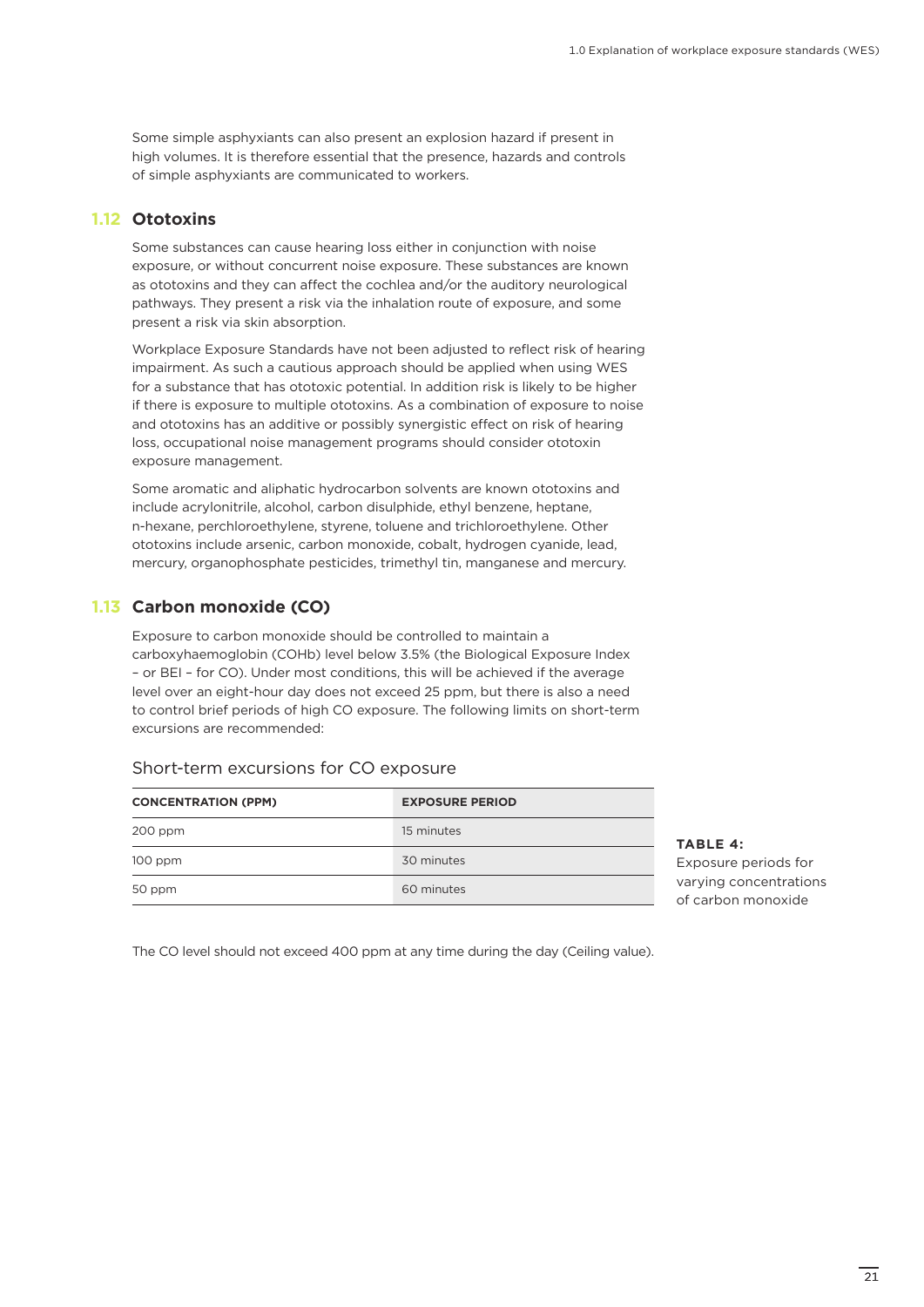## 2.0 WES values

### **IN THIS SECTION:**

2.1 Table of WES values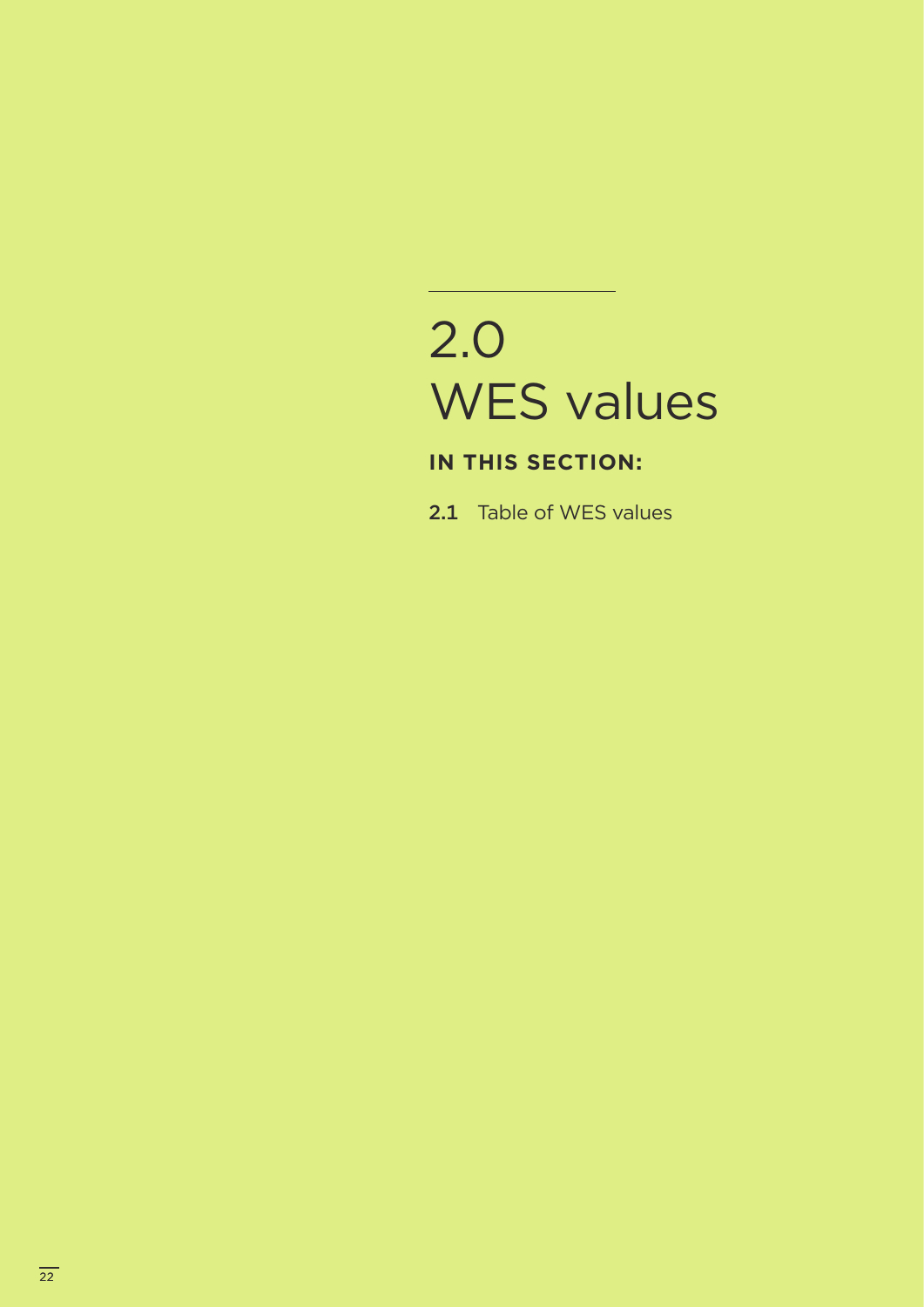#### **Table of WES values 2.1**

The following section is set by WorkSafe.

#### Reference key for workplace exposure standards

| <b>KEY</b>        | <b>DESCRIPTION</b>                                                                                                                                                                                                                                                                                                                                                                                                                                                                                                                                     |  |  |  |  |  |  |
|-------------------|--------------------------------------------------------------------------------------------------------------------------------------------------------------------------------------------------------------------------------------------------------------------------------------------------------------------------------------------------------------------------------------------------------------------------------------------------------------------------------------------------------------------------------------------------------|--|--|--|--|--|--|
| CAS#              | CAS Number, a unique numbering identifier is assigned by the Chemical<br>Abstracts Service Registry to each individual chemical.                                                                                                                                                                                                                                                                                                                                                                                                                       |  |  |  |  |  |  |
| ppm               | Parts of vapour or gas per million of air by volume.                                                                                                                                                                                                                                                                                                                                                                                                                                                                                                   |  |  |  |  |  |  |
| mg/m <sup>3</sup> | Milligrams of substance per cubic metre of air.                                                                                                                                                                                                                                                                                                                                                                                                                                                                                                        |  |  |  |  |  |  |
| (b)               | Biological monitoring recommended.                                                                                                                                                                                                                                                                                                                                                                                                                                                                                                                     |  |  |  |  |  |  |
| (f)               | Fibres not less than 5 µm and not more than 100 µm in length, less than<br>3 um in width and with a length to width ratio of no less than 3:1.                                                                                                                                                                                                                                                                                                                                                                                                         |  |  |  |  |  |  |
| (om)              | Sampled by a method that does not collect vapour.                                                                                                                                                                                                                                                                                                                                                                                                                                                                                                      |  |  |  |  |  |  |
| (p)               | Polychlorinated Biphenyls (PCBs) are Persistent Organic Pollutants<br>(POPs), which will be phased out in New Zealand by 2016. They are<br>banned from importation, production and use. Exemptions allow for<br>the storage of PCBs for a limited time and for small-scale research/<br>laboratory use.                                                                                                                                                                                                                                                |  |  |  |  |  |  |
| (r)               | The value for respirable dust.                                                                                                                                                                                                                                                                                                                                                                                                                                                                                                                         |  |  |  |  |  |  |
| (w)               | A range of airborne contaminants are associated with gas and arc<br>welding. The type of metal being welded, the electrode employed and<br>the welding process will all influence the composition and amount of<br>fume. Gaseous products such as oxides of nitrogen, carbon monoxide<br>and ozone may also be produced. In the absence of specific substances<br>such as chromium, and where conditions do not support the generation of<br>toxic gases, the fume concentration inside the welder's helmet should not<br>exceed 5 mg/m <sup>3</sup> . |  |  |  |  |  |  |
| 6.7A              | Confirmed carcinogen                                                                                                                                                                                                                                                                                                                                                                                                                                                                                                                                   |  |  |  |  |  |  |
| 6.7B              | Suspected carcinogen                                                                                                                                                                                                                                                                                                                                                                                                                                                                                                                                   |  |  |  |  |  |  |
| (skin)            | Skin absorption                                                                                                                                                                                                                                                                                                                                                                                                                                                                                                                                        |  |  |  |  |  |  |
| (sen)             | Sensitiser                                                                                                                                                                                                                                                                                                                                                                                                                                                                                                                                             |  |  |  |  |  |  |
| (bio)             | Exposure can also be estimated by biological monitoring.                                                                                                                                                                                                                                                                                                                                                                                                                                                                                               |  |  |  |  |  |  |
|                   | Adopted in 2018                                                                                                                                                                                                                                                                                                                                                                                                                                                                                                                                        |  |  |  |  |  |  |
| ŧ                 | Currently under review                                                                                                                                                                                                                                                                                                                                                                                                                                                                                                                                 |  |  |  |  |  |  |

Unless otherwise stated, WES values in the following table for solid particles refer to the inhalable fraction, as opposed to the respirable fraction.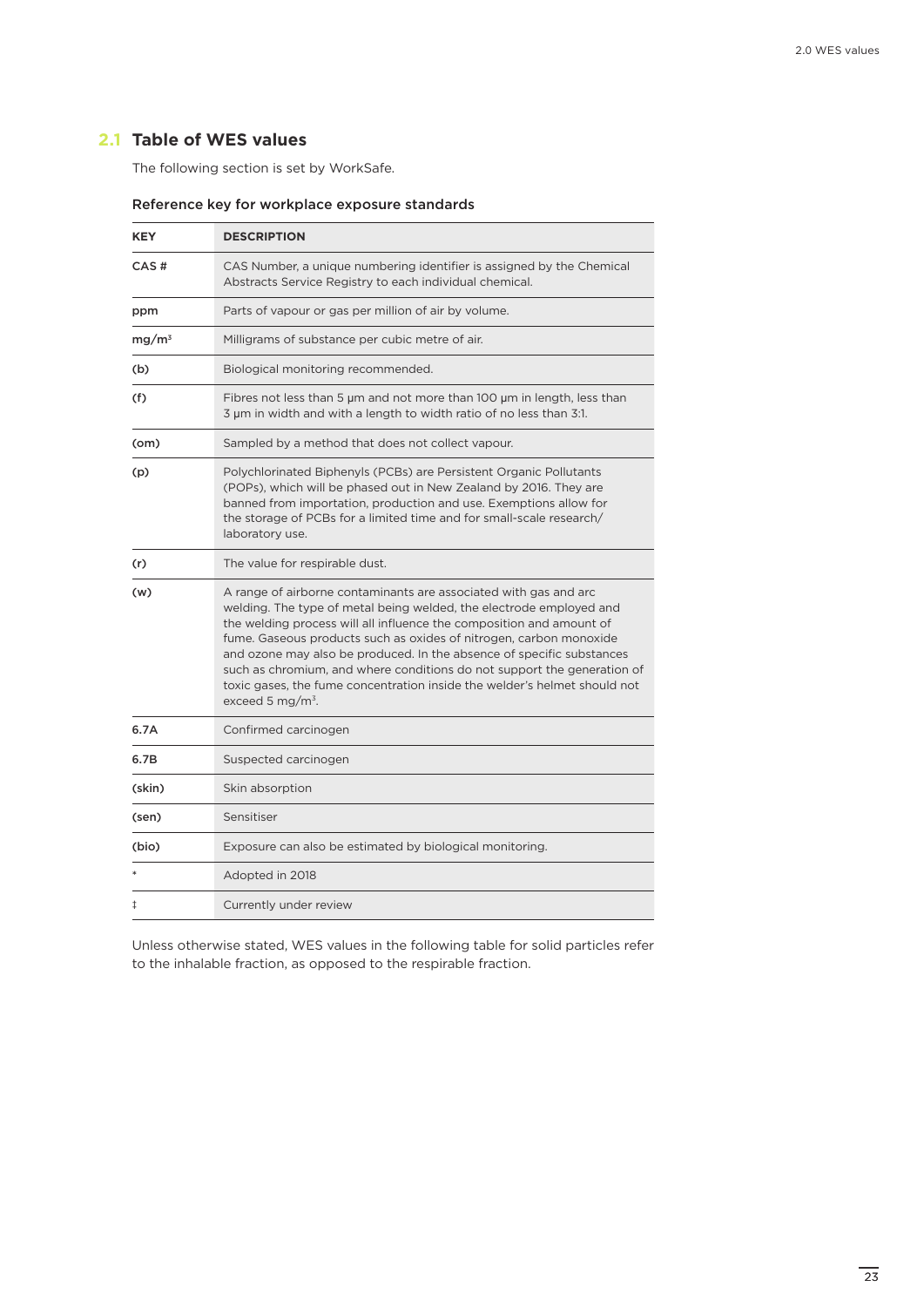#### Workplace exposure standards

| Д                                                                                                                     |                   |                 | <b>TWA</b>                                          | <b>STEL</b>    |                   |  |
|-----------------------------------------------------------------------------------------------------------------------|-------------------|-----------------|-----------------------------------------------------|----------------|-------------------|--|
| Substance                                                                                                             | CAS#              | ppm             | mg/m <sup>3</sup>                                   | ppm            | mg/m <sup>3</sup> |  |
| ‡ Acetaldehyde 67B                                                                                                    | $[75-07-0]$       | 20              |                                                     | 50             |                   |  |
| Acetic acid                                                                                                           | $[64-19-7]$       | 10 <sup>°</sup> | 25                                                  | 15             | 37                |  |
| Acetic anhydride                                                                                                      | $[108 - 24 - 7]$  |                 | Ceiling 5 ppm (21 mg/m <sup>3</sup> )               |                |                   |  |
| Acetone <sub>(bio)</sub>                                                                                              | $[67 - 64 - 1]$   | 500             | 1,185                                               | 1,000          | 2,375             |  |
| Acetonitrile (skin)                                                                                                   | $[75-05-8]$       | 40              | 67                                                  | 60             | 101               |  |
| Acetylene                                                                                                             | $[74 - 86 - 2]$   |                 | Simple asphyxiant - may present an explosion hazard |                |                   |  |
| Acetylene dichloride<br>(1,2-Dichloroethylene)                                                                        | $[540 - 59 - 0]$  | 200             | 793                                                 |                |                   |  |
| Acetylene tetrabromide                                                                                                | $[79-27-6]$       | $\mathbf{1}$    | 14                                                  |                |                   |  |
| Acetylsalicylic acid (Aspirin)                                                                                        | $[50 - 78 - 2]$   |                 | 5                                                   |                |                   |  |
| Acrolein                                                                                                              | $[107 - 02 - 8]$  | O.1             | 0.23                                                |                |                   |  |
| ‡ Acrylamide (skin) 6.7A                                                                                              | $[79 - 06 - 1]$   |                 | 0.03                                                |                |                   |  |
| Acrylic acid (skin)                                                                                                   | $[79-10-7]$       | 2               | 5.9                                                 |                |                   |  |
| ‡ Acrylonitrile (skin) 6.7A<br>(Vinyl cyanide)                                                                        | $[107 - 13 - 1]$  | $\overline{2}$  | 4.3                                                 |                |                   |  |
| Allyl alcohol                                                                                                         | $[107-18-6]$      | 2               | 4.8                                                 | $\overline{4}$ | 9.5               |  |
| Allyl chloride 67B                                                                                                    | $[107 - 05 - 1]$  | $\mathbf{1}$    | 3                                                   | $\overline{2}$ | 6.0               |  |
| Allyl glycidyl ether (AGE) (skin)                                                                                     | $[106 - 92 - 3]$  | 5               | 23                                                  | 10             | 47                |  |
| $\alpha$ Alumina (Aluminium oxide)                                                                                    | $[1344 - 28 - 1]$ |                 | 10 <sup>°</sup>                                     |                |                   |  |
| Aluminium, as Al<br>Metal dust<br>Pyro powders<br>Welding fumes<br>Soluble salts<br>Alkyls (not otherwise classified) | $[7429-90-5]$     |                 | 10<br>5<br>5<br>5<br>$\overline{2}$                 |                |                   |  |
| Aluminium oxide $(\alpha$ Alumina)                                                                                    | $[1344 - 28 - 1]$ |                 | 10                                                  |                |                   |  |
| 2-Aminoethanol (Ethanolamine)                                                                                         | $[141 - 43 - 5]$  | 3               | 7.5                                                 | 6              | 15                |  |
| 2-Aminopyridine                                                                                                       | $[504-29-0]$      | 0.5             | 2.0                                                 |                |                   |  |
| 3-Amino-1,2,4-triazole (Amitrole)                                                                                     | $[61-82-5]$       |                 | 0.2                                                 |                |                   |  |
| Amitrole (3-Amino-1,2,4-triazole)                                                                                     | $[61-82-5]$       |                 | 0.2                                                 |                |                   |  |
| Ammonia, Anhydrous                                                                                                    | $[7664 - 41 - 7]$ | 25              | 17                                                  | 35             | 24                |  |
| Ammonium chloride fume                                                                                                | $[12125-02-9]$    |                 | 10 <sup>°</sup>                                     |                | 20                |  |
| Ammonium<br>perfluorooctanoate (skin) 6.7B                                                                            | $[3825 - 26 - 1]$ |                 | O.1                                                 |                |                   |  |
| Ammonium sulphamate                                                                                                   | $[7773-06-0]$     |                 | 10 <sup>°</sup>                                     |                |                   |  |
| Amosite (see Asbestos)                                                                                                |                   |                 |                                                     |                |                   |  |
| n-Amyl acetate                                                                                                        | $[628-63-7]$      | 100             | 532                                                 |                |                   |  |
| sec-Amyl acetate                                                                                                      | $[626 - 38 - 0]$  | 125             | 665                                                 |                |                   |  |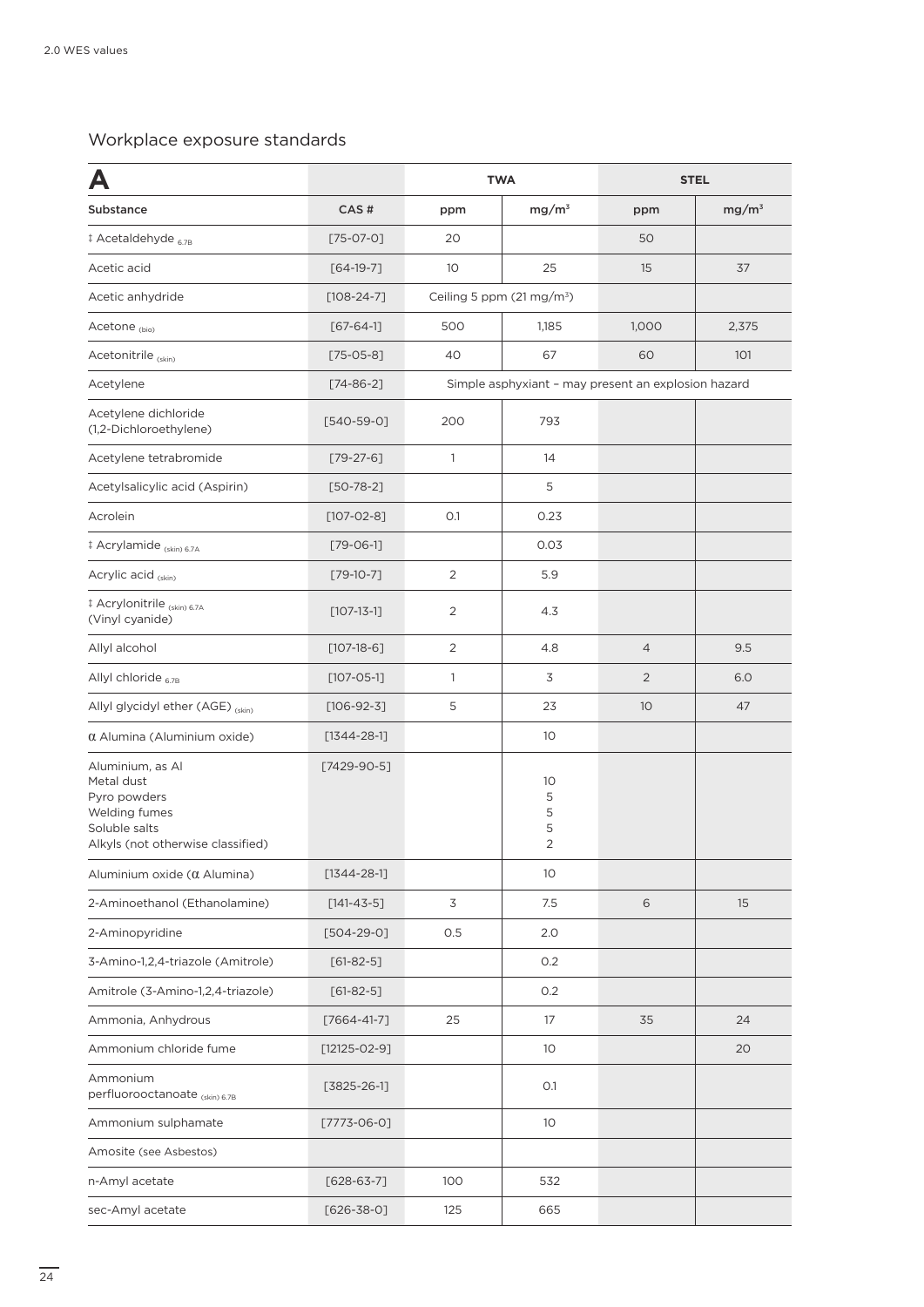|                                                   |                    |                   | <b>TWA</b>                                                                                                                                                                                                                                                                                                                                                                                                                                                                                                                                                                                                                                                                                                                                                                                                                                                                                                                                                                                                                                                                                                                                                                                                                                                                                                                                                   | <b>STEL</b> |                   |  |
|---------------------------------------------------|--------------------|-------------------|--------------------------------------------------------------------------------------------------------------------------------------------------------------------------------------------------------------------------------------------------------------------------------------------------------------------------------------------------------------------------------------------------------------------------------------------------------------------------------------------------------------------------------------------------------------------------------------------------------------------------------------------------------------------------------------------------------------------------------------------------------------------------------------------------------------------------------------------------------------------------------------------------------------------------------------------------------------------------------------------------------------------------------------------------------------------------------------------------------------------------------------------------------------------------------------------------------------------------------------------------------------------------------------------------------------------------------------------------------------|-------------|-------------------|--|
| <b>Substance</b>                                  | CAS#               | ppm               | mg/m <sup>3</sup>                                                                                                                                                                                                                                                                                                                                                                                                                                                                                                                                                                                                                                                                                                                                                                                                                                                                                                                                                                                                                                                                                                                                                                                                                                                                                                                                            | ppm         | mg/m <sup>3</sup> |  |
| Aniline and homologues (Skin) 6.7B                | $[62 - 53 - 3]$    | 1                 | 4                                                                                                                                                                                                                                                                                                                                                                                                                                                                                                                                                                                                                                                                                                                                                                                                                                                                                                                                                                                                                                                                                                                                                                                                                                                                                                                                                            |             |                   |  |
| Anisidine (o-, p- isomers) (skin) 6.7B            | $[29191 - 52 - 4]$ | O.1               | 0.50                                                                                                                                                                                                                                                                                                                                                                                                                                                                                                                                                                                                                                                                                                                                                                                                                                                                                                                                                                                                                                                                                                                                                                                                                                                                                                                                                         |             |                   |  |
| Antimony and compounds, as Sb                     | $[7440 - 36 - 0]$  |                   | 0.5                                                                                                                                                                                                                                                                                                                                                                                                                                                                                                                                                                                                                                                                                                                                                                                                                                                                                                                                                                                                                                                                                                                                                                                                                                                                                                                                                          |             |                   |  |
| Antimony hydride (Stibine)                        | $[7803 - 52 - 3]$  | O.1               | 0.51                                                                                                                                                                                                                                                                                                                                                                                                                                                                                                                                                                                                                                                                                                                                                                                                                                                                                                                                                                                                                                                                                                                                                                                                                                                                                                                                                         |             |                   |  |
| ‡ Antimony trioxide 67B                           | $[1309 - 64 - 4]$  |                   | 0.5                                                                                                                                                                                                                                                                                                                                                                                                                                                                                                                                                                                                                                                                                                                                                                                                                                                                                                                                                                                                                                                                                                                                                                                                                                                                                                                                                          |             |                   |  |
| Argon                                             | $[7440 - 37 - 1]$  | Simple asphyxiant |                                                                                                                                                                                                                                                                                                                                                                                                                                                                                                                                                                                                                                                                                                                                                                                                                                                                                                                                                                                                                                                                                                                                                                                                                                                                                                                                                              |             |                   |  |
| Arsenic and soluble compounds, as<br>As $_{6.7A}$ | [7440-38-2]        |                   | 0.05                                                                                                                                                                                                                                                                                                                                                                                                                                                                                                                                                                                                                                                                                                                                                                                                                                                                                                                                                                                                                                                                                                                                                                                                                                                                                                                                                         |             |                   |  |
| Arsine                                            | $[7784 - 42 - 1]$  | 0.05              | 0.16                                                                                                                                                                                                                                                                                                                                                                                                                                                                                                                                                                                                                                                                                                                                                                                                                                                                                                                                                                                                                                                                                                                                                                                                                                                                                                                                                         |             |                   |  |
| Asbestos (all forms)<br>confirmed carcinogen      |                    | period.           | 0.1 asbestos fibres per millilitre of air, averaged over an 8-hour<br>Regulation 9(1) of the Health and Safety at Work (Asbestos)<br>Regulations 2016 (the 'Asbestos Regulations') requires PCBUs<br>with management or control of a workplace to ensure that<br>exposure of a person at the workplace to airborne asbestos is<br>eliminated so far as is reasonably practicable. If it is not reasonably<br>practicable to eliminate exposure to airborne asbestos, exposure<br>must be minimised so far as is reasonably practicable.<br>Regulation 9(2) of the Asbestos Regulations requires PCBUs with<br>management or control of a workplace to ensure that the airborne<br>contamination standard for asbestos is not exceeded at the<br>workplace (however, in relation to an asbestos removal area where<br>class A asbestos removal work is being carried out, the regulations<br>impose a more stringent standard).<br>These requirements work together to ensure that there is a limit to<br>the amount of asbestos that is permitted in the air of a workplace,<br>without implying or meaning that the level delineates what is<br>acceptable for personal exposure. Personal exposure must be<br>eliminated or minimised so far as is reasonably practicable. The WES<br>provided within this guide for asbestos must be applied accordingly. |             |                   |  |

| Asphalt (petroleum) fumes      | [8052-42-4]       |     |  |
|--------------------------------|-------------------|-----|--|
| Aspirin (Acetylsalicylic acid) | $[50 - 78 - 2]$   |     |  |
| Atrazine                       | $[1912 - 24 - 9]$ |     |  |
| Azinphos-methyl (skin)         | $[86 - 50 - 0]$   | 0.2 |  |

| B                                |                   | <b>TWA</b> |                   | <b>STEL</b> |                   |
|----------------------------------|-------------------|------------|-------------------|-------------|-------------------|
| Substance                        | CAS#              | ppm        | mg/m <sup>3</sup> | ppm         | mg/m <sup>3</sup> |
| Barium, soluble compounds, as Ba | [7440-39-3]       |            | 0.5               |             |                   |
| Barium sulphate                  | $[7727 - 43 - 7]$ |            | 10                |             |                   |
| Benzene $_{(skin) 6.7A}$ (2010)  | $[71 - 43 - 2]$   |            |                   | 2.5         |                   |
| p-Benzoguinone (Quinone)         | $[106 - 51 - 4]$  | O.1        | 0.44              |             |                   |
| Benzoyl peroxide                 | $[94 - 36 - 0]$   |            | 5                 |             |                   |
| Benzyl butyl phthalate           | $[85-68-7]$       |            | 5                 |             |                   |
| Benzyl chloride 6.7A             | $[100-44-7]$      |            | 5.2               |             |                   |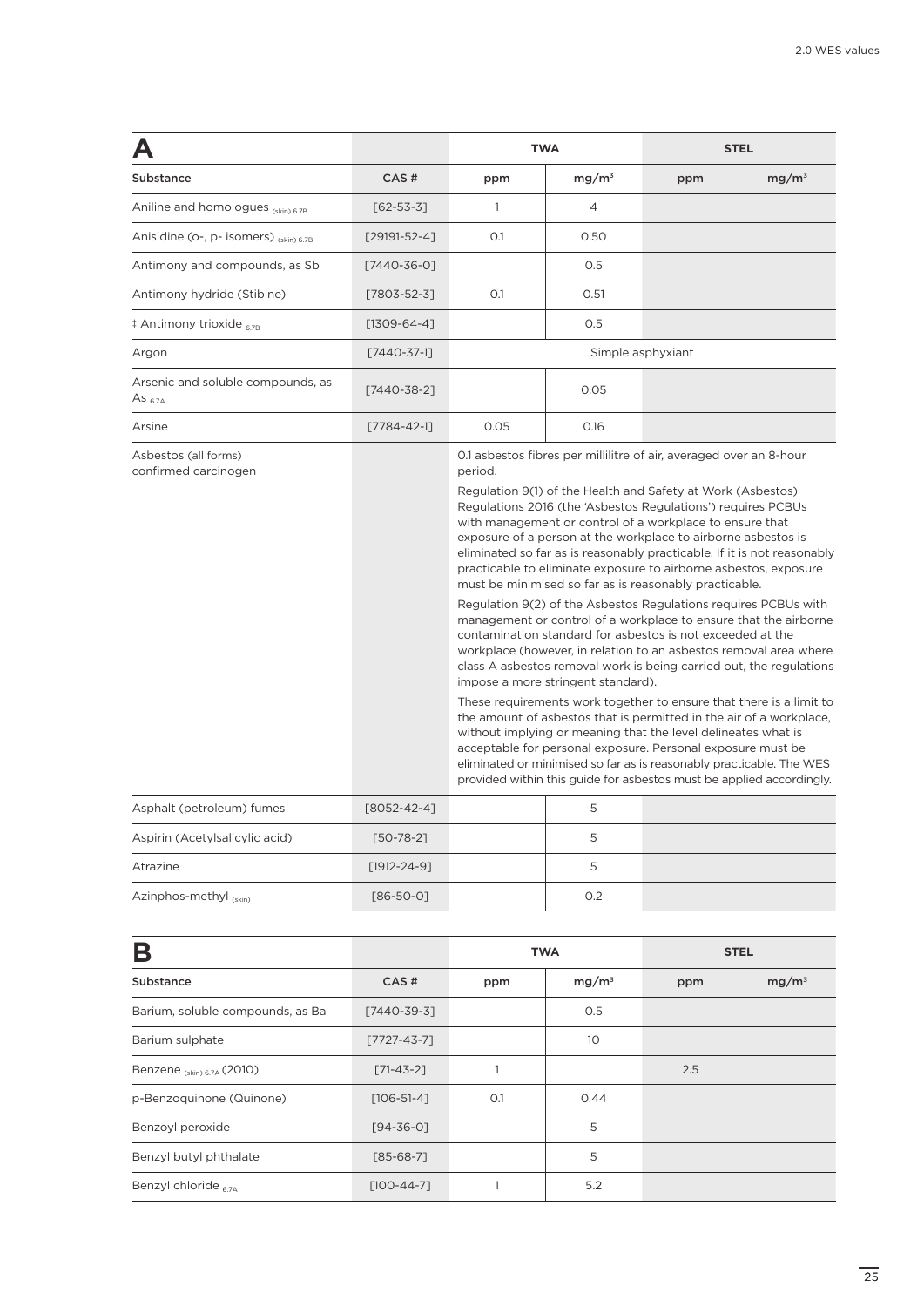| B                                                                        |                    | <b>TWA</b>                            |                                         | <b>STEL</b> |                   |
|--------------------------------------------------------------------------|--------------------|---------------------------------------|-----------------------------------------|-------------|-------------------|
| Substance                                                                | CAS#               | ppm                                   | mg/m <sup>3</sup>                       | ppm         | mg/m <sup>3</sup> |
| * Beryllium and compounds,<br>as Be <sub>6.7A (sen)</sub> (2018)         | $[7440 - 41 - 7]$  |                                       | 0.0002                                  |             |                   |
| Biphenyl (Diphenyl)                                                      | $[92 - 52 - 4]$    | O.2                                   | 1.3                                     |             |                   |
| Borates, tetra, sodium salts<br>Anhydrous<br>Decahydrate<br>Pentahydrate | $[1303 - 96 - 4]$  |                                       | 1<br>5<br>1                             |             |                   |
| Boron oxide                                                              | $[1303 - 86 - 2]$  |                                       | 10                                      |             |                   |
| Boron tribromide                                                         | $[10294 - 33 - 4]$ | Ceiling 1 ppm (10 mg/m <sup>3</sup> ) |                                         |             |                   |
| Boron trifluoride                                                        | $[7637-07-2]$      |                                       | Ceiling 1 ppm (2.8 mg/m <sup>3</sup> )  |             |                   |
| Bromacil <sub>6.7B</sub>                                                 | $[314 - 40 - 9]$   | 1                                     | 11                                      |             |                   |
| <b>Bromine</b>                                                           | $[7726 - 95 - 6]$  | O.1                                   | 0.66                                    | 0.3         | $\overline{2}$    |
| Bromine pentafluoride                                                    | $[7789 - 30 - 2]$  | O.1                                   | 0.72                                    |             |                   |
| Bromochloromethane<br>(Chlorobromomethane)                               | $[74-97-5]$        | 200                                   | 1,060                                   |             |                   |
| Bromoform (skin)                                                         | $[75 - 25 - 2]$    | 0.5                                   | 5.2                                     |             |                   |
| ‡1,3-Butadiene 6.7A                                                      | $[106-99-0]$       | 10                                    | 22                                      |             |                   |
| <b>Butane</b>                                                            | $[106-97-8]$       | 800                                   | 1,900                                   |             |                   |
| Butanethiol (Butyl mercaptan)                                            | $[109 - 79 - 5]$   | 0.5                                   | 1.8                                     |             |                   |
| 2-Butanone (bio)<br>(Methyl ethyl ketone, MEK)                           | $[78 - 93 - 3]$    | 150                                   | 445                                     | 300         | 890               |
| 2-Butoxyethanol (skin)<br>(Butyl glycol ether)                           | $[111 - 76 - 2]$   | 25                                    | 121                                     |             |                   |
| n-Butyl acetate                                                          | $[123 - 86 - 4]$   | 150                                   | 713                                     | 200         | 950               |
| sec-Butyl acetate                                                        | $[105 - 46 - 4]$   | 200                                   | 950                                     |             |                   |
| tert-Butyl acetate                                                       | $[540-88-5]$       | 200                                   | 950                                     |             |                   |
| ‡ Butyl acrylate                                                         | $[141-32-2]$       | 10                                    | 52                                      |             |                   |
| n-Butyl alcohol (skin)                                                   | $[71-36-3]$        |                                       | Ceiling 50 ppm (150 mg/m <sup>3</sup> ) |             |                   |
| sec-Butyl alcohol                                                        | $[78-92-2]$        | 100                                   | 303                                     |             |                   |
| tert-Butyl alcohol                                                       | $[75 - 65 - 0]$    | 100                                   | 303                                     | 150         | 455               |
| Butylated hydroxytoluene<br>(2,6-Di-tert-butyl-p-cresol)                 | $[128 - 37 - 0]$   |                                       | 10 <sup>°</sup>                         |             |                   |
| ‡ n-Butyl glycidyl ether (BGE)                                           | $[2426 - 08 - 6]$  | 25                                    | 133                                     |             |                   |
| Butyl glycol ether (skin)<br>(2-Butoxyethanol)                           | $[111 - 76 - 2]$   | 25                                    | 121                                     |             |                   |
| n-Butyl lactate                                                          | $[138 - 22 - 7]$   | 5                                     | 30                                      |             |                   |
| Butyl mercaptan (Butanethiol)                                            | $[109 - 79 - 5]$   | 0.5                                   | 1.8                                     |             |                   |
| o-sec-Butylphenol (skin)                                                 | $[89 - 72 - 5]$    | 5                                     | 31                                      |             |                   |
| p-tert-Butyltoluene                                                      | $[98 - 51 - 1]$    | 10 <sup>°</sup>                       | 61                                      | 20          | 121               |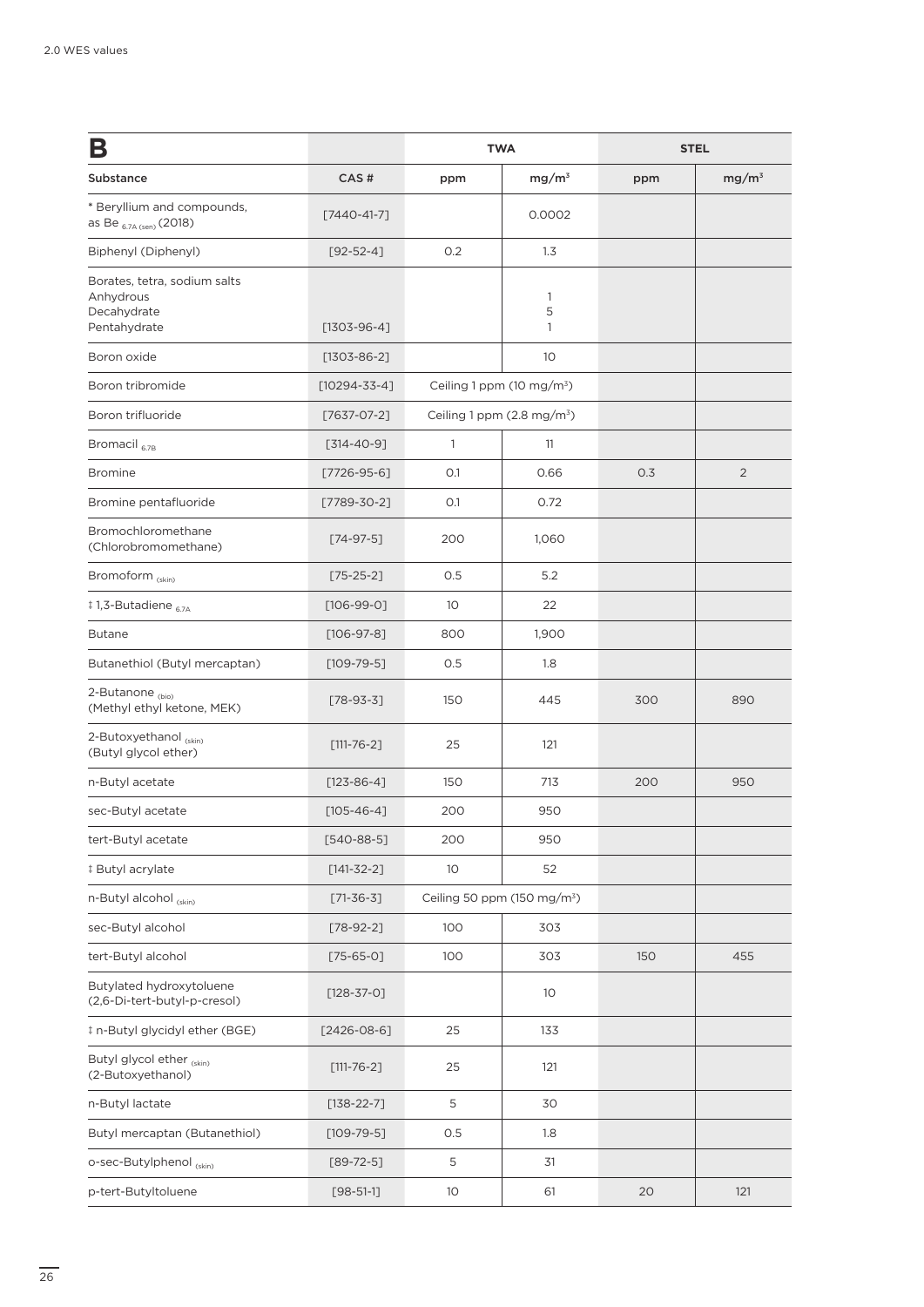|                                                          |                    |                | <b>TWA</b>                             | <b>STEL</b>                                                          |                   |
|----------------------------------------------------------|--------------------|----------------|----------------------------------------|----------------------------------------------------------------------|-------------------|
| Substance                                                | CAS#               | ppm            | mg/m <sup>3</sup>                      | ppm                                                                  | mg/m <sup>3</sup> |
| Cadmium and compounds,<br>as Cd $_{6.7A\,(bio)}$         | $[7440 - 43 - 9]$  |                | 0.01<br>0.002 <sup>(r)</sup>           |                                                                      |                   |
| Calcium carbonate<br>(Limestone, Marble)                 | $[471 - 34 - 1]$   |                | 10                                     |                                                                      |                   |
| Calcium chromate, as Cr 67A                              | $[13765-19-0]$     |                | 0.001                                  |                                                                      |                   |
| Calcium cyanamide                                        | $[156-62-7]$       |                | 0.5                                    |                                                                      |                   |
| Calcium hydroxide                                        | $[1305 - 62 - 0]$  |                | 5                                      |                                                                      |                   |
| Calcium oxide                                            | $[1305 - 78 - 8]$  |                | $\overline{2}$                         |                                                                      |                   |
| Calcium silicate                                         | $[1344-95-2]$      |                | 10                                     |                                                                      |                   |
| Calcium sulphate<br>(Gypsum, Plaster of Paris)           | $[7778-18-9]$      |                | 10                                     |                                                                      |                   |
| Camphor, synthetic                                       | $[76-22-2]$        | 2              | 12                                     | 3                                                                    | 19                |
| Caprolactam (dust<br>vapour)                             | $[105 - 60 - 2]$   | 5              | $\mathbf{1}$<br>23                     | 10                                                                   | 3<br>46           |
| Captafol $_{(skin)}$                                     | $[2425-06-1]$      |                | O.1                                    |                                                                      |                   |
| Captan $_{6.7B}$                                         | $[133-06-2]$       |                | 5                                      |                                                                      |                   |
| Carbaryl                                                 | $[63 - 25 - 2]$    |                | 5                                      |                                                                      |                   |
| Carbofuran                                               | $[1563 - 66 - 2]$  |                | O.1                                    |                                                                      |                   |
| Carbon black $_{6.7B}$                                   | $[1333 - 86 - 4]$  |                | 3                                      |                                                                      |                   |
| Carbon dioxide                                           | $[124 - 38 - 9]$   | 5,000          | 9,000                                  | 30,000                                                               | 54,000            |
| ‡ Carbon disulphide (skin)                               | $[75-15-0]$        | 10             | 31                                     |                                                                      |                   |
| Carbon monoxide (bio)<br>See section on carbon monoxide  | $[630-08-0]$       |                | 25 ppm                                 | Ceiling 400 ppm<br>200 ppm 15 min<br>100 ppm 30 min<br>50 ppm 60 min |                   |
| Carbon tetrabromide                                      | $[558-13-4]$       | O.1            | 1.4                                    |                                                                      |                   |
| Carbon tetrachloride (skin) 6.7B<br>(Tetrachloromethane) | $[56 - 23 - 5]$    | O.1            | 0.63                                   |                                                                      |                   |
| Carbonyl chloride (Phosgene)                             | $[75 - 44 - 5]$    | 0.02           | 0.08                                   | 0.06                                                                 | 0.25              |
| Carbonyl fluoride                                        | $[353 - 50 - 4]$   | $\overline{2}$ | 5.4                                    | 5                                                                    | 13                |
| Catechol (skin) (Pyrocatechol)                           | $[120-80-9]$       | 5              | 23                                     |                                                                      |                   |
| Cellulose (paper fibre)                                  | $[9004 - 34 - 6]$  |                | 10                                     |                                                                      |                   |
| * Cement (sen) (Portland cement) (2018)                  | $[65997-15-1]$     |                | 3<br>1 <sup>(r)</sup>                  |                                                                      |                   |
| Chlorinated diphenyl oxide                               | $[31242-93-0]$     |                | 0.5                                    |                                                                      |                   |
| Chlorine                                                 | $[7782 - 50 - 5]$  | 0.5            | 1.5                                    | $\mathbf{1}$                                                         | 2.9               |
| Chlorine dioxide                                         | $[10049 - 04 - 4]$ | O.1            | 0.28                                   |                                                                      |                   |
| Chloroacetaldehyde                                       | $[107 - 20 - 0]$   |                | Ceiling 1 ppm $(3.2 \text{ mg/m}^3)$   |                                                                      |                   |
| Chloroacetone (skin)                                     | $[78 - 95 - 5]$    |                | Ceiling 1 ppm (3.8 mg/m <sup>3</sup> ) |                                                                      |                   |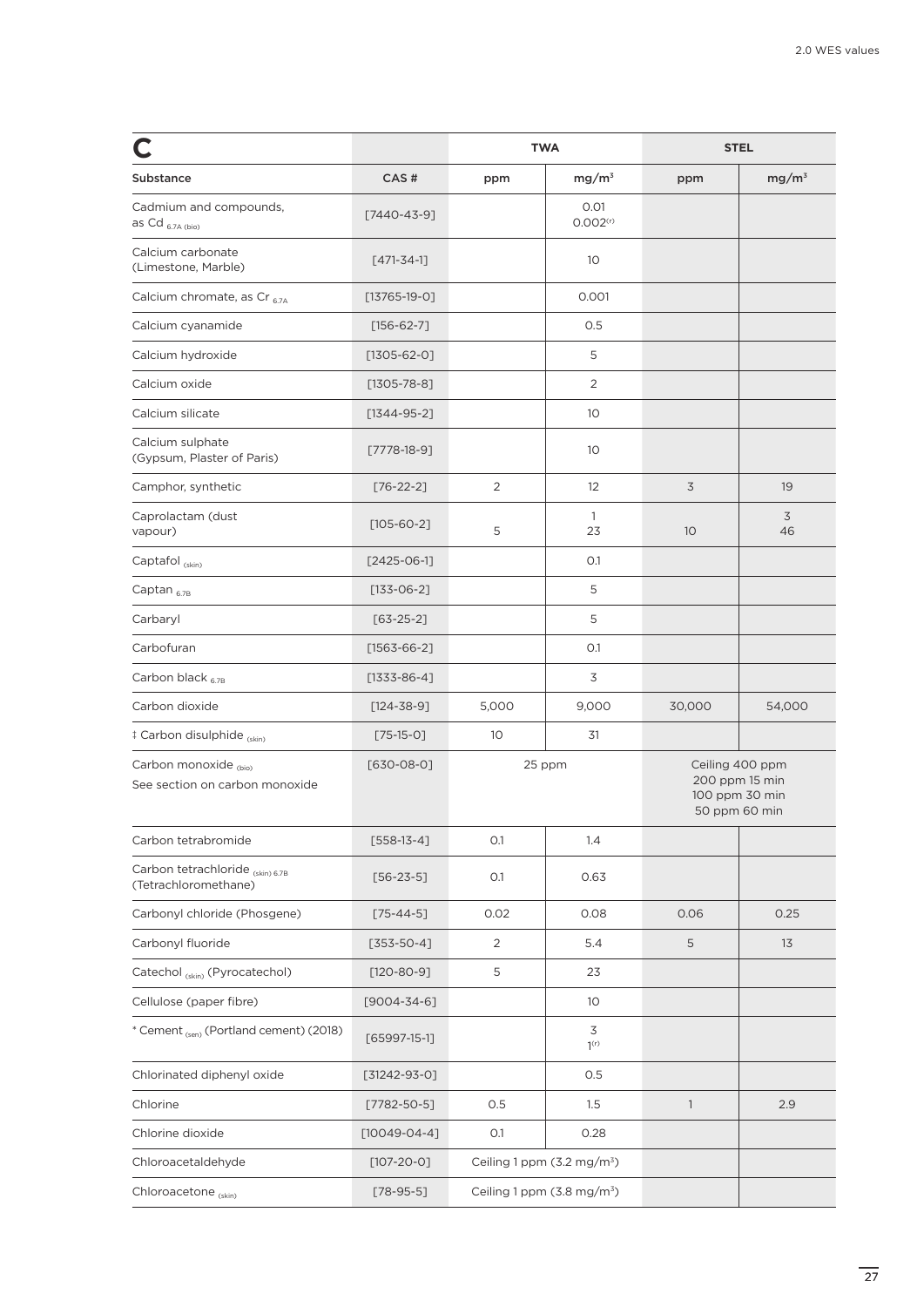|                                                                                                                                                                                                                          |                   | <b>TWA</b>      |                                             | <b>STEL</b> |                   |
|--------------------------------------------------------------------------------------------------------------------------------------------------------------------------------------------------------------------------|-------------------|-----------------|---------------------------------------------|-------------|-------------------|
| Substance                                                                                                                                                                                                                | CAS#              | ppm             | mg/m <sup>3</sup>                           | ppm         | mg/m <sup>3</sup> |
| a-Chloroacetophenone (Phenacyl<br>chloride)                                                                                                                                                                              | $[532-27-4]$      | 0.05            | 0.32                                        |             |                   |
| Chloroacetyl chloride (skin)                                                                                                                                                                                             | $[79 - 04 - 9]$   | 0.05            | 0.23                                        | 0.15        | 0.69              |
| Chlorobenzene<br>(Monochlorobenzene)                                                                                                                                                                                     | $[108 - 90 - 7]$  | 10              | 46                                          |             |                   |
| o-Chlorobenzylidene malononitrile<br>(skin)                                                                                                                                                                              | $[2698 - 41 - 1]$ |                 | Ceiling 0.05 ppm<br>$(0.39 \text{ mg/m}^3)$ |             |                   |
| Chlorobromomethane<br>(Bromochloromethane)                                                                                                                                                                               | $[74-97-5]$       | 200             | 1,060                                       |             |                   |
| 2-Chloro-1,3-butadiene (skin)<br>$(\beta$ -Chloroprene)                                                                                                                                                                  | $[126-99-8]$      | 10              | 36                                          |             |                   |
| Chlorodifluoromethane                                                                                                                                                                                                    | $[75 - 45 - 6]$   | 1,000           | 3,540                                       |             |                   |
| ‡1-Chloro-2,3-epoxy propane<br>(skin) 6.7A (Epichlorohydrin)                                                                                                                                                             | $[106 - 89 - 8]$  | 0.5             | 1.9                                         | 1.5         | 5.8               |
| 2-Chloroethanol (skin)<br>(Ethylene chlorohydrin)                                                                                                                                                                        | $[107 - 07 - 3]$  |                 | Ceiling 1 ppm $(3.3 \text{ mg/m}^3)$        |             |                   |
| Chloroethylene 6.7A<br>(Vinyl chloride) (2017)                                                                                                                                                                           | $[75-01-4]$       | 1               | 2.6                                         |             |                   |
| Chloroform $_{(skin) 6.7B}$<br>(Trichloromethane)                                                                                                                                                                        | $[67 - 66 - 3]$   | 2               | 9.9                                         |             |                   |
| bis(Chloromethyl) ether 6.7A                                                                                                                                                                                             | $[542 - 88 - 1]$  | 0.001           | 0.0047                                      |             |                   |
| Chloropentafluoroethane                                                                                                                                                                                                  | $[76-15-3]$       | 1,000           | 6,320                                       |             |                   |
| Chloropicrin (Nitrochloromethane)                                                                                                                                                                                        | $[76 - 06 - 2]$   | O.1             | 0.67                                        |             |                   |
| $\beta$ -Chloroprene <sub>(skin)</sub><br>(2-Chloro-1,3-butadiene)                                                                                                                                                       | $[126-99-8]$      | 10 <sup>°</sup> | 36                                          |             |                   |
| 2-Chloropropionic acid (skin)                                                                                                                                                                                            | $[598 - 78 - 7]$  | O.1             | 0.44                                        |             |                   |
| o-Chlorostyrene                                                                                                                                                                                                          | $[2039-87-4]$     | 50              | 283                                         | 75          | 425               |
| Chlorosulphonic acid                                                                                                                                                                                                     | $[7790-94-5]$     |                 | $\mathbf{1}$                                |             |                   |
| o-Chlorotoluene                                                                                                                                                                                                          | $[95 - 49 - 8]$   | 50              | 259                                         |             |                   |
| Chlorpyrifos (skin)                                                                                                                                                                                                      | $[2921-88-2]$     |                 | 0.2                                         |             |                   |
| Chromite ore processing (Chromate),<br>as Cr $_{6.7A}$                                                                                                                                                                   |                   |                 | 0.05                                        |             |                   |
| Chromium metal                                                                                                                                                                                                           | $[7440 - 47 - 3]$ |                 | 0.5                                         |             |                   |
| Chromium (II) compounds, as Cr                                                                                                                                                                                           |                   |                 | 0.5                                         |             |                   |
| Chromium (III) compounds, as Cr                                                                                                                                                                                          |                   |                 | 0.5                                         |             |                   |
| Chromium (III) compounds, as Cr                                                                                                                                                                                          |                   |                 | 0.5                                         |             |                   |
| * Chromium (VI) compounds,<br>as Cr (bio) 6.7A (2018)<br><sub>(sen)</sub> for all chromium (VI) compounds<br>except barium, lead and poorly<br>soluble zinc chromates<br>(skin) for all soluble chromium VI<br>compounds |                   |                 | 0.01                                        |             |                   |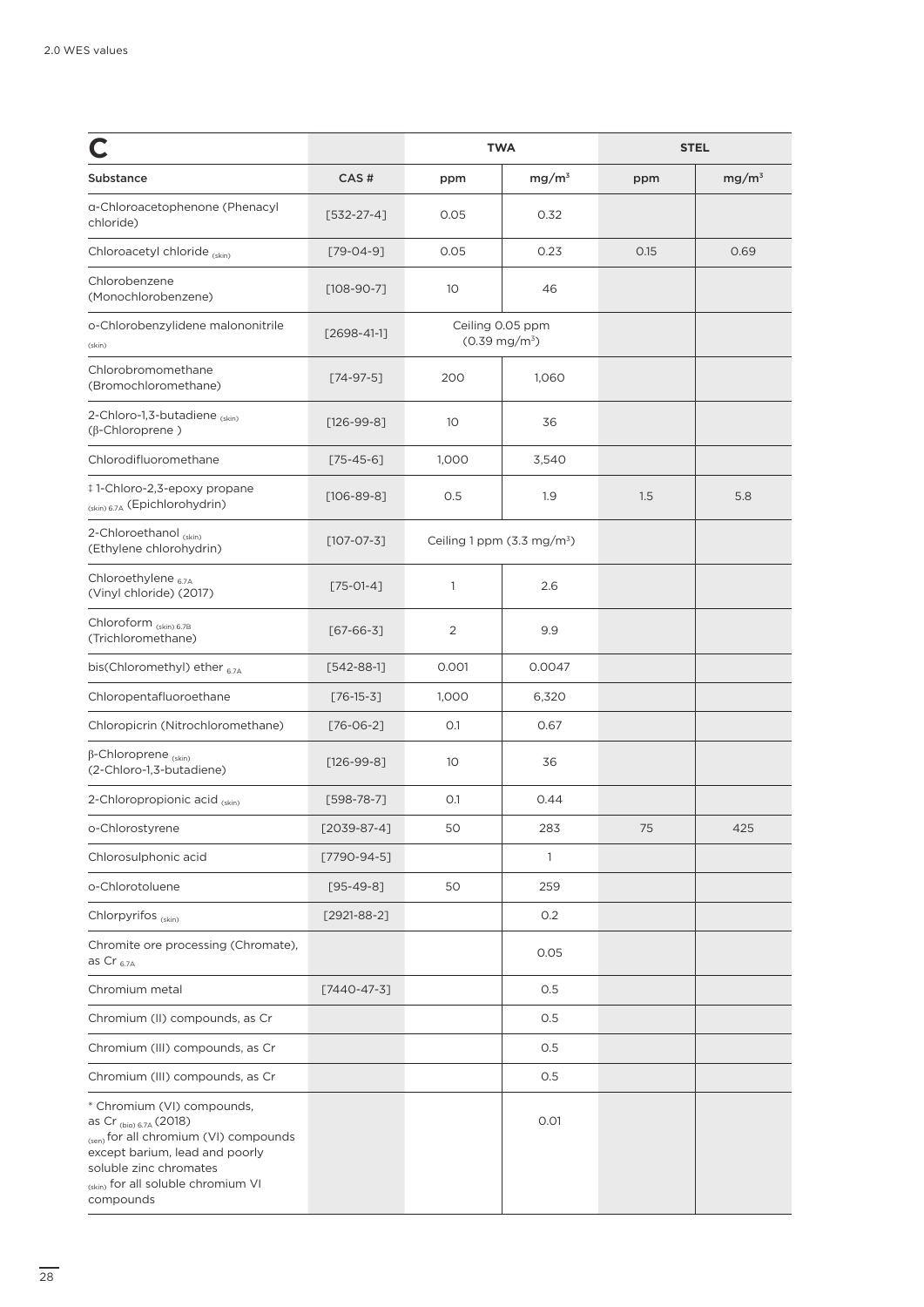|                                                                                                                       |                                   |                 | <b>TWA</b>                                | <b>STEL</b> |                   |
|-----------------------------------------------------------------------------------------------------------------------|-----------------------------------|-----------------|-------------------------------------------|-------------|-------------------|
| Substance                                                                                                             | CAS#                              | ppm             | mg/m <sup>3</sup>                         | ppm         | mg/m <sup>3</sup> |
| Chromyl chloride                                                                                                      | $[14977 - 61 - 8]$                | 0.025           | 0.16                                      |             |                   |
| Chrysotile (see Asbestos)                                                                                             |                                   |                 |                                           |             |                   |
| Coal dust                                                                                                             |                                   |                 | 3(r)                                      |             |                   |
| Coal tar pitch volatiles, as benzene<br>solubles $_{6.7A}$<br>(PPAH, Particulate polycyclic<br>aromatic hydrocarbons) | $[65996-93-2]$                    |                 | 0.2                                       |             |                   |
| * Cobalt metal dust and fume,<br>as Co (bio) 6.7B (skin) (sen) (2018)                                                 | $[7440 - 48 - 4]$                 |                 | 0.02                                      |             |                   |
| Cobalt carbonyl, as Co                                                                                                | $[10210 - 68 - 1]$                |                 | 0.02                                      |             |                   |
| Copper fume<br>Dusts and mists, as Cu                                                                                 | $[7440 - 50 - 8]$                 |                 | 0.2<br>$\mathbf{1}$                       |             |                   |
| Cotton dust, raw                                                                                                      |                                   |                 | 0.2                                       |             |                   |
| Cresol, all isomers (skin)                                                                                            | $[1319 - 77 - 3]$                 | 5               | 22                                        |             |                   |
| Cristobalite (see Silica-Crystalline)                                                                                 |                                   |                 |                                           |             |                   |
| Crocidolite (see Asbestos)                                                                                            |                                   |                 |                                           |             |                   |
| Crotonaldehyde (skin) 6.7B                                                                                            | $[4170 - 30 - 3]$                 | 2               | 5.7                                       |             |                   |
| Cumene (skin)                                                                                                         | $[98 - 82 - 8]$                   | 25              | 125                                       | 75          | 375               |
| Cyanamide                                                                                                             | $[420 - 04 - 2]$                  |                 | 2                                         |             |                   |
| ‡ Cyanides, as CN (skin)                                                                                              | $[151-50-8];$<br>$[143 - 33 - 9]$ |                 | 5                                         |             |                   |
| Cyanogen chloride                                                                                                     | $[506 - 77 - 4]$                  |                 | Ceiling 0.3 ppm (0.75 mg/m <sup>3</sup> ) |             |                   |
| Cyclohexane                                                                                                           | $[110-82-7]$                      | 100             | 350                                       | 300         | 1050              |
| Cyclohexanol (skin)                                                                                                   | $[108-93-0]$                      | 50              | 206                                       |             |                   |
| Cyclohexanone (skin)                                                                                                  | $[108 - 94 - 1]$                  | 25              | 100                                       |             |                   |
| Cyclohexene                                                                                                           | $[110 - 83 - 8]$                  | 300             | 1,010                                     |             |                   |
| Cyclohexylamine                                                                                                       | $[108-91-8]$                      | 10 <sup>°</sup> | 41                                        |             |                   |
| Cyclopentadiene                                                                                                       | $[542-92-7]$                      | 75              | 203                                       |             |                   |
| Cyclopentane                                                                                                          | $[287-92-3]$                      | 600             | 1,720                                     |             |                   |

| D                                                      |                  | <b>TWA</b> |                   | <b>STEL</b> |                   |
|--------------------------------------------------------|------------------|------------|-------------------|-------------|-------------------|
| Substance                                              | CAS#             | ppm        | mg/m <sup>3</sup> | ppm         | mg/m <sup>3</sup> |
| $2,4-D$                                                | $[94 - 75 - 7]$  |            | 10                |             |                   |
| Diacetone alcohol (4-Hydroxy-4-<br>methyl-2-pentanone) | $[123 - 42 - 2]$ | 50         | 238               |             |                   |
| Diallyl phthalate                                      | $[131-17-9]$     |            | 5                 |             |                   |
| 1,2-Diaminoethane (skin) (sen)<br>(Ethylenediamine)    | $[107 - 15 - 3]$ | 10         | 25                |             |                   |

 $\overline{29}$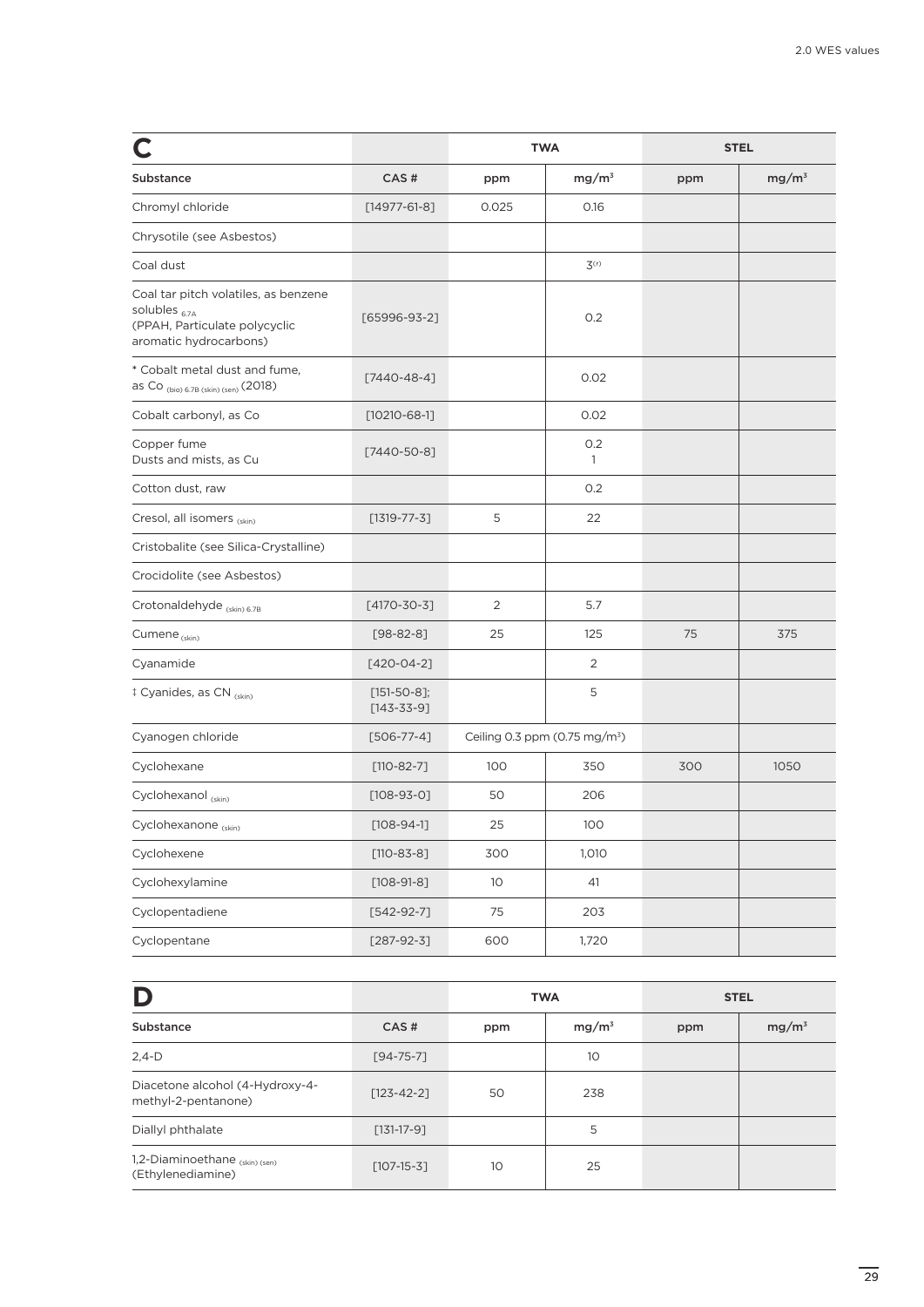|                                                               |                    | <b>TWA</b>     |                                           | <b>STEL</b>     |                   |
|---------------------------------------------------------------|--------------------|----------------|-------------------------------------------|-----------------|-------------------|
| Substance                                                     | CAS#               | ppm            | mg/m <sup>3</sup>                         | ppm             | mg/m <sup>3</sup> |
| Diatomaceous earth (not calcined)<br>(see Silica-Amorphous)   | $[61790 - 53 - 2]$ |                | 10                                        |                 |                   |
| Diazinon (skin)                                               | $[333-41-5]$       |                | 0.1                                       |                 |                   |
| Diborane                                                      | $[19287 - 45 - 7]$ | O.1            | 0.11                                      |                 |                   |
| #1,2-Dibromoethane (skin) 6.7A<br>(Ethylene dibromide)        | $[106 - 93 - 4]$   | 0.5            | 3.9                                       |                 |                   |
| 2-N-Dibutylaminoethanol (skin)                                | $[102 - 81 - 8]$   | 2              | 14                                        |                 |                   |
| Dibutyl phenyl phosphate (skin)                               | $[2528 - 36 - 1]$  | 0.3            | 3.5                                       |                 |                   |
| Dibutyl phthalate                                             | $[84 - 74 - 2]$    |                | 5                                         |                 |                   |
| Dichloroacetylene 67B                                         | $[7572-29-4]$      |                | Ceiling 0.1 ppm (0.39 mg/m <sup>3</sup> ) |                 |                   |
| o-Dichlorobenzene (skin)                                      | $[95 - 50 - 1]$    |                | Ceiling 50 ppm (301 mg/m <sup>3</sup> )   |                 |                   |
| ‡ p-Dichlorobenzene 67B                                       | $[106 - 46 - 7]$   | 25             | 153                                       | 50              | 306               |
| Dichlorodifluoromethane                                       | $[75 - 71 - 8]$    | 1,000          | 4,950                                     |                 |                   |
| 1,3-Dichloro-5,5-dimethyl hydantoin                           | $[118 - 52 - 5]$   |                | 0.2                                       |                 | 0.4               |
| 1,1-Dichloroethane<br>(Ethylidene chloride)                   | $[75 - 34 - 3]$    | 200            | 810                                       | 250             | 1,010             |
| 1,2-Dichloroethane (skin)<br>(Ethylene dichloride)            | $[107 - 06 - 2]$   | 5              | 21                                        |                 |                   |
| 1,1-Dichloroethylene<br>(Vinylidene chloride)                 | $[75 - 35 - 4]$    | 5              | 20                                        | 20              | 79                |
| 1,2-Dichloroethylene<br>(Acetylene dichloride)                | $[540-59-0]$       | 200            | 793                                       |                 |                   |
| Dichloroethyl ether (skin)                                    | $[111 - 44 - 4]$   | 5              | 29                                        | 10 <sup>°</sup> | 58                |
| Dichlorofluoromethane                                         | $[75 - 43 - 4]$    | 10             | 42                                        |                 |                   |
| Dichloromethane <sub>6.7B</sub><br>(Methylene chloride)       | $[75-09-2]$        | 50             | 174                                       |                 |                   |
| 1,1-Dichloro-1-nitroethane                                    | $[594 - 72 - 9]$   | $\overline{2}$ | 12                                        |                 |                   |
| ‡1,2-Dichloropropane<br>(Propylene dichloride)                | $[78-87-5]$        | 75             | 347                                       | <b>110</b>      | 508               |
| Dichloropropene (skin)                                        | $[542 - 75 - 6]$   | $\mathbf{1}$   | 4.5                                       |                 |                   |
| 2,2-Dichloropropionic acid                                    | $[75-99-0]$        | $\mathbf{1}$   | 5.8                                       |                 |                   |
| Dichlorotetrafluoroethane                                     | $[76-14-2]$        | 1,000          | 6,990                                     |                 |                   |
| ‡ Dichlorvos (skin) 6.7B                                      | $[62 - 73 - 7]$    | 0.1            | 0.90                                      |                 |                   |
| Dicyclohexyl phthalate                                        | $[84 - 61 - 7]$    |                | 5                                         |                 |                   |
| Dicyclopentadiene                                             | $[77 - 73 - 6]$    | 5              | 27                                        |                 |                   |
| Dicyclopentadienyl iron                                       | $[102 - 54 - 5]$   |                | 5                                         |                 |                   |
| Diesel Particulate Matter (DPM)<br>as elemental carbon (2016) |                    |                | O.1                                       |                 |                   |
| Diethanolamine (skin)                                         | $[111 - 42 - 2]$   | 3              | 13                                        |                 |                   |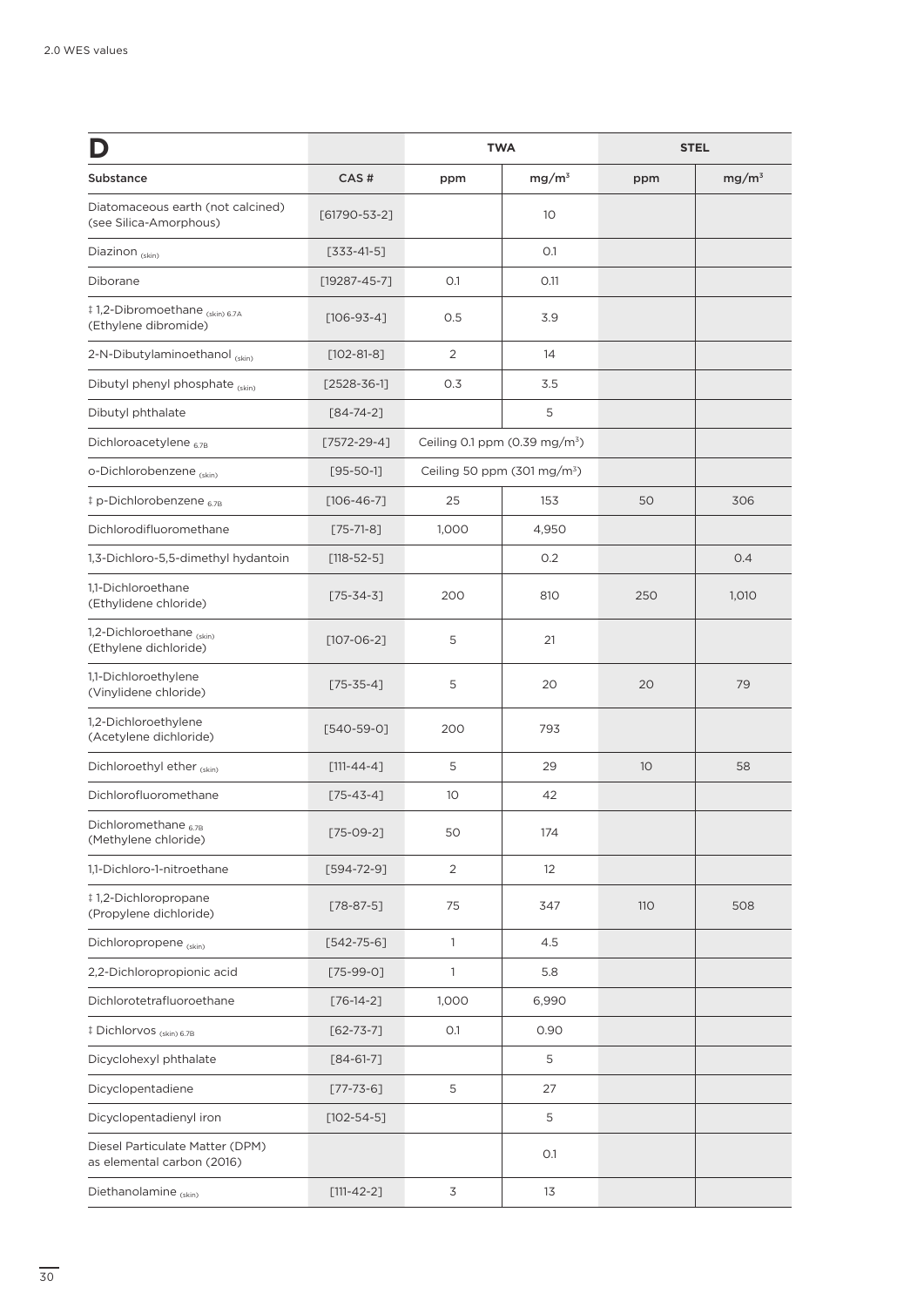|                                                                        |                    |                 | <b>TWA</b>        |     | <b>STEL</b>       |
|------------------------------------------------------------------------|--------------------|-----------------|-------------------|-----|-------------------|
| <b>Substance</b>                                                       | CAS#               | ppm             | mg/m <sup>3</sup> | ppm | mg/m <sup>3</sup> |
| Diethylamine (skin)                                                    | $[109-89-7]$       | 10              | 30                | 25  | 75                |
| 2-Diethylaminoethanol (skin)                                           | $[100 - 37 - 8]$   | 10              | 48                |     |                   |
| Diethylene glycol                                                      | $[111 - 46 - 6]$   | 23              | 101               |     |                   |
| Diethylene triamine (skin)                                             | $[111-40-0]$       | 1               | 4.2               |     |                   |
| Diethyl ether (Ethyl ether)                                            | $[60-29-7]$        | 400             | 1,210             | 500 | 1,520             |
| Di(2-ethylhexyl)phthalate<br>(Di-sec-octyl phthalate)                  | $[117 - 81 - 7]$   |                 | 5                 |     | 10                |
| Diethyl ketone                                                         | $[96-22-0]$        | 200             | 705               |     |                   |
| Diethyl phthalate                                                      | $[84 - 66 - 2]$    |                 | 5                 |     |                   |
| Diethyl sulphate (skin) 6.7A                                           | $[64 - 67 - 5]$    | 0.05            | 0.32              |     |                   |
| Difluorodibromomethane                                                 | $[75 - 61 - 6]$    | 100             | 858               |     |                   |
| Dihydroxybenzene 67B<br>(Hydroquinone)                                 | $[123 - 31 - 9]$   |                 | $\overline{2}$    |     |                   |
| Diisobutyl ketone<br>(2,6-Dimethyl-4-heptanone)                        | $[108 - 83 - 8]$   | 25              | 145               |     |                   |
| Diisobutyl phthalate                                                   | $[84 - 69 - 5]$    |                 | 5                 |     |                   |
| Diisodecyl phthalate                                                   | $[26761 - 40 - 0]$ |                 | 5                 |     |                   |
| Diisononyl phthalate                                                   | $[28553-12-0]$     |                 | 5                 |     |                   |
| Diisococtyl phthalate                                                  | $[27554 - 26 - 3]$ |                 | 5                 |     |                   |
| Diisopropylamine                                                       | $[108-18-9]$       | 5               | 21                |     |                   |
| Dimethoxymethane (Methylal)                                            | $[109 - 87 - 5]$   | 1,000           | 3,110             |     |                   |
| Dimethyl acetamide (skin)                                              | $[127-19-5]$       | 10              | 36                |     |                   |
| Dimethylamine                                                          | $[124 - 40 - 3]$   | 10 <sup>°</sup> | 18                |     |                   |
| Dimethylaminoethanol                                                   | $[108 - 01 - 0]$   | 2               | 7.4               | 6   | 22                |
| Dimethylaminobenzene (skin) 6.7B<br>(Xylidine, mixed isomers)          | $[1300 - 73 - 8]$  | 0.5             | 2.5               |     |                   |
| N,N-Dimethylaniline (skin)                                             | $[121-69-7]$       | 5               | 25                | 10  | 50                |
| Dimethylbenzene (see Xylene)                                           | Various            | 50              | 217               |     |                   |
| Dimethyl-1,2-dibromo-2,<br>2-dichloroethyl phosphate (skin)<br>(Naled) | $[300 - 76 - 5]$   |                 | 3                 |     |                   |
| Dimethylether                                                          | $[115 - 10 - 6]$   | 400             | 766               | 500 | 958               |
| N,N-Dimethylethylamine                                                 | $[598 - 56 - 1]$   | 10              | 30                | 15  | 46                |
| Dimethylformamide (skin)                                               | $[68-12-2]$        | 10 <sup>°</sup> | 30                |     |                   |
| 2,6-Dimethyl-4-heptanone<br>(Diisobutyl ketone)                        | $[108 - 83 - 8]$   | 25              | 145               |     |                   |
| 1,1-Dimethylhydrazine (skin) 6.7B                                      | $[57-14-7]$        | 0.01            | 0.025             |     |                   |
| Dimethylphthalate                                                      | $[131-11-3]$       |                 | 5                 |     |                   |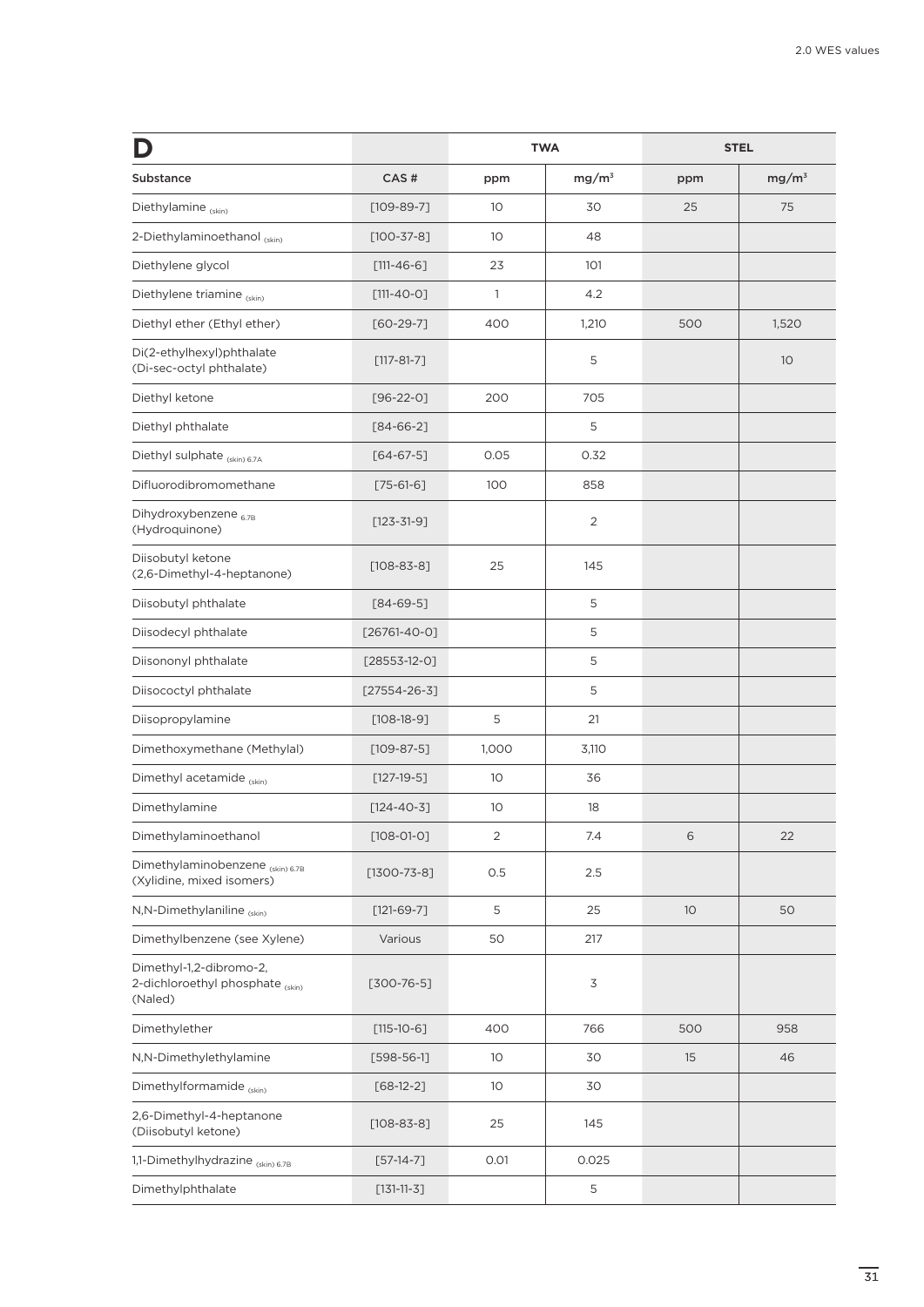|                                                          |                                             |                 | <b>TWA</b>        |     | <b>STEL</b>       |
|----------------------------------------------------------|---------------------------------------------|-----------------|-------------------|-----|-------------------|
| Substance                                                | CAS#                                        | ppm             | mg/m <sup>3</sup> | ppm | mg/m <sup>3</sup> |
| # Dimethyl sulphate (skin) 6.7A                          | $[77 - 78 - 1]$                             | 0.05            | 0.26              |     |                   |
| Dinitolmide<br>(3,5-Dinitro-o-toluamide)                 | $[148 - 01 - 6]$                            |                 | 5                 |     |                   |
| Dinitrobenzene, all isomers (skin)                       | $[528-29-0]$<br>$[99-65-0]$<br>$[100-25-4]$ | 0.15            | 1.0               |     |                   |
| Dinitro-o-cresol (skin)                                  | $[534 - 52 - 1]$                            |                 | 0.2               |     |                   |
| 3,5-Dinitro-o-toluamide (Dinitolmide)                    | $[148 - 01 - 6]$                            |                 | 5                 |     |                   |
| Dinonyl phthalate                                        | $[84 - 76 - 4]$                             |                 | 5                 |     |                   |
| Dioxane $_{(skin) 6.7A}$                                 | $[123 - 91 - 1]$                            | 25              | 90                |     |                   |
| Diphenyl (Biphenyl)                                      | $[92 - 52 - 4]$                             | 0.2             | 1.3               |     |                   |
| Diphenylamine                                            | $[122 - 39 - 4]$                            |                 | 10 <sup>°</sup>   |     |                   |
| Diphenylmethane diisocyanate<br>(see Isocyanates)        | $[101-68-8]$                                |                 | 0.02              |     | 0.07              |
| Dipropylene glycol methyl<br>ether $_{(skin)}$           | $[34590 - 94 - 8]$                          | 100             | 606               | 150 | 909               |
| Dipropyl ketone                                          | $[123-19-3]$                                | 50              | 233               |     |                   |
| Diquat                                                   | $[2764 - 72 - 9]$                           |                 | 0.5               |     |                   |
| Diquat dibromide                                         | $[85-00-7]$                                 |                 | 0.5               |     |                   |
| Di-sec-octyl phthalate<br>(Di(2-ethylhexyl)phthalate)    | $[117 - 81 - 7]$                            |                 | 5                 |     | 10                |
| Disulfiram                                               | $[97 - 77 - 8]$                             |                 | $\overline{2}$    |     |                   |
| 2,6-Di-tert-butyl-p-cresol (Butylated<br>hydroxytoluene) | $[128 - 37 - 0]$                            |                 | 10                |     |                   |
| Diuron                                                   | $[330 - 54 - 1]$                            |                 | 10 <sup>°</sup>   |     |                   |
| Divinyl benzene                                          | $[1321 - 74 - 0]$                           | 10 <sup>°</sup> | 53                |     |                   |

| E                                                             |                   |                                                     | <b>TWA</b>                                   | <b>STEL</b> |                   |  |
|---------------------------------------------------------------|-------------------|-----------------------------------------------------|----------------------------------------------|-------------|-------------------|--|
| Substance                                                     | CAS#              | ppm                                                 | mg/m <sup>3</sup>                            | ppm         | mg/m <sup>3</sup> |  |
| Emery                                                         | $[1302 - 74 - 5]$ |                                                     | 10 <sup>°</sup>                              |             |                   |  |
| Enzymes (see Subtilins)                                       |                   |                                                     |                                              |             |                   |  |
| ‡ Epichlorohydrin (skin) 6.7A<br>(1-Chloro-2,3-epoxy propane) | $[106 - 89 - 8]$  | O.5                                                 | 1.9                                          | 1.5         | 5.8               |  |
| $*$ 1,2-Epoxypropane $_{6.7B}$<br>(Propylene oxide) (2018)    | $[75 - 56 - 9]$   | 2                                                   | 4.8                                          |             |                   |  |
| $\ddagger$ 2,3-Epoxy-1-propanol $_{674}$ (Glycidol)           | $[556 - 52 - 5]$  | 25                                                  | 76                                           |             |                   |  |
| Ethane                                                        | $[74 - 84 - 0]$   | Simple asphyxiant - may present an explosion hazard |                                              |             |                   |  |
| * Ethanedinitrile (EDN) (2018)                                | $[460-19-5]$      | 3                                                   | 6.4<br>Ceiling 5 ppm $(10.6 \text{ mg/m}^3)$ |             |                   |  |
| Ethanethiol (Ethyl mercaptan)                                 | $[75-08-1]$       | O.5                                                 | 1.3                                          |             |                   |  |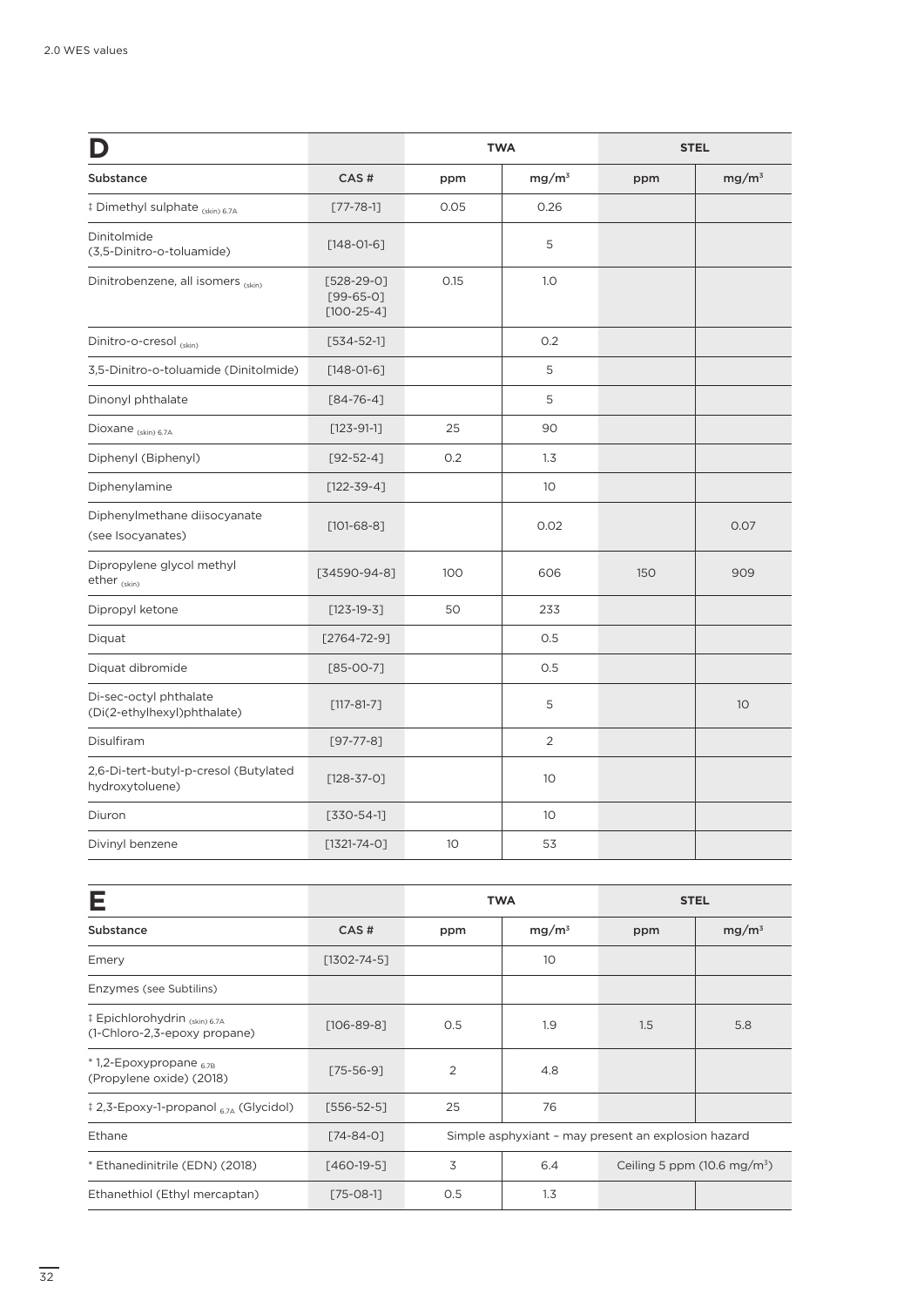|                                                                              |                    | <b>TWA</b>                              |                                       | <b>STEL</b>       |                   |
|------------------------------------------------------------------------------|--------------------|-----------------------------------------|---------------------------------------|-------------------|-------------------|
| Substance                                                                    | CAS#               | ppm                                     | mg/m <sup>3</sup>                     | ppm               | mg/m <sup>3</sup> |
| Ethanol (Ethyl alcohol)                                                      | $[64-17-5]$        | 1,000                                   | 1,880                                 |                   |                   |
| Ethanolamine (2-Aminoethanol)                                                | $[141 - 43 - 5]$   | 3                                       | 7.5                                   | 6                 | 15                |
| 2-Ethoxyethanol (skin) (bio)<br>(Glycol monoethyl ester)                     | $[110 - 80 - 5]$   | 5                                       | 18                                    |                   |                   |
| 2-Ethoxyethyl acetate<br>$(EGEEA)$ <sub>(skin)(bio)</sub>                    | $[111 - 15 - 9]$   | 5                                       | 27                                    |                   |                   |
| Ethyl acetate                                                                | $[141 - 78 - 6]$   | 200                                     | 720                                   |                   |                   |
| Ethyl acrylate $_{(sen)}$                                                    | $[140-88-5]$       | Ceiling 5 ppm (20 mg/m <sup>3</sup> )   |                                       |                   |                   |
| Ethyl alcohol (Ethanol)                                                      | $[64-17-5]$        | 1,000                                   | 1,880                                 |                   |                   |
| Ethylamine $_{(skin)}$                                                       | $[75-04-7]$        | 10                                      | 18                                    |                   |                   |
| Ethyl amyl ketone<br>(5-Methyl-3-heptanone)                                  | $[541-85-5]$       | 25                                      | 131                                   |                   |                   |
| Ethyl benzene                                                                | $[100-41-4]$       | 100                                     | 434                                   | 125               | 543               |
| Ethyl bromide $_{(skin) 6.7B}$                                               | $[74 - 96 - 4]$    | 5                                       | 22                                    |                   |                   |
| Ethyl butyl ketone (3-Heptanone)                                             | $[106 - 35 - 4]$   | 50                                      | 234                                   |                   |                   |
| ‡ Ethyl chloride (skin) 6.7B                                                 | $[75-00-3]$        | 1,000                                   | 2,640                                 |                   |                   |
| Ethylene                                                                     | $[74 - 85 - 1]$    |                                         |                                       | Simple asphyxiant |                   |
| Ethylene chlorohydrin (skin)<br>(2-Chloroethanol)                            | $[107 - 07 - 3]$   |                                         | Ceiling 1 ppm $(3.3 \text{ mg/m}^3)$  |                   |                   |
| Ethylenediamine (skin) (sen)<br>(1,2-Diaminoethane)                          | $[107 - 15 - 3]$   | 10                                      | 25                                    |                   |                   |
| ‡ Ethylene dibromide (skin) 6.7A<br>(1,2-Dibromoethane)                      | $[106 - 93 - 4]$   | 0.5                                     | 3.9                                   |                   |                   |
| Ethylene dichloride (skin)<br>(1,2-Dichloroethane)                           | $[107 - 06 - 2]$   | 5                                       | 21                                    |                   |                   |
| Ethylene glycol (vapour and mist)                                            | $[107 - 21 - 1]$   | Ceiling 50 ppm (127 mg/m <sup>3</sup> ) |                                       |                   |                   |
| Ethylene glycol dinitrate (skin)                                             | $[628-96-6]$       | 0.05                                    | 0.31                                  |                   |                   |
| ‡ Ethylene glycol methyl<br>ether acetate (skin)<br>(2-Methoxyethyl acetate) | $[110 - 49 - 6]$   | 5                                       | 24                                    |                   |                   |
| Ethylene glycol isopropyl ether                                              | $[109 - 59 - 1]$   | 25                                      | 106                                   |                   |                   |
| Ethyleneimine (skin) 6.7B                                                    | $[151 - 56 - 4]$   | 0.5                                     | 0.88                                  |                   |                   |
| ‡ Ethylene oxide 674                                                         | $[75-21-8]$        | $\mathbf{1}$                            | 1.8                                   |                   |                   |
| Ethyl ether (Diethyl ether)                                                  | $[60-29-7]$        | 400                                     | 1,210                                 | 500               | 1,520             |
| Ethyl formate                                                                | $[109 - 94 - 4]$   | 100                                     | 303                                   |                   |                   |
| Ethylidene chloride<br>(1,1-Dichloroethane)                                  | $[75 - 34 - 3]$    | 200                                     | 810                                   | 250               | 1,010             |
| Ethylidene norbornene                                                        | $[16219 - 75 - 3]$ |                                         | Ceiling 5 ppm (25 mg/m <sup>3</sup> ) |                   |                   |
| Ethyl mercaptan (Ethanethiol)                                                | $[75-08-1]$        | 0.5                                     | 1.3                                   |                   |                   |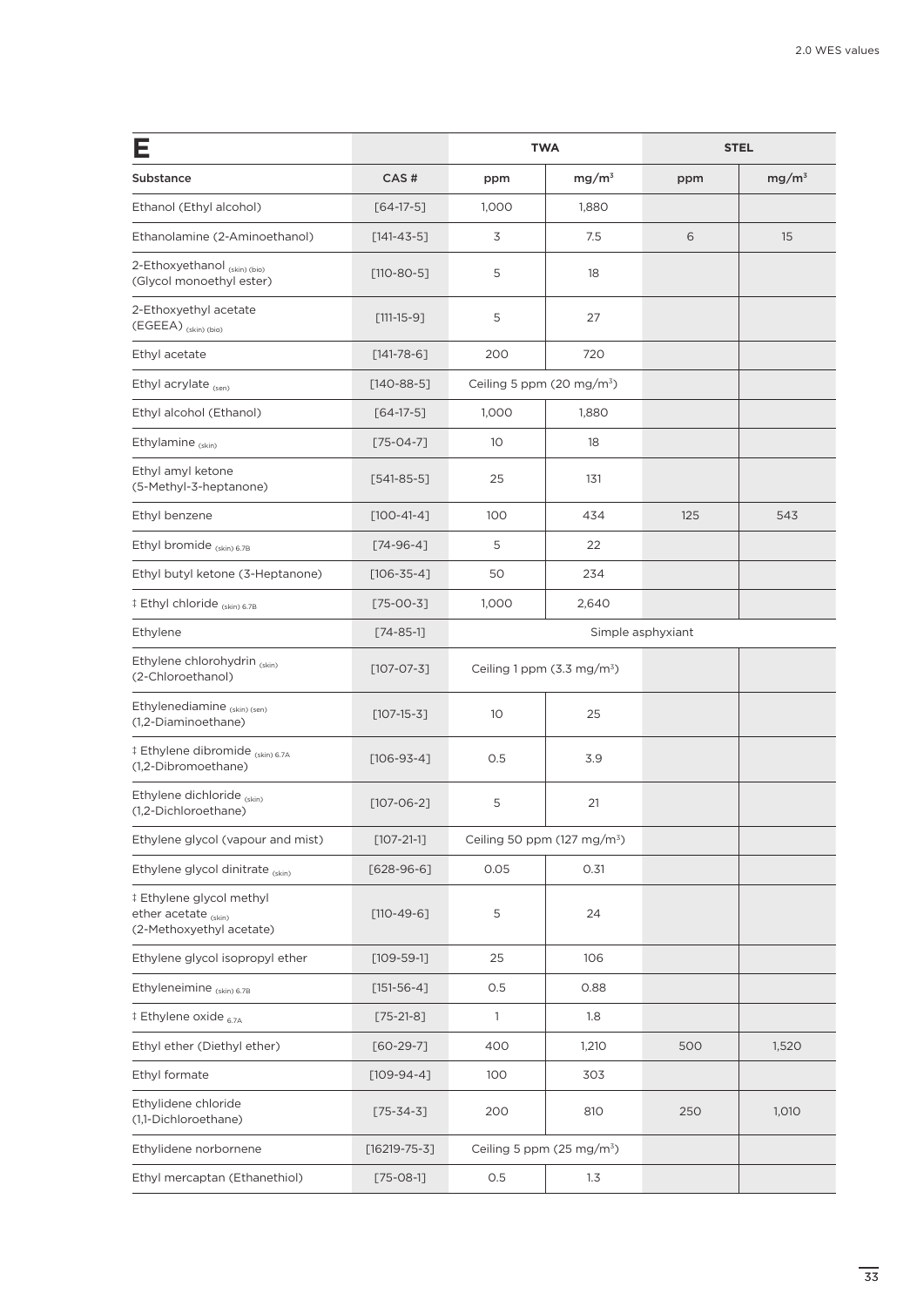|                          |                  | <b>TWA</b> |                   |     | <b>STEL</b>       |
|--------------------------|------------------|------------|-------------------|-----|-------------------|
| Substance                | CAS#             | ppm        | mg/m <sup>3</sup> | ppm | mg/m <sup>3</sup> |
| N-Ethylmorpholine (skin) | $[100 - 74 - 3]$ | 5          | 24                |     |                   |
| Ethyl silicate           | $[78-10-4]$      | 10         | 85                |     |                   |

|                                                      |                    |     | <b>TWA</b>                                                          | <b>STEL</b> |                   |
|------------------------------------------------------|--------------------|-----|---------------------------------------------------------------------|-------------|-------------------|
| Substance                                            | CAS#               | ppm | mg/m <sup>3</sup>                                                   | ppm         | mg/m <sup>3</sup> |
| Fenthion (skin)                                      | $[55 - 38 - 9]$    |     | O.2                                                                 |             |                   |
| Ferrovanadium dust                                   | $[12604 - 58 - 9]$ |     | 1                                                                   |             |                   |
| Fibrous glass dust<br>(see Synthetic mineral fibres) |                    |     |                                                                     |             |                   |
| * Flour dust (sen) (2018)                            |                    |     | 1                                                                   |             |                   |
| Fluorides, as $F_{(bio)}$                            |                    |     | 2.5                                                                 |             |                   |
| Fluorine                                             | $[7782 - 41 - 4]$  | 1   | 1.6                                                                 | 2           | 3.1               |
| Fluorotrichloromethane<br>(Trichlorofluoromethane)   | $[75-69-4]$        |     | Ceiling 1,000 ppm<br>$(5,620 \text{ mg/m}^3)$                       |             |                   |
| Formaldehyde $_{6.7A}$ (2013)                        | $[50-00-0]$        |     | 0.5 ppm (8 hour shift)<br>0.33 ppm (12 hour shift)<br>Ceiling 1 ppm |             |                   |
| Formamide (skin)                                     | $[75-12-7]$        | 10  | 18                                                                  |             |                   |
| Formic acid                                          | $[64-18-6]$        | 5   | 9.4                                                                 | 10          | 19                |
| ‡ Furfural <sub>(skin) 6.7B</sub>                    | $[98 - 01 - 1]$    | 2   | 7.9                                                                 |             |                   |
| Furfuryl alcohol (skin)                              | $[98 - 00 - 0]$    | 10  | 40                                                                  | 15          | 60                |

| G                                                        |                   |     | <b>TWA</b>          |      | <b>STEL</b>       |
|----------------------------------------------------------|-------------------|-----|---------------------|------|-------------------|
| Substance                                                | CAS#              | ppm | mg/m <sup>3</sup>   | ppm  | mg/m <sup>3</sup> |
| Gasoline (Petrol)                                        | $[8006 - 61 - 9]$ | 300 | 890                 | 500  | 1,480             |
| Glass, fibrous or dust<br>(see Synthetic mineral fibres) |                   |     |                     |      |                   |
| ‡ Glutaraldehyde (sen)                                   | $[111 - 30 - 8]$  |     |                     | 0.05 |                   |
| Glycerin (mist)                                          | $[56 - 81 - 5]$   |     | 10 <sup>°</sup>     |      |                   |
| ‡ Glycidol <sub>6.7A</sub><br>(2,3-Epoxy-1-propanol)     | $[556 - 52 - 5]$  | 25  | 76                  |      |                   |
| Glycol monoethyl ester (skin) (bio)<br>(2-Ethoxyethanol) | $[110 - 80 - 5]$  | 5   | 18                  |      |                   |
| Grain dust (oat, wheat, barley)                          |                   |     | $\overline{4}$      |      |                   |
| Graphite, all forms except graphite<br>fibres            | $[7782 - 42 - 5]$ |     | $\mathcal{Z}^{(r)}$ |      |                   |
| Gypsum (Calcium sulphate)                                | $[7778-18-9]$     |     | 10                  |      |                   |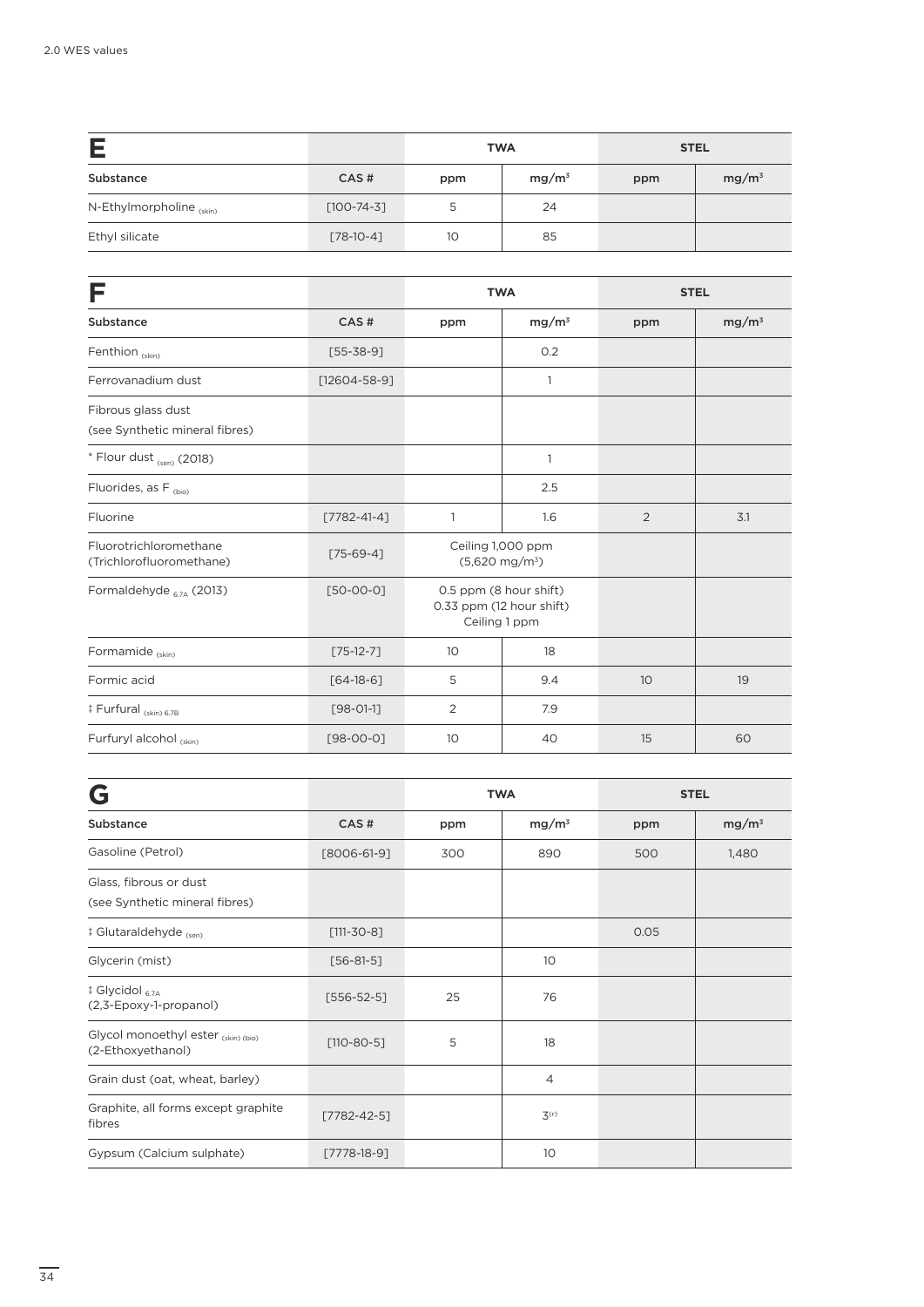|                                                       |                    |                 | <b>TWA</b>                              | <b>STEL</b>                                         |                   |
|-------------------------------------------------------|--------------------|-----------------|-----------------------------------------|-----------------------------------------------------|-------------------|
| Substance                                             | CAS#               | ppm             | mg/m <sup>3</sup>                       | ppm                                                 | mg/m <sup>3</sup> |
| Halothane                                             | $[151-67-7]$       | 0.5             |                                         |                                                     |                   |
| Helium                                                | $[7440 - 59 - 7]$  |                 |                                         | Simple asphyxiant                                   |                   |
| Heptane (n-Heptane)                                   | $[142 - 82 - 5]$   | 400             | 1,640                                   | 500                                                 | 2,050             |
| 2-Heptanone<br>(Methyl n-amyl ketone)                 | $[110 - 43 - 0]$   | 50              | 233                                     |                                                     |                   |
| 3-Heptanone (Ethyl butyl ketone)                      | $[106 - 35 - 4]$   | 50              | 234                                     |                                                     |                   |
| Hexachlorocyclopentadiene                             | $[77 - 47 - 4]$    | 0.01            | 0.11                                    |                                                     |                   |
| Hexachloroethane (Skin) 6.7B                          | $[67 - 72 - 1]$    | $\mathbb{1}$    | 9.7                                     |                                                     |                   |
| Hexafluoroacetone (skin)                              | $[684-16-2]$       | 0.1             | 0.68                                    |                                                     |                   |
| Hexamethylene diisocyanate<br>(see Isocyanates)       | $[822-06-0]$       |                 | 0.02                                    |                                                     | 0.07              |
| Hexane (n-Hexane) (bio)<br>Other isomers              | $[110 - 54 - 3]$   | 20<br>500       | 72<br>1,760                             | 1,000                                               | 3,500             |
| 2-Hexanone (skin)<br>(Methyl n-butyl ketone)          | $[591 - 78 - 6]$   | 5               | 20                                      |                                                     |                   |
| Hexone (Methyl isobutyl ketone)                       | $[108 - 10 - 1]$   | 50              | 205                                     | 75                                                  | 307               |
| sec-Hexyl acetate                                     | $[108 - 84 - 9]$   | 50              | 295                                     |                                                     |                   |
| Hexylene glycol                                       | $[107 - 41 - 5]$   |                 | Ceiling 25 ppm (121 mg/m <sup>3</sup> ) |                                                     |                   |
| ‡ Hydrazine <sub>(skin) 6.7В</sub>                    | $[302-01-2]$       | 0.01            | 0.013                                   |                                                     |                   |
| Hydrogen                                              | [1333-74-0]        |                 |                                         | Simple asphyxiant - may present an explosion hazard |                   |
| Hydrogenated terphenyls                               | $[61788 - 32 - 7]$ | 0.5             | 4.9                                     |                                                     |                   |
| Hydrogen bromide                                      | $[10035 - 10 - 6]$ |                 | Ceiling 3 ppm (9.9 mg/m <sup>3</sup> )  |                                                     |                   |
| Hydrogen chloride                                     | $[7647-01-0]$      |                 | Ceiling 5 ppm $(7.5 \text{ mg/m}^3)$    |                                                     |                   |
| Hydrogen cyanide <sub>(skin)</sub>                    | $[74 - 90 - 8]$    |                 | Ceiling 10 ppm $(11 \text{ mg/m}^3)$    |                                                     |                   |
| Hydrogen fluoride, as F                               | $[7664 - 39 - 3]$  |                 | Ceiling 3 ppm $(2.6 \text{ mg/m}^3)$    |                                                     |                   |
| Hydrogen peroxide                                     | $[7722 - 84 - 1]$  | $\mathbf{1}$    | 1.4                                     |                                                     |                   |
| ‡ Hydrogen sulphide                                   | $[7783 - 06 - 4]$  | 10 <sup>°</sup> | 14                                      | 15                                                  | 21                |
| Hydroquinone $_{6.7B}$<br>(Dihydroxybenzene)          | $[123 - 31 - 9]$   |                 | 2                                       |                                                     |                   |
| 4-Hydroxy-4-methyl-2-pentanone<br>(Diacetone alcohol) | $[123 - 42 - 2]$   | 50              | 238                                     |                                                     |                   |
| 2-Hydroxypropyl acrylate (skin)                       | $[999-61-1]$       | 0.5             | 2.8                                     |                                                     |                   |

|                             |                   | <b>TWA</b>                           |                   | <b>STEL</b> |          |
|-----------------------------|-------------------|--------------------------------------|-------------------|-------------|----------|
| Substance                   | CAS#              | ppm                                  | mg/m <sup>3</sup> | ppm         | $mg/m^3$ |
| Indium and compounds, as In | [7440-74-6]       |                                      | O.1               |             |          |
| lodine                      | $[7553 - 56 - 2]$ | Ceiling 0.1 ppm $(1 \text{ mg/m}^3)$ |                   |             |          |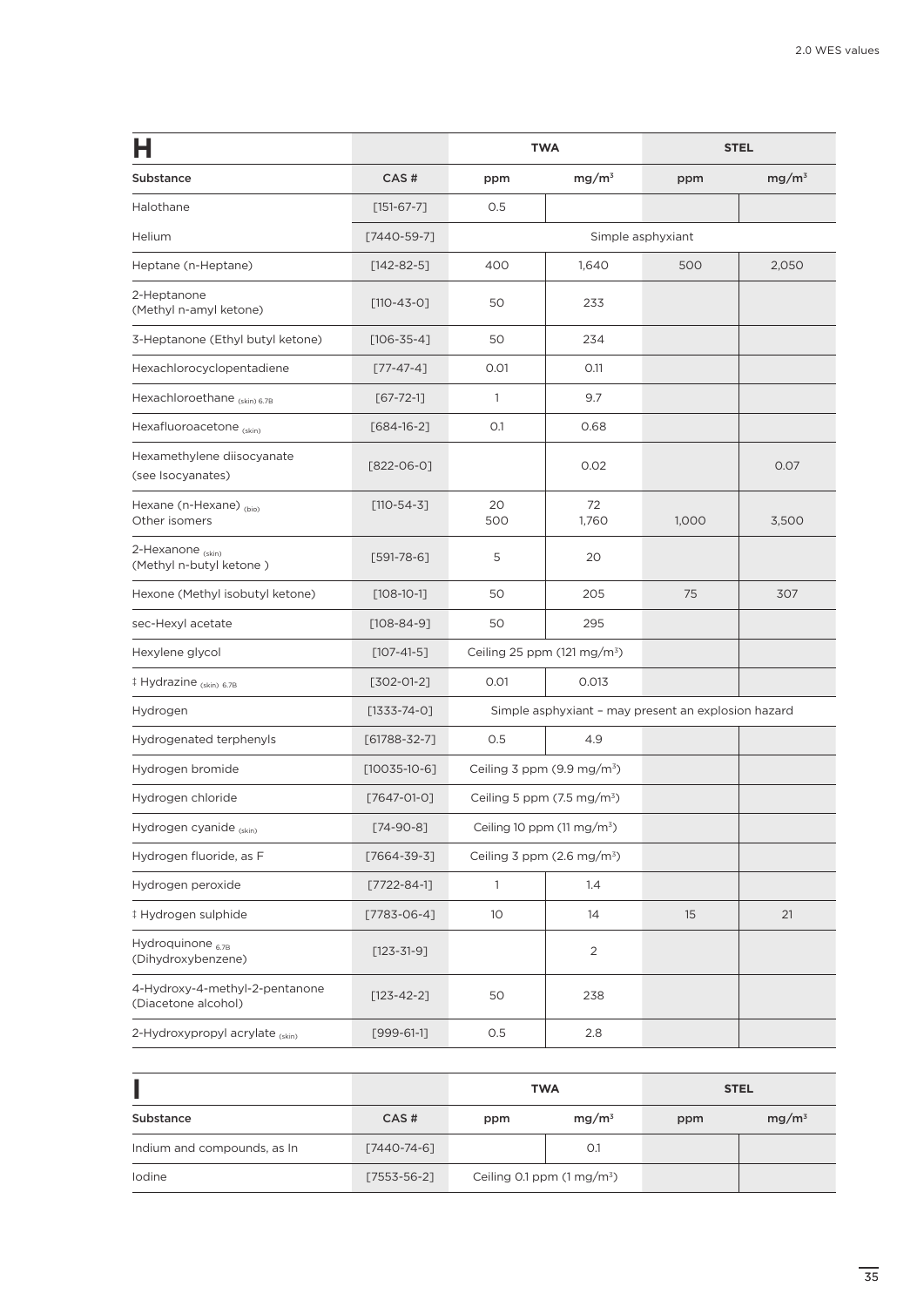|                                                                      |                    | <b>TWA</b> |                   | <b>STEL</b> |                   |
|----------------------------------------------------------------------|--------------------|------------|-------------------|-------------|-------------------|
| Substance                                                            | CAS#               | ppm        | mg/m <sup>3</sup> | ppm         | mg/m <sup>3</sup> |
| lodoform                                                             | $[75 - 47 - 8]$    | 0.6        | 10                |             |                   |
| Iodomethane (skin)                                                   | $[74-88-4]$        | 2          | 12                |             |                   |
| Iron oxide dust and fume (Fe <sub>2</sub> O <sub>3</sub> ),<br>as Fe | $[1309 - 37 - 1]$  |            | 5 <sup>(w)</sup>  |             |                   |
| Iron pentacarbonyl, as Fe                                            | $[13463 - 40 - 6]$ | O.1        | 0.23              | 0.2         | 0.45              |
| Iron salts, soluble, as Fe                                           |                    |            | 1                 |             |                   |
| Isoamyl acetate                                                      | $[123-92-2]$       | 100        | 532               |             |                   |
| Isoamyl alcohol                                                      | $[123 - 51 - 3]$   | 100        | 361               | 125         | 452               |
| Isobutyl acetate                                                     | $[110-19-0]$       | 150        | 713               |             |                   |
| Isobutyl alcohol                                                     | $[78 - 83 - 1]$    | 50         | 152               |             |                   |
| Isocyanates, all, (as -NCO) (sen)                                    |                    |            | 0.02              |             | 0.07              |
|                                                                      |                    |            |                   |             |                   |

Note: These values apply to all isocyanates, including prepolymers, present in the workplace air as vapours, mist or dust.

| Isooctyl alcohol (skin)                             | $[26952 - 21 - 6]$ | 50                                  | 266   |     |       |
|-----------------------------------------------------|--------------------|-------------------------------------|-------|-----|-------|
| Isophorone $_{6.7B}$                                | $[78-59-1]$        | Ceiling 5 ppm $(28 \text{ mg/m}^3)$ |       |     |       |
| Isophorone diisocyanate (skin)<br>(see Isocyanates) | [4098-71-9]        |                                     | 0.02  |     | 0.07  |
| Isopropyl acetate                                   | $[108-21-4]$       | 250                                 | 1,040 | 310 | 1,290 |
| Isopropyl alcohol                                   | $[67 - 63 - 0]$    | 400                                 | 983   | 500 | 1,230 |
| Isopropylamine                                      | $[75 - 31 - 0]$    | 5                                   | 12    | 10  | 24    |
| Isopropyl ether                                     | $[108 - 20 - 3]$   | 250                                 | 1,040 | 310 | 1,300 |
| Isopropyl glycidyl ether (IGE)                      | $[4016 - 14 - 2]$  | 50                                  | 238   | 75  | 356   |

| K         |                   | <b>TWA</b>                                         |                   |     | <b>STEL</b>       |
|-----------|-------------------|----------------------------------------------------|-------------------|-----|-------------------|
| Substance | CAS#              | ppm                                                | mg/m <sup>3</sup> | ppm | mg/m <sup>3</sup> |
| Kaolin    | $[1332 - 58 - 7]$ | 10 mg/m <sup>3</sup> ; and 2 mg/m <sup>3 (r)</sup> |                   |     |                   |
| Ketene    | $[463 - 51 - 4]$  | 0.5                                                | 0.86              |     |                   |

|                                  |                  | <b>TWA</b> | <b>STEL</b>                                                                                                                                                                                           |     |                   |
|----------------------------------|------------------|------------|-------------------------------------------------------------------------------------------------------------------------------------------------------------------------------------------------------|-----|-------------------|
| Substance                        | CAS#             | ppm        | mg/m <sup>3</sup>                                                                                                                                                                                     | ppm | mg/m <sup>3</sup> |
| Lead, inorganic dusts and fumes, | $[7439-92-1]$    |            | O.1                                                                                                                                                                                                   |     |                   |
| as Pb $_{\text{(bio) 6.7B}}$     |                  |            | <b>Note:</b> The WES-TWA for Lead, inorganic dusts and fumes, as Pb will change from<br>0.1 mg/m <sup>3</sup> to 0.05 mg/m <sup>3</sup> two years from the date of publication of this Special Guide. |     |                   |
| Lead chromate, as Cr $_{674}$    | [7758-97-6]      |            | 0.05                                                                                                                                                                                                  |     |                   |
| Limestone (Calcium carbonate)    | $[471 - 34 - 1]$ |            | 10                                                                                                                                                                                                    |     |                   |
| Lindane $_{(skin) 6.7B}$         | [58-89-9]        |            | O.1                                                                                                                                                                                                   |     |                   |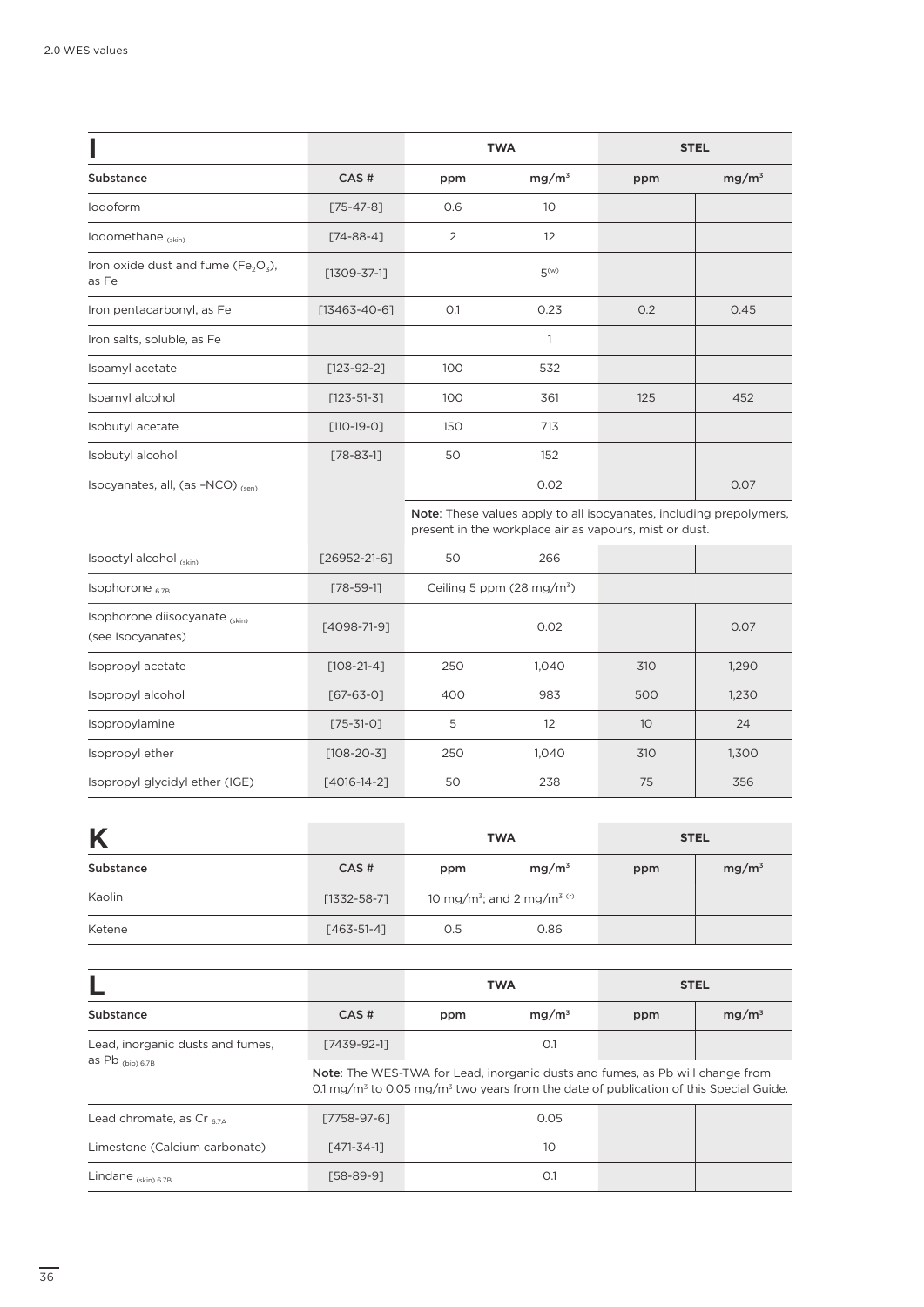|                               |                   | <b>TWA</b> |                   | <b>STEL</b> |                   |
|-------------------------------|-------------------|------------|-------------------|-------------|-------------------|
| Substance                     | CAS#              | ppm        | mg/m <sup>3</sup> | ppm         | mg/m <sup>3</sup> |
| Lithium hydride               | [7580-67-8]       |            | 0.025             |             |                   |
| Lithium hydroxide             | $[1310 - 65 - 2]$ |            |                   |             |                   |
| LPG (Liquefied petroleum gas) | [68476-85-7]      | 1,000      | 1,800             |             |                   |

| M                                                                                             |                    |       | <b>TWA</b><br><b>STEL</b>                                                                |                                                     |                   |
|-----------------------------------------------------------------------------------------------|--------------------|-------|------------------------------------------------------------------------------------------|-----------------------------------------------------|-------------------|
| Substance                                                                                     | CAS#               | ppm   | mg/m <sup>3</sup>                                                                        | ppm                                                 | mg/m <sup>3</sup> |
| Magnesite                                                                                     | $[546-93-0]$       |       | 10 <sup>°</sup>                                                                          |                                                     |                   |
| Magnesium oxide fume                                                                          | $[1309 - 48 - 4]$  |       | 10 <sup>°</sup>                                                                          |                                                     |                   |
| ‡ Malathion (skin)                                                                            | $[121 - 75 - 5]$   |       | 10 <sup>°</sup>                                                                          |                                                     |                   |
| ‡ Maleic anhydride (sen)                                                                      | $[108 - 31 - 6]$   | 0.25  | 1.0                                                                                      |                                                     |                   |
| Man-made mineral fibres (Synthetic<br>mineral fibres)                                         |                    |       | 1 Respirable<br>fibre per<br>millilitre air<br>and 5 mg/m <sup>3</sup><br>Inhalable dust |                                                     |                   |
| * Manganese fume, dust and<br>compounds, as Mn (2018)                                         | $[7439-96-5]$      |       | 0.2<br>0.02 <sup>(r)</sup>                                                               |                                                     |                   |
| Manganese cyclopentadienyl<br>tricarbonyl, as Mn (skin)                                       | $[12079 - 65 - 1]$ |       | O.1                                                                                      |                                                     |                   |
| Marble (Calcium carbonate)                                                                    | $[471 - 34 - 1]$   |       | 10 <sup>°</sup>                                                                          |                                                     |                   |
| MDI (see Isocyanates)                                                                         | $[101-68-8]$       |       | 0.02                                                                                     |                                                     | 0.07              |
| MEK <sub>(bio)</sub><br>(Methyl ethyl ketone, 2-Butanone)                                     | $[78 - 93 - 3]$    | 150   | 445                                                                                      | 300                                                 | 890               |
| Mercury vapour (as Hg) (skin) (bio)<br>Inorganic compounds (as Hg) Alkyl<br>compounds (as Hg) | $[7439-97-6]$      |       | 0.025<br>0.025<br>0.01                                                                   |                                                     |                   |
| Mesityl oxide                                                                                 | $[141 - 79 - 7]$   | 15    | 60                                                                                       | 25                                                  | 100               |
| Methacrylic acid                                                                              | $[79-41-4]$        | 20    | 70                                                                                       |                                                     |                   |
| Methane                                                                                       | $[74 - 82 - 8]$    |       |                                                                                          | Simple asphyxiant - may present an explosion hazard |                   |
| Methanethiol (Methyl mercaptan)                                                               | $[74 - 93 - 1]$    | 0.5   | 0.98                                                                                     |                                                     |                   |
| Methanol (skin), (bio) (Methyl alcohol)                                                       | $[67 - 56 - 1]$    | 200   | 262                                                                                      | 250                                                 | 328               |
| Methomyl                                                                                      | $[16752 - 77 - 5]$ |       | 2.5                                                                                      |                                                     |                   |
| Methoxychlor                                                                                  | $[72 - 43 - 5]$    |       | 10                                                                                       |                                                     |                   |
| ‡ 2-Methoxyethanol (skin)                                                                     | $[109 - 86 - 4]$   | 5     | 16                                                                                       |                                                     |                   |
| ‡ 2-Methoxyethyl acetate (skin)<br>(Ethylene glycol methyl ether acetate)                     | $[110-49-6]$       | 5     | 24                                                                                       |                                                     |                   |
| 4-Methoxyphenol                                                                               | $[150 - 76 - 5]$   |       | 5                                                                                        |                                                     |                   |
| Methyl acetate                                                                                | $[79-20-9]$        | 200   | 606                                                                                      | 250                                                 | 757               |
| Methyl acetylene (Propyne)                                                                    | $[74-99-7]$        | 1,000 | 1,640                                                                                    |                                                     |                   |
| Methyl acetylene-propadiene<br>mixture (MAPP)                                                 | $[59355 - 75 - 8]$ | 1,000 | 1,640                                                                                    | 1,250                                               | 2,050             |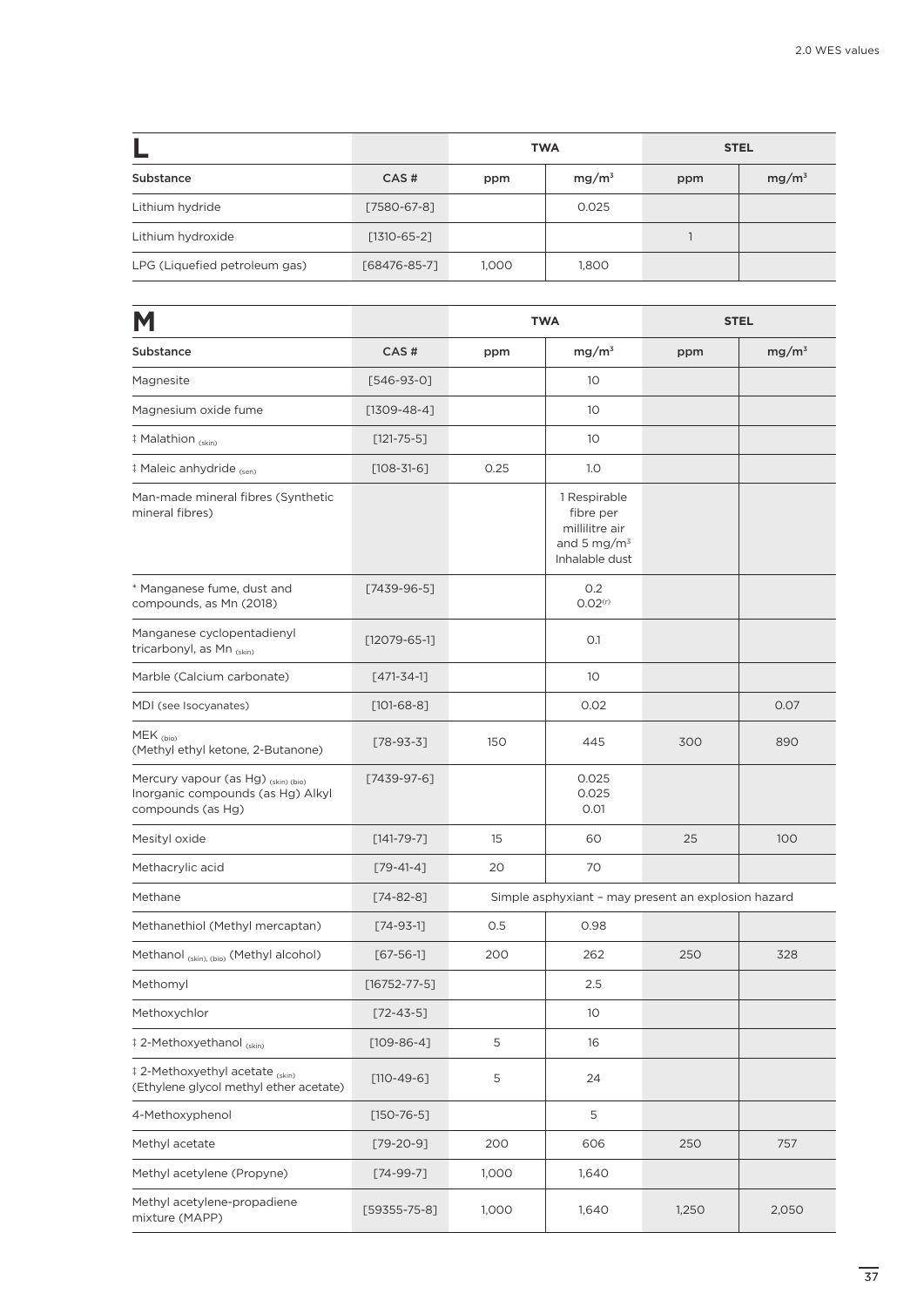|                                                                 |                   | <b>TWA</b>     |                                        | <b>STEL</b>    |                   |
|-----------------------------------------------------------------|-------------------|----------------|----------------------------------------|----------------|-------------------|
| Substance                                                       | CAS#              | ppm            | mg/m <sup>3</sup>                      | ppm            | mg/m <sup>3</sup> |
| Methyl acrylate (skin)                                          | $[96 - 33 - 3]$   | 10             | 35                                     |                |                   |
| Methylacrylonitrile (skin)                                      | $[126 - 98 - 7]$  | $\mathbf{1}$   | 2.7                                    |                |                   |
| Methylal (Dimethoxymethane)                                     | $[109 - 87 - 5]$  | 1,000          | 3,110                                  |                |                   |
| Methyl alcohol (skin) (bio) (Methanol)                          | $[67 - 56 - 1]$   | 200            | 262                                    | 250            | 328               |
| Methylamine                                                     | $[74-89-5]$       | 10             | 13                                     |                |                   |
| Methyl amyl alcohol (skin)<br>(Methyl isobutyl carbinol)        | $[108-11-2]$      | 25             | 104                                    | 40             | 167               |
| Methyl n-amyl ketone (2-Heptanone)                              | $[110 - 43 - 0]$  | 50             | 233                                    |                |                   |
| N-Methyl aniline $_{\text{cskin}}$                              | $[100-61-8]$      | 0.5            | 2.2                                    |                |                   |
| Methyl bromide (skin)                                           | $[74 - 83 - 9]$   | 5              | 19                                     |                |                   |
| Methyl n-butyl ketone (skin)<br>(2-Hexanone)                    | $[591 - 78 - 6]$  | 5              | 20                                     |                |                   |
| Methyl chloride (skin)                                          | $[74-87-3]$       | 50             | 103                                    | 100            | 207               |
| Methyl chloroform<br>(1,1,1-Trichloroethane)                    | $[71-55-6]$       | 125            | 680                                    |                |                   |
| Methyl 2-cyanoacrylate                                          | $[137 - 05 - 3]$  | $\overline{2}$ | 9.1                                    | $\overline{4}$ | 18                |
| Methylcyclohexane                                               | $[108 - 87 - 2]$  | 400            | 1,610                                  |                |                   |
| Methylcyclohexanol                                              | $[25639-42-3]$    | 50             | 234                                    |                |                   |
| o-Methylcyclohexanone (skin)                                    | $[583 - 60 - 8]$  | 50             | 229                                    | 75             | 344               |
| 2-Methylcyclopentadienyl manganese<br>tricarbonyl, as Mn (skin) | $[12108-13-3]$    |                | 0.2                                    |                |                   |
| Methylene bisphenyl isocyanate<br>(see Isocyanates)             | $[101-68-8]$      |                | 0.02                                   |                | 0.07              |
| Methylene chloride 67B<br>(Dichloromethane)                     | $[75-09-2]$       | 50             | 174                                    |                |                   |
| 4,4-Methylene bis(2-chloroaniline)<br>$_{(skin) 6.7A}$ (MOCA)   | $[101-14-4]$      |                | 0.005                                  |                |                   |
| Methylene bis(4-<br>cyclohexylisocyanate)<br>(see Isocyanates)  |                   |                |                                        |                |                   |
| #4,4-Methylene dianiline (skin) 6.7B                            | $[101 - 77 - 9]$  | 0.01           | 0.08                                   |                |                   |
| Methyl ethyl ketone (bio)<br>(MEK, 2-Butanone)                  | $[78 - 93 - 3]$   | 150            | 445                                    | 300            | 890               |
| Methyl ethyl ketone peroxide                                    | $[1338 - 23 - 4]$ |                | Ceiling 0.2 ppm $(1.5 \text{ mg/m}^3)$ |                |                   |
| Methyl formate                                                  | $[107 - 31 - 3]$  | 100            | 246                                    | 150            | 368               |
| 5-Methyl-3-heptanone<br>(Ethyl amyl ketone)                     | $[541-85-5]$      | 25             | 131                                    |                |                   |
| Methyl iodide $_{(skin)6.7B}$                                   | $[74 - 88 - 4]$   | 2              | 12                                     |                |                   |
| Methyl isoamyl ketone                                           | $[110-12-3]$      | 50             | 234                                    |                |                   |
| Methyl isobutyl carbinol (skin) (Methyl<br>amyl alcohol)        | $[108-11-2]$      | 25             | 104                                    | 40             | 167               |
| Methyl isobutyl ketone (Hexone)                                 | $[108-10-1]$      | 50             | 205                                    | 75             | 307               |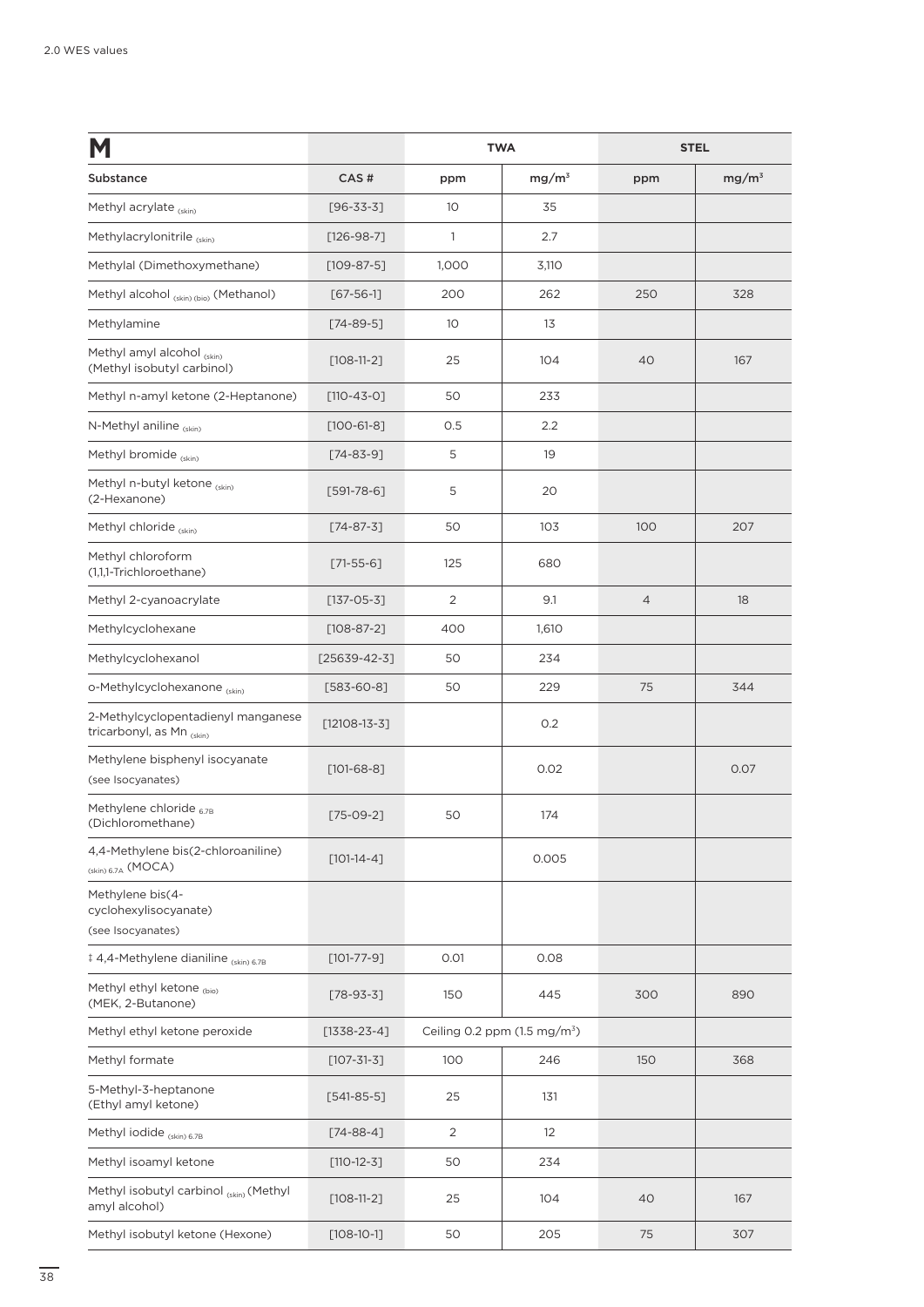|                                                               |                    | <b>TWA</b> |                                                                                 | <b>STEL</b> |                   |
|---------------------------------------------------------------|--------------------|------------|---------------------------------------------------------------------------------|-------------|-------------------|
| Substance                                                     | CAS#               | ppm        | mg/m <sup>3</sup>                                                               | ppm         | mg/m <sup>3</sup> |
| Methyl isopropyl ketone                                       | $[563 - 80 - 4]$   | 200        | 705                                                                             |             |                   |
| Methyl mercaptan (Methanethiol)                               | $[74-93-1]$        | 0.5        | 0.98                                                                            |             |                   |
| Methyl methacrylate (skin)                                    | $[80 - 62 - 6]$    | 50         | 208                                                                             | 100         | 416               |
| Methyl propyl ketone (2-Pentanone)                            | $[107 - 87 - 9]$   | 200        | 705                                                                             | 250         | 881               |
| 1-Methyl-2-pyrrolidone (skin)                                 | $[872 - 50 - 4]$   | 25         | 103                                                                             | 75          | 309               |
| Methyl silicate                                               | $[681 - 84 - 5]$   | 1          | 6                                                                               |             |                   |
| a-Methyl styrene                                              | $[98 - 83 - 9]$    | 50         | 242                                                                             | 100         | 483               |
| Methyl-tert butyl ether                                       | $[1634 - 04 - 4]$  | 25         | 92                                                                              | 75          | 275               |
| Metribuzin                                                    | $[21087 - 64 - 9]$ |            | 5                                                                               |             |                   |
| Mica                                                          | $[12001 - 26 - 2]$ |            | $\mathcal{Z}^{(r)}$                                                             |             |                   |
| Mineral wool fibre<br>(Synthetic mineral fibres)              |                    |            | 1 Respirable<br>fibre per<br>millilitre air<br>and 5 mg/ $m3$<br>Inhalable dust |             |                   |
| MOCA (skin) 6.7A<br>(4,4-Methylene bis(2-chloroaniline))      | $[101-14-4]$       |            | 0.005                                                                           |             |                   |
| Molybdenum, as Mo<br>Soluble compounds<br>Insoluble compounds | $[7439-98-7]$      |            | 5<br>10 <sup>°</sup>                                                            |             |                   |
| Monochloroacetic acid (skin)                                  | $[79-11-8]$        | 0.3        | 1.2                                                                             |             |                   |
| Monochlorobenzene<br>(Chlorobenzene)                          | $[108 - 90 - 7]$   | 10         | 46                                                                              |             |                   |
| Morpholine (skin)                                             | $[110-91-8]$       | 20         | 71                                                                              |             |                   |

| N                                                                                |                    |                | <b>TWA</b>                                           |                   | <b>STEL</b>       |
|----------------------------------------------------------------------------------|--------------------|----------------|------------------------------------------------------|-------------------|-------------------|
| Substance                                                                        | CAS#               | ppm            | mg/m <sup>3</sup>                                    | ppm               | mg/m <sup>3</sup> |
| Naled $_{(skin)}$<br>(Dimethyl-1,2-dibromo-2,2-<br>dichloroethyl phosphate)      | $[300 - 76 - 5]$   |                | 3                                                    |                   |                   |
| $\ddagger$ Naphthalene $_{6.7B}$                                                 | $[91-20-3]$        | 10             | 52                                                   | 15                | 79                |
| Neon                                                                             | [7440-01-9]        |                |                                                      | Simple asphyxiant |                   |
| * Nickel <sub>(sen)</sub> (2018)<br>elemental or metallic<br>inorganic compounds | [7440-02-0]        |                | 0.005 <sup>(r)</sup><br>0.02<br>0.005 <sup>(r)</sup> |                   |                   |
| Nicotine (skin)                                                                  | $[54-11-5]$        |                | 0.5                                                  |                   |                   |
| Nitric acid                                                                      | $[7697 - 37 - 2]$  | $\overline{2}$ | 5.2                                                  | $\overline{4}$    | 10                |
| Nitric oxide                                                                     | $[10102 - 43 - 9]$ | 25             | 31                                                   |                   |                   |
| p-Nitroaniline (skin)                                                            | $[100-01-6]$       |                | 3                                                    |                   |                   |
| Nitrobenzene (skin) 6.7B                                                         | $[98-95-3]$        | 1              | 5                                                    |                   |                   |
| p-Nitrochlorobenzene (skin) 6.7B                                                 | $[100 - 00 - 5]$   | O.1            | 0.64                                                 |                   |                   |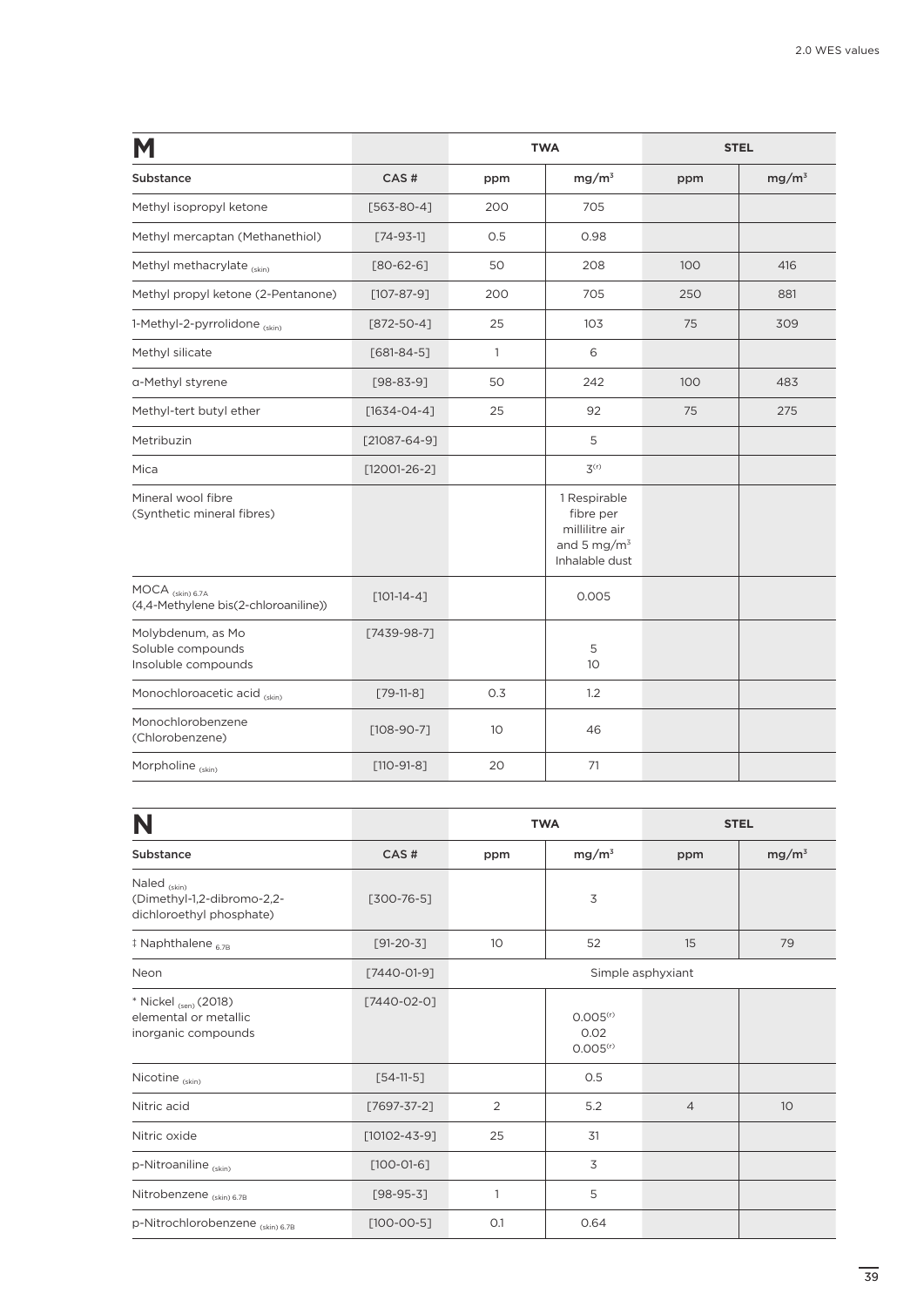| N                                                            |                                               | <b>TWA</b><br><b>STEL</b> |                   |                   |                   |
|--------------------------------------------------------------|-----------------------------------------------|---------------------------|-------------------|-------------------|-------------------|
| Substance                                                    | CAS#                                          | ppm                       | mg/m <sup>3</sup> | ppm               | mg/m <sup>3</sup> |
| Nitrochloromethane (Chloropicrin,<br>Tricholoronitromethane) | $[76 - 06 - 2]$                               | O.1                       | 0.67              |                   |                   |
| Nitroethane                                                  | $[79-24-3]$                                   | 100                       | 307               |                   |                   |
| Nitrogen                                                     | $[7727 - 37 - 9]$                             |                           |                   | Simple asphyxiant |                   |
| ‡ Nitrogen dioxide                                           | $[10102 - 44 - 0]$                            | 3                         | 5.6               | 5                 | 9.4               |
| Nitroglycerin (NG) (skin)                                    | $[55-63-0]$                                   | 0.05                      | 0.46              |                   |                   |
| Nitromethane $_{6.7B}$                                       | $[75 - 52 - 5]$                               | 20                        | 50                |                   |                   |
| 1-Nitropropane                                               | $[108 - 03 - 2]$                              | 25                        | 91                |                   |                   |
| 2-Nitropropane 6.7A                                          | $[79-46-9]$                                   | 5                         | 19                |                   |                   |
| Nitrotoluene (skin)                                          | $[88 - 72 - 2]$<br>$[99-08-1]$<br>$[99-99-0]$ | 2                         | 11                |                   |                   |
| Nitrous oxide                                                | $[10024 - 97 - 2]$                            | 25                        | 45                |                   |                   |
| Nonane                                                       | $[111 - 84 - 2]$                              | 200                       | 1,050             |                   |                   |

| O                       |                    | <b>TWA</b> |                                           | <b>STEL</b> |                   |
|-------------------------|--------------------|------------|-------------------------------------------|-------------|-------------------|
| Substance               | CAS#               | ppm        | mg/m <sup>3</sup>                         | ppm         | mg/m <sup>3</sup> |
| Octane                  | $[111 - 65 - 9]$   | 300        | 1,400                                     | 375         | 1,750             |
| Oil mist, mineral       | [8012-95-1]        |            | 5 <sup>(om)</sup>                         |             | 10                |
| Osmium tetroxide, as Os | $[20816 - 12 - 0]$ | 0.0002     | 0.0016                                    |             |                   |
| Oxalic acid             | $[144-62-7]$       |            |                                           |             | 2                 |
| Ozone                   | $[10028-15-6]$     |            | Ceiling 0.1 ppm (0.20 mg/m <sup>3</sup> ) |             |                   |

| Р                                                                                        |                   | <b>TWA</b> |                                     | <b>STEL</b> |                   |
|------------------------------------------------------------------------------------------|-------------------|------------|-------------------------------------|-------------|-------------------|
| Substance                                                                                | CAS#              | ppm        | mg/m <sup>3</sup>                   | ppm         | mg/m <sup>3</sup> |
| Paraffin wax fume                                                                        | $[8002 - 74 - 2]$ |            | $\overline{2}$                      |             |                   |
| Paraquat                                                                                 | $[4685 - 14 - 7]$ |            | O.1 <sup>(r)</sup>                  |             |                   |
| Particulate polycyclic aromatic<br>hydrocarbons 6.7A<br>(PPAH, Coal tar pitch volatiles) | [65996-93-2]      |            | 0.2                                 |             |                   |
| Particulates not otherwise classified                                                    |                   |            | 10 <sup>°</sup><br>3 <sup>(r)</sup> |             |                   |
| PCBs (Polychlorinated Biphenyls) <sub>(p)</sub>                                          | $[1336 - 36 - 3]$ |            | O.1                                 |             |                   |
| Pentachloronaphthalene                                                                   | $[1321 - 64 - 8]$ |            | 0.5                                 |             |                   |
| Pentachloronitrobenzene                                                                  | $[82 - 68 - 8]$   |            | 0.5                                 |             |                   |
| Pentachlorophenol (skin) 6.7B                                                            | $[87 - 86 - 5]$   |            | 0.5                                 |             |                   |
| Pentaerythritol                                                                          | $[115 - 77 - 5]$  |            | 10 <sup>°</sup>                     |             |                   |
| Pentane                                                                                  | $[109-66-0]$      | 600        | 1,770                               | 750         | 2,120             |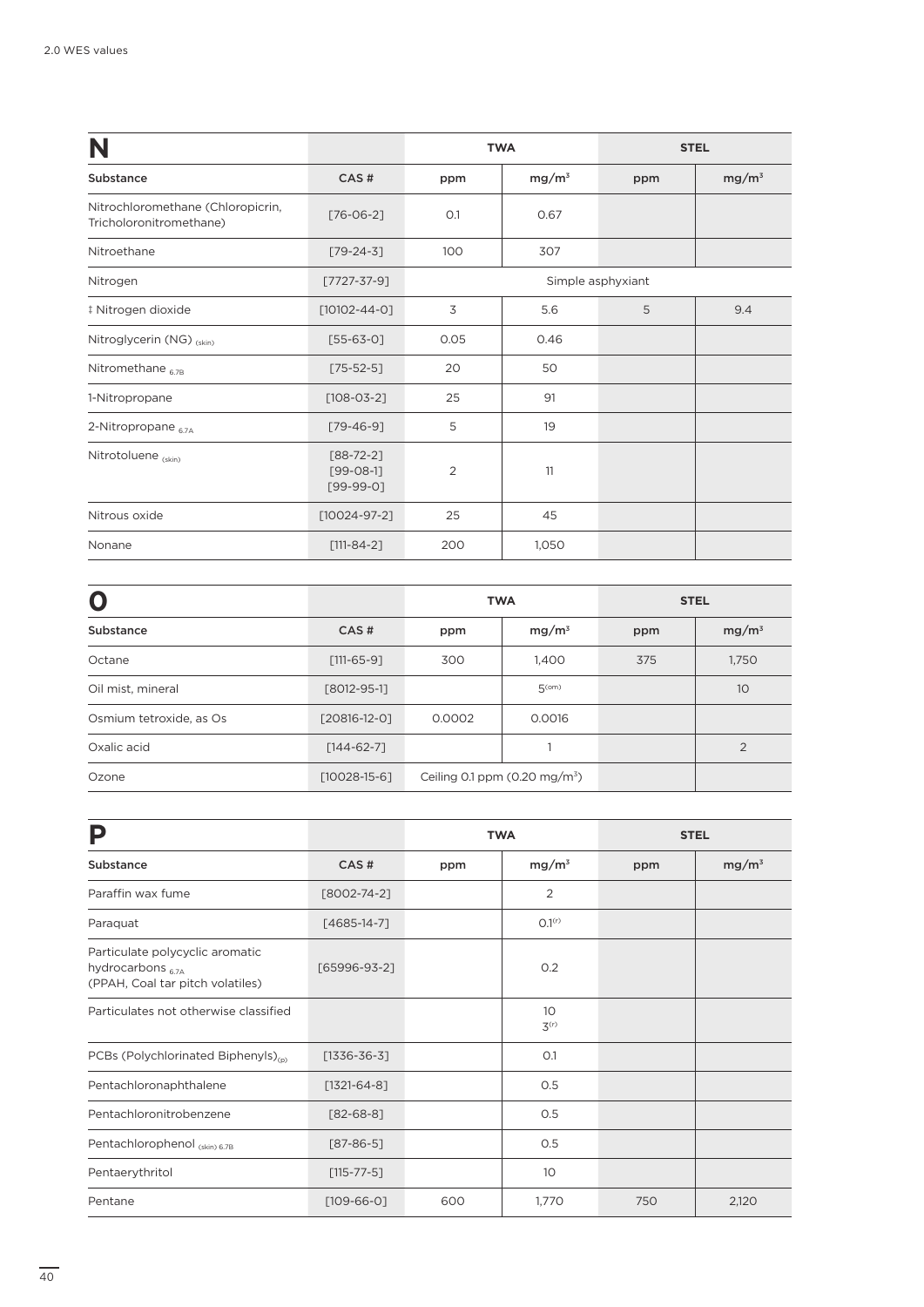| Р                                                                            |                                                         |      | <b>TWA</b>                                  | <b>STEL</b>    |                   |
|------------------------------------------------------------------------------|---------------------------------------------------------|------|---------------------------------------------|----------------|-------------------|
| Substance                                                                    | CAS#                                                    | ppm  | mg/m <sup>3</sup>                           | ppm            | mg/m <sup>3</sup> |
| 2-Pentanone<br>(Methyl propyl ketone)                                        | $[107 - 87 - 9]$                                        | 200  | 705                                         | 250            | 881               |
| * Perchloroethylene (skin) 6.7A (2018)<br>(Tetrachloroethylene)              | $[127-18-4]$                                            | 20   | 136                                         | 40             | 271               |
| Perchloromethyl mercaptan                                                    | $[594 - 42 - 3]$                                        | O.1  | 0.76                                        |                |                   |
| Perlite                                                                      | $[93763 - 70 - 3]$                                      |      | 10                                          |                |                   |
| Petrol (Gasoline)                                                            | $[8006-61-9]$                                           | 300  | 890                                         | 500            | 1,480             |
| Phenacyl chloride<br>(a-Chloroacetophenone)                                  | $[532-27-4]$                                            | 0.05 | 0.32                                        |                |                   |
| Phenol $_{(skin)}$                                                           | $[108 - 95 - 2]$                                        | 5    |                                             |                |                   |
| Phenothiazine                                                                | $[92 - 84 - 2]$                                         |      | 5                                           |                |                   |
| m- Phenylenediamine<br>o- Phenylenediamine 67B<br>p- Phenylenediamine (skin) | $[108 - 45 - 2]$<br>$[95 - 54 - 5]$<br>$[106 - 50 - 3]$ |      | O.1<br>O.1<br>O.1                           |                |                   |
| Phenyl ether vapour                                                          | $[101-84-8]$                                            | 1    | 7                                           | $\overline{2}$ | 14                |
| * Phenylethylene 6.7B (2018)<br>(Styrene monomer, vinyl benzene)             | $[100 - 42 - 5]$                                        | 20   | 85                                          | 40             | 170               |
| # Phenyl glycidyl ether (PGE) (Skin) 6.7B                                    | $[122 - 60 - 1]$                                        | 1    | 6.1                                         |                |                   |
| Phenylhydrazine (skin) 6.7B                                                  | $[100 - 63 - 0]$                                        | O.1  | 0.44                                        |                |                   |
| Phenyl mercaptan                                                             | $[108-98-5]$                                            | 0.5  | 2.3                                         |                |                   |
| Phenylphosphine                                                              | $[638-21-1]$                                            |      | Ceiling 0.05 ppm<br>$(0.23 \text{ mg/m}^3)$ |                |                   |
| Phorate $_{(skin)}$                                                          | $[298-02-2]$                                            |      | 0.05                                        |                | 0.2               |
| Phosgene (Carbonyl chloride)                                                 | $[75 - 44 - 5]$                                         | 0.02 | 0.08                                        | 0.06           | 0.25              |
| Phosphine                                                                    | $[7803 - 51 - 2]$                                       | 0.3  | 0.42                                        | $\mathbb{1}$   | 1.4               |
| Phosphoric acid                                                              | $[7664 - 38 - 2]$                                       |      | $\mathbf{1}$                                |                |                   |
| Phosphorous (yellow)                                                         | $[7723-14-0]$                                           |      | O.1                                         |                |                   |
| Phosphorous oxychloride                                                      | $[10025 - 87 - 3]$                                      | O.1  | 0.63                                        |                |                   |
| Phosphorous pentachloride                                                    | $[10026 - 13 - 8]$                                      | O.1  | 0.85                                        |                |                   |
| Phosphorous pentasulphide                                                    | $[1314 - 80 - 3]$                                       |      | $\mathbf{1}$                                |                |                   |
| Phosphorous trichloride                                                      | $[7719-12-2]$                                           | 0.2  | $1.1\,$                                     | 0.5            | 2.8               |
| ‡ Phthalic anhydride (sen)                                                   | $[85 - 44 - 9]$                                         | 1    | 6.1                                         |                |                   |
| m-Phthalodinitrile                                                           | $[626-17-5]$                                            |      | 5                                           |                |                   |
| Picloram                                                                     | $[1918 - 02 - 1]$                                       |      | 10                                          |                |                   |
| Picric acid (2,4,6-Trinitrophenol)                                           | $[88-89-1]$                                             |      | O.1                                         |                |                   |
| Pindone<br>(2-Pivaloyl-1,3-indandione)                                       | $[83 - 26 - 1]$                                         |      | O.1                                         |                |                   |
| Piperazine dihydrochloride                                                   | $[142 - 64 - 3]$                                        |      | 5                                           |                |                   |
| Piperidine (skin)                                                            | $[110-89-4]$                                            | 1    | 3.5                                         |                |                   |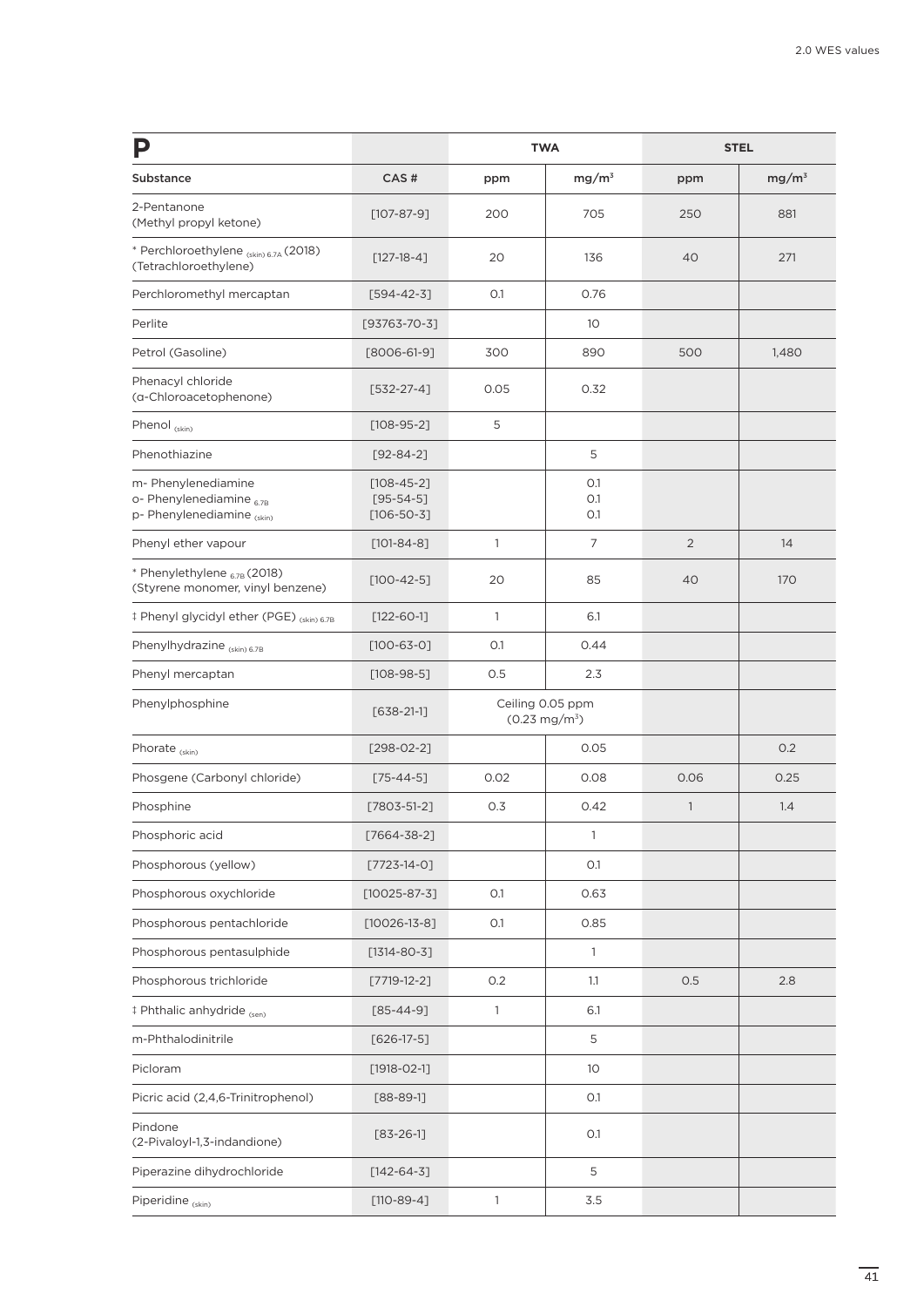|                                                                                              |                   |                | <b>TWA</b>            | <b>STEL</b>                                         |                   |
|----------------------------------------------------------------------------------------------|-------------------|----------------|-----------------------|-----------------------------------------------------|-------------------|
| Substance                                                                                    | CAS#              | ppm            | mg/m <sup>3</sup>     | ppm                                                 | mg/m <sup>3</sup> |
| 2-Pivaloyl-1,3-indandione (Pindone)                                                          | $[83 - 26 - 1]$   |                | O.1                   |                                                     |                   |
| Plaster of Paris (Calcium sulphate)                                                          | $[7778-18-9]$     |                | 10 <sup>°</sup>       |                                                     |                   |
| Platinum metal<br>Soluble salts, as Pt (sen)                                                 | $[7440-06-4]$     |                | 1<br>0.002            |                                                     |                   |
| Polychlorinated Biphenyls (p) (PCBs)                                                         | $[1336 - 36 - 3]$ |                | O.1                   |                                                     |                   |
| * Portland cement <sub>(sen)</sub> (2018)                                                    | $[65997-15-1]$    |                | 3<br>1 <sup>(r)</sup> |                                                     |                   |
| Potassium hydroxide                                                                          | $[1310 - 58 - 3]$ |                | Ceiling 2             |                                                     |                   |
| $PPAH_{6,7A}$<br>(Particulate polycyclic aromatic<br>hydrocarbons, Coal tar pitch volatiles) | $[65996-93-2]$    |                | 0.2                   |                                                     |                   |
| Precipitated silica<br>(Silica-Amorphous)                                                    |                   |                | 10                    |                                                     |                   |
| Propane                                                                                      | $[74-98-6]$       |                |                       | Simple asphyxiant - may present an explosion hazard |                   |
| Propane-1,2-diol<br>Vapour and particulates Particulates<br>only                             | $[57-55-6]$       | 150            | 474<br>10             |                                                     |                   |
| Propargyl alcohol (skin)                                                                     | $[107-19-7]$      | $\mathbf{1}$   | 2.3                   |                                                     |                   |
| $β$ -Propiolactone <sub>6.7B</sub>                                                           | $[57-57-8]$       | 0.5            | 1.5                   |                                                     |                   |
| Propionic acid                                                                               | $[79-09-4]$       | 10             | 30                    |                                                     |                   |
| Propoxur $_{6.7B}$                                                                           | $[114 - 26 - 1]$  |                | 0.5                   |                                                     |                   |
| Propranolol                                                                                  | $[525-66-6]$      |                | $\overline{2}$        |                                                     | 6                 |
| n-Propyl acetate                                                                             | $[109-60-4]$      | 200            | 835                   | 250                                                 | 1,040             |
| n-Propyl alcohol (skin)                                                                      | $[71-23-8]$       | 200            | 492                   | 250                                                 | 614               |
| Propylene                                                                                    | $[115 - 07 - 1]$  |                |                       | Simple asphyxiant - may present an explosion hazard |                   |
| ‡ Propylene dichloride<br>(1,2-Dichloropropane)                                              | $[78 - 87 - 5]$   | 75             | 347                   | <b>110</b>                                          | 508               |
| Propylene glycol dinitrate (skin)                                                            | $[6423 - 43 - 4]$ | 0.05           | 0.34                  |                                                     |                   |
| Propylene glycol monomethyl ether                                                            | $[107 - 98 - 2]$  | 100            | 369                   | 150                                                 | 553               |
| * Propylene oxide (sen) 6.7B (2018)<br>(1,2-Epoxypropane)                                    | $[75 - 56 - 9]$   | $\overline{2}$ | 4.8                   |                                                     |                   |
| n-Propyl nitrate                                                                             | $[627-13-4]$      | 25             | 107                   | 40                                                  | 172               |
| Propyne (Methyl acetylene)                                                                   | $[74-99-7]$       | 1,000          | 1,640                 |                                                     |                   |
| Pyrethrum $_{(sen)}$                                                                         | $[8003 - 34 - 7]$ |                | 5                     |                                                     |                   |
| ‡ Pyridine <sub>6.7B</sub>                                                                   | $[110 - 86 - 1]$  | 5              | 16                    |                                                     |                   |
| Pyrocatechol <sub>(skin)</sub> (Catechol)                                                    | $[120-80-9]$      | 5              | 23                    |                                                     |                   |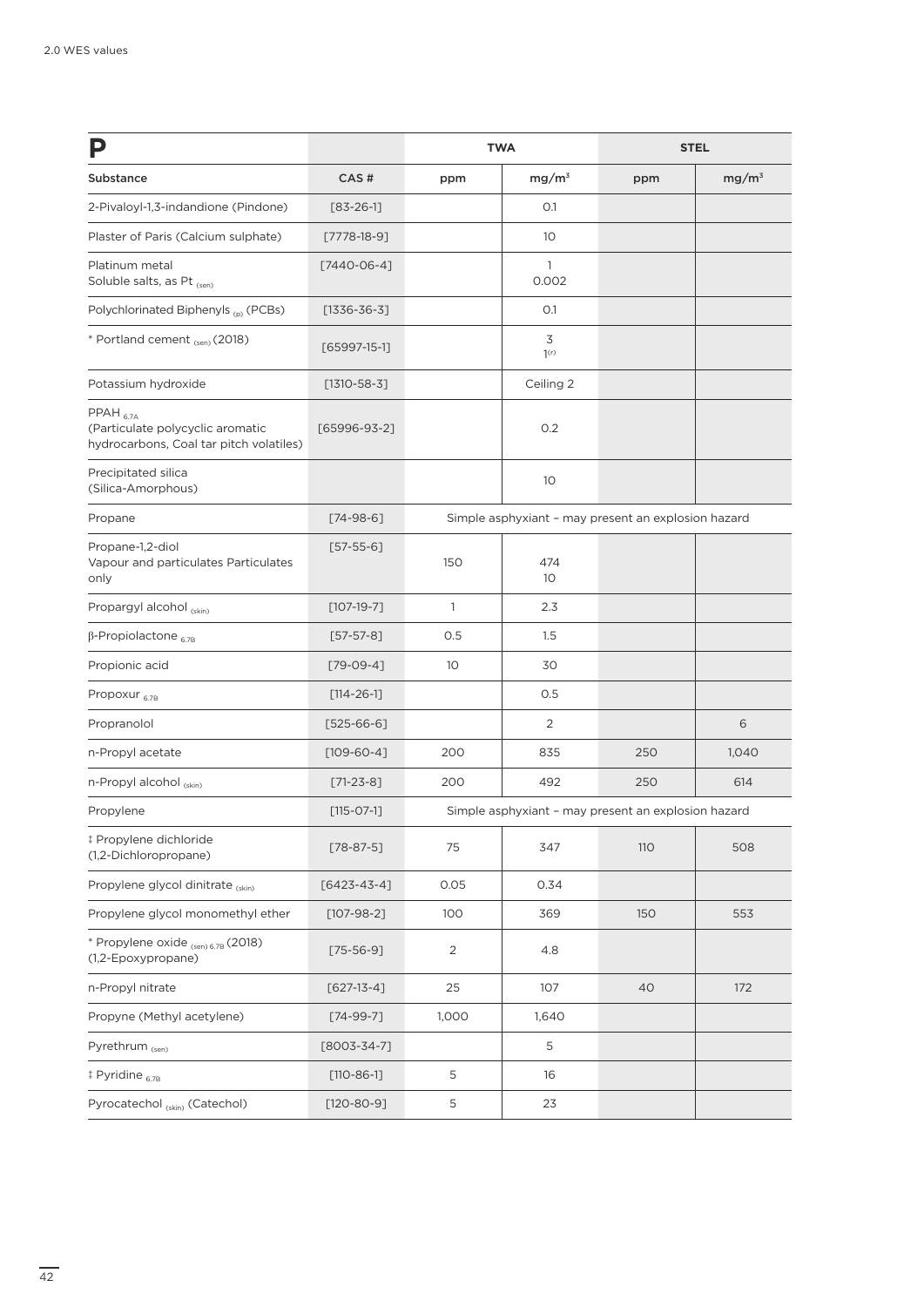| Q                               |                  | <b>TWA</b> |                    |     | <b>STEL</b>       |
|---------------------------------|------------------|------------|--------------------|-----|-------------------|
| Substance                       | CAS#             | ppm        | mg/m <sup>3</sup>  | ppm | mg/m <sup>3</sup> |
| Quartz (see Silica-Crystalline) |                  |            | O.1 <sup>(r)</sup> |     |                   |
| Quinone (p-Benzoquinone)        | $[106 - 51 - 4]$ | O.1        | 0.44               |     |                   |

| R                                                                                       |                   | <b>TWA</b><br><b>STEL</b> |                                        |     |                   |  |  |
|-----------------------------------------------------------------------------------------|-------------------|---------------------------|----------------------------------------|-----|-------------------|--|--|
| Substance                                                                               | CAS#              | ppm                       | mg/m <sup>3</sup>                      | ppm | mg/m <sup>3</sup> |  |  |
| RDX (skin) (Cyclonite)                                                                  | $[121-82-4]$      |                           | 1.5                                    |     |                   |  |  |
| Resorcinol                                                                              | $[108 - 46 - 3]$  | 10                        | 45                                     | 20  | 90                |  |  |
| Rhodium metal<br>Insoluble compounds, as Rh<br>Soluble compounds, as Rh                 | $[7440 - 16 - 6]$ |                           | 0.01                                   |     |                   |  |  |
| Rosin core solder thermal<br>decomposition products as<br>resin acids (colophony) (sen) |                   |                           | Reduce to the lowest practicable level |     |                   |  |  |
| Rotenone (commercial)                                                                   | $[83 - 79 - 4]$   |                           | 5                                      |     |                   |  |  |
| Rouge                                                                                   |                   |                           | $10^{(w)}$                             |     |                   |  |  |
| Rubber process dust<br>Rubber fume (as cyclohexane<br>soluble material)                 |                   |                           | 6<br>0.6                               |     |                   |  |  |
| Rubber solvent (Naphtha)                                                                |                   | 400                       | 1,600                                  |     |                   |  |  |

| S                                                                                                   |                   |     | <b>TWA</b>            |     | <b>STEL</b> |
|-----------------------------------------------------------------------------------------------------|-------------------|-----|-----------------------|-----|-------------|
| Substance                                                                                           | CAS#              | ppm | $mg/m^3$              | ppm | $mg/m^3$    |
| Selenium and compounds, as Se                                                                       | $[7782 - 49 - 2]$ |     | O.1                   |     |             |
| Silane (Silicon tetrahydride)                                                                       | $[7803 - 62 - 5]$ | 5   | 6.6                   |     |             |
| Silica-Amorphous<br>Diatomaceous earth (not calcined)<br>Precipitated silica<br>Silica gel          | [61790-53-2]      |     | 10<br>10<br>10        |     |             |
| ‡ Silica-Crystalline (all forms) 67A<br>quartz and cristobalite are confirmed<br>carcinogens (2016) |                   |     | $O.1^{(r)}$           |     |             |
| Silica fume                                                                                         |                   |     | 2(r)                  |     |             |
| Silica fused                                                                                        | [60676-86-0]      |     | 0.2 <sup>(r)</sup>    |     |             |
| Silica gel (Silica-Amorphous)                                                                       |                   |     | 10                    |     |             |
| Silicon                                                                                             | $[7440 - 21 - 3]$ |     | 10                    |     |             |
| Silicon carbide                                                                                     | $[409-21-2]$      |     | 10                    |     |             |
| Silicon tetrahydride (Silane)                                                                       | [7803-62-5]       | 5   | 6.6                   |     |             |
| Silver metal<br>Soluble compounds, as Ag                                                            | $[7440-22-4]$     |     | O.1<br>0.01           |     |             |
| Soapstone                                                                                           |                   |     | 6<br>3 <sup>(r)</sup> |     |             |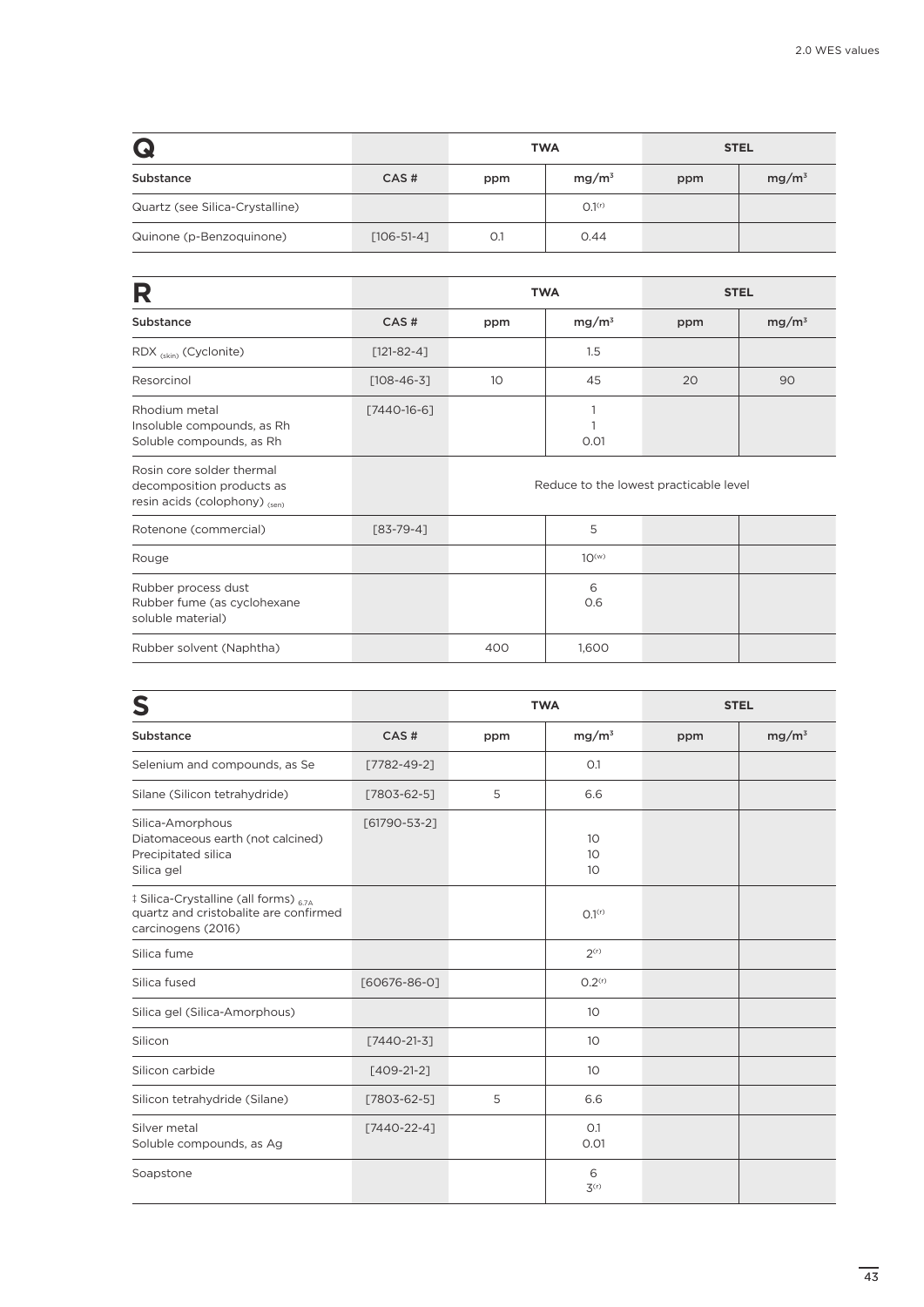| S                                                                            |                                         |                | <b>TWA</b>                                                                               |     | <b>STEL</b>       |
|------------------------------------------------------------------------------|-----------------------------------------|----------------|------------------------------------------------------------------------------------------|-----|-------------------|
| Substance                                                                    | CAS#                                    | ppm            | mg/m <sup>3</sup>                                                                        | ppm | mg/m <sup>3</sup> |
| Sodium azide                                                                 | $[26628 - 22 - 8]$                      |                | Ceiling 0.11 ppm (0.29 mg/m <sup>3</sup> )                                               |     |                   |
| Sodium bisulphite                                                            | $[7631-90-5]$                           |                | 5                                                                                        |     |                   |
| Sodium disulphite                                                            | $[7681 - 57 - 4]$                       |                | 5                                                                                        |     |                   |
| Sodium fluoroacetate (1080) (Skin) (bio)                                     | $[62 - 74 - 8]$                         |                | 0.05                                                                                     |     |                   |
| Sodium hydroxide                                                             | $[1310 - 73 - 2]$                       |                | Ceiling 2                                                                                |     |                   |
| Starch                                                                       | $[9005 - 25 - 8]$                       |                | 10 <sup>°</sup>                                                                          |     |                   |
| <b>Stearates</b>                                                             |                                         |                | 10 <sup>°</sup>                                                                          |     |                   |
| Stibine (Antimony hydride)                                                   | $[7803 - 52 - 3]$                       | O.1            | 0.51                                                                                     |     |                   |
| Stoddard solvent (White spirits)                                             | $[8052 - 41 - 3]$                       | 100            | 525                                                                                      |     |                   |
| Strontium chromate, as Cr 67A                                                | $[7789-06-2]$                           |                | 0.001                                                                                    |     |                   |
| Strychnine                                                                   | $[57-24-9]$                             |                | 0.15                                                                                     |     |                   |
| * Styrene monomer 67B (2018)<br>(Phenylethylene, vinyl benzene)              | $[100-42-5]$                            | 20             | 85                                                                                       | 40  | 170               |
| Subtilisins (Proteolytic enzymes,<br>as 100% pure crystalline enzyme) (skin) | $[1395 - 21 - 7];$<br>$[9014 - 01 - 1]$ |                | Ceiling<br>0.00006                                                                       |     |                   |
| Sucrose                                                                      | $[57-50-1]$                             |                | 10 <sup>°</sup>                                                                          |     |                   |
| Sulfotep (skin)                                                              | $[3689-24-5]$                           |                | 0.2                                                                                      |     |                   |
| ‡ Sulphur dioxide                                                            | $[7446-09-5]$                           | $\overline{2}$ | 5.2                                                                                      | 5   | 13                |
| Sulphur hexafluoride                                                         | $[2551-62-4]$                           | 1,000          | 5,970                                                                                    |     |                   |
| * Sulphuric acid <sub>6.7A</sub> (2018)                                      | $[7664-93-9]$                           |                | O.1                                                                                      |     |                   |
| Sulphur monochloride                                                         | $[10025 - 67 - 9]$                      |                | Ceiling 1 ppm $(5.5 \text{ mg/m}^3)$                                                     |     |                   |
| Sulphuryl fluoride                                                           | $[2699 - 79 - 8]$                       | 5              | 21                                                                                       | 10  | 42                |
| ‡ Synthetic mineral fibres<br>(Man-made mineral fibres)                      |                                         |                | 1 Respirable<br>fibre per<br>millilitre air<br>and 5 mg/m <sup>3</sup><br>Inhalable dust |     |                   |

|                                         |                                  |                        | <b>TWA</b>        |     | <b>STEL</b>       |
|-----------------------------------------|----------------------------------|------------------------|-------------------|-----|-------------------|
| Substance                               | CAS#                             | ppm                    | mg/m <sup>3</sup> | ppm | mg/m <sup>3</sup> |
| $2,4,5-T$                               | $[93 - 76 - 5]$                  |                        | 10 <sup>°</sup>   |     |                   |
| Talc<br>(containing no asbestos fibres) | $[14807 - 96 - 6]$               |                        | 2 <sup>(r)</sup>  |     |                   |
| Talc (containing asbestos fibres)       |                                  | Use asbestos standards |                   |     |                   |
| Tantalum metal<br>Oxide dusts           | [7440-25-7]<br>$[1314 - 61 - 0]$ |                        | 5<br>5            |     |                   |
| TDI (see Isocyanates)                   | $[584 - 84 - 9]$<br>$[91-08-7]$  |                        | 0.02              |     | 0.07              |
| TEDP (skin) (Sulfotep)                  | $[3689-24-5]$                    |                        | O.2               |     |                   |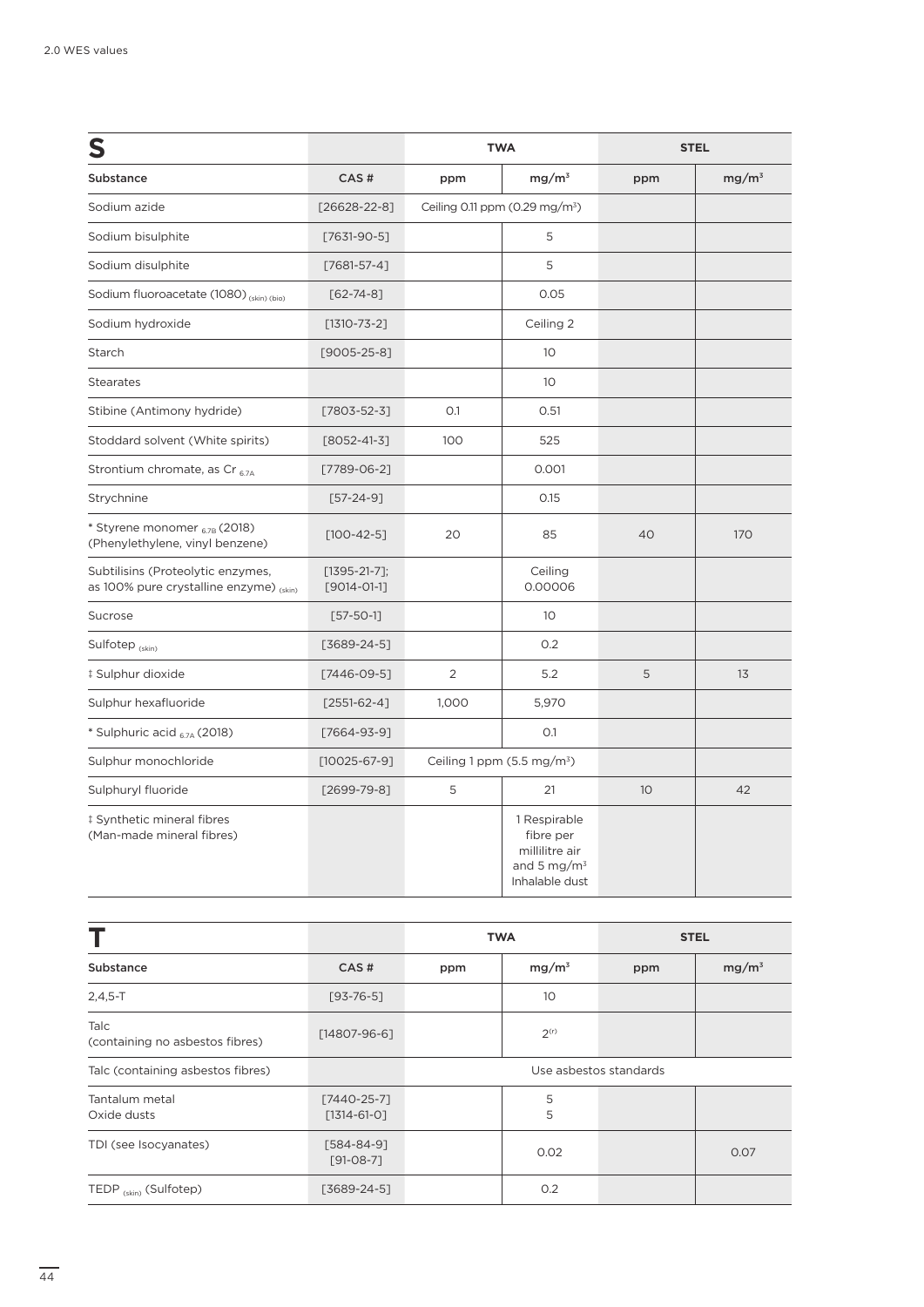|                                                                 |                    | <b>TWA</b>     |                                        | <b>STEL</b> |                   |
|-----------------------------------------------------------------|--------------------|----------------|----------------------------------------|-------------|-------------------|
| Substance                                                       | CAS#               | ppm            | mg/m <sup>3</sup>                      | ppm         | mg/m <sup>3</sup> |
| Tellurium and compounds, as Te                                  | $[13494 - 80 - 9]$ |                | O.1                                    |             |                   |
| Temephos                                                        | $[3383-96-8]$      |                | 10                                     |             |                   |
| Terephthalic acid                                               | $[100-21-0]$       |                | 10                                     |             |                   |
| Terphenyls                                                      | $[26140 - 60 - 3]$ |                | Ceiling 0.5 ppm $(4.7 \text{ mg/m}^3)$ |             |                   |
| 1,1,1,2-Tetrachloro-2,2-difluoroethane                          | $[76-11-9]$        | 500            | 4,170                                  |             |                   |
| 1,1,2,2-Tetrachloroethane (skin) 6.7B                           | $[79 - 34 - 5]$    | 1              | 6.9                                    |             |                   |
| * Tetrachloroethylene 6.7A (skin) (2018)<br>(Perchloroethylene) | $[127-18-4]$       | 20             | 136                                    | 40          | 271               |
| Tetrachloromethane (skin) 6.7B<br>(Carbon tetrachloride)        | $[56 - 23 - 5]$    | 0.1            | 0.63                                   |             |                   |
| Tetraethyl lead, as Pb (skin), (bio)                            | $[78 - 00 - 2]$    |                | 0.1 <sup>(b)</sup>                     |             |                   |
| 1,1,1,2-Tetrafluoroethane (HCF 134a)                            | $[811-97-2]$       | 1,000          |                                        |             |                   |
| Tetrahydrofuran (skin) 6.7B                                     | $[109-99-9]$       | 100            | 295                                    |             |                   |
| Tetramethyl succinonitrile (skin)                               | $[3333-52-6]$      | 0.5            | 2.8                                    |             |                   |
| Tetrasodium pyrophosphate                                       | $[7722 - 88 - 5]$  |                | 5                                      |             |                   |
| Tetryl (sen)<br>(2,4,6-Trinitrophenyl-methylnitramine)          | $[479 - 45 - 8]$   |                | 1.5                                    |             |                   |
| Thallium soluble compounds,<br>as TI (skin)                     | $[7440-28-0]$      |                | O.1                                    |             |                   |
| 4,4'-Thiobis(6-tert-butyl-m-cresol)                             | $[96 - 69 - 5]$    |                | 10                                     |             |                   |
| Thioglycolic acid (skin)                                        | $[68-11-1]$        | 1              | 3.8                                    |             |                   |
| Thionyl chloride                                                | $[7719 - 09 - 7]$  |                | Ceiling 1 ppm (4.9 mg/m <sup>3</sup> ) |             |                   |
| ‡ Thiram                                                        | $[137 - 26 - 8]$   |                | 1                                      |             |                   |
| Tin metal<br>Oxide and inorganic compounds,                     | $[7440 - 31 - 5]$  |                | $\overline{2}$                         |             |                   |
| except SnH4, as Sn<br>Organic compounds, as Sn (skin)           |                    |                | $\overline{2}$<br>O.1                  |             | 0.2               |
| Titanium dioxide                                                | $[13463 - 67 - 7]$ |                | 10                                     |             |                   |
| TNT <sub>(skin)</sub> (2,4,6-Trinitrotoluene)                   | $[118 - 96 - 7]$   |                | 0.5                                    |             |                   |
| Toluene <sub>(skin)</sub> (Toluol)                              | $[108 - 88 - 3]$   | 50             | 188                                    |             |                   |
| Toluene-2,4-diisocyanate<br>(see Isocyanates)                   | $[584 - 84 - 9]$   |                | 0.02                                   |             | 0.07              |
| Toluene-2,6-diisocyanate                                        | $[91-08-7]$        |                | 0.02                                   |             | 0.07              |
| o-Toluidine (skin) 6.7B                                         | $[95 - 53 - 4]$    | 0.2            | 0.89                                   |             |                   |
| m-Toluidine (skin)                                              | $[108 - 44 - 1]$   | 2              | 8.8                                    |             |                   |
| p-Toluidine (skin) 6.7B                                         | $[106 - 49 - 0]$   | $\overline{2}$ | 8.8                                    |             |                   |
| Toluol <sub>(skin)</sub> (Toluene)                              | $[108 - 88 - 3]$   | 50             | 188                                    |             |                   |
| Tributyl phosphate                                              | $[126 - 73 - 8]$   | 0.2            | 2.2                                    |             |                   |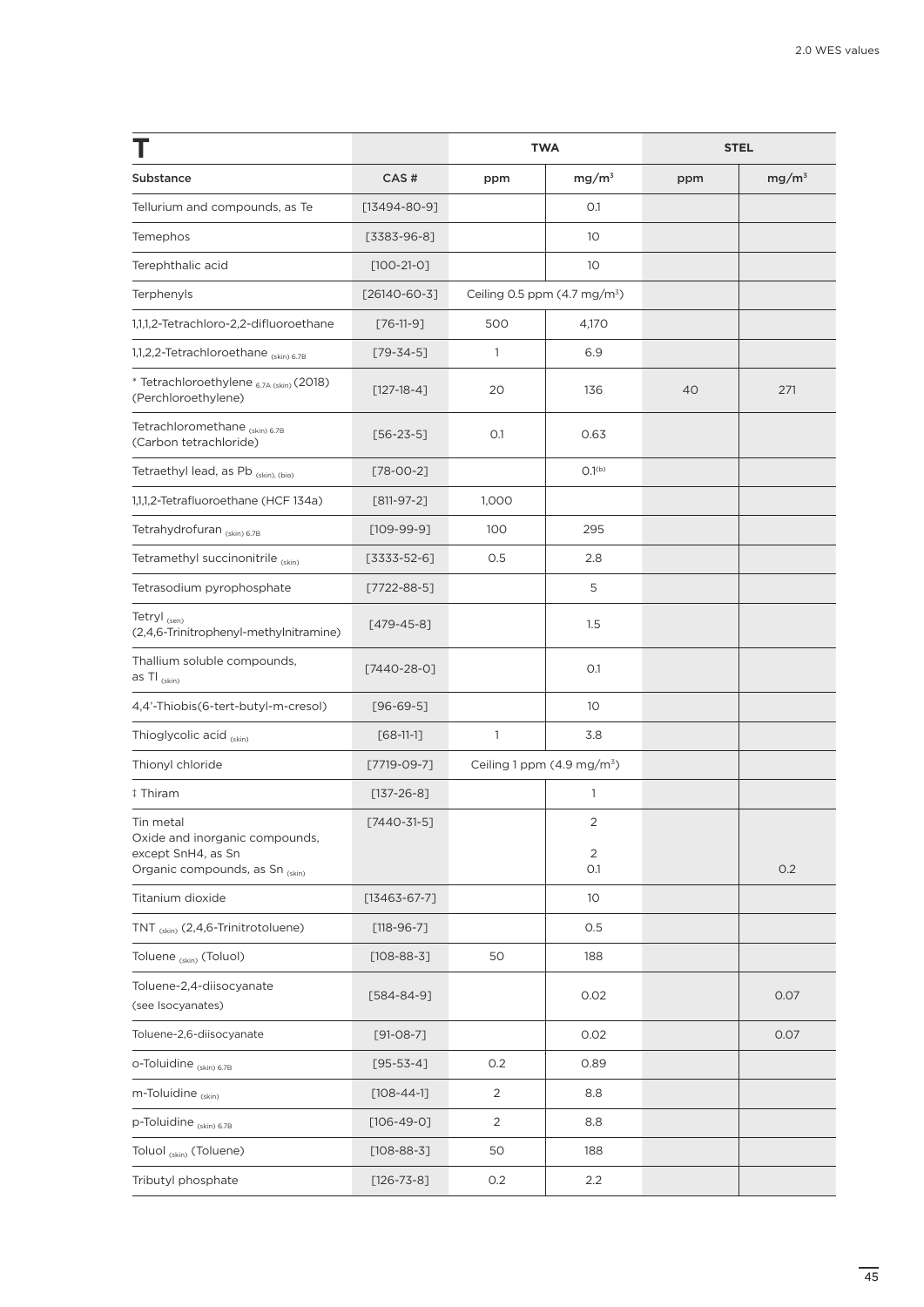|                                                                   |                   |                 | <b>TWA</b>                                    |       | <b>STEL</b>       |
|-------------------------------------------------------------------|-------------------|-----------------|-----------------------------------------------|-------|-------------------|
| Substance                                                         | CAS#              | ppm             | mg/m <sup>3</sup>                             | ppm   | mg/m <sup>3</sup> |
| Trichloroacetic acid 6.7B                                         | $[76 - 03 - 9]$   | 1               | 6.7                                           |       |                   |
| 1,2,4-Trichlorobenzene                                            | $[120-82-1]$      |                 | Ceiling 5 ppm $(37 \text{ mg/m}^3)$           |       |                   |
| 1,1,1-Trichloroethane<br>(Methyl chloroform)                      | $[71-55-6]$       | 125             | 680                                           |       |                   |
| 1,1,2-Trichloroethane (skin)                                      | $[79 - 00 - 5]$   | 10 <sup>°</sup> | 55                                            |       |                   |
| Trichloroethylene $_{6.7A}$ (2017)                                | $[79-01-6]$       | 10 <sup>°</sup> | 55                                            | 25    | 135               |
| Trichlorofluoromethane<br>(Fluorotrichloromethane)                | $[75-69-4]$       |                 | Ceiling 1,000 ppm<br>$(5,620 \text{ mg/m}^3)$ |       |                   |
| Trichloromethane (Skin) 6.7B<br>(Chloroform)                      | $[67 - 66 - 3]$   | 2               | 9.9                                           |       |                   |
| Trichloronaphthalene (skin)                                       | $[1321 - 65 - 9]$ |                 | 5                                             |       |                   |
| Tricholoronitromethane<br>(Chloropicrin, Nitrochloromethane)      | $[76 - 06 - 2]$   | O.1             | 0.67                                          |       |                   |
| 1,2,3-Trichloropropane (Skin) 6.7B (2017)                         | $[96-18-4]$       | 0.005           | 0.030                                         |       |                   |
| 1,1,2-Trichloro-1,2,2-trifluoroethane                             | $[76-13-1]$       | 1,000           | 7,670                                         | 1,250 | 9,590             |
| Tridymite (see Silica-Crystalline)                                |                   |                 | O.1 <sup>(r)</sup>                            |       |                   |
| Triethanolamine                                                   | $[102 - 71 - 6]$  |                 | 5                                             |       |                   |
| Triethylamine (skin)                                              | $[121 - 44 - 8]$  | 3               | 12                                            | 5     | 20                |
| Trifluorobromomethane                                             | $[75-63-8]$       | 1,000           | 6,090                                         |       |                   |
| Triglycidyl isocyanurate (TGIC)                                   | $[2451-62-9]$     |                 | 0.08                                          |       |                   |
| Trimellitic anhydride (sen)                                       | $[522 - 30 - 7]$  | 0.005           | 0.039                                         |       |                   |
| Trimethylamine                                                    | $[75 - 50 - 3]$   | 10              | 24                                            | 15    | 36                |
| Trimethyl benzene                                                 | $[25551-13-7]$    | 25              | 123                                           |       |                   |
| Trimethyl phosphite                                               | $[121 - 45 - 9]$  | 2               | 10                                            |       |                   |
| 2,4,6-Trinitrophenol (Picric acid)                                | $[88 - 89 - 1]$   |                 | O.1                                           |       |                   |
| 2,4,6-Trinitrophenyl-methylnitramine<br><sub>(sen)</sub> (Tetryl) | $[479 - 45 - 8]$  |                 | 1.5                                           |       |                   |
| 2,4,6-Trinitrotoluene (skin) (TNT)                                | $[118 - 96 - 7]$  |                 | 0.5                                           |       |                   |
| Triorthocresyl phosphate (skin)                                   | $[78 - 30 - 8]$   |                 | O.1                                           |       |                   |
| Triphenyl amine                                                   | $[603 - 34 - 9]$  |                 | 5                                             |       |                   |
| Triphenyl phosphate                                               | $[115 - 86 - 6]$  |                 | 3                                             |       |                   |
| Tripoli (see Silica-Crystalline)                                  |                   |                 | $O.1^{(r)}$                                   |       |                   |
| Tungsten, as W<br>Insoluble compounds<br>Soluble compounds        | $[7440 - 33 - 7]$ |                 | 5<br>1                                        |       | 10                |
| Turpentine (wood C <sub>10</sub> H <sub>16</sub> )                | $[8006-64-2]$     | 100             | 556                                           |       |                   |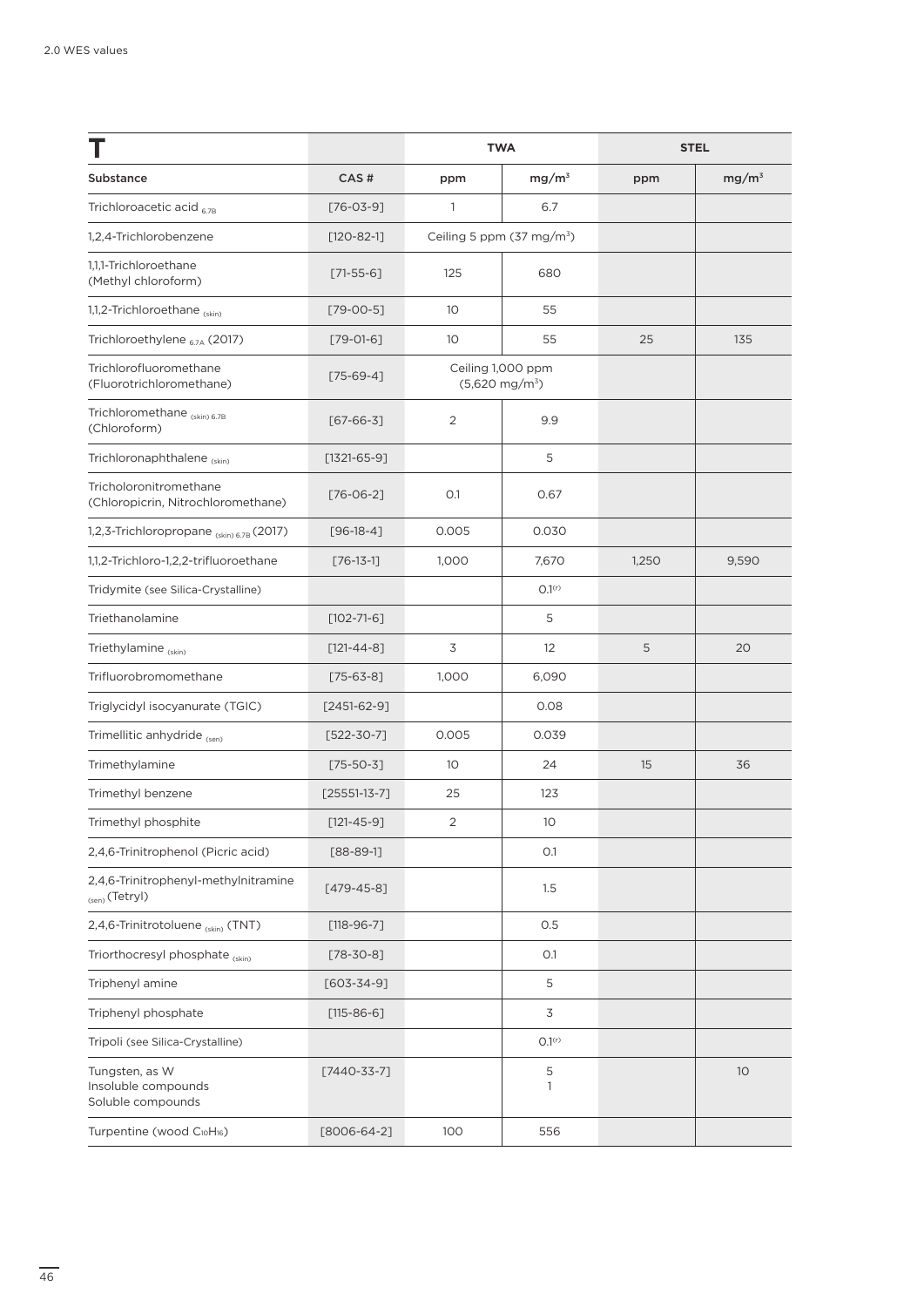|                                                                    |             |     | <b>TWA</b>        |     | <b>STEL</b>       |
|--------------------------------------------------------------------|-------------|-----|-------------------|-----|-------------------|
| Substance                                                          | CAS#        | ppm | mg/m <sup>3</sup> | ppm | mg/m <sup>3</sup> |
| Uranium (natural) soluble and<br>insoluble compounds, as $U_{674}$ | [7440-61-1] |     | O.2               |     |                   |

|                                                                        |                    | <b>TWA</b> |                     | <b>STEL</b> |                   |
|------------------------------------------------------------------------|--------------------|------------|---------------------|-------------|-------------------|
| Substance                                                              | CAS#               | ppm        | mg/m <sup>3</sup>   | ppm         | mg/m <sup>3</sup> |
| n-Valeraldehyde                                                        | $[110-62-3]$       | 50         | 176                 |             |                   |
| Vanadium, as V <sub>2</sub> O <sub>5</sub><br>Respirable dust and fume | $[1314 - 62 - 1]$  |            | 0.05 <sup>(r)</sup> |             |                   |
| Vegetable oil mists                                                    |                    |            | 10 <sup>°</sup>     |             |                   |
| Vinyl acetate 6.7B                                                     | $[108-05-4]$       | 10         | 35                  | 20          | 70                |
| * Vinyl benzene $_{6.78}$ (2018)<br>(Styrene monomer, phenylethylene)  | $[100-42-5]$       | 20         | 85                  | 40          | 170               |
| Vinyl bromide $_{6.7A}$ (2017)                                         | $[593-60-2]$       | 0.3        | 1.30                |             |                   |
| Vinyl chloride $_{6.7A}$ (Chloroethylene)<br>(2017)                    | $[75-01-4]$        |            | 2.6                 |             |                   |
| # Vinyl cyanide <sub>(skin) 6.7A</sub> (Acrylonitrile)                 | $[107 - 13 - 1]$   | 2          | 4.3                 |             |                   |
| # Vinyl cyclohexene dioxide (skin) 6.7B                                | $[106 - 87 - 6]$   | 10         | 57                  |             |                   |
| Vinylidene chloride<br>(1,1-Dichloroethylene)                          | $[75 - 35 - 4]$    | 5          | 20                  | 20          | 79                |
| Vinyl toluene                                                          | $[25013 - 15 - 4]$ | 50         | 242                 | 100         | 483               |

| W                                                   |             | <b>TWA</b> |                   | <b>STEL</b> |                   |
|-----------------------------------------------------|-------------|------------|-------------------|-------------|-------------------|
| Substance                                           | CAS#        | ppm        | mg/m <sup>3</sup> | ppm         | mg/m <sup>3</sup> |
| Warfarin                                            | $[81-81-2]$ |            | O.1               |             |                   |
| * Welding fume (2018)<br>(not otherwise classified) |             |            | 5 <sup>(w)</sup>  |             |                   |

When evaluating health risk in relation to welding, exposures to the individual metals, gases and products of combustion should also be assessed. This is because many of the constituent metals, and other relevant substances that may be found in a welding plume have workplace exposure standards that are significantly lower than 5 mg/m<sup>3</sup>, the WES-TWA for Welding fume (not otherwise classified), and may significantly contribute to health risk.

| White spirits (Stoddard solvent)                                 | F8052-41-31 | 100 | 525 |  |
|------------------------------------------------------------------|-------------|-----|-----|--|
| # Wood dust, hard <sub>(sen)</sub>                               |             |     |     |  |
| (confirmed/suspected carcinogen)<br>depending on hard wood type) |             |     |     |  |
| # Wood dust, soft (2013)                                         |             |     |     |  |

#### WOOD SPECIES: HARDWOOD AND SOFTWOOD CLASSIFICATION LIST

| Hardwood | Taraire; Tawa; Akeake; Kohekohe; Hinau; Fuchsia; Broadleaf; Black Maire; Rewarewa; Pukatea; Manuka;<br>Kanuka; Mangeao; Pohutukawa; Southern Rata; Northern Rata; Southern Beech; Kowhai; Puriri; Kamahi |
|----------|----------------------------------------------------------------------------------------------------------------------------------------------------------------------------------------------------------|
| Softwood | Kauri; Pine; Silver Pine; Pink Pine; Yellow-Silver Pine; Rimu; Kaikawaka (New Zealand Cedar); Tanekaha;<br>Miro; Matai; Totara; Kahikatea; Macrocarpa                                                    |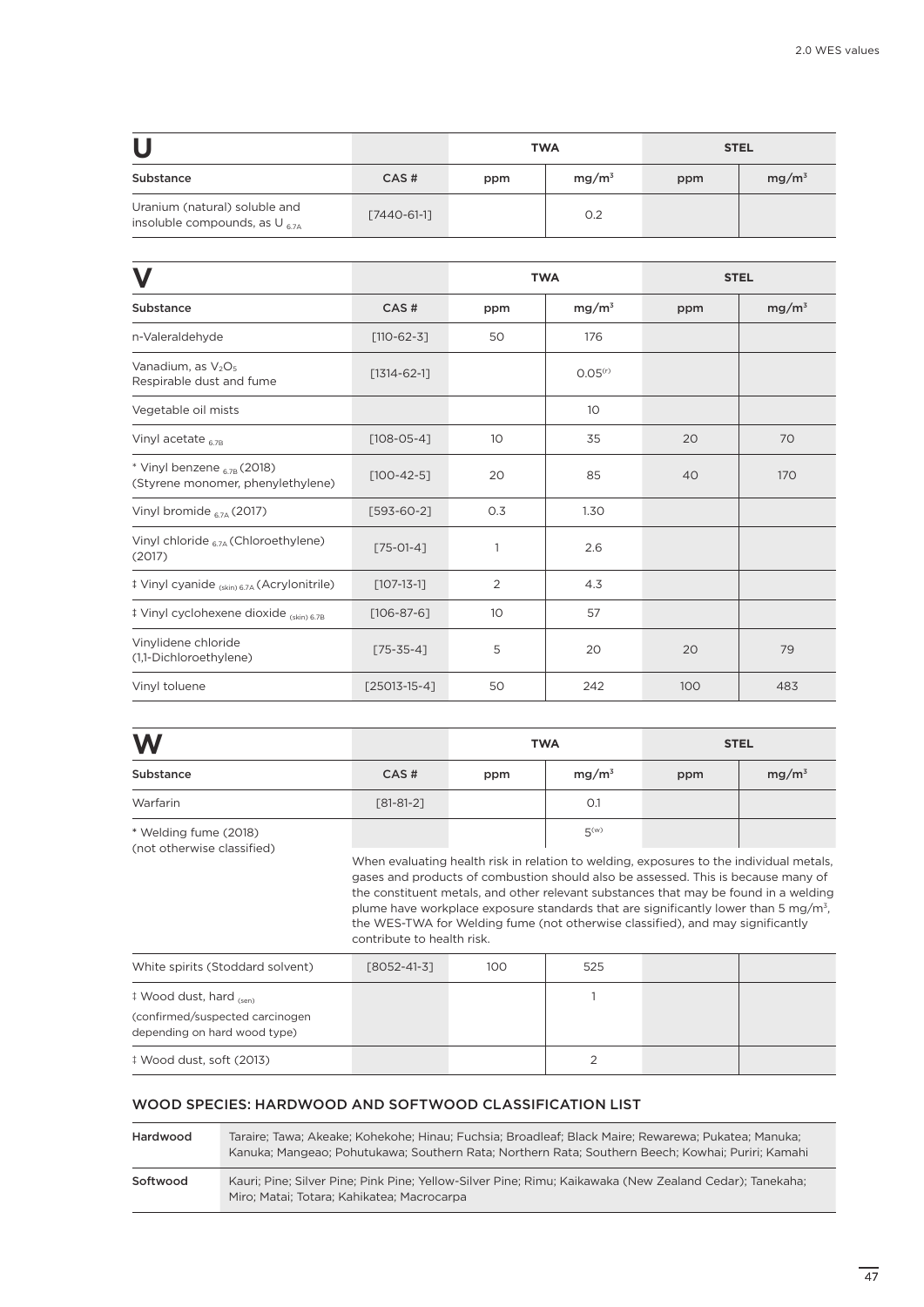|                                    |                                                                          | <b>TWA</b> |                   | <b>STEL</b> |                   |
|------------------------------------|--------------------------------------------------------------------------|------------|-------------------|-------------|-------------------|
| Substance                          | CAS#                                                                     | ppm        | mg/m <sup>3</sup> | ppm         | mg/m <sup>3</sup> |
| Xylene (o-, m-, p-isomers)         | $[1330-20-7]$<br>$[95 - 47 - 6]$<br>$[108 - 38 - 3]$<br>$[106 - 42 - 3]$ | 50         | 217               |             |                   |
| m-Xylene a,a'-diamine (skin)       | $[1477 - 55 - 0]$                                                        |            | Ceiling 0.1       |             |                   |
| Xylidine mixed isomers (skin) 6.7B | $[1300 - 73 - 8]$                                                        | 0.5        | 2.5               |             |                   |

|                                   |             | <b>TWA</b> |                   | <b>STEL</b> |          |
|-----------------------------------|-------------|------------|-------------------|-------------|----------|
| Substance                         | CAS#        | ppm        | mg/m <sup>3</sup> | ppm         | $mg/m^3$ |
| Yttrium metal and compounds, as Y | [7440-65-5] |            |                   |             |          |

|                                 |                                                      | <b>TWA</b> |                                       | <b>STEL</b> |                   |
|---------------------------------|------------------------------------------------------|------------|---------------------------------------|-------------|-------------------|
| Substance                       | CAS#                                                 | ppm        | mg/m <sup>3</sup>                     | ppm         | mg/m <sup>3</sup> |
| Zinc chloride fume              | [7646-85-7]                                          |            |                                       |             | 2                 |
| Zinc chromates, as Cr $_{6.7A}$ | $[13530-65-9]$<br>$[11103 - 86 - 9]$<br>[37300-23-5] |            | 0.01                                  |             |                   |
| Zinc oxide fume<br>Dust         | $[1314 - 13 - 2]$                                    |            | 3 <sup>(r)</sup><br>10 <sup>(r)</sup> |             | 10                |
| Zirconium and compounds, as Zr  | [7440-67-7]                                          |            | 5                                     |             | 10                |

‡ BEI for this substance currently under review

**TABLE 5:** Workplace exposure standards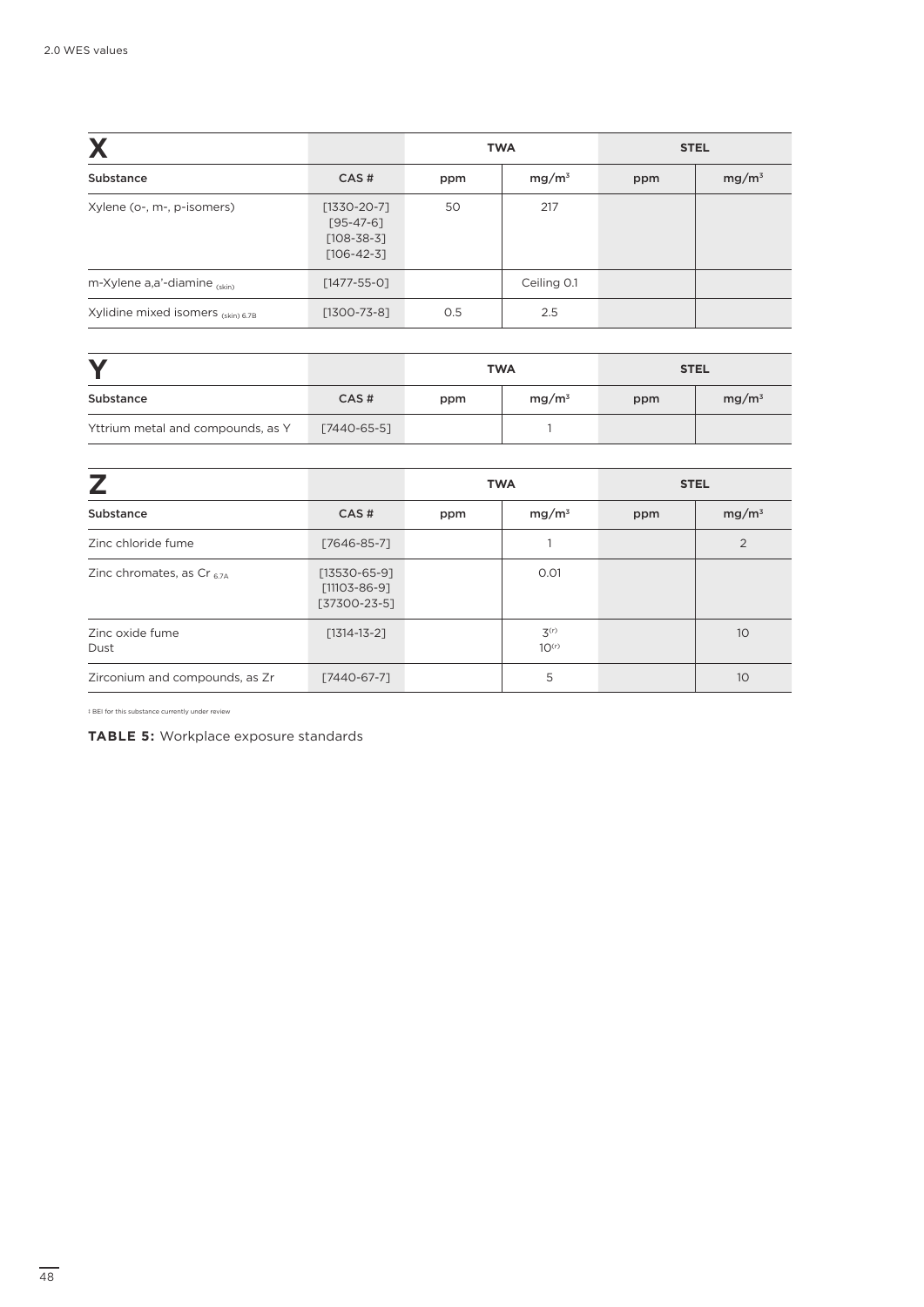## Part Two

**BIOLOGICAL EXPOSURE INDICES**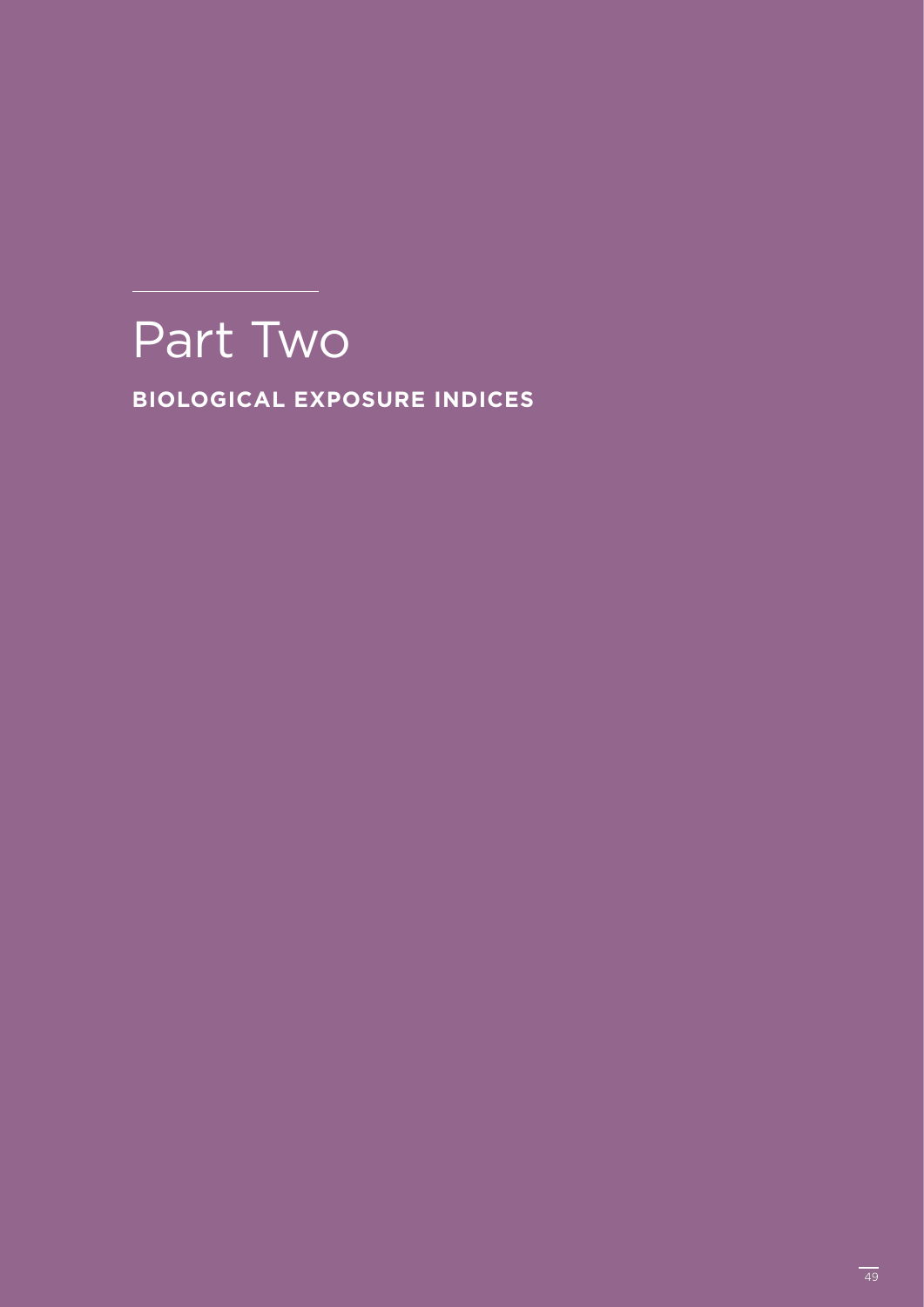## 3.0 **Biological** exposure indices (BEI)

### **IN THIS SECTION:**

- 3.1 Introduction
- 3.2 Exposure periods
- 3.3 Effectiveness
- 3.4 Biological assays
- 3.5 Legal requirements
- 3.6 Issues with biological monitoring
- 3.7 Information prior to monitoring
- 3.8 Sample collection
- 3.9 Interpretation of results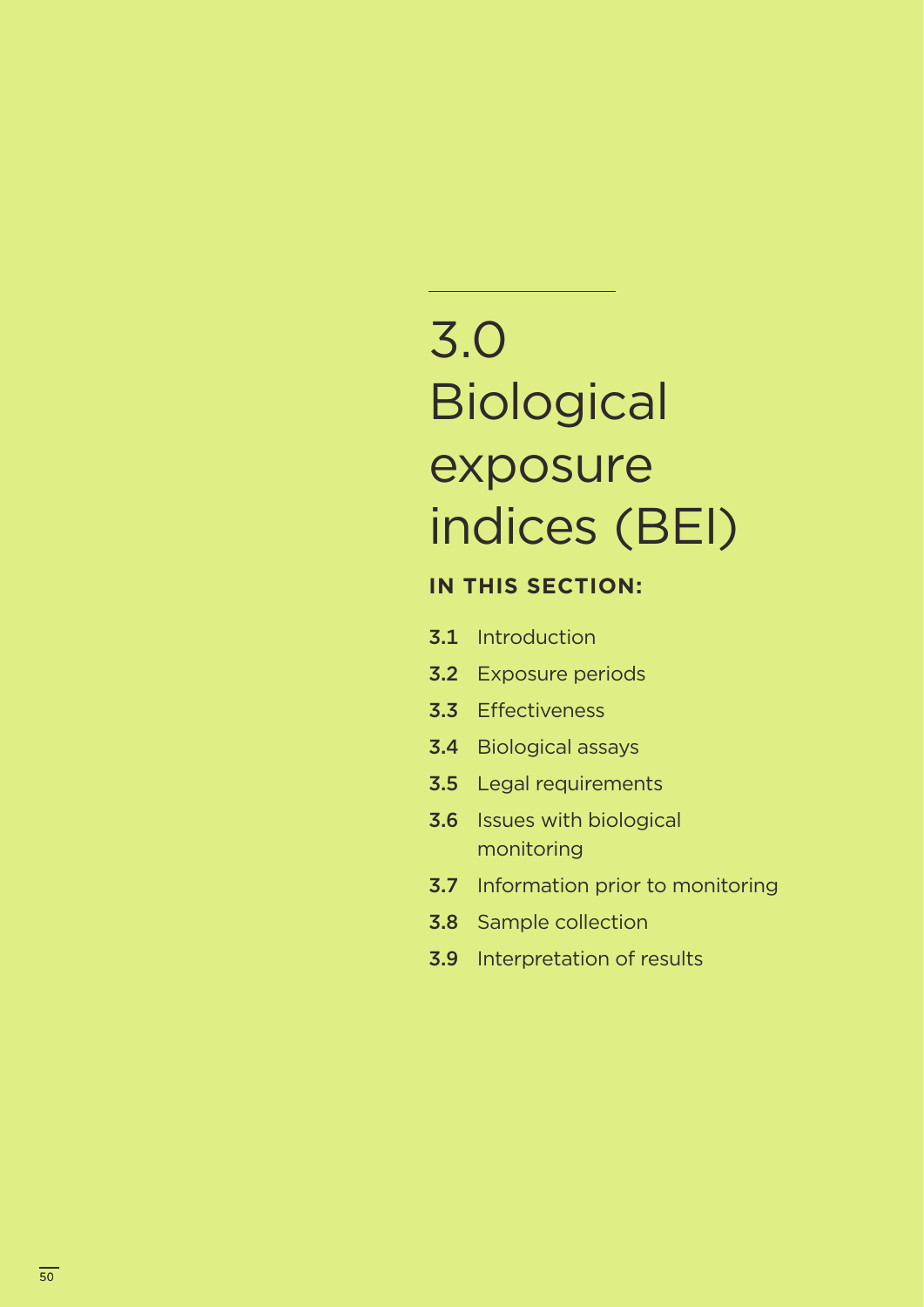#### **Introduction 3.1**

Biological monitoring – the measurement of a substance or its metabolites in body fluids such as urine or blood – provides a complementary approach to air monitoring for estimating exposure to workplace contaminants.

Biological monitoring provides a better indication than does air monitoring of the bodily uptake of a chemical, as the monitored parameter is a reflection of not only the air level but also the breathing rate and depth, practice regarding respiratory protection, the absorption from other routes (such as skin and/ or inadvertent hand to mouth ingestion), and the efficiency or otherwise of elimination. As such it reveals more about a specific individual's uptake of the chemical and hence their risk. It also reflects any additional non-workplace exposures to the chemical, which can add to risk. (The latter though can serve to complicate assessment of workplace exposure to the chemical.)

The monitoring result is compared to a standard established for the specific substance, termed its **biological exposure index (BEI)**. However there have been fewer BEIs than WESs set, as there is less data directly correlating adverse health effects to blood or urine levels than to air levels. Indeed most BEIs have been set indirectly from the chemical's WES.

Thus a BEI is considered by the ACGIH as a value often corresponding to the WES. That is, if a worker is exposed solely through inhalation, and that exposure is equal to the WES, and he/she is engaged in moderate work, then the BEI represents the expected level of the biological determinant.

This applies where (as in most cases), the BEI has been derived from the observed relationship between the measured air levels and measured biological (eg blood or urine) levels as this knowledge enables extrapolation from a WES to a BEI. However, in some cases (such as with lead), the relationship between the biological level and the potential health effects has been approached more directly (eg by identifying adverse effects as a function of blood lead levels, not air levels).

Other exceptions can be where a WES is set to protect against non-systemic effects such as tissue irritation or respiratory disorders, while a BEI is designed to avoid the risk of systemic effects.

#### **Exposure periods 3.2**

Depending on the toxicokinetics of the substance (for example its half life), the results from the biological determination may reflect very recent exposure, the average exposure over the last day(s), or long-term cumulative exposure. The BEIs listed in this document assume that exposure has been reasonably steady and that an eight-hour day, five-day week has been worked. Extrapolation to other exposures can be made, but only with a clear understanding of the relationship between absorption, metabolism, and elimination.

#### **Effectiveness 3.3**

Biological monitoring has been widely used to monitor the uptake of cumulative toxins; for example lead, mercury, and organophosphates. (However for the latter the term biological effect monitoring is also used, as the test monitors the cumulative effect of organophosphate insecticides by measuring the level of cholinesterase inhibition.) It also may be employed effectively where there is a significant potential for increased uptake as a result of skin absorption, increased respiratory rate, or exposure outside the workplace (even if there is no change in workplace air levels).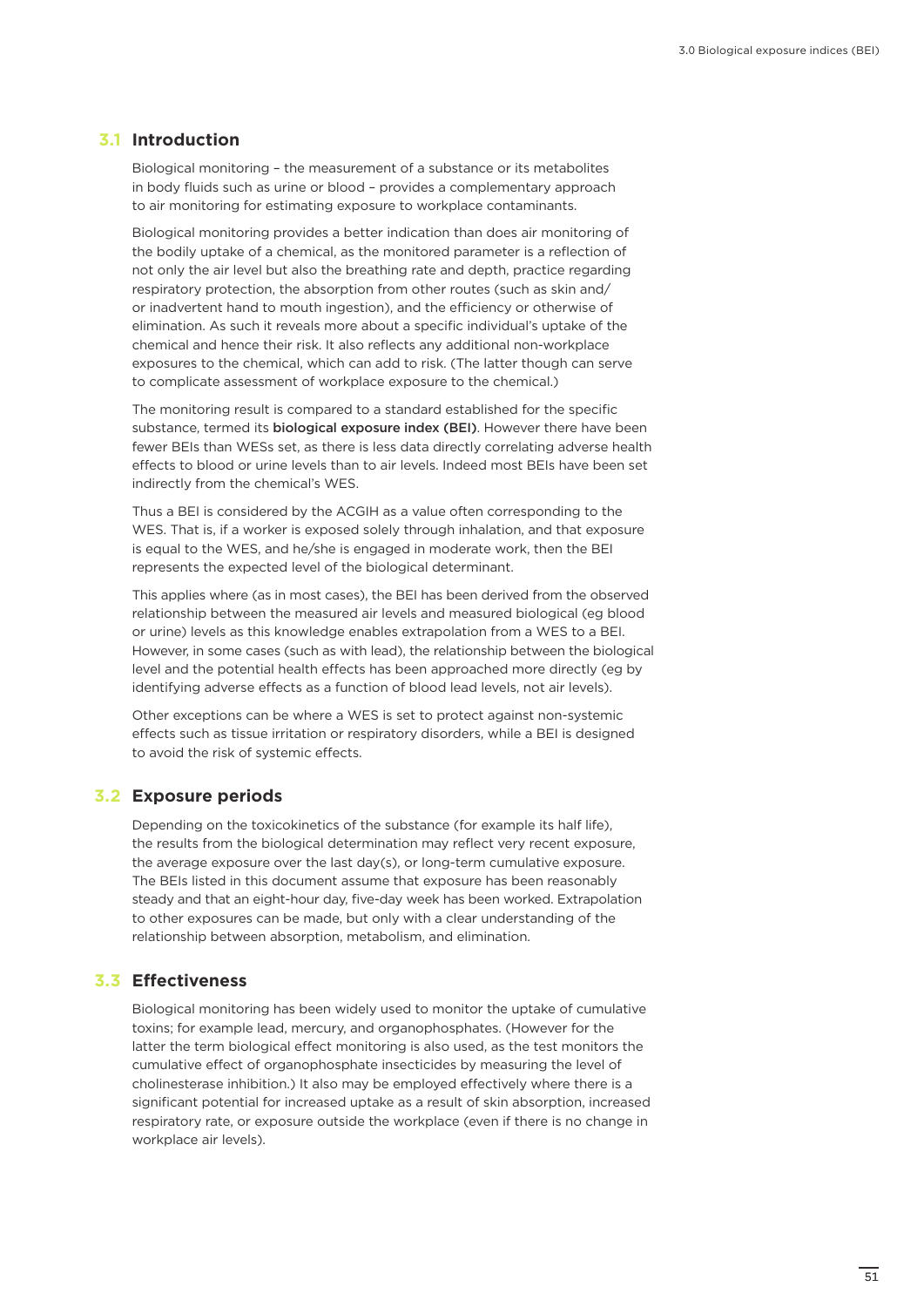The effectiveness of hazard control measures taken to limit uptake may also in some cases be assessed with follow-up biological monitoring tests. As with air monitoring, the design of the monitoring protocol and interpretation of results should only be done by a person with the appropriate qualifications and experience.

The fact that a BEI has been listed for a particular substance does not imply that biological monitoring is necessary. An appraisal of the exposure should be made before considering monitoring requirements.

#### **Biological assays 3.4**

Several conditions must be satisfied for a biological assay to be a reliable indicator of exposure to a substance. The fate of the substance in the human body must have been adequately researched, and a time/concentration relationship must exist. It is not essential for the concentration of the determinant to be zero in cases where there is no occupational exposure, as long as the increase is measurably observable above the background level.

The biological assay must be as sensitive and specific as possible. While the concentration of the major metabolite may be high, and therefore easily detected, if it is a metabolite that is common to several substances, the determination of the unaltered substance, or minor metabolite, may be preferable.

The biological assay is often performed at a remote laboratory, therefore the determinant must be stable in the biological fluid.

#### **Legal requirements 3.5**

Regulation 30 of the HSW (GRWM) Regs requires the PCBU to conduct exposure monitoring to determine the concentration of a substance if the PCBU is uncertain on reasonable grounds about whether the concentration exceeds the relevant prescribed exposure standard. As discussed earlier, exposure monitoring and/or biological monitoring may be used to monitor a worker's exposure.

Under most circumstances worker health monitoring will be classed as a health service. This means the rights and duties in the *Code of Health and Disability Services Consumer's Rights* (including consent requirements) will apply.

For further information about the Code of Health and Disability Services Consumer's Rights see the Health and Disability Commissioner website: www.hdc.org.nz

This means a PCBU needs to be proactive in seeking approval, and take responsibility for informing and encouraging workers about monitoring where appropriate. However, consent must be granted voluntarily and without any form of coercion or duress on the part of the PCBU seeking consent.

Regulation 32 of the GRWM Regulations requires the PCBU to ensure the results of exposure monitoring are made available to any person at the workplace who may be, or may have been, exposed to the health hazard. Such results must not contain any information that identifies, or discloses anything about, an individual worker.

Regulation 39 of the GRWM Regulations requires the PCBU to provide the results of health monitoring of a worker to the worker.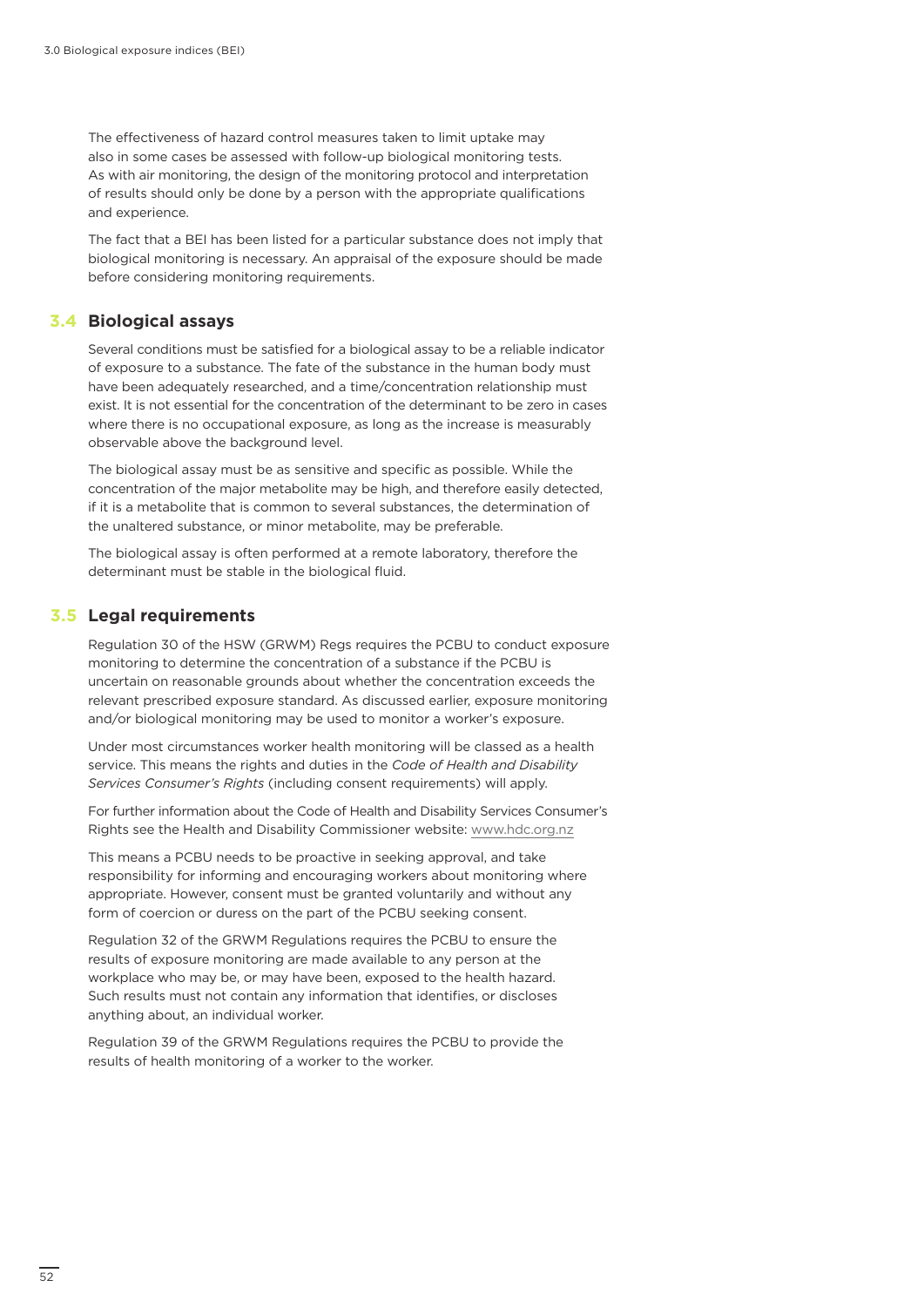#### **Issues with biological monitoring 3.6**

Generally a BEI as assessed by only one specific assay method is given for each substance, even though there may be several ways of estimating exposure. Preference has been given to urinary assays over more invasive blood tests, but factors such as the stability of the sample and the possibility of sample

interference should be considered. Cultural sensitivity of the worker towards submitting a particular type of sample may also influence the selection of the biological monitoring procedure. Alternative methods may be available, especially for monitoring exposure to solvents.<sup>13,14</sup>

For the routine surveillance of exposure to some substances, biological monitoring may be preferred over air sampling. For example, if the substance has a long half-life in the body, the biological monitoring assay will give a result that reflects an integrated exposure, with little variation no matter when the sample is taken. In other cases, the corresponding air sampling procedure may, because of the typical work practices or sampling difficulties encountered, give less reliable results than biological monitoring.

Quantitative interpretation of biological monitoring results is often difficult. The overall value of the information may be improved if measurements are obtained from several workers with similar exposure, and/or serial determinations on an individual worker are conducted.

#### **Information prior to monitoring 3.7**

Before undertaking a biological monitoring exercise, it is essential that background information be obtained, including data on the pharmacokinetics of the substances, interferences, and 'background' levels of the determinant arising from non-workplace exposures. The following two references are recommended as a source of the relevant background material:

- a. *ACGIH Documentation of the Threshold Limit Values and Biological Exposure Indices*<sup>15</sup>
- b. *Industrial Chemical Exposure, Guidelines for Biological Monitoring.*<sup>16</sup>

#### **Sample collection 3.8**

It is important to observe the timing of the sample collection for each determination. The level of a substance, or its metabolic products, will vary with the time elapsed since the last exposure, and the BEI for some substances is only applicable if the recommended timing of sample collection is closely adhered to.

Assuming that there has been continual exposure over the working day, the following potential sample periods (causing minimal disturbance of working routines) have received most attention. The most appropriate sample period for any given substance depends on how quickly it (or its measured metabolite) is eliminated from the body:

Prior to (next) shift: Following a period of 16 hours with no exposure. (Appropriate for substances 'promptly' but not rapidly eliminated.)

<sup>13</sup> Paustenbach, D.J. 'The History and Biological Basis of Occupational Exposure Limits for Chemical Agents', *Patty's Industrial Hygiene and Toxicology*, 5th Edition, volume 3. John Wiley and Sons (2000).

<sup>&</sup>lt;sup>14</sup> Lauwerys R.R. and Hoet P. *Industrial Chemical Exposure, Guidelines for Biological Monitoring*. 2nd Edition. ISBN: 0-87371-650-7,  $(1993)$ 

<sup>&</sup>lt;sup>15</sup> American Conference of Governmental Industrial Hygienists (ACGIH). *Documentation of the Threshold Limit Values and Biological Exposure Indices*. 7th Edition, ACGIH, Cincinnati, Ohio (2015).

<sup>16</sup> Industrial Chemical Exposure - Guidelines for Biological Monitoring, 3rd edition, R.R. Lauwreys, P. Hoet (2001).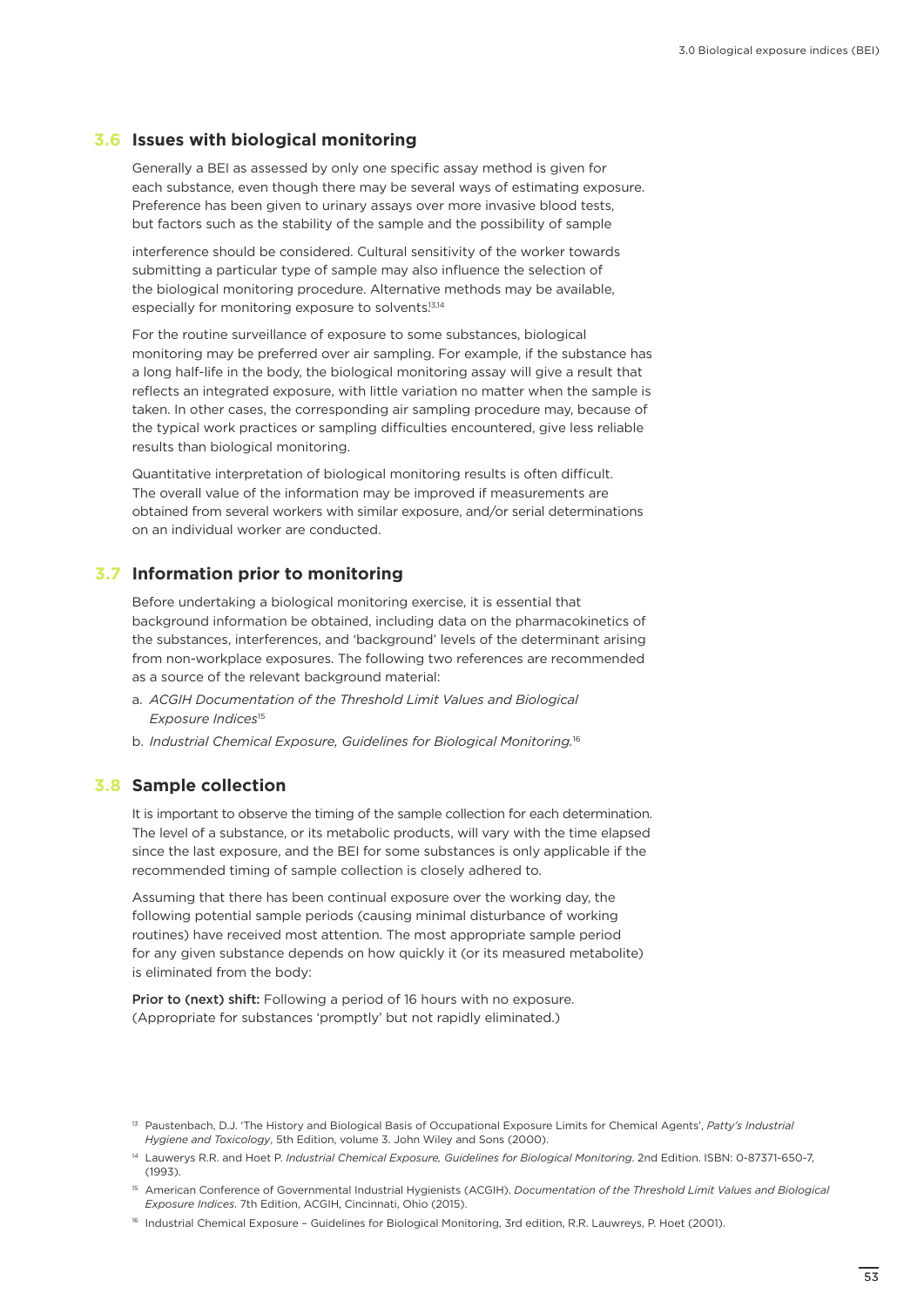End of shift: The last two hours immediately following the end of the working day. (Appropriate for substances 'rapidly' eliminated, whose measured levels could have fallen substantially if sampling was delayed until just prior to the next shift.)

End of work week: After at least four days with exposure. (Appropriate for substances eliminated more slowly and thus incompletely over 24 hours, causing some accumulation, with the highest levels observed on the last day.)

However, if the exposure has been confined to a portion of the working day, it may be necessary to adjust the timing, but it must be recognised that the estimation of exposure may be compromised.

Other factors may also compromise test results. Contamination of the sample could take place during collection as a result of inadequate cleaning of the skin prior to taking a blood sample, or on other inadvertent contamination of a specimen. Loss of sample integrity on storage and transport may occur through the use of an inappropriate container or storage conditions. Further details of the procedure to be followed for sample collection should be obtained from the laboratory carrying out the analysis.

#### **Interpretation of results 3.9**

Biological monitoring data must be interpreted with some caution. Especially useful is to compare any individual's result with their previous results (if any).

There are several reasons why the levels of the determinant may vary between individuals, even under seemingly identical exposure situations. Workers may differ in size, physical fitness and work practices, resulting in differing uptakes, such as through variations in respiration rate/volume and skin contact (and absorption). Further, there may be inter-individual differences in metabolism and elimination rates of the absorbed substance or contaminant.

Further advice on the application of biological monitoring can be obtained from Worksafe.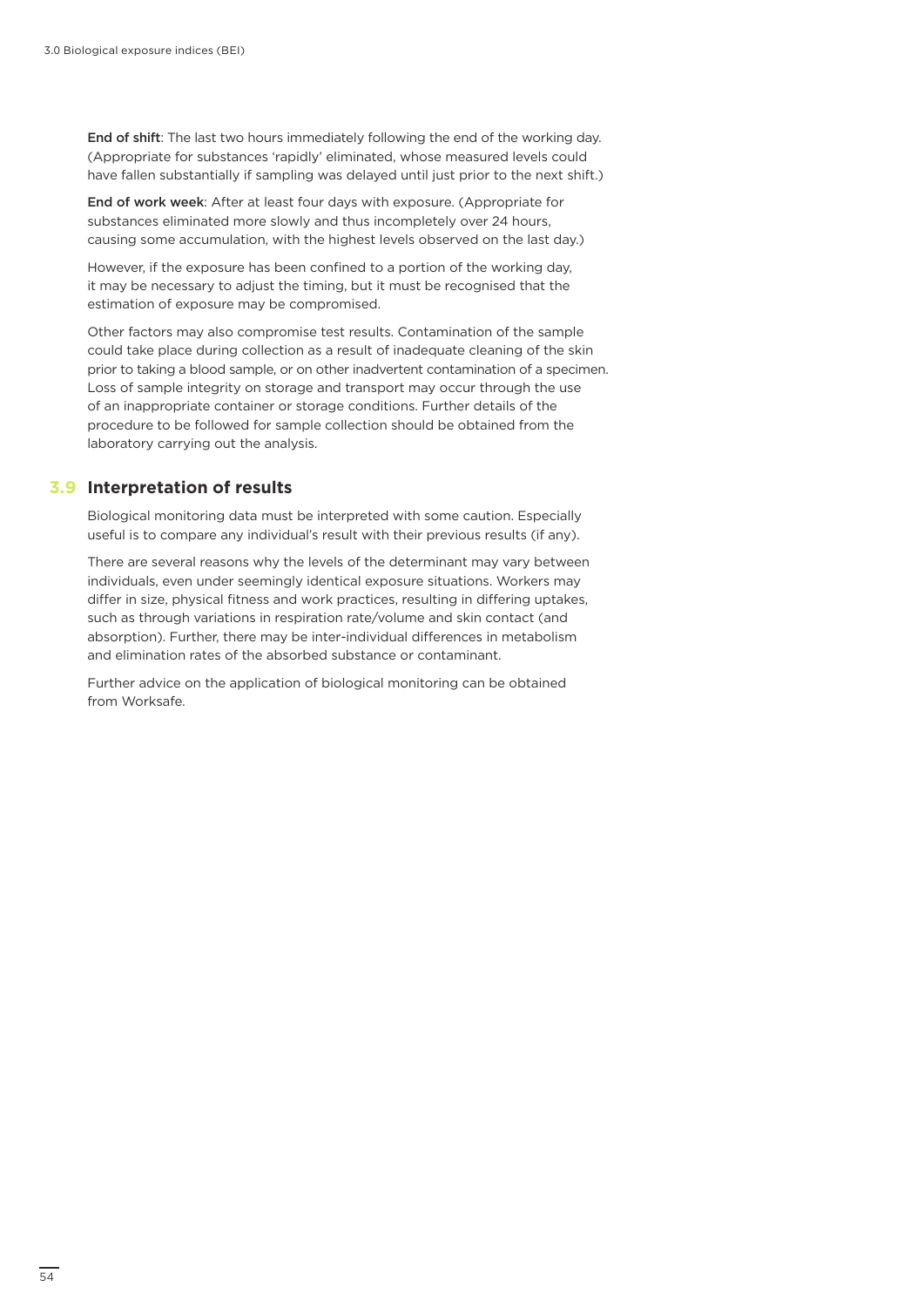## 4.0 Lead biological exposure indices

### **IN THIS SECTION:**

- 4.1 Female workers
- 4.2 Recommended blood lead levels
- 4.3 Upcoming changes to blood lead levels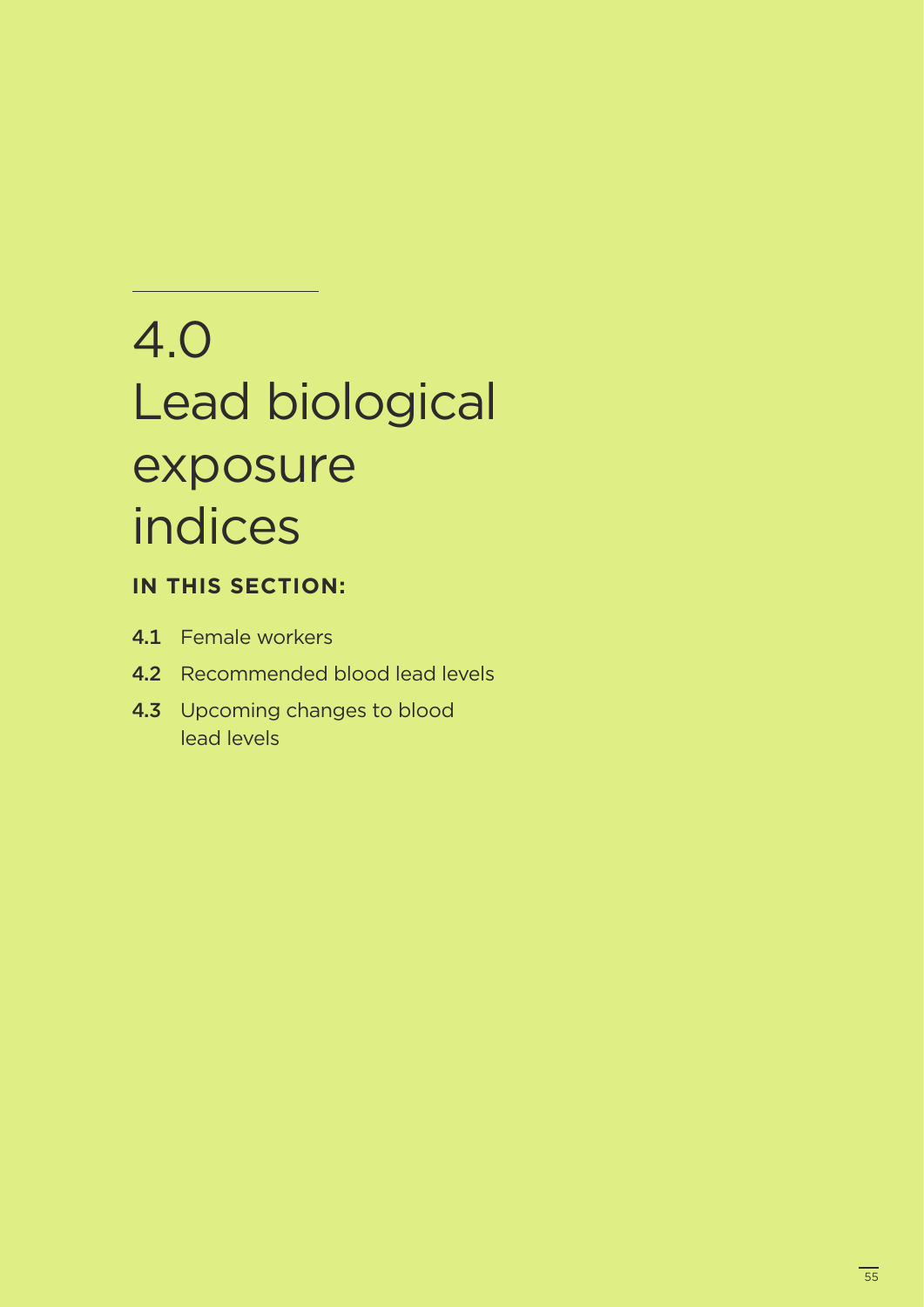## This section should be read in conjunction with WorkSafe's *Guidelines for the Medical Surveillance of Lead Workers*.

The overall objective of the surveillance outlined in the guidelines is to maintain the blood lead levels of all workers below 1.5  $\mu$ mol/litre whole blood.

Medical surveillance, including blood lead monitoring, is extended to all those working with lead in a process that may result in blood lead levels above 1.5  $\mu$ mol/litre whole blood.

#### **Female workers 4.1**

While it is preferable for all workers' blood lead levels to stay at or below 1.5  $\mu$ mol/litre whole blood, this value must be more stringent for pregnant women or women planning to become pregnant, because they should be exposed to as little lead as possible. Ideally, these women should have no exposure to lead at all, because the developing foetus is extremely susceptible to this substance. Additionally, accumulated lead can be released from the mothers' bones during times of calcium stress such as pregnancy and lactation.

#### **Recommended blood lead levels 4.2**

(This subsection does not include workers who are pregnant, breastfeeding or women of child-bearing age.)

A worker will normally be suspended by a Health and Safety Medical Practitioner where a single blood lead result is 2.4  $\mu$ mol/litre whole blood or greater.

A worker can return to work if their blood levels achieve 1.93  $\mu$ mol/litre whole blood or below.

#### **Upcoming changes to blood lead levels 4.3**

Two years from the date of publication of this Special Guide the following biological limits will take effect for lead in blood:

- a BEI of 20  $\mu$ g/dL (0.97  $\mu$ mol/L) of whole blood
- a suspension (removal) level of 30  $\mu$ g/dL (1.45  $\mu$ mol/L) of whole blood for females not of reproductive capacity, and males
- a suspension (removal) level of 10  $\mu$ g/dL (0.48  $\mu$ mol/L) of whole blood for females of reproductive capacity, and those pregnant and/or breastfeeding.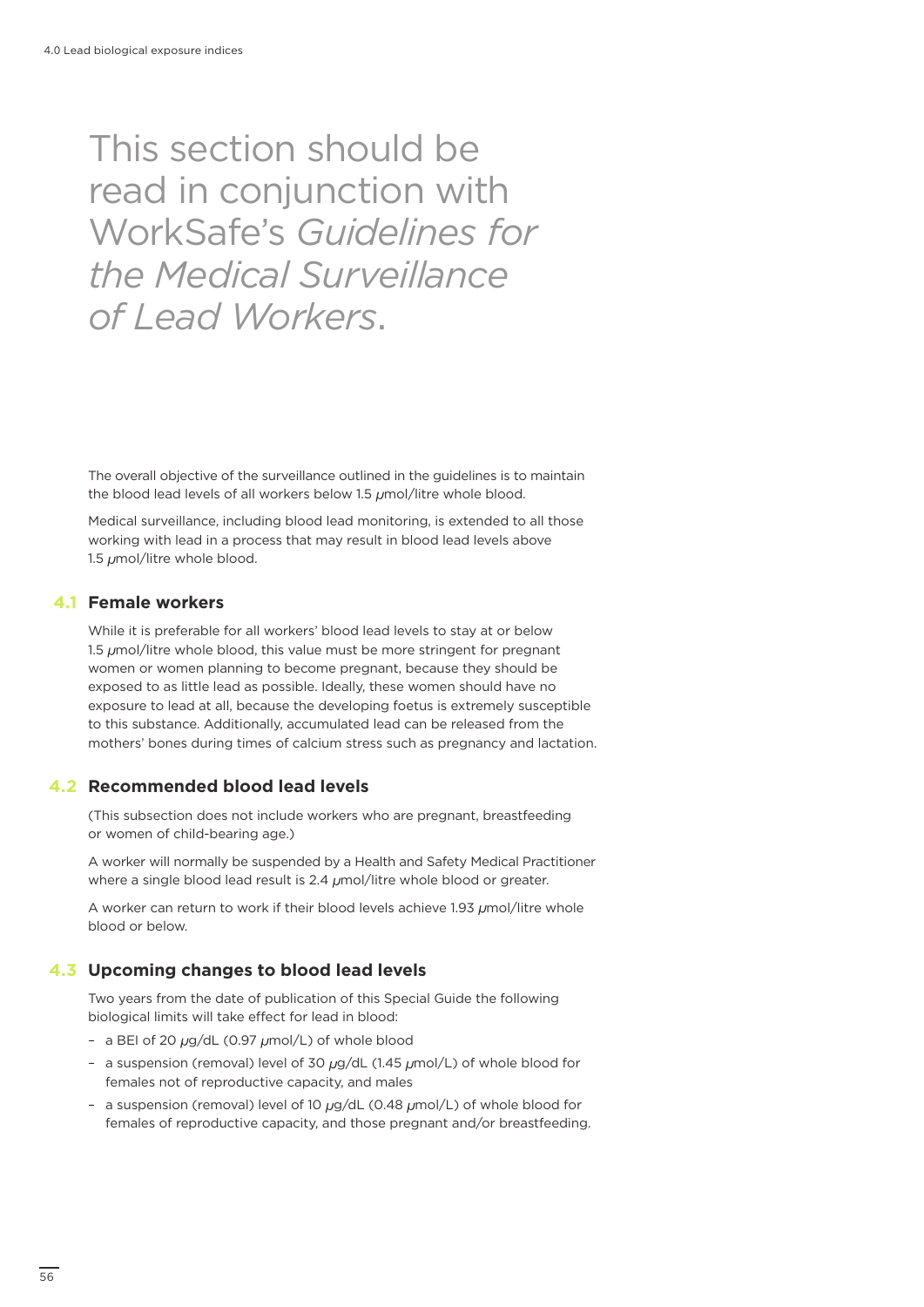## 5.0 BEI values

### **IN THIS SECTION:**

5.1 Table of BEI values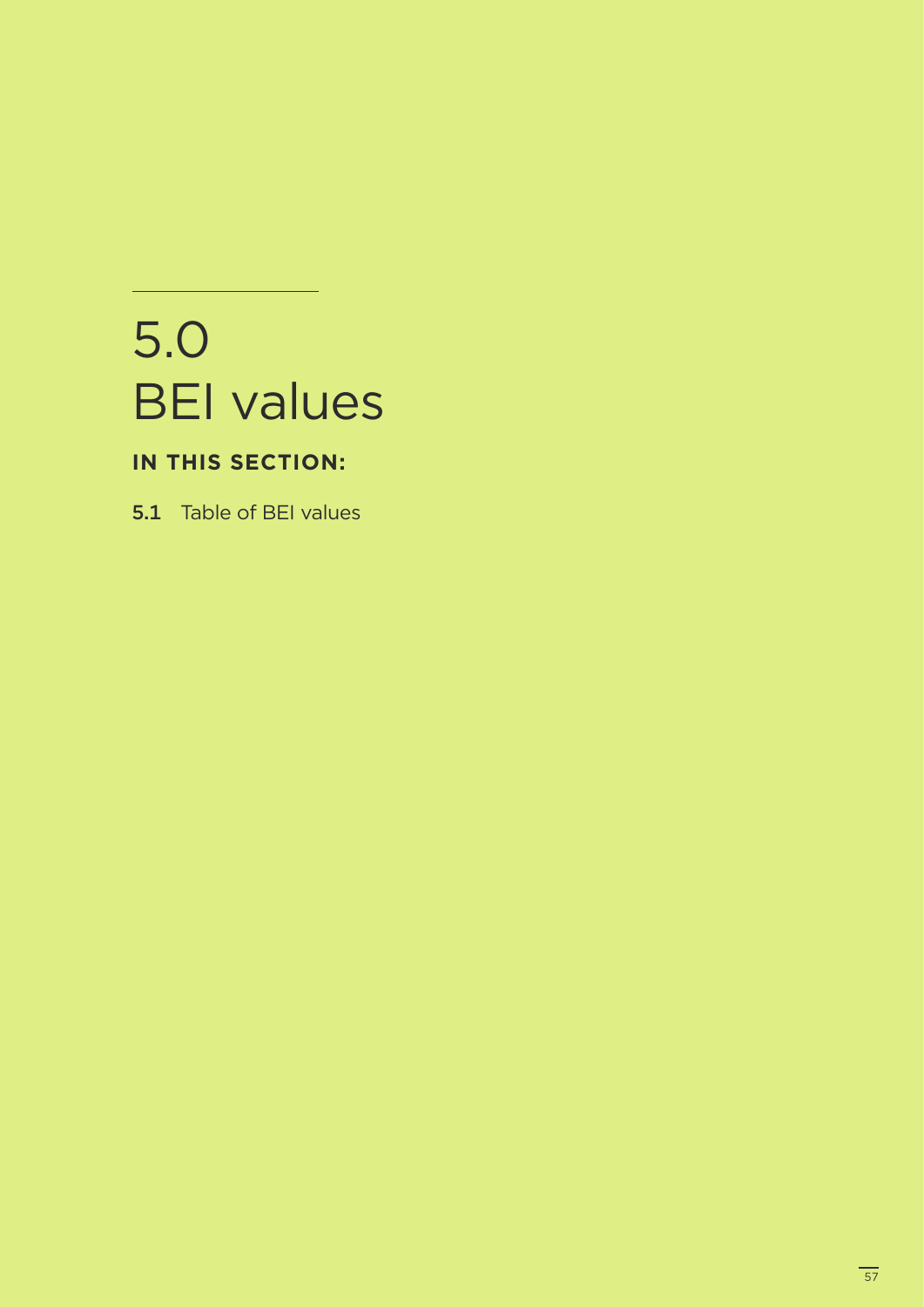#### **BEIs under review 5.1**

There are currently no substances under review for their BEIs.

#### **Table of BEI values 5.2**

The following table (Table 6) lists the BEI values set by WorkSafe.

| <b>EXPOSURE</b>                              | <b>DETERMINANT</b>                                                                    | <b>SAMPLING TIME</b>                                                                                                                                                                                                                                                                                       | <b>BEI</b>                                                                                 |
|----------------------------------------------|---------------------------------------------------------------------------------------|------------------------------------------------------------------------------------------------------------------------------------------------------------------------------------------------------------------------------------------------------------------------------------------------------------|--------------------------------------------------------------------------------------------|
| Acetone                                      | Acetone in urine                                                                      | End of shift                                                                                                                                                                                                                                                                                               | 50 mg/litre                                                                                |
| Arsenic                                      | Sum of inorganic arsenic and<br>its methylated metabolites<br>in urine                | End of work week. Dietary<br>sources of arsenic should be<br>considered in the sampling<br>protocol                                                                                                                                                                                                        | 35 µg/litre                                                                                |
| Benzene                                      | S-Phenylmercapturic acid<br>(S-PMA) in urine                                          | End of shift                                                                                                                                                                                                                                                                                               | 25 µg/g creatinine                                                                         |
| Cadmium                                      | Cadmium in blood<br>Cadmium in urine                                                  | Not critical<br>Not critical                                                                                                                                                                                                                                                                               | 0.044 µmol/litre<br>$(5 \text{ µq/litre})$<br>5 µmol/mol creatinine<br>(5 µg/g creatinine) |
| Carbon disulphide                            | 2-Thioxothiazolidine-4-<br>carboxylic acid (TTCA) in<br>urine                         | End of shift                                                                                                                                                                                                                                                                                               | 0.5 mg/g creatinine                                                                        |
| Carbon monoxide                              | Carboxyhaemoglobin in<br>blood                                                        | End of shift                                                                                                                                                                                                                                                                                               | 3.5% of haemoglobin                                                                        |
| Carbon monoxide                              | Carbon monoxide in exhaled<br>air                                                     | As soon as practicable following<br>potential exposure, using an<br>appropriate purpose-designed<br>breath analyser. It is noted that<br>breath samples taken more than<br>10 to 15 minutes after the end<br>of exposure will be significantly<br>lower than those taken<br>immediately following exposure | 20 ppm                                                                                     |
| Chromium (VI)<br>water-soluble fume          | Total chromium in urine                                                               | End of shift at end of work week<br>End of 8-hour exposure                                                                                                                                                                                                                                                 | 25 µg/litre<br>Increase of 10 µg/litre                                                     |
| Cobalt                                       | Cobalt in urine                                                                       | End of shift at end of work week                                                                                                                                                                                                                                                                           | 15 µg/litre                                                                                |
| 2-Ethoxyethanol and<br>2-Ethoxyethyl acetate | 2-ethoxyacetic acid in urine                                                          | End of shift at end of work week                                                                                                                                                                                                                                                                           | 100 mg/g creatinine                                                                        |
| Ethyl benzene                                | Sum of mandelic acid and<br>phenylglyoxylic acids in urine                            | End of shift or end of exposure                                                                                                                                                                                                                                                                            | 0.25 g/g creatinine                                                                        |
| <b>Fluorides</b>                             | Fluoride in urine                                                                     | Prior to shift<br>End of shift                                                                                                                                                                                                                                                                             | 2 mg/litre<br>3 mg/litre                                                                   |
|                                              | measurements are necessary<br>cannot be used for the evaluation of irritative effects | - The BEI is not applicable to non-metal fluorides and organic fluoride-containing compounds<br>- As dietary and environmental factors can vary the fluoride body concentrations, repeated<br>- Biological levels of fluorides are indicators of the potential risk of systemic toxicity and               |                                                                                            |
| n-Hexane                                     | 2.5-hexanedione in urine                                                              | End of shift                                                                                                                                                                                                                                                                                               | 5 mg/litre                                                                                 |
| Lead (inorganic)                             | Lead in blood                                                                         | Not critical                                                                                                                                                                                                                                                                                               | See section 4 on lead<br>biological exposure<br>indices                                    |
| Mercury                                      | Mercury in urine                                                                      | Prior to shift                                                                                                                                                                                                                                                                                             | 20 µg/g creatinine                                                                         |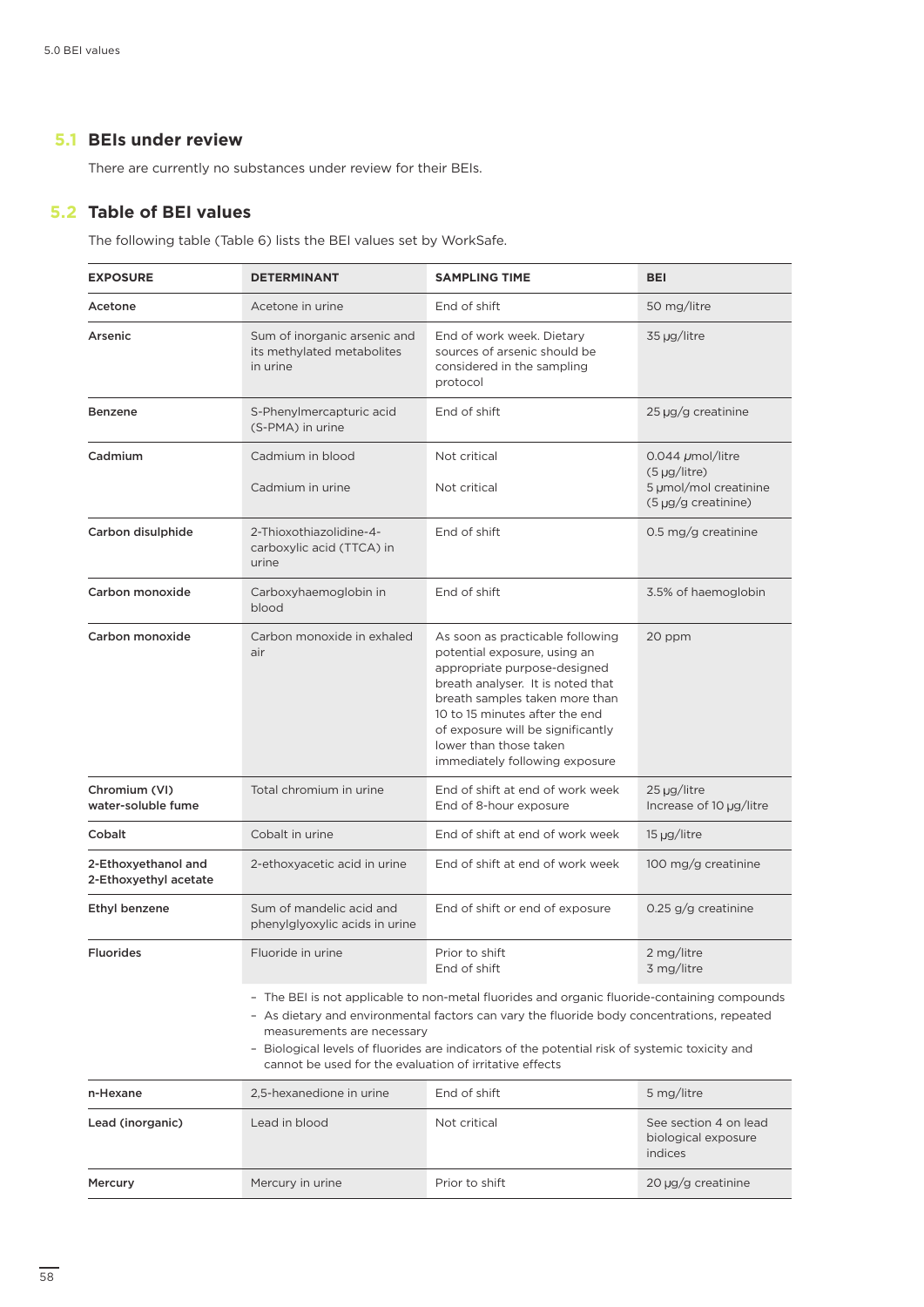| <b>EXPOSURE</b>                                                                                                      | <b>DETERMINANT</b>                                              | <b>SAMPLING TIME</b>                                               | <b>BEI</b>                                                                                                                                                                                                                                                                                                                              |
|----------------------------------------------------------------------------------------------------------------------|-----------------------------------------------------------------|--------------------------------------------------------------------|-----------------------------------------------------------------------------------------------------------------------------------------------------------------------------------------------------------------------------------------------------------------------------------------------------------------------------------------|
| Methyl alcohol                                                                                                       | Methyl alcohol in urine                                         | End of shift                                                       | 15 mg/litre                                                                                                                                                                                                                                                                                                                             |
| Methyl ethyl ketone<br>(MEK)                                                                                         | MEK in urine                                                    | End of shift                                                       | 2 mg/litre                                                                                                                                                                                                                                                                                                                              |
| 4,4-Methylene bis(2-<br>chloroaniline) (also<br>known as 2,2'-dichloro-<br>4,4'-methylene dianiline,<br>MOCA, MBOCA) | Total MBOCA in urine<br>(following alkaline hydrolysis)         | End of shift                                                       | Minimum detection<br>limit of the analytical<br>method                                                                                                                                                                                                                                                                                  |
| 4,4-Methylene diphenyl<br>diisocyanate (MDI) (also<br>known as 4-4-Methylene<br>bisphenyl isocyanate)                | 4,4-Diaminodiphenyl in urine<br>(following hydrolysis)          | End of shift or end of exposure                                    | 10 µg/g creatinine                                                                                                                                                                                                                                                                                                                      |
| Methyl isobutyl ketone<br>(MIBK)                                                                                     | MIBK in urine                                                   | End of shift                                                       | 0.7 mg/litre                                                                                                                                                                                                                                                                                                                            |
| Organophosphates                                                                                                     | Cholinesterase activity in<br>blood                             |                                                                    | <b>Recommended Action</b><br>If less than 60% of<br>Baseline: suspend<br>from working with<br>pesticides which inhibit<br>cholinesterase activity<br>If less than 80% of<br>Baseline: repeat test<br>to confirm result<br>If greater than 75%<br>of Baseline: permit a<br>previously suspended<br>worker to recommence<br>normal duties |
| Pentachlorophenol (PCP)                                                                                              | PCP in urine (following acid<br>hydrolysis)                     | Prior to last shift of work week                                   | Minimum detection<br>limit of the analytical<br>method                                                                                                                                                                                                                                                                                  |
| Phenol                                                                                                               | Phenol in urine (following<br>hydrolysis)                       | End of shift                                                       | 120 mg/g creatinine                                                                                                                                                                                                                                                                                                                     |
| Sodium fluoroacetate<br>(1080)                                                                                       | Sodium fluoroacetate in urine                                   | End of shift                                                       | 15 µg/litre                                                                                                                                                                                                                                                                                                                             |
| Styrene                                                                                                              | Mandelic acid in urine                                          | End of shift                                                       | 1 g/litre                                                                                                                                                                                                                                                                                                                               |
| Tetrahydrofuran (THF)                                                                                                | THF in urine                                                    | End of exposure or shift<br>(within 1 hour of end of exposure)     | 2 mg/g creatinine                                                                                                                                                                                                                                                                                                                       |
| Toluene                                                                                                              | Toluene in urine<br>o-Cresol in urine (following<br>hydrolysis) | End of exposure or end of shift<br>End of exposure or end of shift | 0.03 mg/litre<br>0.3 mg/g creatinine                                                                                                                                                                                                                                                                                                    |
| Toluene diisocyanate-2,4-<br>or 2,6- or a mixture of<br>isomers (TDI)                                                | Toluene diamine in urine<br>(with acid hydrolysis)              | End of work shift                                                  | 5 µg/g creatinine                                                                                                                                                                                                                                                                                                                       |
| Trichloroethylene (TCE)                                                                                              | Trichloroacetic acid in urine                                   | End of shift at end of work week                                   | 15 mg/litre                                                                                                                                                                                                                                                                                                                             |
| Xylene                                                                                                               | Methylhippuric acid in urine                                    | End of shift                                                       | $1.5$ g/litre                                                                                                                                                                                                                                                                                                                           |

**TABLE 6:** Biological exposure indices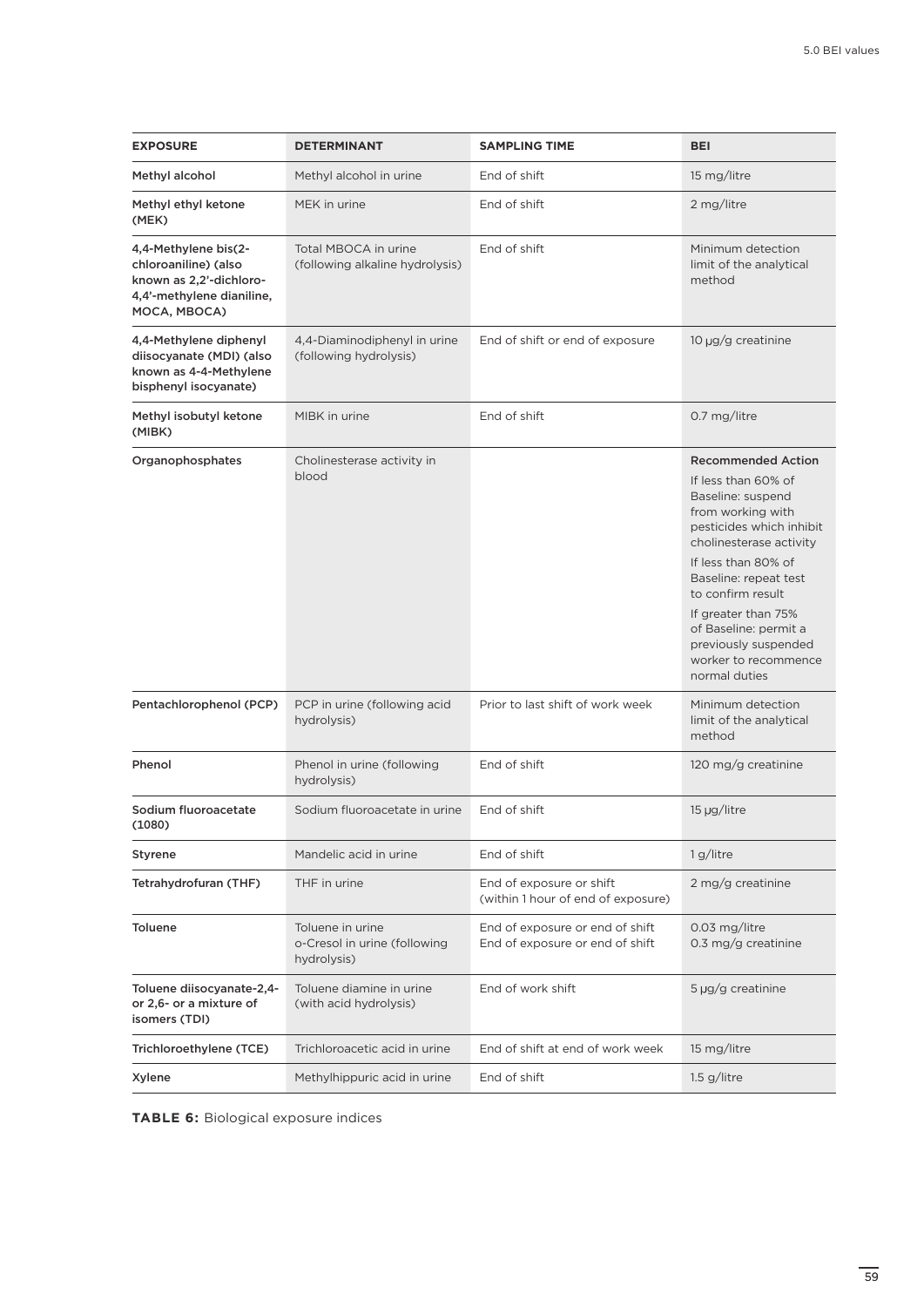## Appendices

### **IN THIS SECTION:**

Appendix 1: Glossary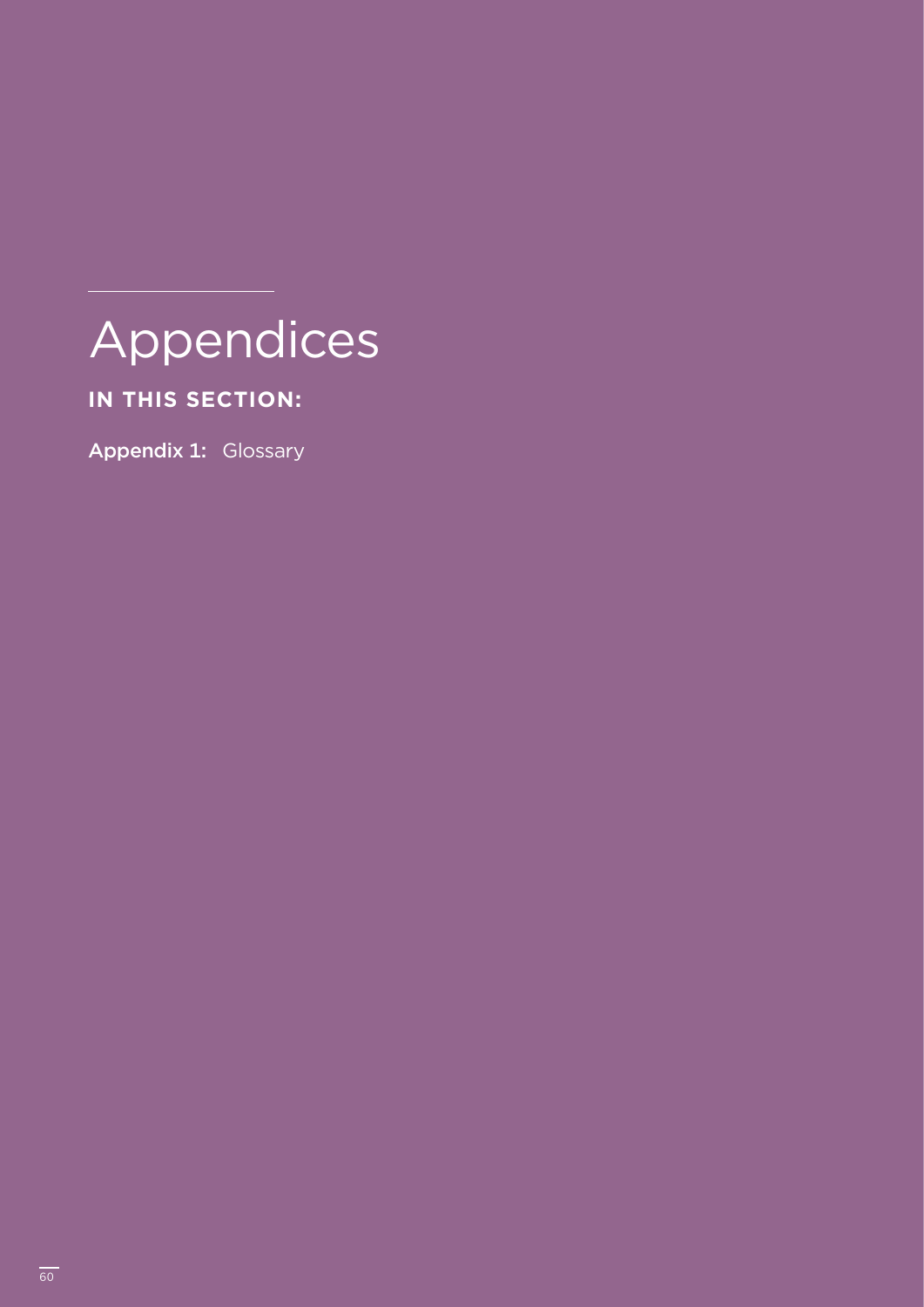#### **Appendix 1: Glossary**

| TERM                                      | <b>DEFINITION</b>                                                                                                                                                                                                                                                                                                                  |
|-------------------------------------------|------------------------------------------------------------------------------------------------------------------------------------------------------------------------------------------------------------------------------------------------------------------------------------------------------------------------------------|
| 6.7A carcinogen                           | Known or presumed human carcinogen.                                                                                                                                                                                                                                                                                                |
| 6.7B carcinogen                           | Suspected human carcinogen.                                                                                                                                                                                                                                                                                                        |
| <b>ACGIH®</b>                             | The American Conference of Governmental Industrial Hygienists (ACGIH®) is a 501(c)<br>(3) charitable scientific organization, established in 1938, that advances occupational and<br>environmental health. Examples of this include their annual edition of the TLVs® and BEIs®<br>book and Guide to Occupational Exposure Values. |
| Agglomeration                             | A mass or cluster.                                                                                                                                                                                                                                                                                                                 |
| Allergenic                                | A term applied to a substance that can cause an allergic response (development of an allergy<br>to it, with allergic symptoms on re-exposure).                                                                                                                                                                                     |
| Allergic sensitisation                    | The more often the worker is exposed to an allergen, the more severe the worker's reaction to<br>the allergen becomes. Even at low exposures to the allergen, a sensitivity reaction may occur.                                                                                                                                    |
| Animal studies                            | Also known as 'Animal Testing': the practice of using animals in experiments, including for<br>biomedical research or toxicology testing.                                                                                                                                                                                          |
| Airborne contaminants                     | Potentially toxic dusts, fibres, fumes, mists, vapours or gases contaminating the air.                                                                                                                                                                                                                                             |
| <b>Background level</b>                   | Level of a substance in a worker's biological sample that can occur naturally (without any<br>workplace exposure). The background level can be due to the substance's normal presence<br>in the environment or diet, or produced in the body itself.                                                                               |
| (bio)                                     | Exposure can also be estimated by biological monitoring.                                                                                                                                                                                                                                                                           |
| <b>Biological assay</b>                   | Also known as Bioassay, it is a particular type of test or experiment designed to determine<br>the presence and/or concentration of a substance.                                                                                                                                                                                   |
| <b>Biological exposure</b><br>index (BEI) | Guidance values for assessing biological monitoring results. It indicates a concentration below<br>which nearly all workers should not experience adverse health effects from exposure to a<br>particular substance.                                                                                                               |
| Carboxyhaemoglobin<br>level               | A good indicator of the level of carbon monoxide present in the bloodstream. It is formed<br>when haemoglobin binds preferentially to carbon monoxide instead of oxygen, which can<br>severely reduce the delivery of oxygen to various parts of the body.                                                                         |
| Carcinogenic                              | The description given to those hazardous/toxic substances that can cause cancer or<br>contribute to its development.                                                                                                                                                                                                               |
| CAS #                                     | Short for Chemical Abstract Services Registry Number. This Registry assigns a unique<br>identifying series of numbers to each individual chemical.                                                                                                                                                                                 |
| Causal relationship                       | The relationship between an event and another event, where the second event is a<br>consequence of the first, eg exposure to a confirmed cancer-causing agent may, depending<br>on the extent of the exposure, lead to cancer in the exposed person.                                                                               |
| Ceiling (WES-Ceiling)                     | A concentration that should not be exceeded at any time during any part of the working day.                                                                                                                                                                                                                                        |
| dL                                        | Decilitre. Its volume is one tenth of a litre or 100 millilitres.                                                                                                                                                                                                                                                                  |
| Dusts                                     | Discrete solid particles suspended in air. See section on Aerosols for a more detailed definition.                                                                                                                                                                                                                                 |
| <b>Elimination rate</b>                   | The calculated (or estimated) rate at which a substance is eliminated from the body.                                                                                                                                                                                                                                               |
| Epidemiological studies                   | Studies (of various types) on human populations, which are designed to help identify specific<br>causes of adverse health effects, and the relative contribution of different causes.                                                                                                                                              |
| Equivalent aerodynamic<br>diameter (AED)  | The diameter of a sphere of 'unit density' (1 gram per cm <sup>3</sup> ) that exhibits the same<br>aerodynamic behaviour as that of the particle (of any shape or density) being measured.                                                                                                                                         |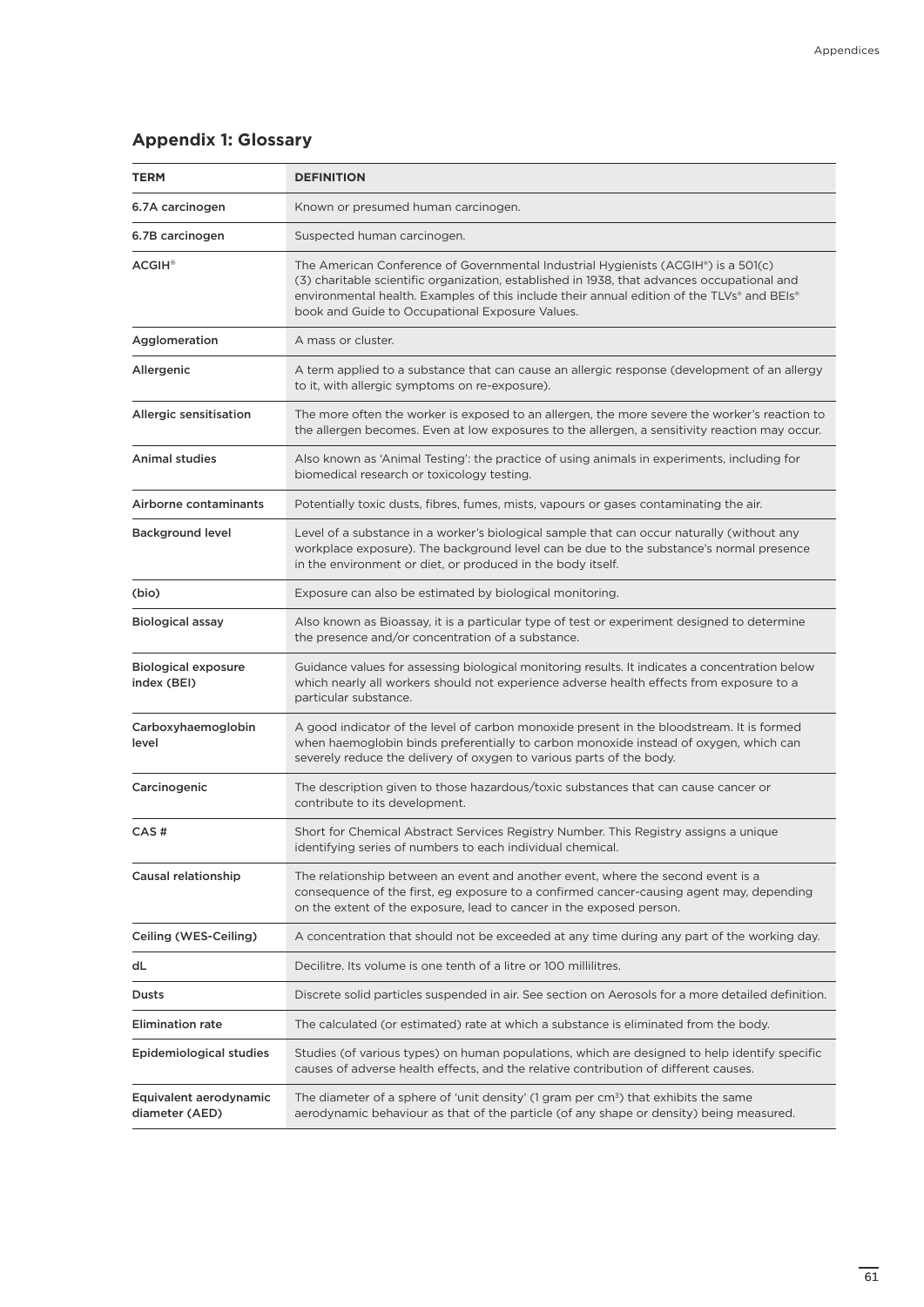| <b>TERM</b>             | <b>DEFINITION</b>                                                                                                                                                                                                                                                                                                                                                                                                                             |  |
|-------------------------|-----------------------------------------------------------------------------------------------------------------------------------------------------------------------------------------------------------------------------------------------------------------------------------------------------------------------------------------------------------------------------------------------------------------------------------------------|--|
| Excursion limit (EL)    | For many substances with a WES-TWA, there is no WES-STEL. Nevertheless, excursions<br>above the WES-TWA should be controlled, even where the 8-hour WES-TWA is within the<br>recommended limits. Excursion limits apply to those WES-TWAs that do not have WES-STELs.                                                                                                                                                                         |  |
|                         | Transient increases in workers' exposure levels may exceed three times the value of the WES-<br>TWA level for no more than 15 minutes at a time, on no more than four occasions spaced one<br>hour apart during a workday, and under no circumstances should they exceed five times the<br>value of the WES-TWA level. In addition, the 8-hour TWA is not to be exceeded for an 8-hour<br>work period.                                        |  |
| Fibrogenic              | A substance that is known to generate 'fibrotic' reactions in body organs or tissue. This process<br>is also known as fibrosis, which is the development of excessive fibre-like or fibrous tissue,<br>similar to scarring.                                                                                                                                                                                                                   |  |
| Fume                    | Very small airborne solid particulates with diameters generally less than $1\mu$ m. They may<br>be formed by thermal mechanisms (eg condensation of volatilised solids, or incomplete<br>combustion) or chemical processes (eg vapour phase reactions). Agglomeration of fume<br>particles may occur, resulting in the formation of much larger particles.                                                                                    |  |
| Gas                     | A state of matter characterised by low density and viscosity (compared to liquids and solids),<br>and can usually expand and contract with changes in pressure and temperature. Gases can be<br>in the form of individual atoms of<br>an element (eg argon) but more usually comprise molecules, containing more than one atom<br>of one or more elements (eg carbon dioxide).                                                                |  |
| <b>GRWM Regulations</b> | Health and Safety at Work (General Risk and Workplace Management) Regulations 2016.                                                                                                                                                                                                                                                                                                                                                           |  |
| Hazardous substance     | A substance (in gas, liquid or solid form) that has one, or more, of the<br>following properties:<br>- explosive<br>- flammable<br>- oxidising<br>- toxic (harmful to humans)<br>- corrosive<br>- ecotoxic (harmful to animals, soil, water or air).                                                                                                                                                                                          |  |
| <b>HSNO Act</b>         | The Hazardous Substances and New Organisms Act 1996.                                                                                                                                                                                                                                                                                                                                                                                          |  |
| <b>HSWA</b>             | Health and Safety at Work Act 2015.                                                                                                                                                                                                                                                                                                                                                                                                           |  |
| <b>Infectious</b>       | The property of a living (biological) organism that is capable of causing<br>an infection. This can occur when the body is invaded by pathogenic<br>(disease-causing) microorganisms.                                                                                                                                                                                                                                                         |  |
| Inhalable dust          | Portion of airborne dust that is taken in through the mouth and nose<br>during breathing.                                                                                                                                                                                                                                                                                                                                                     |  |
| Irritative              | A substance capable of causing tissue inflammation when it contacts the skin, eyes, nose or<br>respiratory system (usually with associated subjective feelings of irritation and discomfort, as<br>well as objective evidence of inflammation).                                                                                                                                                                                               |  |
| Latency period          | The period between contact with a chemical substance or biological pathogen and the<br>development of symptoms.                                                                                                                                                                                                                                                                                                                               |  |
| Metabolism              | A term used to describe the process by which a substance is changed or 'broken down'<br>in the body, into metabolites (changed substances). These metabolites are usually easier<br>for the body to eliminate than the original substance is, but sometimes can be more toxic.<br>'Metabolism' is also used more generally to describe the numerous, wide-ranging set of<br>chemical reactions required for<br>the body to function normally. |  |
| Mists                   | Small droplets of liquid suspended in air. See section on Aerosols for a more detailed<br>definition.                                                                                                                                                                                                                                                                                                                                         |  |
| mg/m <sup>3</sup>       | mg = milligrams, and $m^3$ = cubic metres. mg/m <sup>3</sup> is used for reporting the concentration of<br>solids (like dusts or metal fume) in the worker's atmosphere<br>(as mass per volume of air).<br>It can also be used for reporting airborne concentrations of liquid particles (mists) or even<br>gases, although gases are usually reported in ppm.                                                                                |  |
|                         |                                                                                                                                                                                                                                                                                                                                                                                                                                               |  |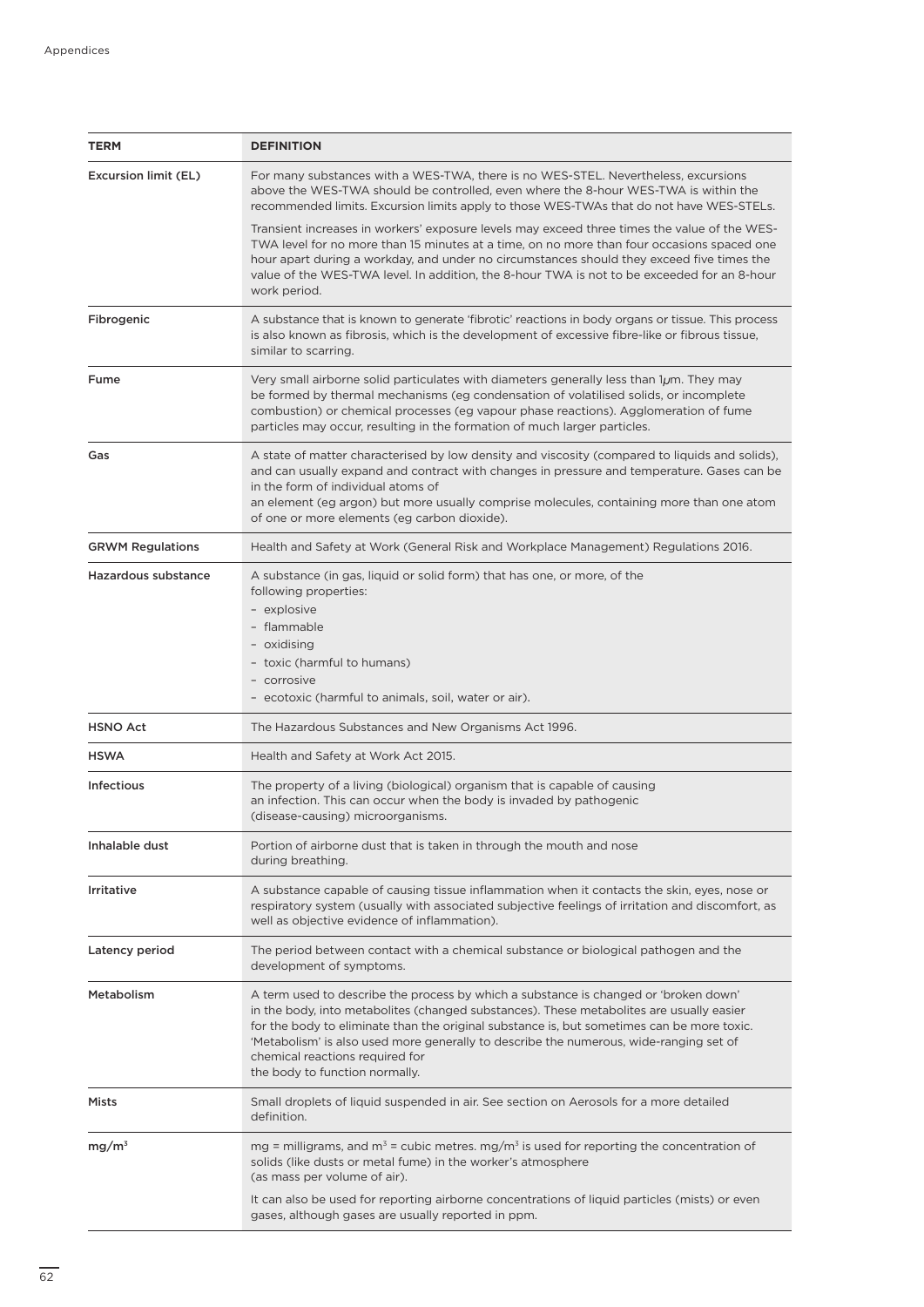| <b>TERM</b>                             | <b>DEFINITION</b>                                                                                                                                                                                                                                                                                                                                                                                                                                                                                                                                                                                                                                                |
|-----------------------------------------|------------------------------------------------------------------------------------------------------------------------------------------------------------------------------------------------------------------------------------------------------------------------------------------------------------------------------------------------------------------------------------------------------------------------------------------------------------------------------------------------------------------------------------------------------------------------------------------------------------------------------------------------------------------|
| Pharmacokinetics<br>(or toxicokinetics) | Pharmacokinetics describes the movement of a substance through the body.<br>It includes the processes of absorption, distribution, modification, and elimination of the<br>substance.                                                                                                                                                                                                                                                                                                                                                                                                                                                                            |
| Pharynx                                 | A vertically elongated tube that lies behind the nose, mouth and larynx.<br>The middle section, the oropharynx, is located behind the throat. It serves<br>as the upper passageway for the digestive and respiratory tracts, transporting air, water and<br>food as necessary.                                                                                                                                                                                                                                                                                                                                                                                   |
| ppm                                     | Parts of vapour or gas per million parts of air.                                                                                                                                                                                                                                                                                                                                                                                                                                                                                                                                                                                                                 |
| Respirable dust                         | The fraction of total inhalable dust that is able to penetrate and deposit in the lower<br>bronchioles and alvelolar region of the lungs.                                                                                                                                                                                                                                                                                                                                                                                                                                                                                                                        |
| Respiratory system                      | The complex of organs and structures that performs breathing or respiration. Normally this<br>results in adequate ventilation, where sufficient amounts of ambient air are transported into<br>the terminal regions of the lung, where the exchange of oxygen for carbon dioxide produced<br>by the body occurs. (The oxygen is circulated through the body and the carbon dioxide is<br>exhaled.) The main organs and structures involved in the respiratory system are:<br>- nose<br>- pharynx<br>- larynx<br>- trachea, bronchi and lungs<br>- pleura (membrane surrounding lungs)<br>- blood and nerve supply.                                               |
| Rubber fume                             | Any fume that evolves during the blending, milling and curing of natural rubbers or synthetic<br>elastomers.                                                                                                                                                                                                                                                                                                                                                                                                                                                                                                                                                     |
| Rubber process dust                     | Dust generated during the manufacture of goods using natural rubber or synthetic<br>elastomers.                                                                                                                                                                                                                                                                                                                                                                                                                                                                                                                                                                  |
| Safety data sheet                       | A document that describes the hazardous properties of a substance, ie its identity, chemical<br>and physical properties, health hazard information, precautions for use and safe handling<br>information.                                                                                                                                                                                                                                                                                                                                                                                                                                                        |
| <b>SCOEL</b>                            | The Scientific Committee on Exposure Limit Values (SCOEL) is a committee of the European<br>Commission established in 1995 to advise on occupational exposure limits for chemicals in the<br>workplace within the framework of Directives 98/24/EC and 90/394/EEC.                                                                                                                                                                                                                                                                                                                                                                                               |
| Short-term exposure<br>limit (WES-STEL) | The 15-minute time weighted average exposure standard. Applies to any 15-minute period in<br>the working day and is designed to protect the worker against adverse effects of irritation,<br>chronic or irreversible tissue change, or narcosis that may increase the likelihood of accidents.<br>The WES-STEL is not an alternative to the WES-TWA; both the short-term and time-weighted<br>average exposures apply. Exposures at concentrations between the WES-TWA and the WES-<br>STEL should be less than 15 minutes, should occur no more than four times per day, and there<br>should be at least 60 minutes between successive exposures in this range. |
| (sen)                                   | A substance that can 'sensitise' the respiratory system, inducing a state of hypersensitivity to<br>it, so that on subsequent exposures, an allergic reaction can occur (which would not develop<br>in non-sensitised individuals). It is uncommon to become sensitised to a compound after just<br>a single reaction to it.                                                                                                                                                                                                                                                                                                                                     |
| (skin)                                  | Skin absorption-applicable to a substance that is capable of being significantly absorbed into<br>the body through contact with the skin.                                                                                                                                                                                                                                                                                                                                                                                                                                                                                                                        |
| Substance                               | A substance identified in this document that has properties making it toxic to human health.                                                                                                                                                                                                                                                                                                                                                                                                                                                                                                                                                                     |
| Synergistic effect                      | This occurs when the combined effect of two chemicals is substantially greater than the sum<br>of the effects of each chemical on their own (eg $2 + 4 = 20$ (not 6, which would be a simple<br>additive effect).                                                                                                                                                                                                                                                                                                                                                                                                                                                |
| <b>Terminal velocity</b>                | Terminal velocity occurs when the downward force of an object is equalled by the upward<br>force of the object's drag, making the net force on the object zero.<br>In this state, the velocity (speed) of the object remains constant.                                                                                                                                                                                                                                                                                                                                                                                                                           |
| Time-weighted average<br>(WES-TWA)      | The average airborne concentration of a substance calculated over an eight-hour working day.                                                                                                                                                                                                                                                                                                                                                                                                                                                                                                                                                                     |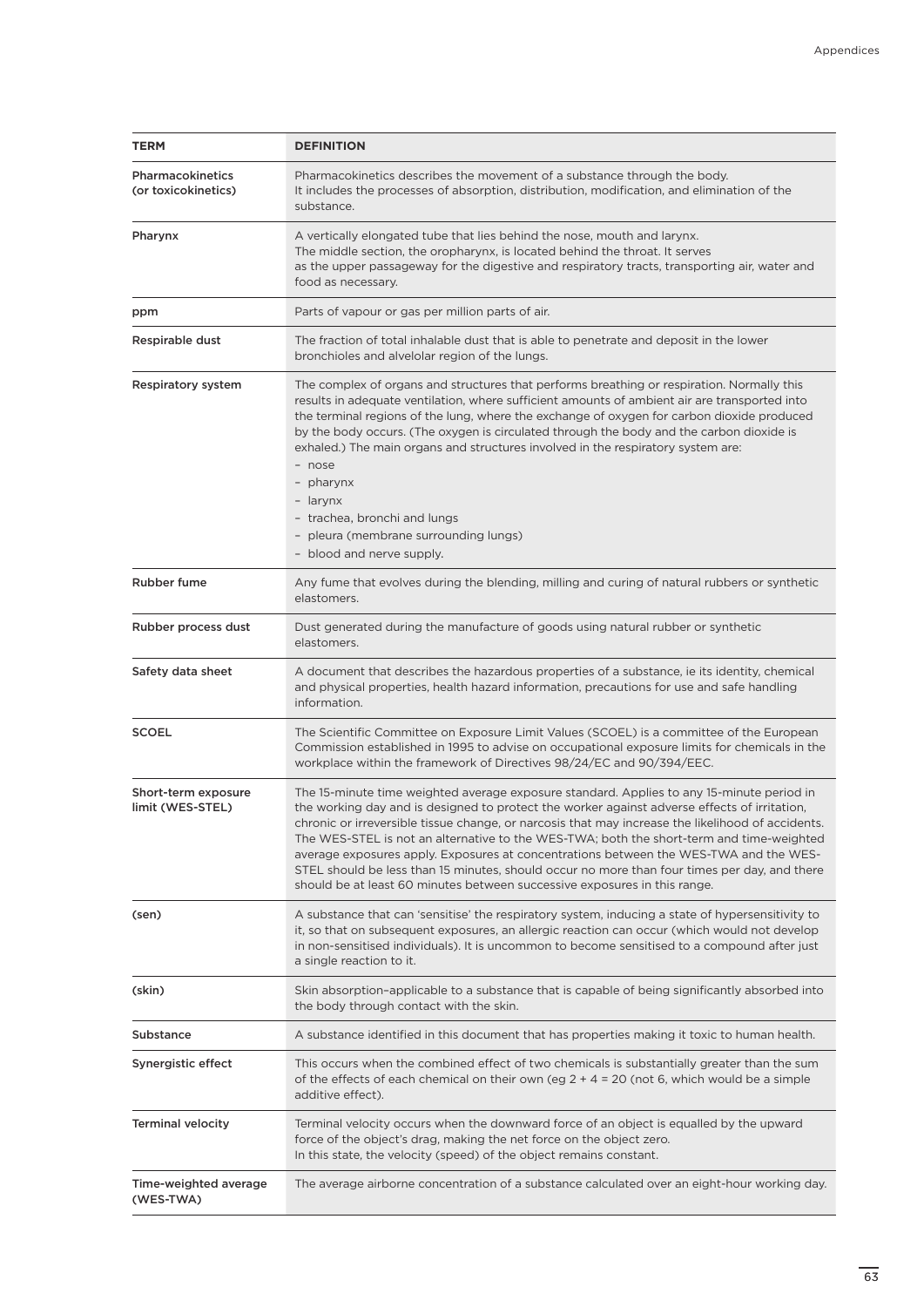| <b>TERM</b>                          | <b>DEFINITION</b>                                                                                                                                                                                                                                                                                                                                 |  |
|--------------------------------------|---------------------------------------------------------------------------------------------------------------------------------------------------------------------------------------------------------------------------------------------------------------------------------------------------------------------------------------------------|--|
| Vapour                               | A vapour is the gaseous form of a substance which at normal temperature and pressure exists<br>predominantly as a liquid or solid. This distinguishes it from compounds which exist as gases<br>at room temperature.                                                                                                                              |  |
| $\mu$ m                              | Micrometre, or 'micron'. Its size is 1 millionth of a metre.                                                                                                                                                                                                                                                                                      |  |
| μg                                   | Microgram. It is a unit of mass equal to 1 millionth of a gram or 1 thousandth<br>of a milligram.                                                                                                                                                                                                                                                 |  |
| $\mu$ mol                            | Micromole, a unit of measurement for the amount of substance, or chemical amount.                                                                                                                                                                                                                                                                 |  |
| Unciliated airways                   | In the upper respiratory tract, fine hair-like projections from cells (cilia) 'sweep' in unison to<br>remove or clear fluids and particles. In the unciliated airways, of the lower respiratory tract<br>(the alveolar region) there are no cilia.                                                                                                |  |
| Worker's breathing zone              | A hemisphere of 300 mm radius extending in front of the worker's face and measured from<br>the midpoint of an imaginary line joining the ears.                                                                                                                                                                                                    |  |
| Workplace exposure<br>standard (WES) | Workplace exposure standards are values that refer to the airborne concentration of<br>substances, at which it is believed that nearly all workers can be repeatedly exposed to day<br>after day without coming to harm. The values are normally calculated on work schedules of<br>five shifts of eight hours duration over a 40 hour work week. |  |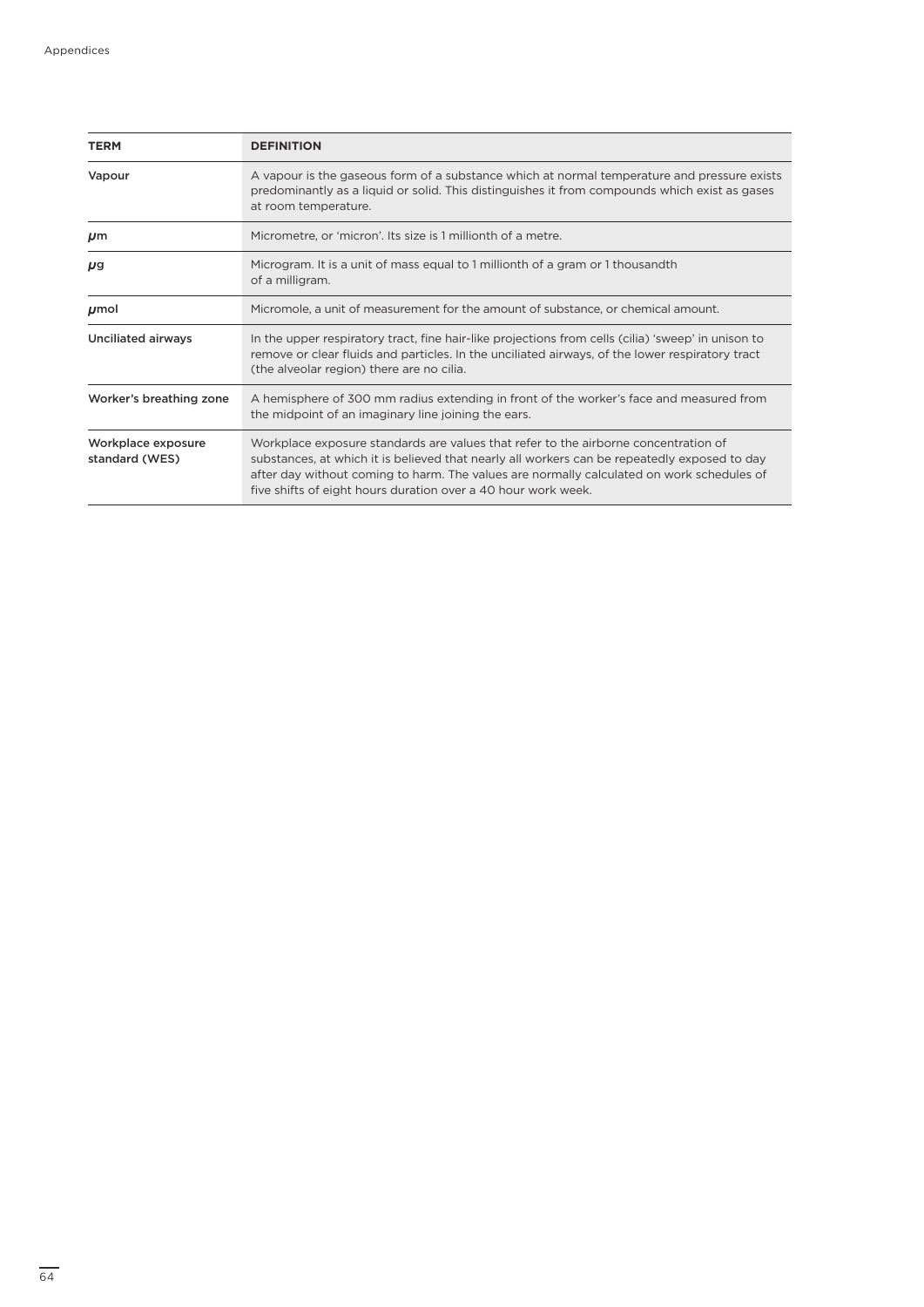#### **Disclaimer**

WorkSafe New Zealand has made every effort to ensure the information contained in this publication is reliable, but makes no guarantee of its completeness.

It should not be used as a substitute for legislation or legal advice. WorkSafe is not responsible for the results of any action taken on the basis of information in this document, or for any errors or omissions.

ISBN (online) 978-1-98-852748-2

Published: November 2018

PO Box 165, Wellington 6140, New Zealand

worksafe.govt.nz



Except for the logos of WorkSafe, this copyright work is licensed under a Creative Commons Attribution-Non-commercial 3.0 NZ licence.

To view a copy of this licence, visit <http://creativecommons.org/licenses/by-nc/3.0/nz>

In essence, you are free to copy, communicate and adapt the work for non-commercial purposes, as long as you attribute the work to WorkSafe and abide by the other licence terms.